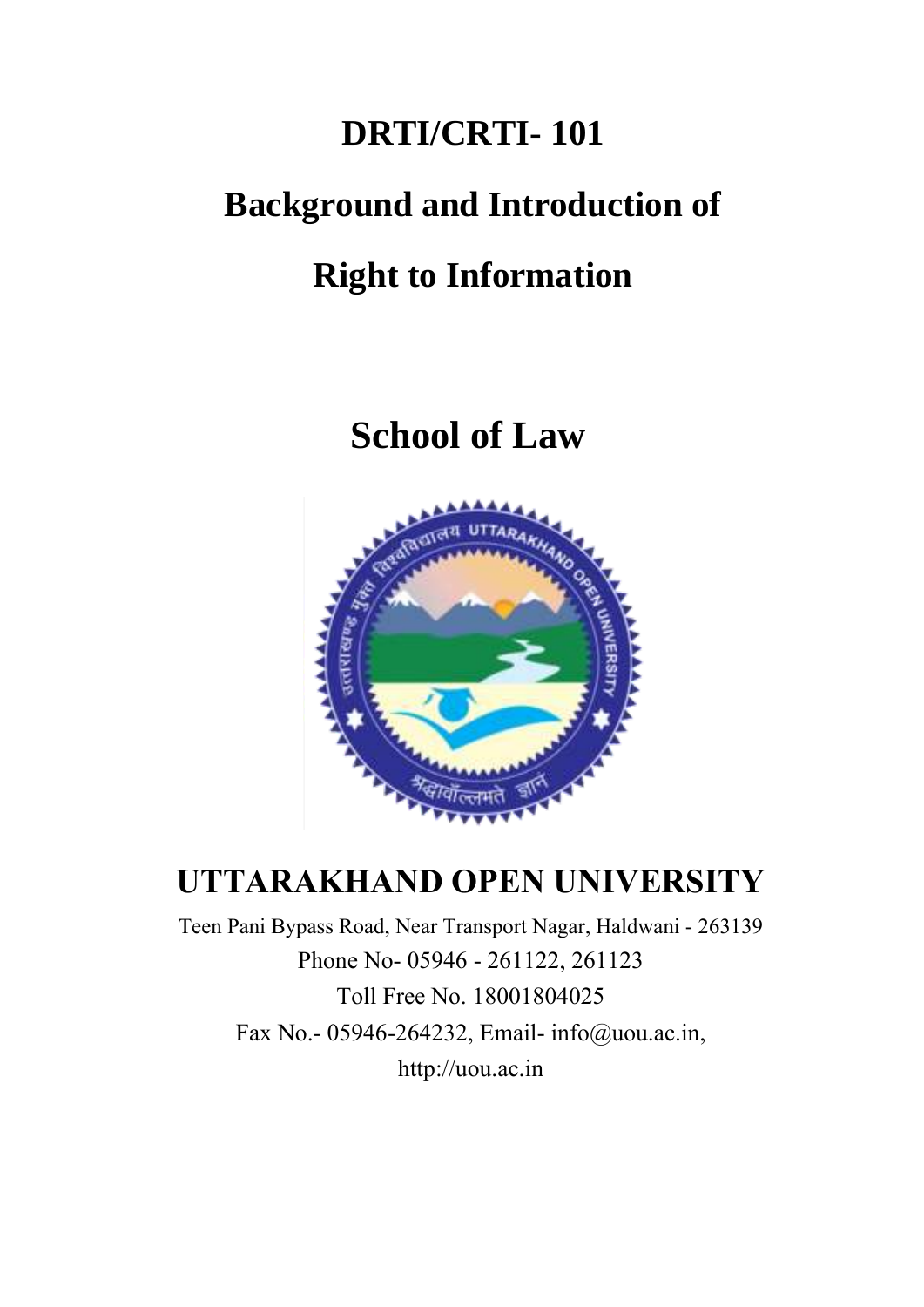#### **BOARD OF STUDIES**

Professor Girija Prasad Pande, *Director, School of Law, Uttarakhand Open University, Haldwani, Nainital.*

Professor J.S.Bisht, *,*

*Faculty of Law,S.S.Jeena Campus,Almora,Kumaun University,Nainital, Uttarakhand.*

Professor B.P.Maithani*, Former RTI Advisor.Goverment of Uttarakhand,Uttarakhand*

Mr.Deepankur Joshi,*Coordinator School of Law, Uttarakhand Open University, Haldwani,( Nainital).*

#### **UNIT WRITING**

| UNIT WRITERS                                                                                                                                                                                                                                                                                       | UNIT             |
|----------------------------------------------------------------------------------------------------------------------------------------------------------------------------------------------------------------------------------------------------------------------------------------------------|------------------|
| [1] Professor, D.K. Bhatt, Dean Faculty of Law, S.S. Jeena<br>Campus, Almora, Kumaun University, Nainital, Uttarakhand                                                                                                                                                                             | Unit- 7,         |
| [2] Dr. Vinod Kumar Arora, Associate Professor,<br>School of Law, Graphic Era Hill University, Dehradun Uttarakhand                                                                                                                                                                                | Unit- $3$        |
| [3] Dr.Anupam Manhas, Head of the Department, Faculty of Law<br>Career Point, University, Hamirpur, Himanchal Pradesh                                                                                                                                                                              | Unit- 2, 4, 5, 6 |
| [4] Mr. Rajeev Bhatt, Advocate High Court of Uttarakhand, Nainital<br>Ex. RTI Advisor Kumaun University Nainital, Ex. Assistant Professor<br>Unity Law College Rudrapur                                                                                                                            | Unit- 10, 11, 12 |
| [5] Ms. Sapna Agarwal, Advocate High Court of Uttarakhand, Nainital                                                                                                                                                                                                                                | Unit- $1$        |
| [6] Mr Deepankur Joshi, Coordinator, School of Law, Uttarakhand<br>Open University, Haldwani, Ex .Assistant Professor<br>Law College Uttaranchal University Dehradun, Unity Law College<br>(Rudrapur) Kumaun University Nainital and Ex.Law Officer, Fomento<br>Hotels and Resorts Ltd.Panjim, Goa | Unit- $8,9$      |

#### **EDITOR**

*Mr. Deepankur Joshi, Coordinator, School of Law, Uttarakhand Open University, Haldwani, (Nainital)*

#### **Copyright © Uttarakhand Open University, Haldwani, Nainital**

Edition- 2018, Pre Publication copy for Limited Circulation ISBN-

Publication- Directorate of Studies and Publication, Uttarakhand Open University, Haldwani, Nainital.

E- Mail: studies@uou.ac.in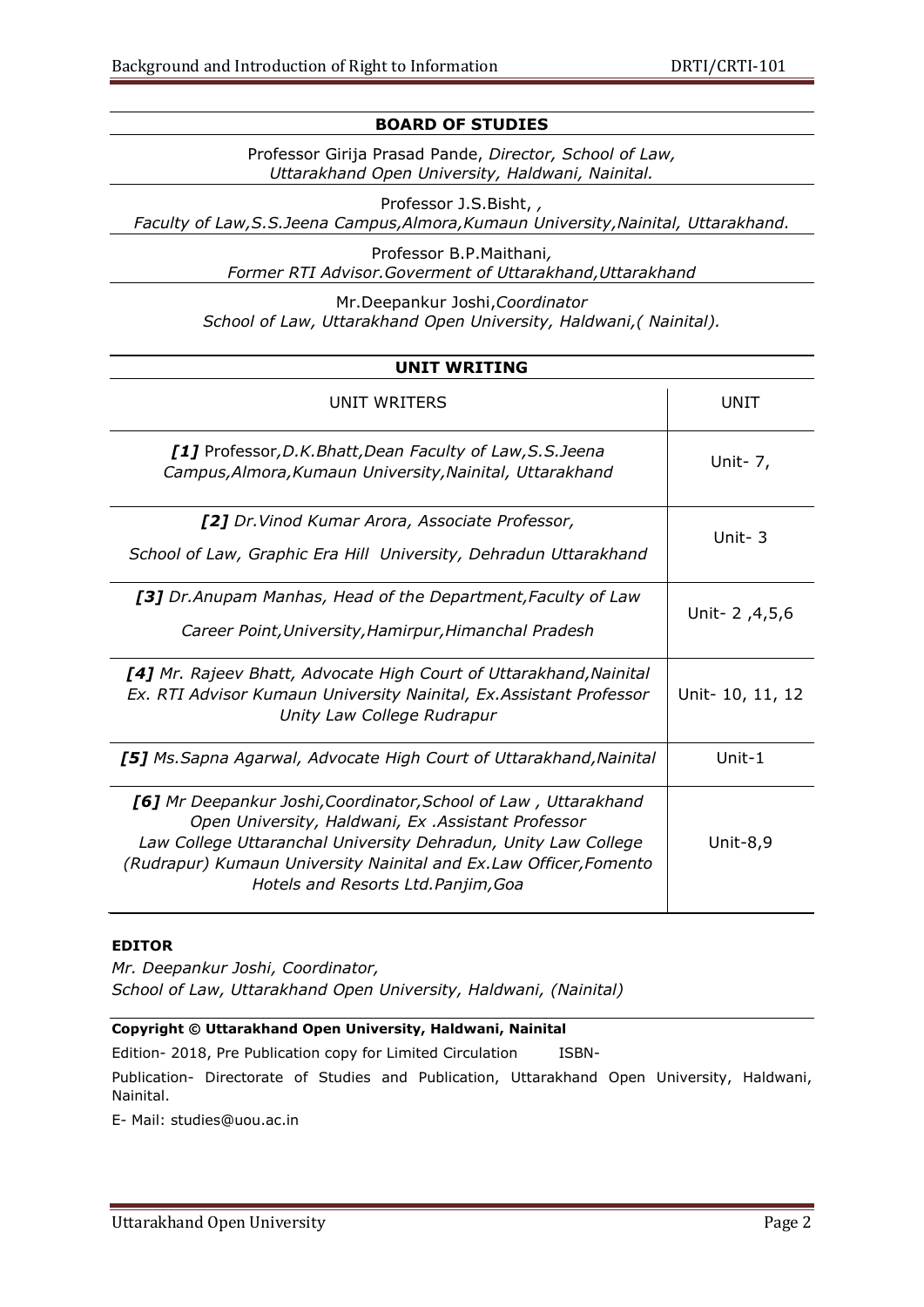## **DIPLOMA/CERTIFICATE IN RIGHT TO INFORMATION**

## **DRTI/CRTI 101**

Background and Introduction of Right to Information

| <b>S. NO.</b>  | <b>UNIT</b>                                                          | PAGE NO.   |
|----------------|----------------------------------------------------------------------|------------|
| $\mathbf{1}$   | DEFINITION AND PURPOSE OF RIGHT TO<br><b>INFORMATION</b>             | $1 - 10$   |
| $\overline{2}$ | MOVEMENT OF RIGHT TO INFORMATION IN INDIA                            | $11 - 20$  |
| $\overline{3}$ | STATE AND CENTRAL ACTS ON RTI                                        | $21 - 30$  |
| $\overline{4}$ | PUBLIC AUTHORITY: MEANING AND SCOPE                                  | $31 - 39$  |
| 5              | <b>OBLIGATIONS OF PUBLIC AUTHORITIES</b>                             | $40 - 46$  |
| 6              | <b>INSTRUMENTALITIES OF PUBLIC AUTHORITIES</b>                       | $47 - 59$  |
| $\overline{7}$ | DUTIES OF PUBLIC INFORMATION OFFICER                                 | $60 - 67$  |
| 8              | RESPONSIBILITIES OF PUBLIC INFORMATION<br><b>OFFICER (APIO)</b>      | $68 - 75$  |
| 9              | ISSUES AND CONSTRAINS FACED BY PUBLIC<br><b>INFORMATION OFFICERS</b> | $76 - 82$  |
| 10             | PROCESS OF DISPOSAL OF INFORMATION<br><b>REQUESTS</b>                | $83 - 90$  |
| 11             | FEE AND COSTS AND EXEMPTION FROM PAYMENT                             | $91 - 97$  |
| 12             | INTERFACE AND ISSUES WITH THE DEMAND SIDE                            | $98 - 105$ |

## **INDEX**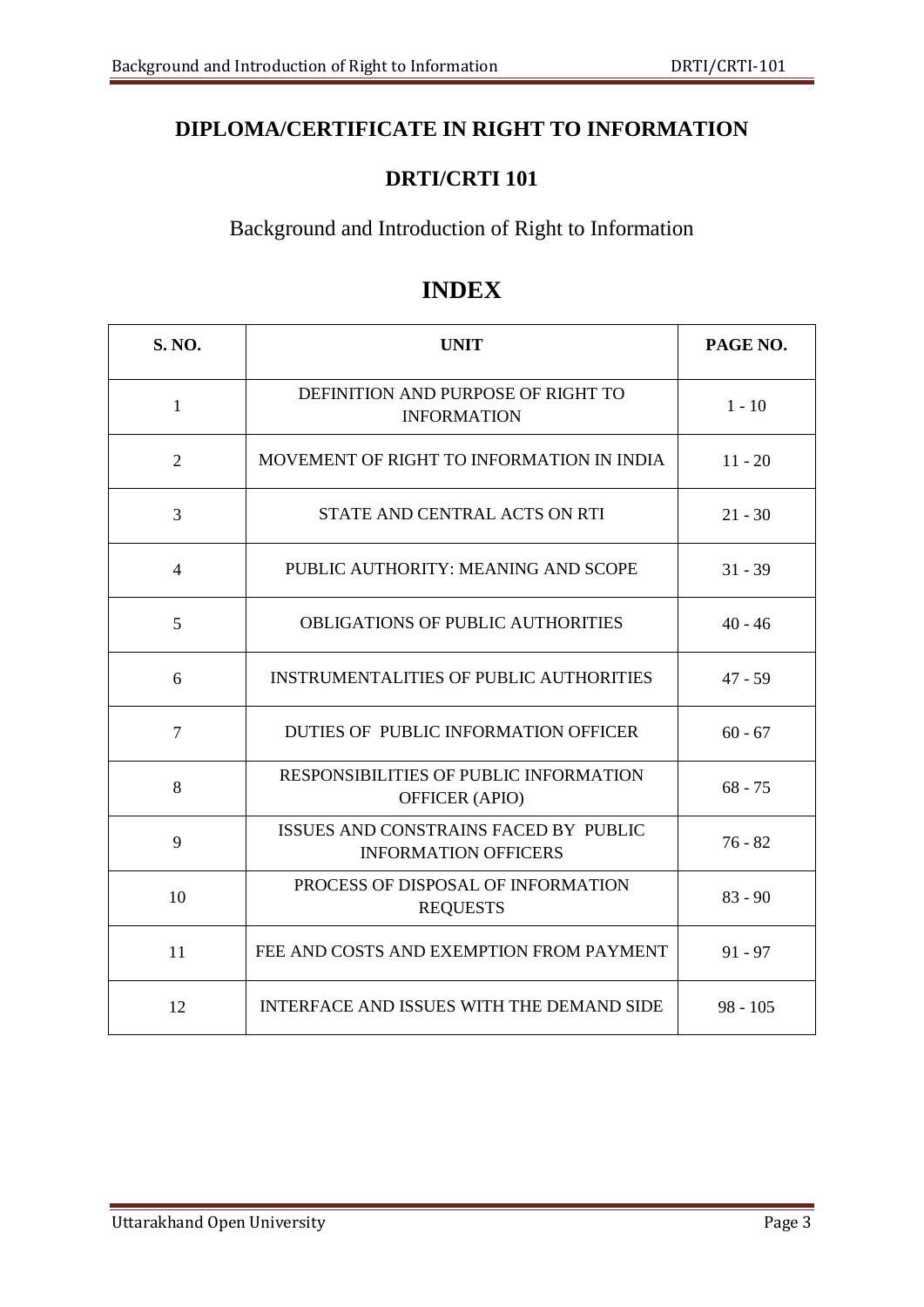## **UNIT 1**

## **DEFINITION AND PURPOSE OF RIGHT TO INFORMATION**

## **STRUCTURE**

### **1.1 INTRODUCTION**

### **1.2 OBJECTIVES**

#### **1.3 SUBJECT**

- 1.3.1 Definition of 'Right to Information'
- 1.3.2 Purpose of Right to information
- 1.3.2.1 Need of separate legislation
- 1.3.2.2 Object of the Right to Information
- **1.4 SUMMARY**
- **1.5 GLOSSARY**
- **1.6 SAQS**
- **1.7 REFERENCES**
- **1.8 SUGGESTED READINGS**
- **1.9 TERMINAL QUESTIONS AND MODEL QUESTIONS**
- **1.10 ANSWERS**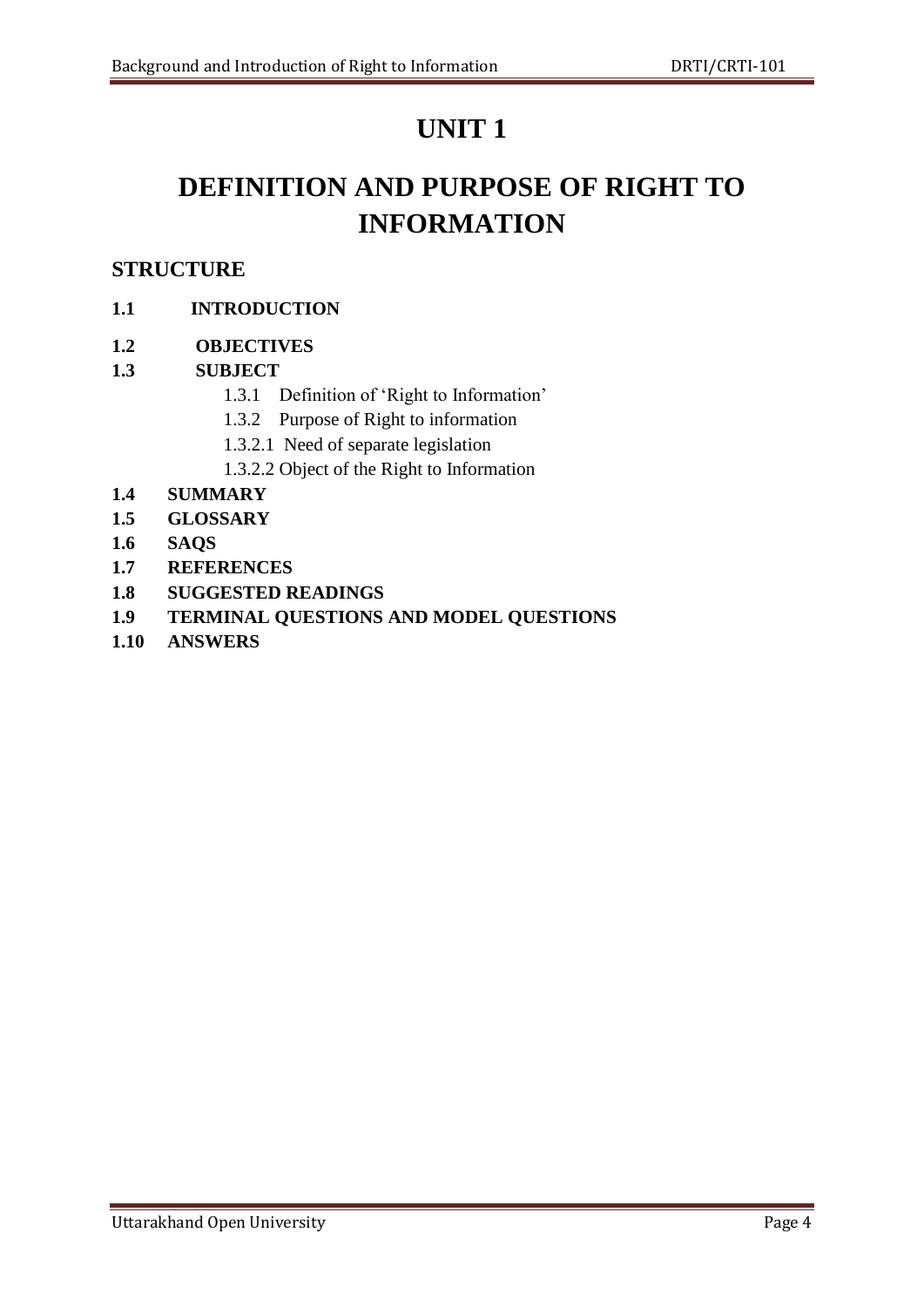### **1.1INTRODUCTION**

Article 21 of the Indian constitution gives the right to life to all the citizens which implicitly gives the right to information. Article 19 (1) (a) gives all the citizens freedom of speech and expression which also covered 'right to know'. In which right to know about working of the government also included.<sup>1</sup> Hence the question arises about the need of separate enactment of 'right to information' act and about its purpose.

Right to information is not limited to 'right to know' about the governance. Expression 'right to information is more meaningful and comprehensive. It ensures greater and effective access to information about the government's activity at all the levels.

In the present unit we are trying to found the answer of need of separate enactment of right to information act and its purpose and definition.

### **1.2OBJECTIVES**

After reading this unit you will be able to know:

- About the need of separate Right to Information Act
- What is information
- About the definition of 'public authority
- Definition of 'right to information'
- Need of Right to Information Act, 2005
- Purpose of 'Right to Information'

## **1.3 SUBJECT**

#### **1.3.1 Definition of 'Right To Information'**

According to Section 2 (f), "information" means any material in any form including records, documents, memos, e-mails, opinions, advices, press releases, circulars, orders, logbooks, contracts, reports, papers, samples, models, data material held in any electronic form and information relating to any private body which can be accessed by a public authority under any other law for the time being in force.

Whereas, "record" includes-<sup>2</sup>

- (i) Any document, manuscript and file;
- (ii) Any microfilm, microfiche and facsimile copy of a document;
- (iii) Any reproduction of image or images embodied in such microfilm (whether enlarged or not); and
- (iv) Any other material produced by a computer or any other device;

1

<sup>&</sup>lt;sup>1</sup>S.P. Gupta and others v. President of India and others, AIR 1981. SC;  $2$ Section  $2(i)$ , RTI Act, 2005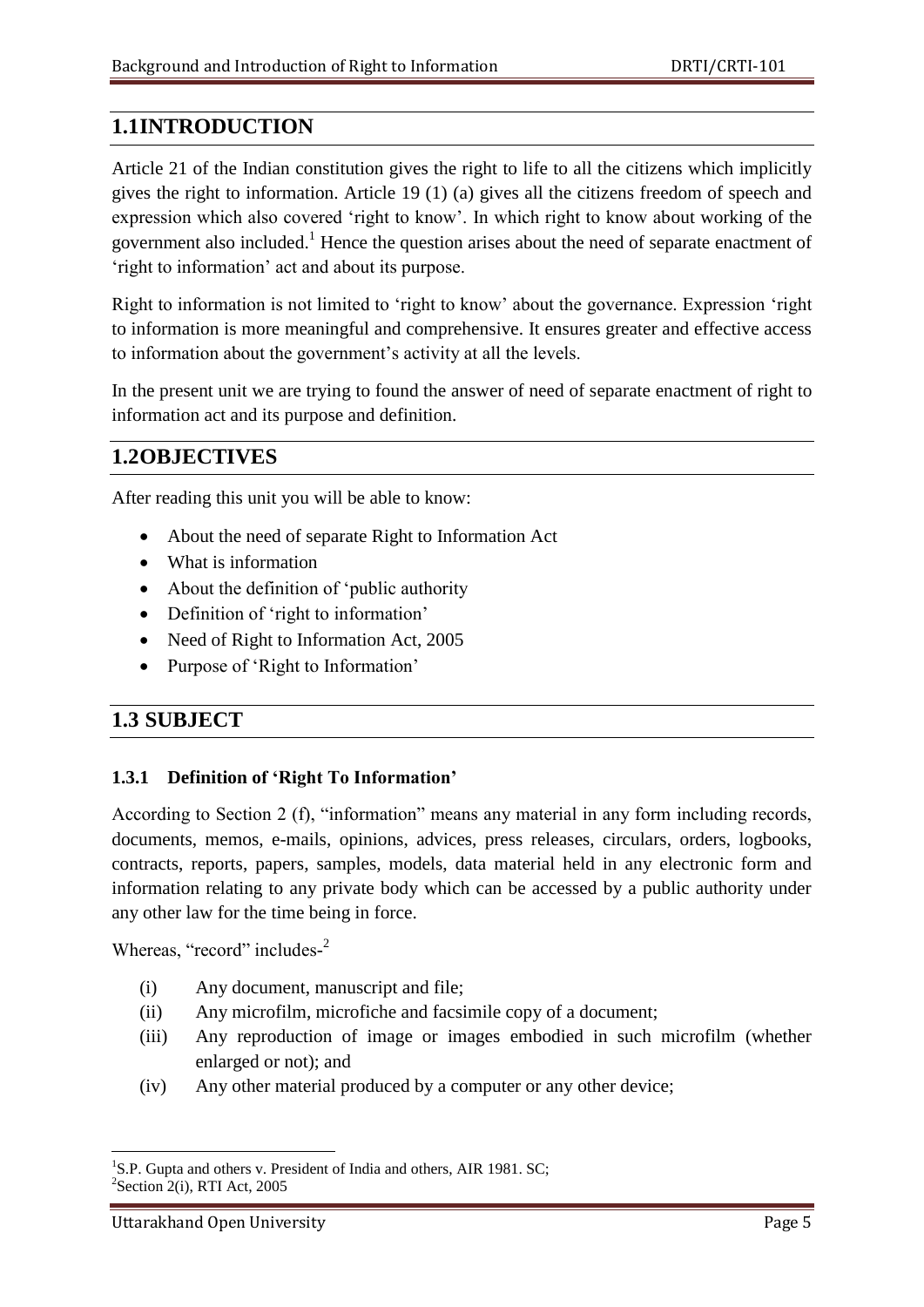And "right to information" means the right to information accessible under this Act which is held by or under the control of any public authority and includes the right to- $3$ 

- (i) inspection of work, documents, records;
- (ii) taking notes, extracts or certified copies of documents or records;
- (iii) taking certified samples of material;
- (iv) obtaining information in the form of diskettes, floppies, tapes, video cassettes or in any other electronic mode or through printouts where such information is stored in computer or in any other device;

The term "public authority" means any authority or body or institution of self-government established or constituted,-4

- (a) by or under the constitution;
- (b) by any other law made by parliament;
- (c) by any other law made by legislature;
- (d) by notification issued or order made by the appropriate Government and includes any-
	- (i) body owned, controlled or substantially financed;
	- (ii) non-Government Organization substantially financed'

Directly or indirectly by funds provided by the appropriate Government;

It is noteworthy to mention here the term 'appropriate Government' means, in case of center it is 'Central government' and in the matter related to a state it is 'State Government'.

In the light of above definitions, definition of 'Right to Information' comprehensively included:

- A citizen has a right to obtained any- records, documents, memos, e-mails, opinions, advices, press releases, circulars, orders, logbooks, contracts, reports, papers, samples, models, data material held in any electronic form and information relating to any private body, from any public authority, which is held by a public authority or which is held under its control.
- A citizen has a right to see a work document or record closely, carefully and purposefully.
- A citizen has a right noting down certain information from the documents inspected.
- A citizen has a right to take samples from the material being purchased or used by the Public Authorities.
- A citizen has a right to obtained information in the form of diskettes, floppies, tapes, video cassettes or in any other electronic mode or through printouts where such information is stored in computer or in any other device.

<sup>1</sup>  ${}^{3}$ Section 2(j), RTI Act, 2005 4 Section 2(h), RTI Act, 2005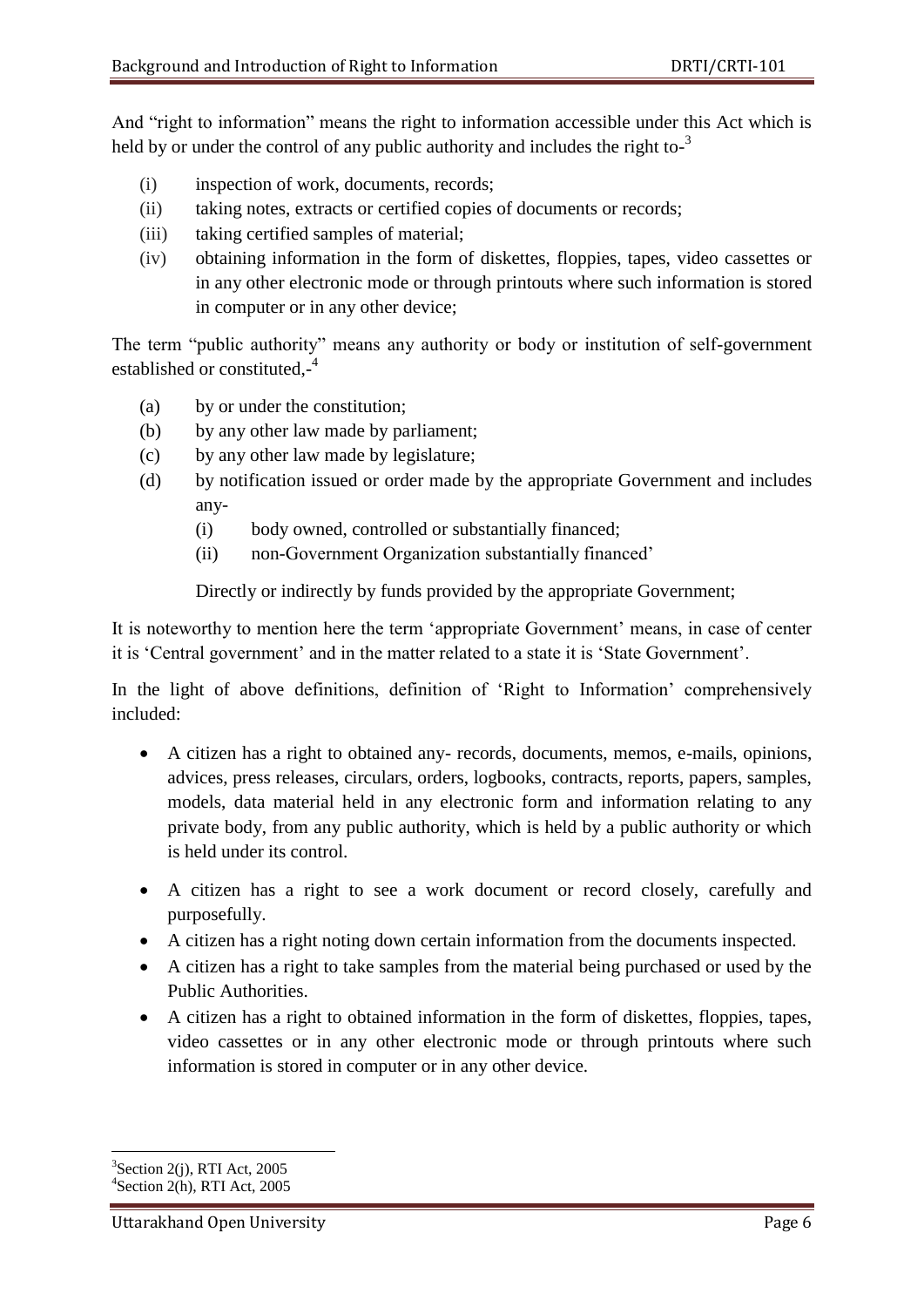A citizen has **no** right to obtained information from other than public authority i.e. from private body, institution or organization including NGO's which are selffinanced.

However it is not included in the definition but noteworthy to mention here, that:

- The Act gives the right to information only to the citizens of India. It does not make provision for giving information to Corporations, Associations, Companies etc. which are legal entities/persons, but not citizens.
- Under the Act only such information is required to be supplied, which already exists and is held by the public authority or held under the control of the public authority.
- Right to information is not absolute. Section 8 and 9 provided the provisions about the information which are exempted for disclosure.

#### **1.3.2 Purpose of Right to Information**

#### **1.3.2.1 Need of separate Legislation**

Article 21 and article 19(1) (a) of the Indian constitution implicitly gives the right to information. But there is no such machinery setup under government which provided information held by public authority. And the public authority is not obliged under any such law to provide information to seeking citizens. There is no legal boundation on public authority for providing information and also no sanction for denying. Hence for implementation of the right to information there is need of a legislation which promoted transparency and accountability in the working of public authorities. Being the largest democracy in the world right to information is a pivotal tool of a participatory democracy. Without adequate and firm information citizens cannot choose their representatives whose are honest and save their democratic rights. Hence cannot exercise their right as citizen. The Act is legislated to provide to set up the machinery to implement the right to information for citizens.

Besides implicitly guaranteed by the constitution, in India the free flow of information is severely restricted. Some legislative framework like Official Secret Act, 1923 etc. included many provisions of restrictive legislation. After independence the continuation of old framework of bureaucracy prevalent the culture of secrecy and arrogance. Bureaucracy is not intend to serve the people and remain maintain a distance from the common people. Due to low literacy rate in India the people are not aware of their rights. In this situation the RTI puts power directly into the hands of the common people. It becomes a powerful tool against the prevailing corruption in India.

#### **1.3.2.2 Object of The Right to Information**

#### Right to Information Act, 2005 says,

―An Act to provide for setting out the practical regime of right to information for citizens to secure access to information under the control of public authorities, in order to promote transparency and accountability in the working of every public authority, the constitution of a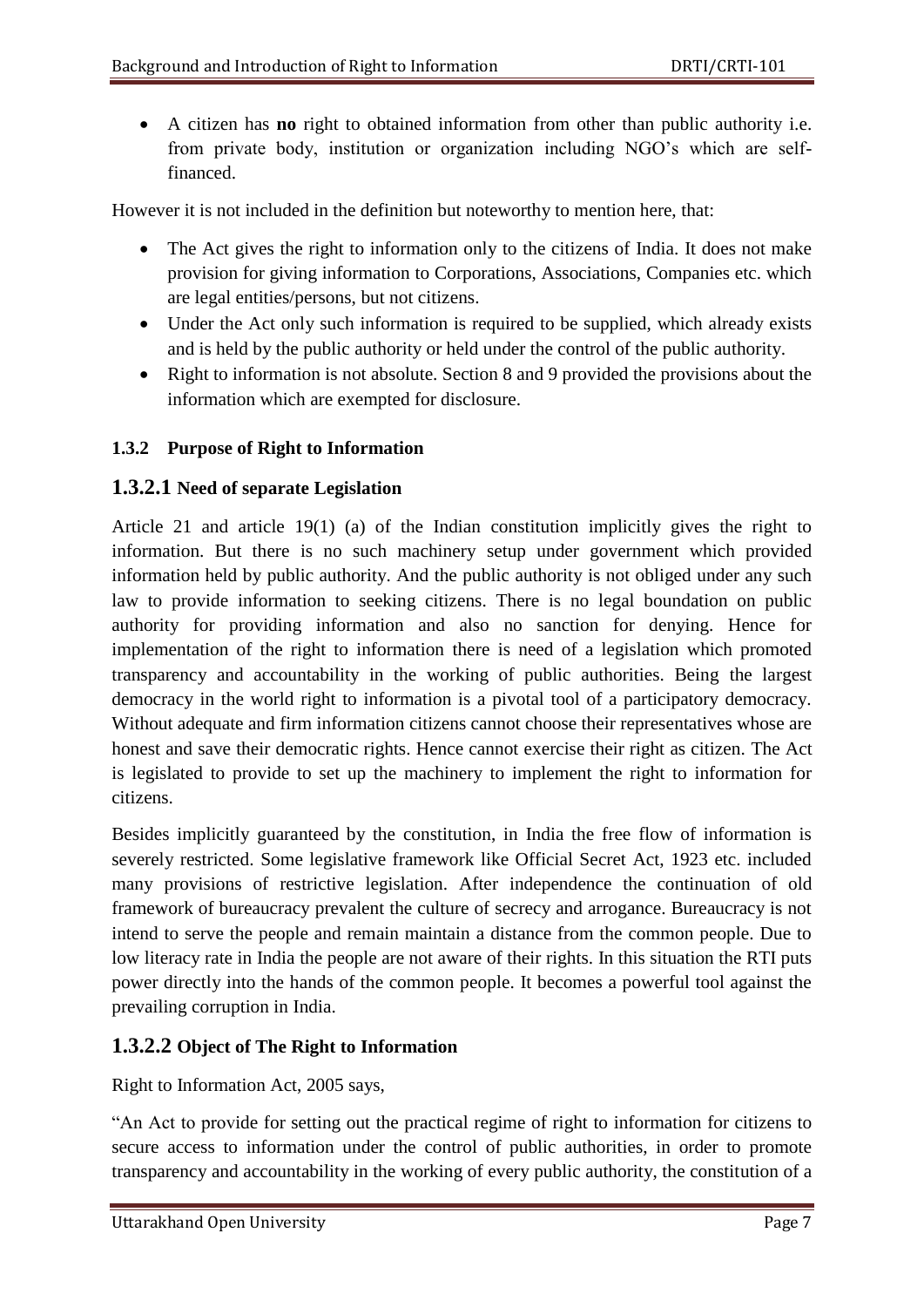Central Information Commission and State Information Commissions and for matters connected therewith or incidental thereto.

WHEREAS the Constitution of India has established democratic Republic;

AND WHEREAS democracy requires an informed citizenry and transparency of information which are vital to its functioning and also to contain corruption and to hold Governments are their instrumentalities accountable to the governed;

AND WHEREAS revelation of information in actual practice is likely to conflict with other public interests including efficient operations of the Governments, optimum use of limited fiscal resources and the preservation of confidentiality of sensitive information;

AND WHEREAS it is necessary to harmonize these conflicting interests while preserving the paramount of the democratic ideal;

Now, THEREFORE, it is expedient to provide for furnishing certain information to citizens who desire to have it."

#### *'setting out the practical regime of right to information'*

It is the primary objective of the Act. It is well settled through the many precedents by the SC and HC, that 'right to know' is a fundamental right. But in practical, how to gather the information about the policies and working of the government is not known and creating ambiguous situation and is a difficult task for the common people. Therefore in order to provide systematic and concrete mechanism to avail all kind of information with reasonable restriction,<sup>5</sup> Parliament of India enacted "Right to Information Act, 2005".

#### *'to secure access to information under the control of public authorities'*

Public authorities includes all governmental organizations and NGO's those are substantially financed by the government and also the private bodies which can be accessed by a public authority under any other law for the time being in force.<sup>6</sup> The purpose of the Act to provide direct access to the information under the control of every public authorities and indirectly access to those information regarding private bodies which is held by that public authorities.

#### *'to promote transparency and accountability'*

Whereas secrecy enhance suspicion and corruption the openness and dissemination of information promotes transparency and accountability in working of any organization and authority. Act imposes duty on the public authorities to held and maintain the information and provide access all the information specified in the section  $4(b)$  by applying suo moto<sup>7</sup>. The sole purpose of the Act to eradicate any type of corruption in government offices and make aware people through the dissemination of information. The information also can admit as evidence in any legal procedure.

**.** 

<sup>5</sup> Section 8 and 9, RTI Act, 2005

 $^6$ Section 2 (f), RTI Act, 2005

<sup>&</sup>lt;sup>7</sup>Section4, RTI Act, 2005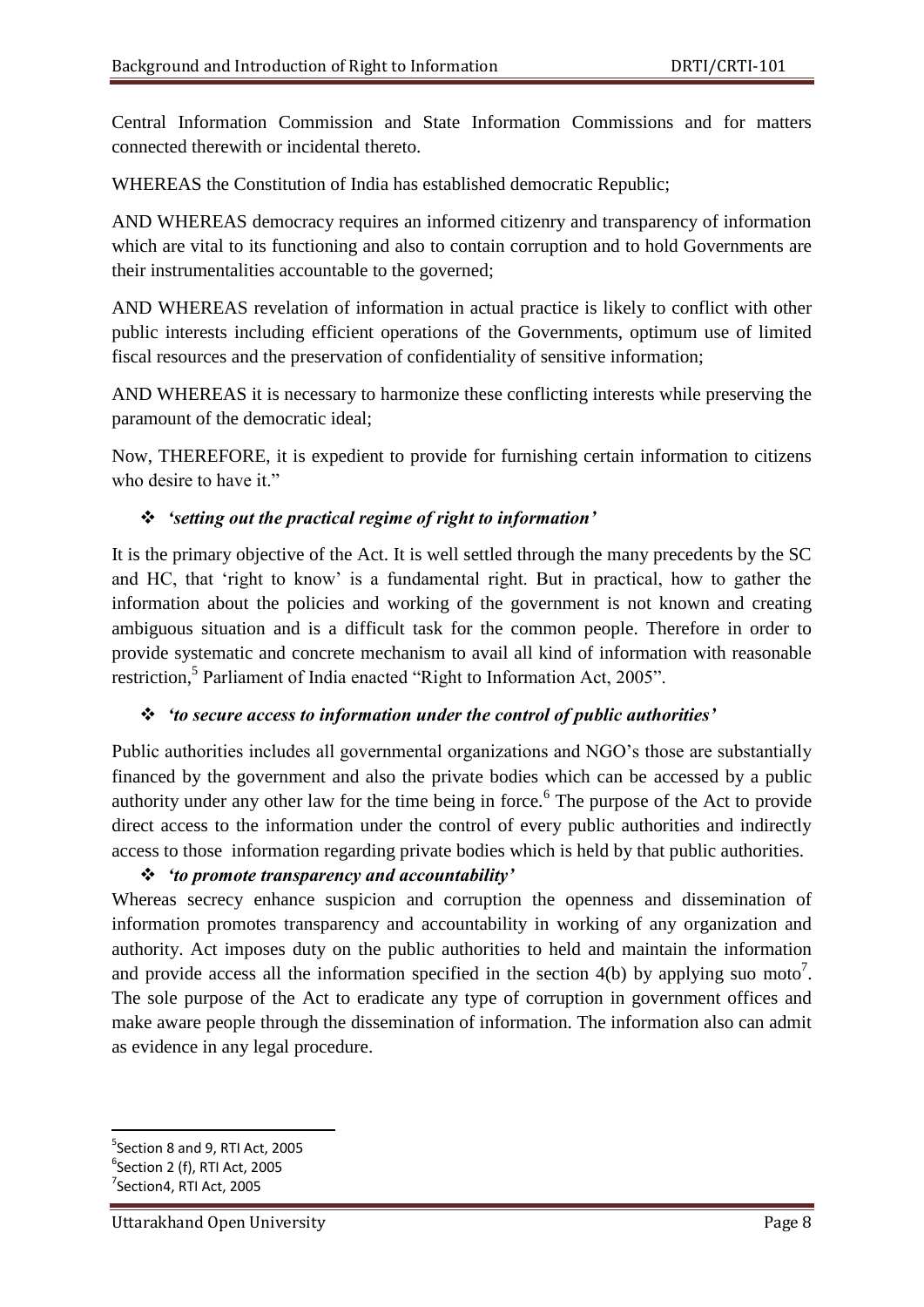### *'the constitution of a Central Information Commission and State Information Commissions'*

To ensure the accountability of Public Information Officer and timely disposal of information to the applicant the Act make the provision to constitute Central Information Commission at the center and State Information Commission at the state level. If a PIO without any reasonable cause fails to receive an request for information, malafidely denies a request for information or gives incorrect , incomplete or misleading information knowingly, the applicant can file a direct complaint to the Central or State Information Commission. The citizen can file Second Appeal and complain in such Commissions without any fee. The status of Chief Commissioners and other Commissioners are same as the Chief and other Election Commissioners respectively. Thus providing proper remedy with objectivity.

#### *'for matters connected therewith or incidental thereto'*

Right to Information is the only Act that provide controlling power in the hand of citizens and public authorities are obliged to provide the information which is directly or indirectly connected to them and not explicitly exempted from disclosure by the Act. It is also provided by the Act that, if seeking information is not belongs to particular Public Authority, in such case, that Public Authority instead of rejection, is obliged to transfer to the relevant Public Authority. Hence securing the only purpose of the Act i.e. uninterrupted flow of information towards the citizens.

It is clear from above points that basic object of the Right to Information Act is to empower the citizens, to promote transparency and accountability in the working of the Government. Easy access to information enhance people's participation in democratic process. It set out a practical regime for securing information and gave a powerful tool to the citizens to get information from the Government as a matter of right. The Act is a big step towards making the citizens informed about the activities of the Government.

Democracy and Right to information are not separate but dependent on each other and it is clear in the object, as stated in the Act. Informed citizenry and transparency of information are vital for the smooth functioning of democracy. The Act enhance accountability in governance. It brought transparency in the functioning of public authority. RTI Act is revolutionary in controlling corruption and delays in the implementation of governmentsponsored programs.

The main objective of the RTI Act is to enhance transparency, accountability, predictability and participation which are characteristics of good governance. Through RTI people can question the progress on various welfare schemes started by the government.

The Right to Information Act, 2005 is a land mark legislation in the sense that is a law which casts a direct accountability on the public officer for non-performance. If the concerned officer does not provide information in time, a penalty can be imposed by the Information Commissioner. If the information provided is false, also a penalty can be imposed. A penalty can also be imposed for providing incomplete or for rejecting your application for malafide reasons. This fine is deducted from the officer's personal salary. Thus the purpose of the Act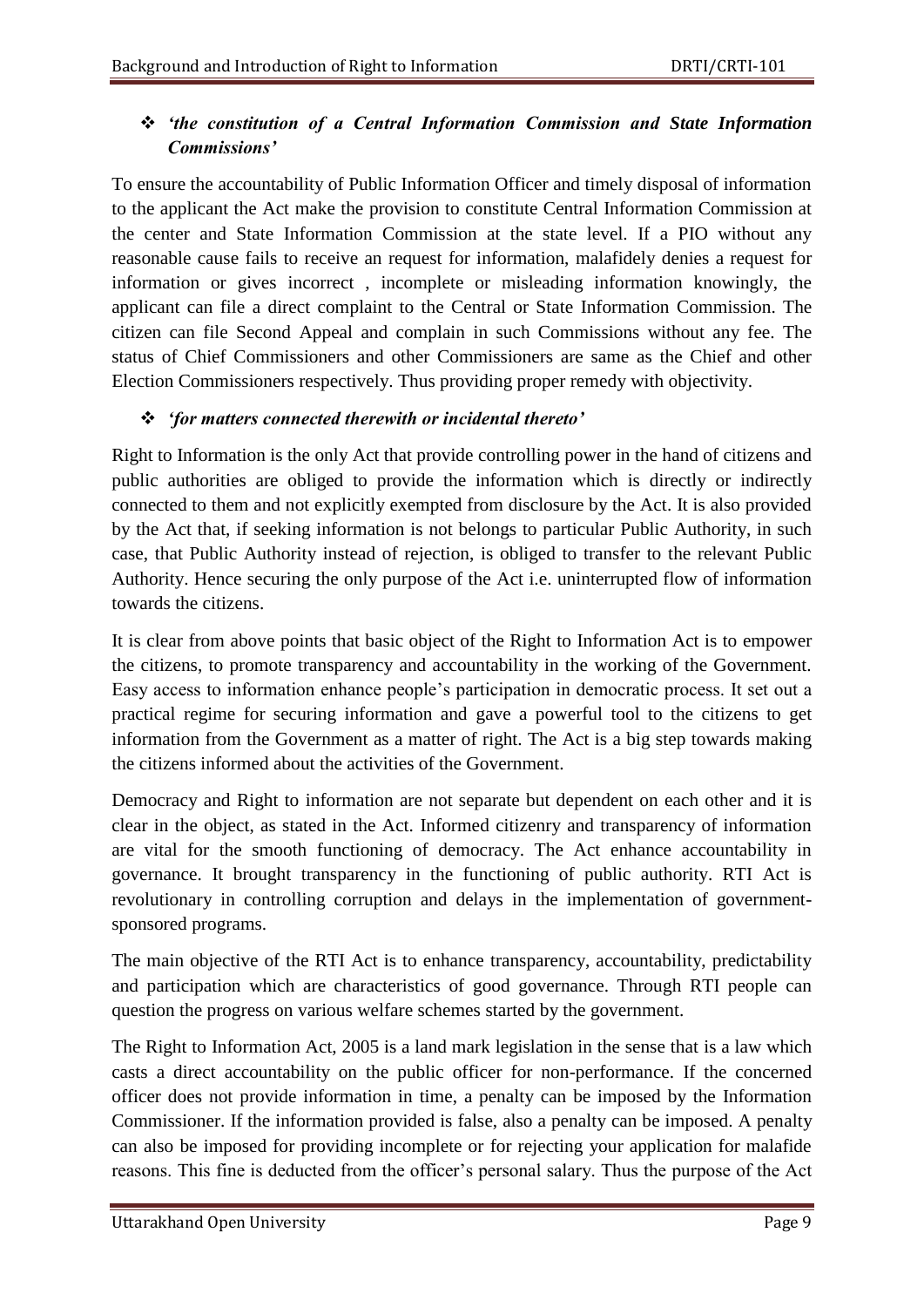is to ensure free flow of information among the citizens who desire to have it and to remove all the hurdle in its way for achieving the same.

The free flow of information is necessary for healthy democracy. But on the other hand random and uncontrolled revelation of information is likely to conflict with other public interests including efficient operations of the governance, optimum use of limited fiscal resources and preservation of confidentiality of sensitive information. In its endeavor to balance out and harmonize these conflicting interests while preserving the paramount of the democratic idea, the Parliament enacted the RTI Act.

In a case the Supreme Court said, "The purpose of the Act is to harmonize the conflicting public interest, that is ensuring transparency to bring in accountability and containing corruption on the one hand, and at the same time ensure that the revelation of information, in actual practice, does not harm and adversely affect other public interest which include efficient functioning of the governments, optimum use of limited fiscal resources preservation of confidentiality of sensitive information, on the other hand.<sup>88</sup>

Section  $4(1)(b)$  of the Act, in particular, requires every public authority to publish sixteen categories<sup>9</sup> of information, within 120 days from the enactment of this Act. It is important here to note that only publication of information is not sufficient. The public authority is obliged to update such information every year. As far as possible, the information should be updated as and when any development takes place.

The Information Commissions, after the end of each year, are required to prepare reports on the implementation of the provisions of the Act during that year. Each Ministry or Department is required, in relation to the public authorities within its jurisdiction, to collect and provide information to the concerned Information Commission for preparation of the report.

## **1.4 SUMMARY**

It is clear from above discussion that the RTI Act is very wide and comprehensive law. It is legislated with the aim of fulfillment of the right to information guaranteed by the constitution to its citizen.

For the ease of the reader we can summaries the definition and purpose of the right to information into the following points:

- $\triangleright$  Right to information is the fundamental right of every citizen
- $\triangleright$  Right to information is implicitly guaranteed by the constitution
- $\triangleright$  The Act is a big step towards making the citizens informed about the activities of the Government.
- $\triangleright$  The act provided a machinery setup for access to information held by and under the control of every public authority.

**.** 

 $^8$ Institute of Chartered Accountants of India v. Shaunak H. Satya, AIR 2011 SC 3336 (2011) 8 SCC 781: JT 2011(10) SC 128: (2011) 9 SCALE 639 <sup>9</sup>See glossary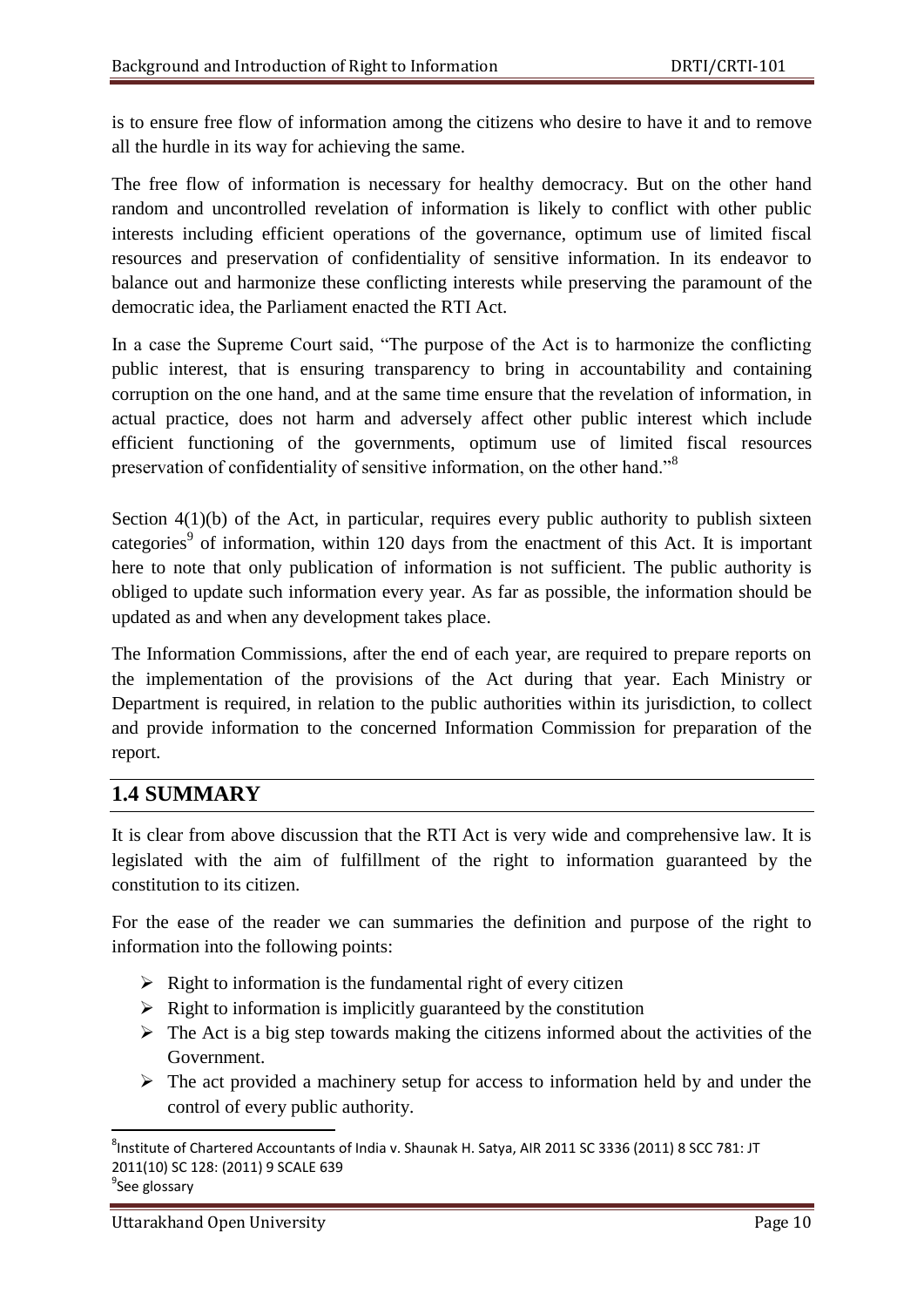- $\triangleright$  The term information include records, documents, memos, e-mails, opinions, advices, press releases, contracts, reports, papers, samples, models, and any other material produced by a computer or any other device;
- $\triangleright$  Information relating to any private body which can be accessed by a public authority under any other law for the time being in force, is also accessible.
- $\triangleright$  Right to information also covers inspection of records, documents etc. Taking notes from them and also taking certified samples of material.
- $\triangleright$  Every public authority is obliged under the provisions of Act to provide information on request whether written or by electronics means, except which are explicitly prohibited by the act.
- $\triangleright$  There is also provision of penalty for not providing information to the requester.
- $\triangleright$  Central information Commission is to be constituted under Central Government and State Information Commission are to be constituted in every state
- $\triangleright$  RTI puts power directly into the hands of the common people. It becomes a powerful tool against the prevailing corruption in India.
- $\triangleright$  The Act ensure that the records are duly catalogued and indexed in such a manner and form that it may facilitate the right to information.
- After the end of each year, Commission, are required to prepare reports on the implementation of the provisions of the Act during that year.

## **1.5 GLOSSARY**

- 1. SUO MOTU: It is a Latin legal term; It means- self initiative or on its own motion. It is used where a government agency acts on its own cognizance.
- 2. SECTION 4 (1)(B): it requires every public authority to publish following sixteen categories of information: (i) the particulars of its organisation, functions and duties; (ii) the powers and duties of its officers and employees; (iii) the procedure followed in the decision making process; (iv) the norms set by it for the discharge of its functions; (v) the rules, regulations, instructions, manuals and records, held by it or under its control or used by its employees for discharging its functions; (vi) a statement of the categories of documents that are held by it; (vii) the particulars of any arrangement that exists for consultation with, or representation by, the members of the public in relation to the formulation of its policy or implementation thereof; (viii) a statement of the boards, councils, committees and other bodies consisting of two or more persons constituted as its part or for the purpose of its advice, and as to whether meetings of those boards, councils, committees and other bodies are open to the public, or the minutes of such meetings are accessible for public; (ix) directory of its officers and employees; (x) the monthly remuneration received by each of its officers and employees, including the system of compensation as provided in its regulations; (xi) the budget allocated to each of its agency, indicating the particulars of all plans, proposed expenditures and reports on disbursements made; (xii) the manner of execution of subsidy programmes, including the amounts allocated and the details of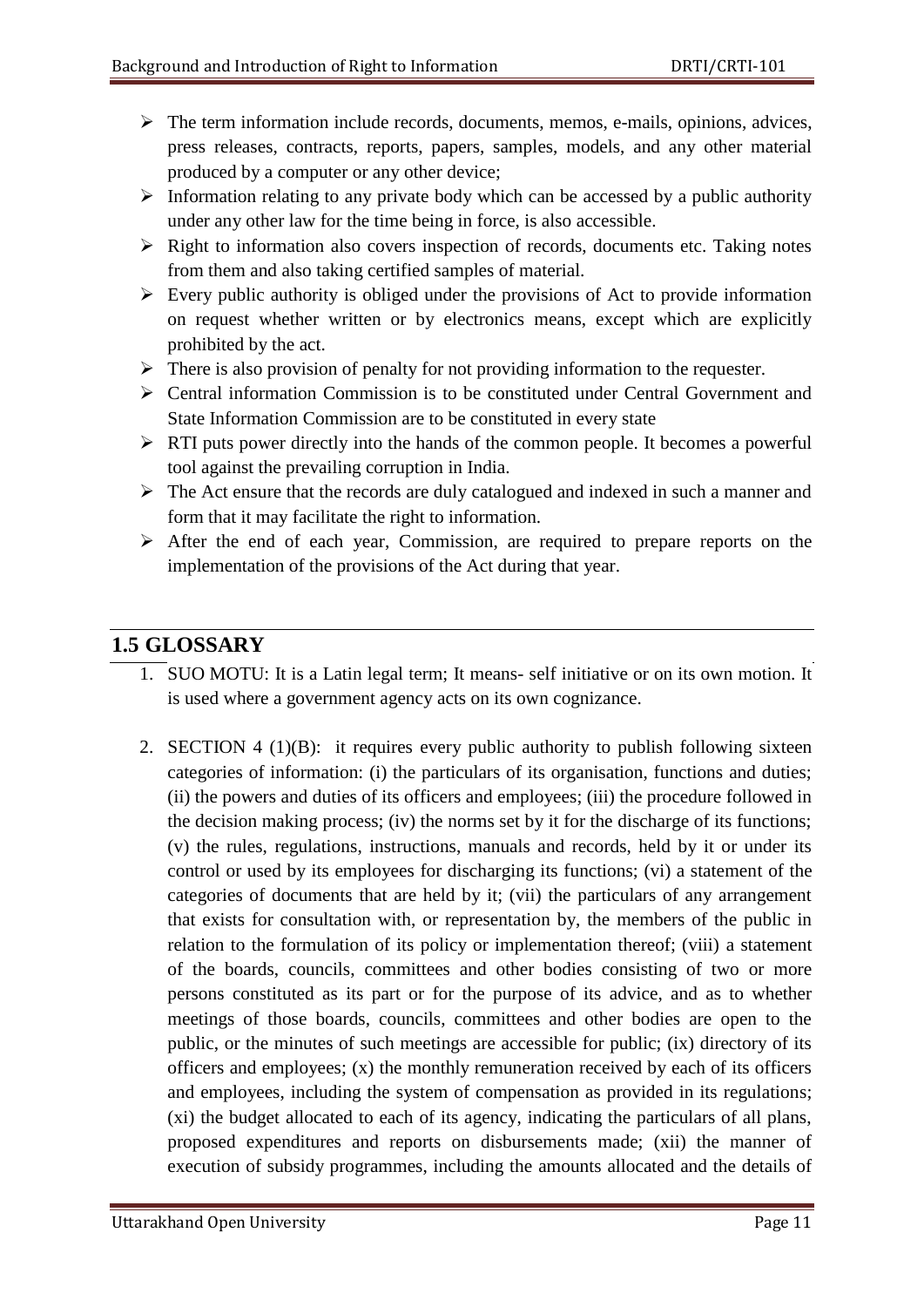beneficiaries of such programmes; (xiii) particulars of recipients of concessions, permits or authorisations granted by it; (xiv) details in respect of the information, available to or held by it, reduced in an electronic form; (xv) the particulars of facilities available to citizens for obtaining information, including the working hours of a library or reading room, if maintained for public use; (xvi) the names, designations and other particulars of the Public Information Officers.

- 3. MALAFIDE: In bad faith or with intend to deceive.
- 4. ARTICLE 21: This Article of the Indian Constitution guaranteed the 'right of life and personal liberty'.
- 5. ARTICLE 19  $(1)(a)$ : This Article of the Indian Constitution guaranteed the 'right to freedom of speech and expression'.

## **1.6 SAQS**

## **1. SHORT ANSWER QUESTIONS**

- (i) What do you mean by 'right to information'?
- (ii) How do you define the term 'information'?
- (iii) What is meant by 'inspection'?
- (iv) Are private bodies covered under the RTI Act?

## **2. FILL IN THE BLANKS**

- (i) The basic object of the Right to Information Act is to empower the………., to promote transparency and accountability in the working of the Government.
- (ii) After the end of each year,…………….. , are required to prepare reports on the implementation of the provisions of the Act during that year.

## **3. TRUE AND FALSE TYPE QUESTIONS**

- (i) The Act is require the public authorities to retain records for indefinite period. (a)True, (b) False.
- (ii) The prescribed RTI fees can also be paid online. (a)True, (b) False.
- (iii) The Information Commissions, after the end of each year, are required to prepare reports on the implementation of the provisions of the Act during that year. (a)True, (b) False.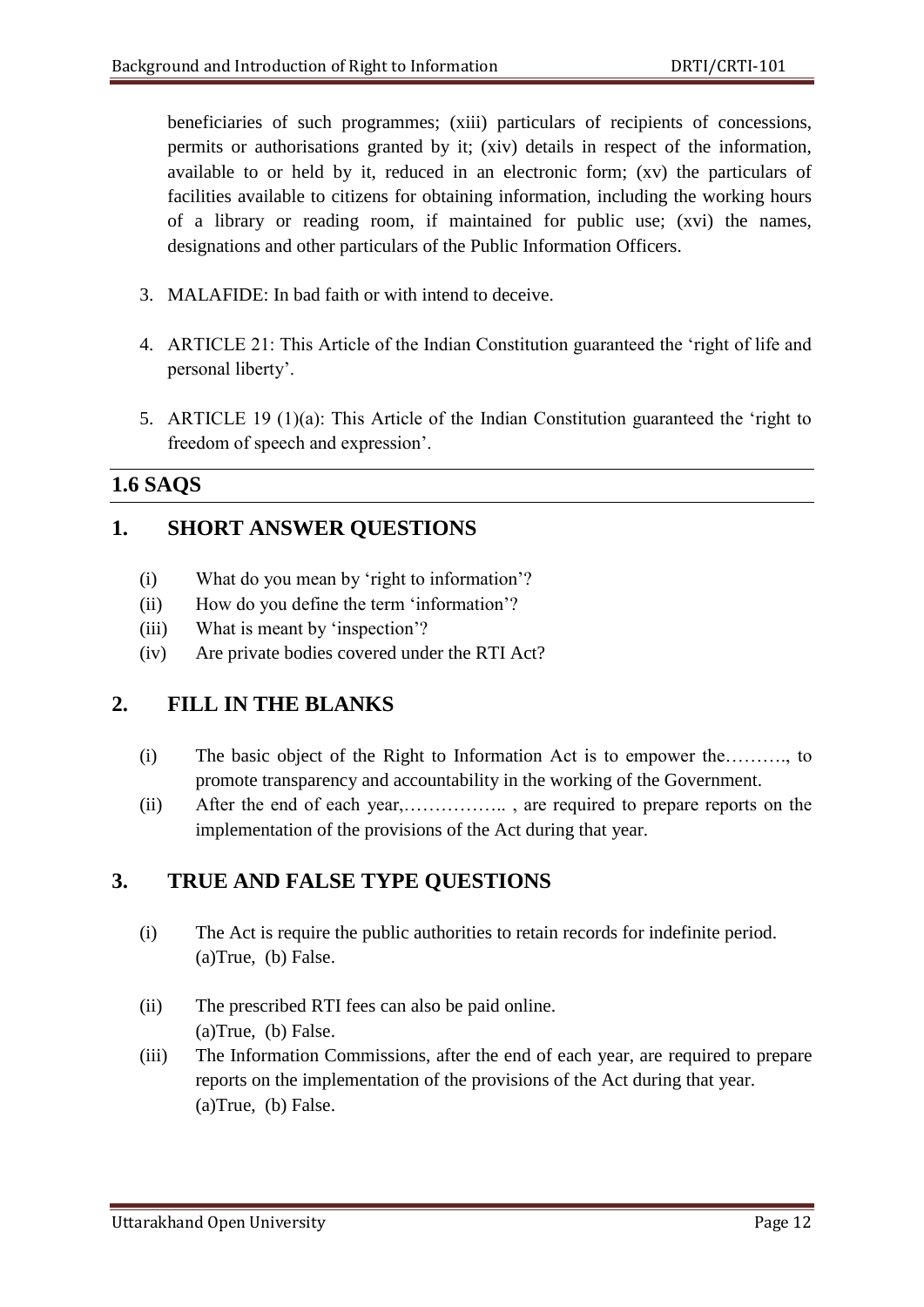#### **1.7 REFERENCES**

- 1. Bare Act (RTI Act, 2005) with short notes, 2014
- 2. http://rti.gov.in/rticorner/guide\_2013-issue.pdf
- 3. <https://www.drysrhu.edu.in/word/GuideonRTI.pdf>
- 4. [http://www.legalserviceindia.com/articles/rti\\_dh.htm](http://www.legalserviceindia.com/articles/rti_dh.htm)

## **1.8 SUGGESTED READINGS**

- 1. Right to Information Act, 2005
- 2. Guide on Right to Information Act, 2005 (Government of India Ministry of Personal, Public Grievances & Pensions Department of Personnel & Training[\)http://www.rtifoundationofindia.com/guide/Guideonrti.pdf](http://www.rtifoundationofindia.com/guide/Guideonrti.pdf)
- 3. Dr. Neelam Kant, 2014, published by Orient Publishing Company
- 4. Right to Information Law in India by N.V. Paranjape
- 5. Right to Information Act, 2005 by Jitesh Dhanrajani

## **1.9 TERMINAL QUESTIONS AND MODEL QUESTIONS**

- 1. If RTI is a fundamental right, then why do we need an Act to give us this right?
- 2. What rights are available under RTI Act 2005?
- 3. Write essay on the purpose of right to information.

## **1.10 ANSWERS**

## **SAQS**

- 1. (i) Refer 1.3.1 (ii) Refer 1.3.1(iii) Refer 1.3.1 (iv) yes, see definition of information
- 2. (i) citizen (ii) Commission
- 3. (i) False (ii) True (iii) True

## **Terminal Questions and Answers**

- 1. Refer 1.3.2.1
- 2. Refer 1.3.1
- 3. Refer 1.3.2.2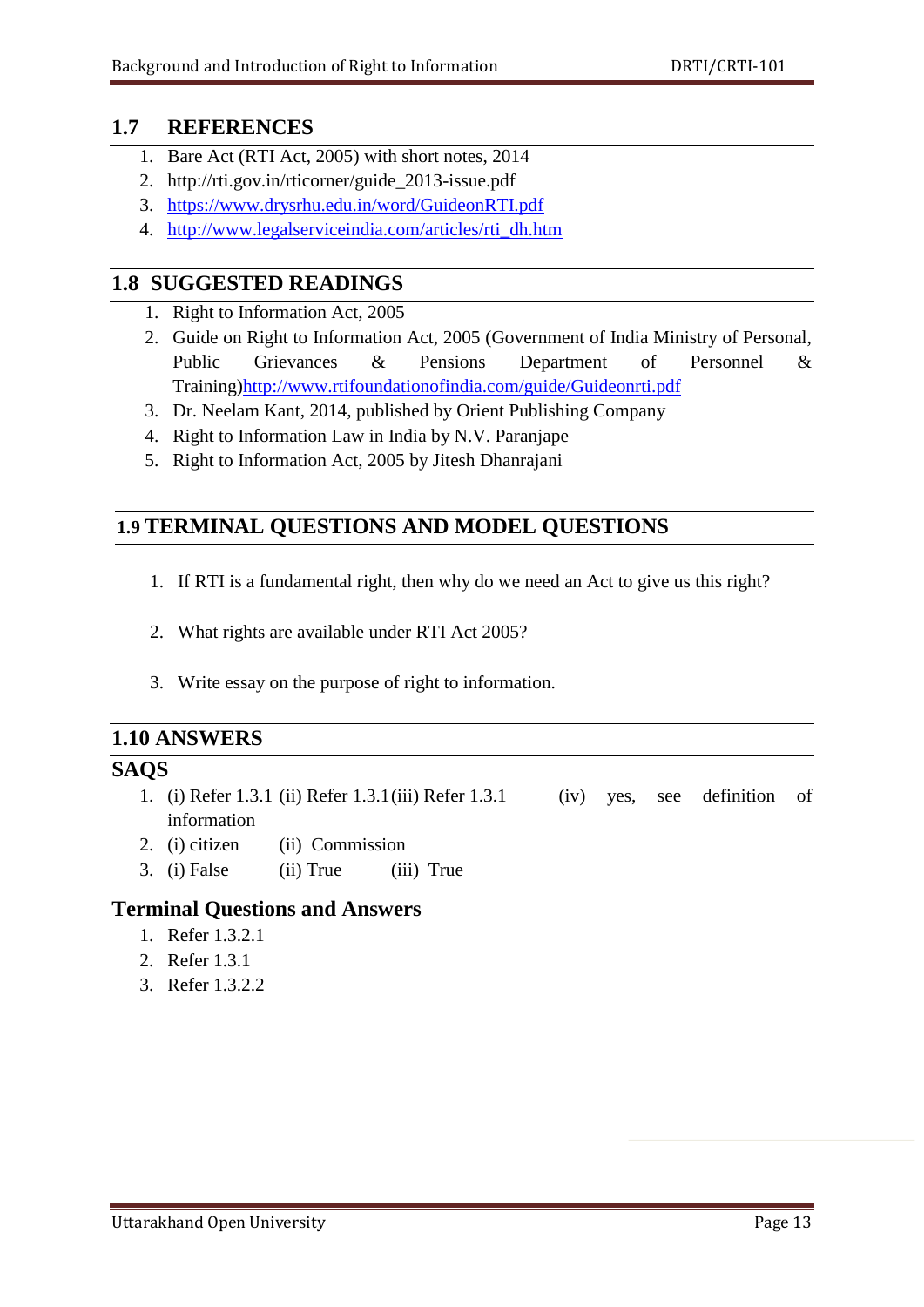## **UNIT-2**

## **MOVEMENT OF RIGHT TO INFORMATION IN INDIA**

## **STRUCTURE**

#### **2.1 INTRODUCTION**

#### **2.2 OBJECTIVES**

#### **2.3 SUBJECT**

- 2.3.1 Constitutional Perspective
	- 2.3.1.1 Preamble
	- 2.3.1.2 Freedom of Speech and right to know
	- 2.3.1.3 Right to know vis-à-vis Right to privacy
- 2.3.2 Judicial Approach
- 2.3.3 Statutory Enactments
	- 2.3.3.1 Indian Contract Act, 1872
	- 2.3.32 Transfer of Property Act, 1882
	- 2.3.3.3 The Code of Civil Procedure, 1908
	- 2.3.3.4 Official Secrets Act, 1923
	- 2.3.3.5 The Representation of Peoples Act, 1951
	- 2.3.3.6 Atomic Energy Act, 1952
	- 2.3.3.7 Commission of Inquiries Act, 1952
	- 2.3.3.8 Drugs and Magic Remedies (Objectionable Advertisement) Act, 1954
	- 2.3.3.9 The Code of Criminal Procedure, 1973
	- 2.3.3.10 The Urban Land (Ceiling and Regulation) Act, 1976
	- 2.3.3.11 The Consumer Protection Act , 1986
	- 2.3.3.12 The Competition Act, 2002
	- 2.3.3.13 SEBI Rules
	- 2.3.3.14 Intellectual Property Law
	- 2.3.3.15 The Companies Act, 2013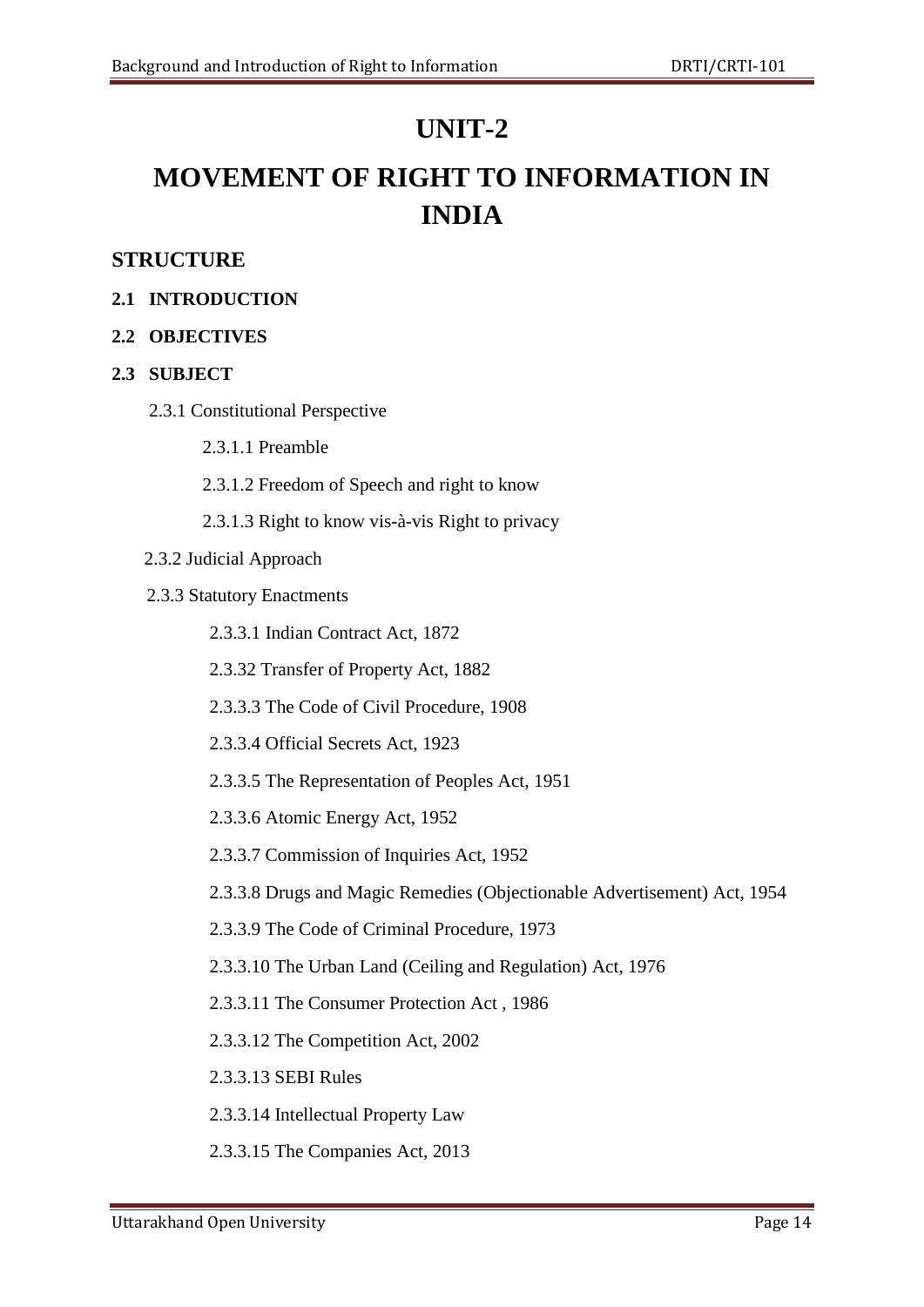2.3.4 Right to Information Movement

2.3.5 Efforts of the State Governments

2.3.6 Evolution of Information Law

#### **2.4 SUMMARY**

- **2.5 SAQS**
- **2.6 REFERENCES**

#### **2.7 SUGGESTED READINGS**

#### **2.8 TERMINAL QUESTIONS AND MODEL QUESTIONS**

#### **2.9 ANSWERS**

#### **2.1 INTRODUCTION**

The evolution of the concept of right to information is a transition from an era of secrecy to that of transparency and accountability. The democratic form of government cannot thrive in secrecy. Democracy flourishes by sharing the information held by the government with the people. Further the new scientific developments in the area of communication has opened new avenues for the quick and easy exchange of information at every level. The evolution of right to information can be studied under different heads.

#### **2.2 OBJECTIVES**

After reading this unit you will be able to:

- Know the Constitutional provisions on right to information.
- Describe legislative provisions protecting right to information
- Learn the basis of codification of law on right to information
- Understand formation and repeal of central laws on right to information.

#### **2.3 SUBJECT**

#### **2.3.1 Constitutional Perspective**

The Constitution of India contains certain provisions that were interpreted by the courts as guaranting right to information to the citizens.

#### **2.3.1.1 Preamble**

The Preamble of the Constitution expresses gist of the intention of constituent Assembly. While interpreting any provision of the Constitution, the Preamble must form a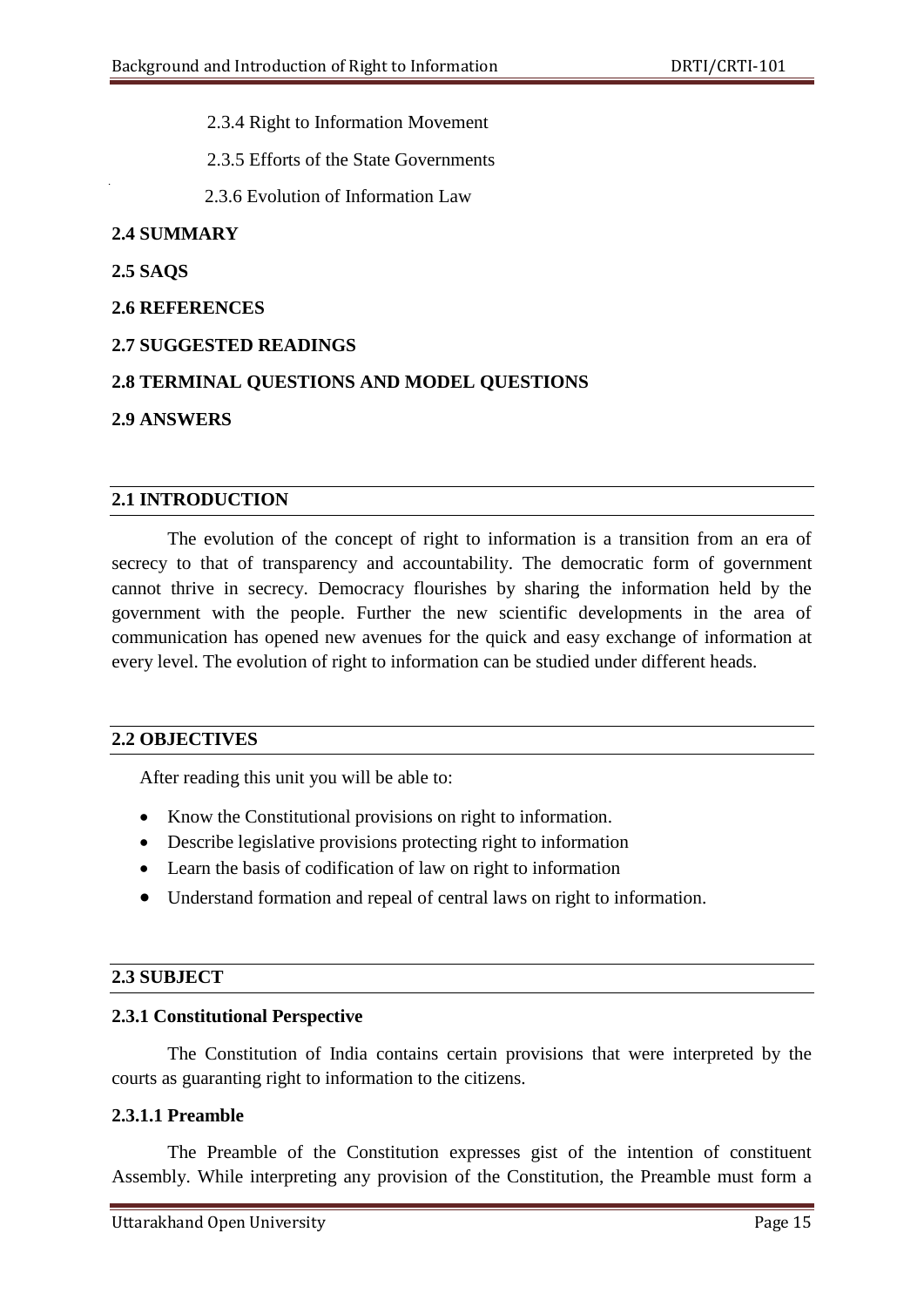part of it. In Sahal Papers(P) Ltd. v. Union of India, AIR 1962 SC 305 the Constitutional Bench of the Supreme Court held that freedom of speech and expression of opinion is important under democratic constitution which envisages changes in composition of legislatures and governments and must be preserved.

#### 2.3.1.2 Freedom of Speech and right to know

Right to information is an integral part of freedom of speech and expression under Article 19(1). All citizens of India have a right to freedom of speech and expression. This right is not absolute. Clause 2 of Article 19 imposes limitation on the freedom of speech and expression. It empowers the State to place reasonable restrictions on the exercise of the right conferred by Article 19(1) in the interest of the sovereignty and integrity of India, the security of State, friendly relations with foreign States, public order, decency or morality or in relation to contempt of court, defamation or incitement to an offence.

#### **2.3.1.3 Right to know vis-à-vis Right to privacy**

Right to privacy is not expressly guaranteed under the Constitution of India. However right to privacy has been held to be an integral part of Article 21 of Constitution of India. Privacy of information is important to understand. As far as the right to information is concerned, it deals with the information which is held by the public authorities and which, if disclosed, may either defame the person to whom it is related or hamper judicial process or government security.

Generally there will be a conflict between right to know and right to privacy when information is of the nature of trust relationship like medical professional and patient, research institutes and sponsors or information is held by public authority in fiduciary relationship like election commission, passport office, employer etc.

#### **2.3.2 Judicial Approach**

Up to 1973 the cases before Supreme Court like Ramesh Thappar v. State of Madras, AIR 1950 SC 124, Express Newspaper (P) Ltd. v Union of India, AIR 1958 SC 578, Bennett Coleman and Co. Ltd. v. Union of India, AIR 1973 SC 106 related to the freedom of press. In 1975, for the first time, the Supreme Court a question was raised before the Apex Court regarding disclosure of information of functioning of government officials.

The five member bench of Supreme Court in State of U.P v Raj Narain AIR 1975 SC 865 delivered a judgment by ratio 4:1 declaring that in a government of responsibility, all agents of public must be responsible for their conduct. However there can be a few secrets. Thereafter in S.P.Gupta v. Union of India, AIR 1975 SC 865, the Supreme Court held that the right to know is implicit right in right of freedom of speech and expression under Article 19(1). The disclosure of information regarding functioning of the Government must be the rule and secrecy an exception.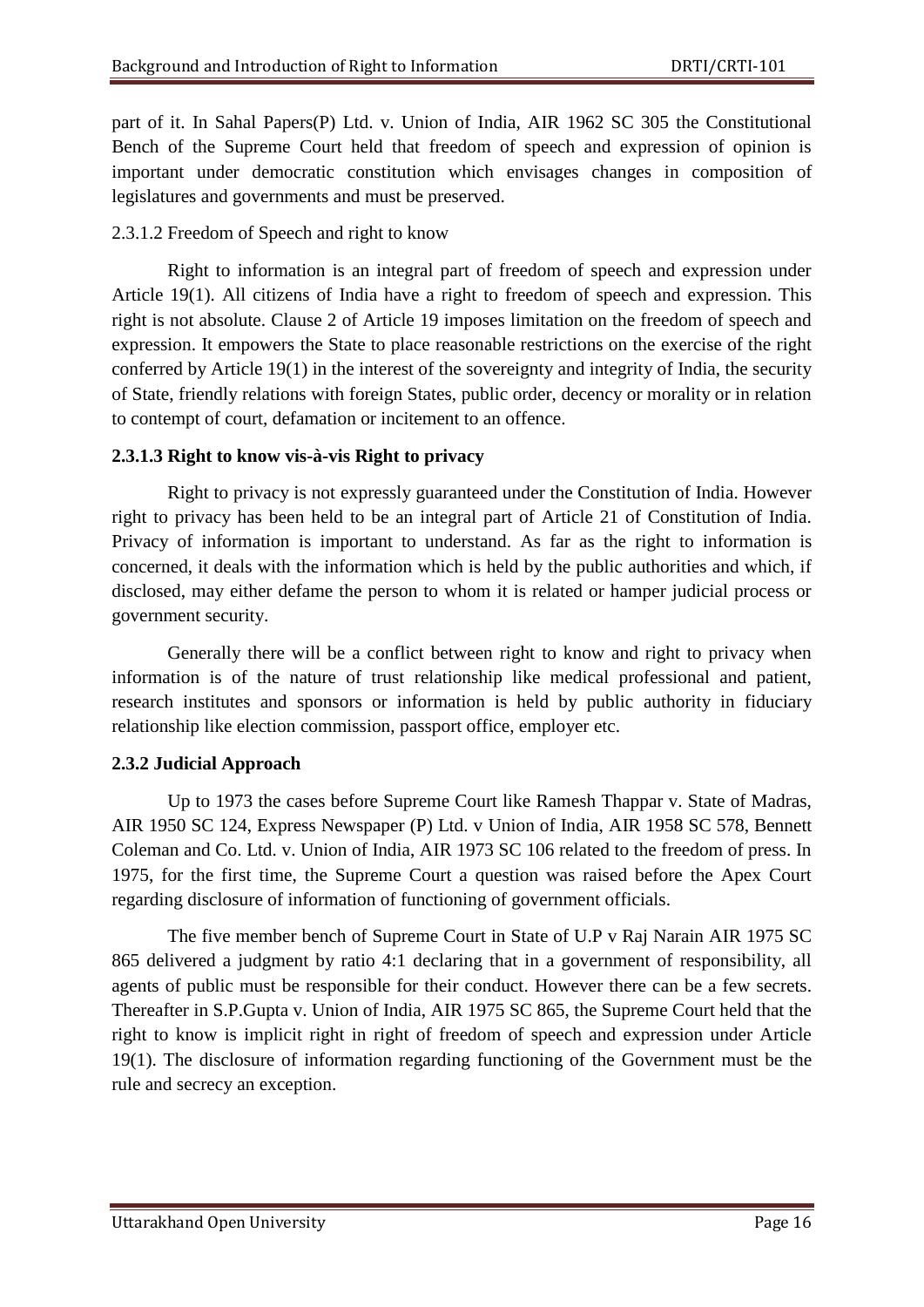#### **2.3.3 Statutory Enactments**

Some statutory enactments apart from the Right to Information Act, 2005 provided implicitly for the right to information to the concerned parties. These enactments are discussed as under:

#### **2.3.3.1 Indian Contract Act, 1872**

The parties to a contract are under an obligation to person(s)with whom they enter into contractual relationship to exchange substantial information about the subject matter of the contract. Suppression of substantial information by any of the parties amounts to breach of contract on the ground that the consent was not free. Similarly under Sale of Goods Act, 1930 a seller must disclose all such faults or defects in the goods that he is selling which could not be discovered by the buyer with due diligence.(Section 16)

#### **2.3.3.2 Transfer of Property Act, 1882**

Seller is under an obligation to disclose any material defect in property to buyer which the buyer could not discover with ordinary diligence and also produce all relevant documents related to property on the request of buyer . (Section 55(1))Similarly the buyer is bound to disclose to seller any fact regarding nature and extent of seller's interest in property which materially increases the value of the property and of which the buyer is aware but of which he has reasons to believe that the seller is not aware.(Section 55(5))Further a lessee is bound to disclose to the lessor any fact regarding the nature and extent of the interest which materially increases the value of such interest and about which the lessee and not lessor is aware .(Section 108(k))

#### **2.3.3.3 The Code of Civil Procedure, 1908**

Order XI , Rules 11 to 15 contain provisions related to disclosure of documents and information under" Discovery and Inspection".

#### **2.3.3.4 Official Secrets Act, 1923**

Section 8 casts a duty on every person to provide information to Superintendent of Police, or any other police officer empowered by an Inspector-General or Commissioner of Police , or to any member of the Armed Forces of the Union engaged on guard any information held by him relating to an offence or suspected offence. If any person fails to give any such information or to attend as aforesaid, he shall be punishable with imprisonment which may extend to three years or with fine, or with both.

If any person is having in his possession or control any secret official code or pass word or any sketch, plan, model, article, note, document or information which relates to or is used in a prohibited place or relates to anything in such a place, or which is likely to assist, directly or indirectly, an enemy or which relates to a matter the disclosure of which is likely to affect the sovereignty and integrity of India, the security of the State or friendly relations with foreign States or which has been made or obtained in contravention of this Act or which has been entrusted in confidence to him by any person holding office under Government or which he has obtained or had access owing to his position as a person who holds or has held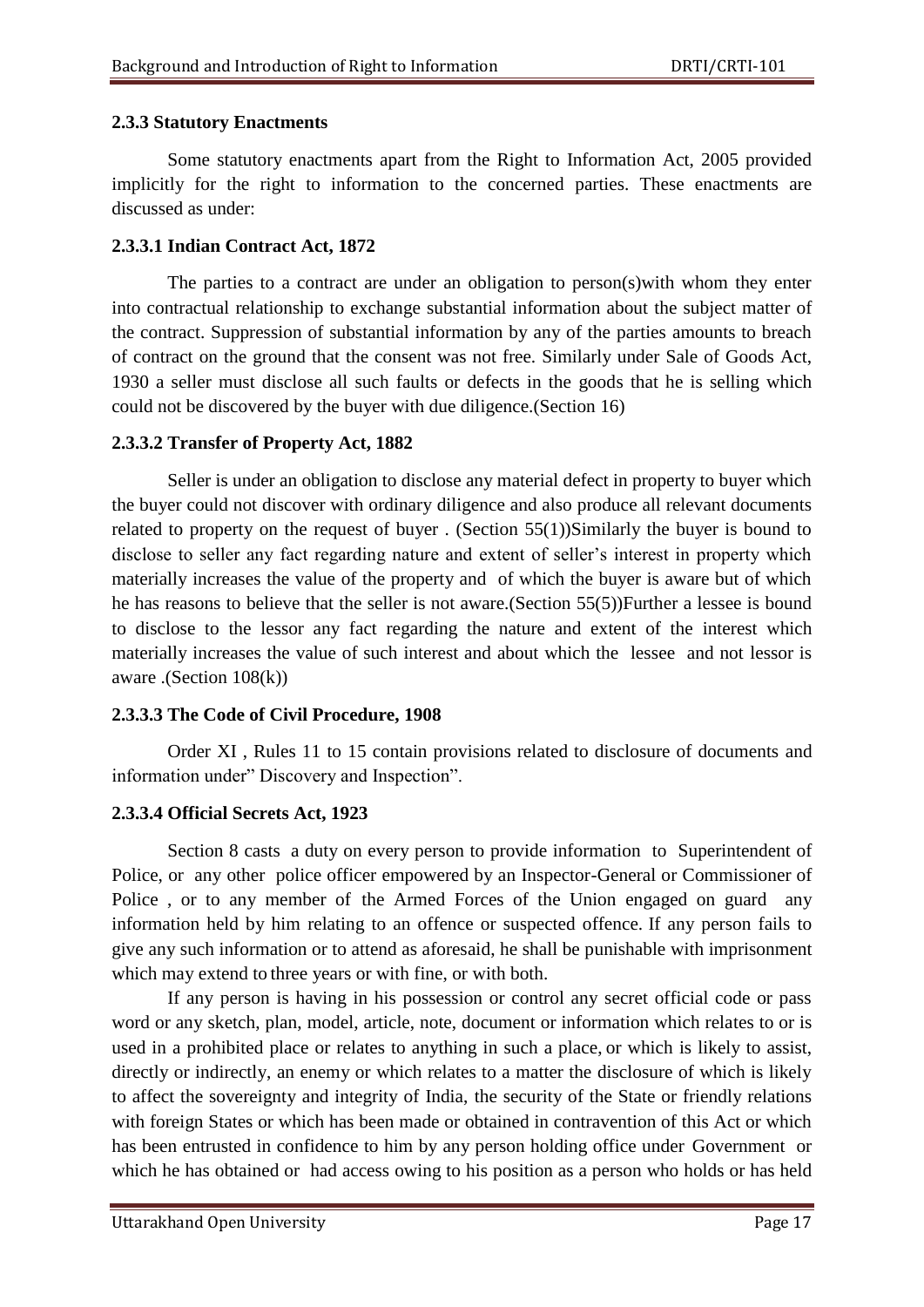office under Government he shall be punished with imprisonment for a term which may extend to three years, or with fine, or with both.(Section 5).

#### **2.3.3.5 The Representation of Peoples Act, 1951**

This Act makes provision for providing information about the candidates to the electorate. Section 33 A states that apart from the information required to be furnished by the candidate under The Representation of Peoples Act, 1951or any rule made under it, the candidate shall provide information in his nomination papers as to whether:

- i. he is accused of an offence punishable with imprisonment for two years or more in a case pending before a court and where charges have been framed by a court of competent jurisdiction;
- ii. he has been convicted of an offence and sentenced to imprisonment for one year or more.

The candidate or his proposer shall also deliver an affidavit sworn by the candidate to the returning officer verifying the information stated above. The above stated information shall, thereafter, be affixed by the returning officer at conspicuous placer in his office for information of the electors.

#### 2**.3.3.6 Atomic Energy Act, 1952**

The Act provides that the Central Government may restrict the disclosure of information in the form of information contained in the form of document, sketches, photographs, plan model, drawings micro-chips etc.(Section 18) The validity of this provision was challenged in People's Union for Civil Liberties v Union of India AIR 2004 SC 1442. The Apex Court held that restrictions on disclosure of information under Section 18 of the Atomic Energy Act , 952 were reasonable and in the interest of the national security.

#### **2.3.3.7 Commission of Inquiries Act, 1952**

The Central Government or the State Government is empowered to appoint a Commission of Inquiry to enquire into any matter of public interest. (Section 5(5)). The report of the Commission should be laid before the Parliament or State Legislature within six months from the date of its submission. This provision was amended in 1986 to provide that the report of the Commission shall not be laid before the Parliament or State Legislature, if the Commission is satisfied that it is not in the interest of sovereignty and integrity of India, the security of State or friendly relations with foreign states or in public interest. However the amendment in 1990 repealed this provision with retrospective effect.

#### **2.3.3.8 Drugs and Magic Remedies (Objectionable Advertisement) Act, 1954**

The Act prohibits the advertisement of of certain drugs for the treatment of certain diseases and disorders as they may be injurious to human health(Section 3). The misleading advertisements regarding certain specified drugs and of drugs claiming magic remedies is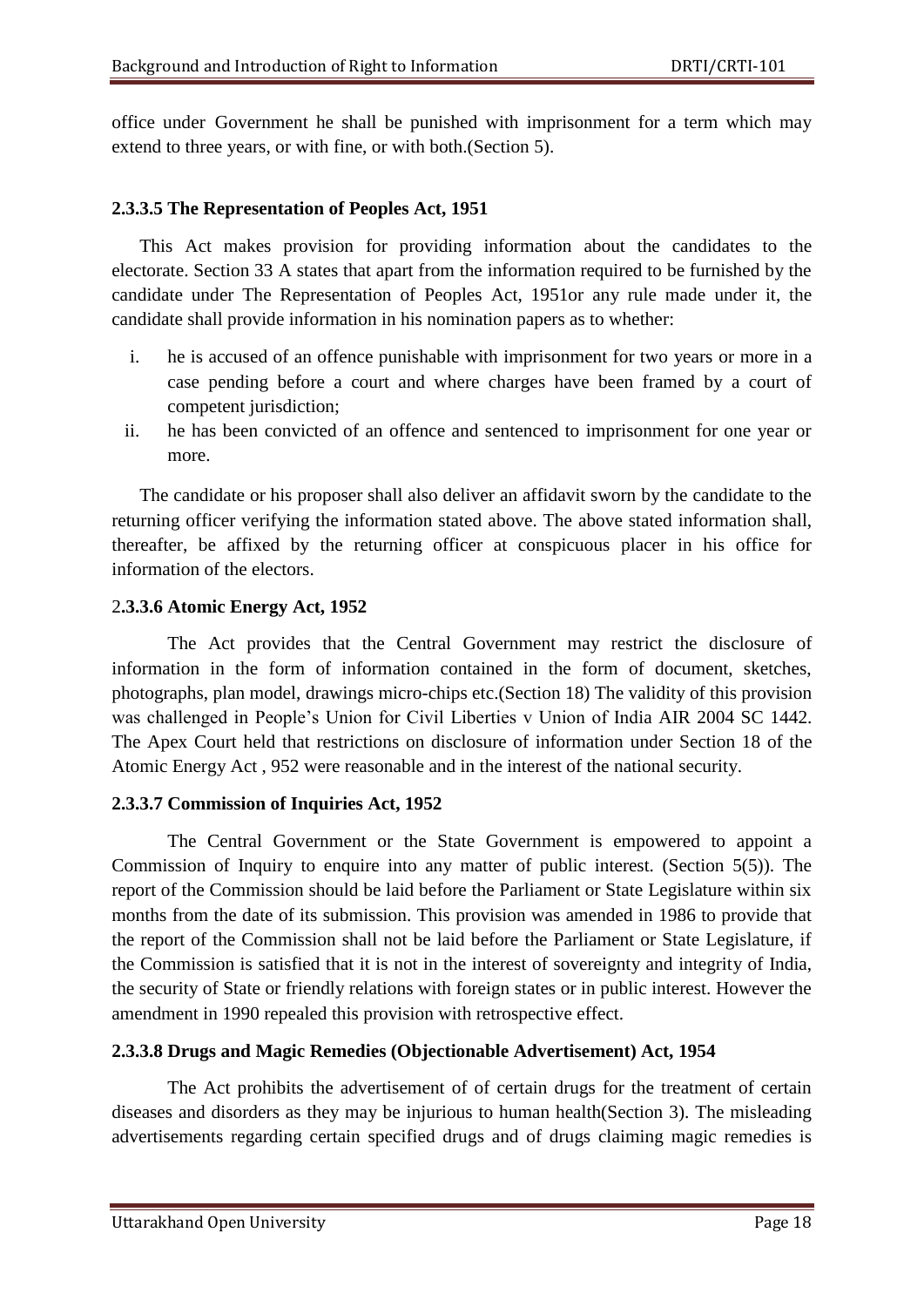also prohibited. Any false, defective or misinformation or misstatement in advertisement regarding effect of the drug etc. is punishable under the Act.(Section 3)

#### **2.3.3.9 The Code of Criminal Procedure, 1973**

The Code of Criminal Procedure prescribes the procedure of trial of criminal cases. It contains some provisions related to right to information to a person accused of having committed an offence under Indian Penal Code or any other penal law in force in India. Section 50 provides that a n arrested person has the right to know the grounds of his arrest and also of being told that he has a right to seek bail. Section 50 A casts an obligation on the police officer or a person making arrest to inform the friend, relative or any other person nominated by arrested person to be told about the arrest of the person, grounds of arrest and place where the arrested person is being kept. The particulars of the person so informed shall be entered into record the police officer. Section 207 requires the police to supply to the accused, the copy of the police report and other relevant documents. Section 208 makes it mandatory for the police to supply the copies of statements and documents to the accused where the case is not instituted on police report and the case is triable by the Court of Session. Section 211-213 contains provisions regarding providing the information of the charges which he has to face in his trial.

#### **2.3.3.10 The Urban Land (Ceiling and Regulation) Act, 1976**

Section 6 of the Act provides that every person must furnish information regarding the land owned by him in an urban area. The Government has the power to seek and collect information from industrial and commercial enterprises regarding the matters pertaining to labour welfare schemes, environmental safety or industrial safety measures and compliance of mandatory industrial rules and regulations etc.

#### **2.3.3.11 The Consumer Protection Act, 1986**

A consumer has a right to be informed about the quality, quantity, potency, purity, standard and price of goods or services so as to protect him against trade unfair trade practices.(Section 6(b))

#### **2.3.3.12 The Competition Act, 2002**

The Act provides for restriction on disclosure of information which has been obtained by or on behalf of the Commission or the Appellate Tribunal relating to any enterprise, without the previous permission in writing of the enterprise, otherwise than in compliance with or for the purposes of this Act or any other law for the time being in force. (Section 57)

#### **2.3.3.13 SEBI Rules**

The Securities and Exchange Board of India issued guidelines in 2000.As per these guidelines the equity shares and mutual fund schemes and plans should be duly advertised for information of public so as to caution the prospective investor that the value of such shares and units is subject to market fluctuations.

#### **2.3.3.14 Intellectual Property Law**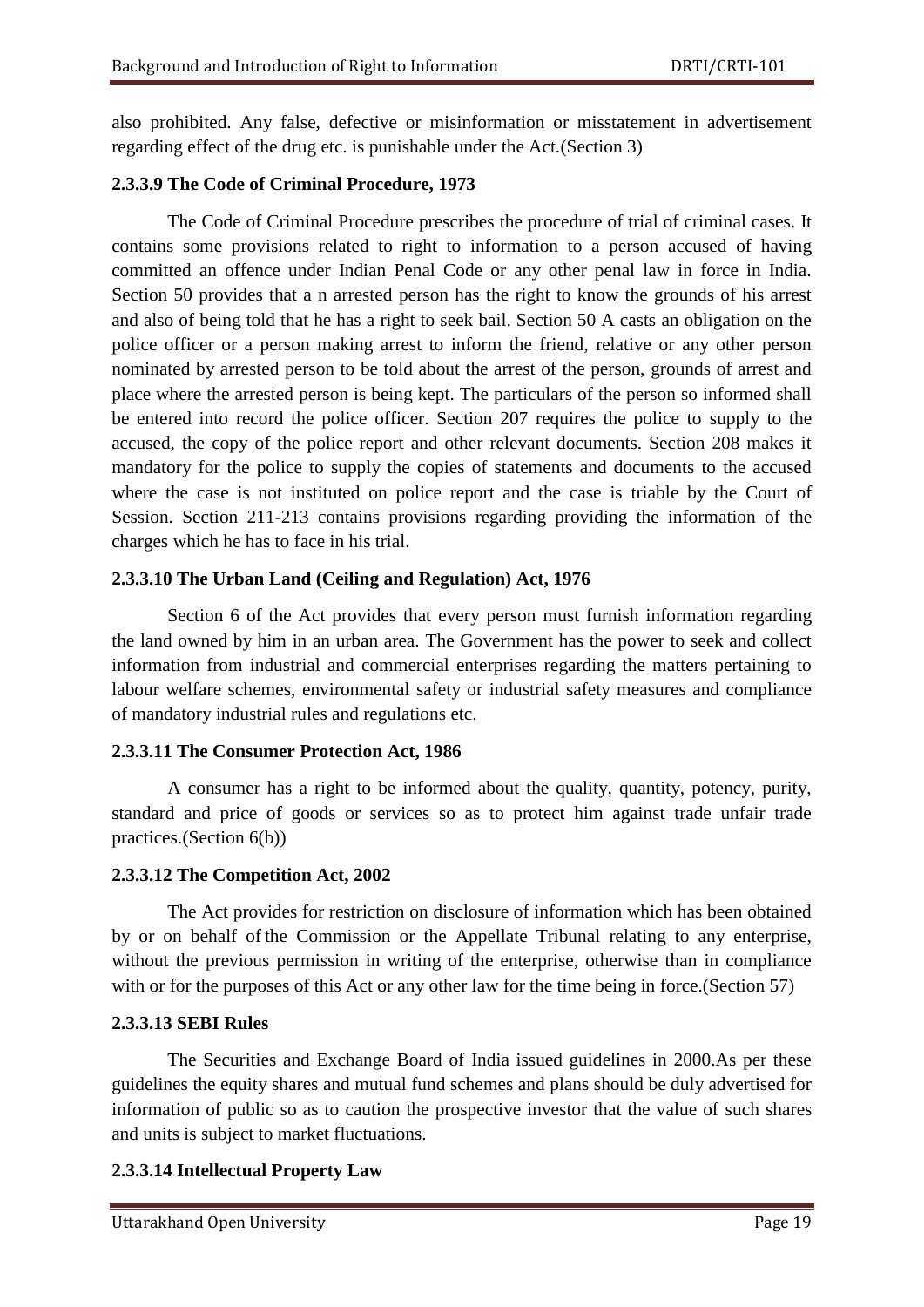Section 84 of Protection of Plant Varieties and Farmers Act, 2001 provides that a person may obtain information in the form of a certified copy of an entry in the Register or any other document on payment of prescribed fee. Section 87 of the Semi Conductor Integrated Circuits Layout Designs Act, 2000 and Section 148 of the Trade marks Act, 1999 make a provision of making the document available for public inspection on payment of requisite fee. Similarly Section 18 of the Designs Act, 2000 requires the disclosure of information regarding existence of copyright. The Geographical Indications of Goods(Registration and Protection ) Act, 1999 contains provisions for the inspection of documents and access of information to the public.

#### **2.3.3.15 The Companies Act, 2013**

This Act makes it mandatory for the incorporated companies to give information to its shareholders on certain matters through prospectus. Failure to provide information or providing false information incurs civil as well as criminal liability.(Section 34 and 35) The Company must make the copies of memorandum and articles available to the members for their knowledge and information.(Section 17)All incorporated companies are required to publish the reports of its proceedings of Annual and General Meetings(Section 18)Where a Company has passed a resolution for its voluntary winding up , it must furnish the resolution so passed for the information of creditors and contributories(Section 307)The Declaration of solvency has also to be published for the information of all concerned when it is being wound up due to its insolvency(Section 305). The creditors and contributories have a right to inspection of books and accounts etc. in case of winding up of a company(Section 346).The Central Government has the power to direct companies to furnish information, record or statistics etc.(Section 405)

#### **2.3.4 Right to Information Movement**

In early 1990s, the Right to Information movement was initiated by Aruna Roy in Rajasthan. The Mazdoor Kisan Shakti Sangathan successfully put an end to local [corruption](https://www.omicsonline.org/searchresult.php?keyword=corruption) by accessing and using information.

A people's movement in a small dusty town in Rajasthan called Beawar, was started to fight against corruption. This dharna went on for 44 days and ultimately resulted in the Right to Information Act in 2005, which now allows every citizen to get information and access government records.

#### **2.3.5 Efforts of the State Governments**

Much before the Central Government, it were the governments in as many as eleven states that took the initiative to enact the Right to Information Act. The following Acts were passed by the States:

The Tamil Nadu Right to Information Act, 1997

The Goa Right to Information Act, 1997

The Karnataka Right to Information Act, 2000

The Andhra Pradesh Right to Information Act, 2001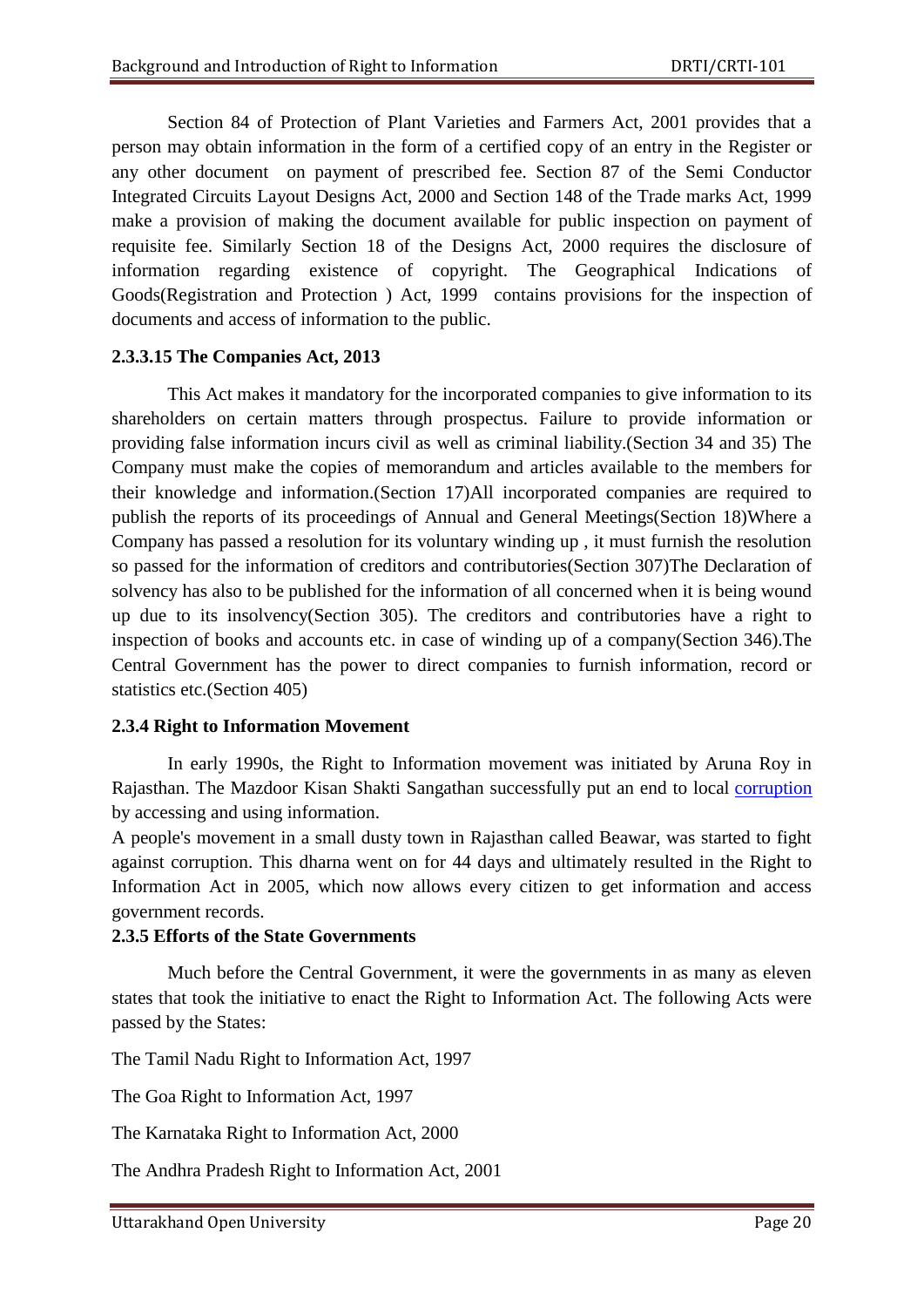The Assam Right to Information Act, 2001 The Delhi Right to Information Act, 2001 The Kerala Right to Information Act, 2002 The Orissa Right to Information Act, 2002 The Madhya Pradesh Right to Information Act, 2003 The Maharashtra Right to Information Act, 2003 The Jammu and Kashmir Right to Information Act, 2004

#### **2.3.6 Evolution of Information Law**

The Government of India set-up a 'Working Group' on the 'Right to Information and Promotion of Open and Transparent Government' in January 1997. It was headed by Mr. H. D.Shouri. The working group submitted its report and the draft Bill on Freedom of Information in May 1997. The various Ministries through which the Bill travelled took little interest in it. So it got delayed for one reason or the other. The Press Council of India, the Press Institute of India, the 'National Campaign for People's Right to Information' and the Forum for Right to Information through a unanimous resolution urged the Government of India to amend the proposed Bill in February, 2000.

The Government of India introduced the Freedom of Information Bill, 2000 in the Lok Sabha on 25th July, 2000. It was passed by the Parliament as the Freedom of Information Act 2002. However, the Act could not be brought into force as the date from which the Act could come into force, was not notified in the Official Gazette.

The United Progressive Alliance Government at the Centre set up a National Advisory Council to analyse the Freedom of Information Act 2002. The Council suggested some important changes. After considering the suggested changes, the Government decided to repeal the Freedom of Information Act 2002. A new legislation, the Right to Information Act was enacted in 2005 to provide an effective framework for effectuating the right of information recognised under Article 19 (1)(a) of the Constitution of India.

## **2.4 SUMMARY**

The right to information is the basis of democracy. This right is protected by the constitutional provisions, judicial interpretations and several statutory provisions of different laws. The movement to codify right to information began in 1990s in Rajasthan. Many state governments passed laws codifying the right to information. The Central government framed Freedom of Information Act, 2002. But unfortunately it was never implemented. In 2005, the Right to Information Act was enacted empowering the citizens of India to get information as a matter of right from the public authorities.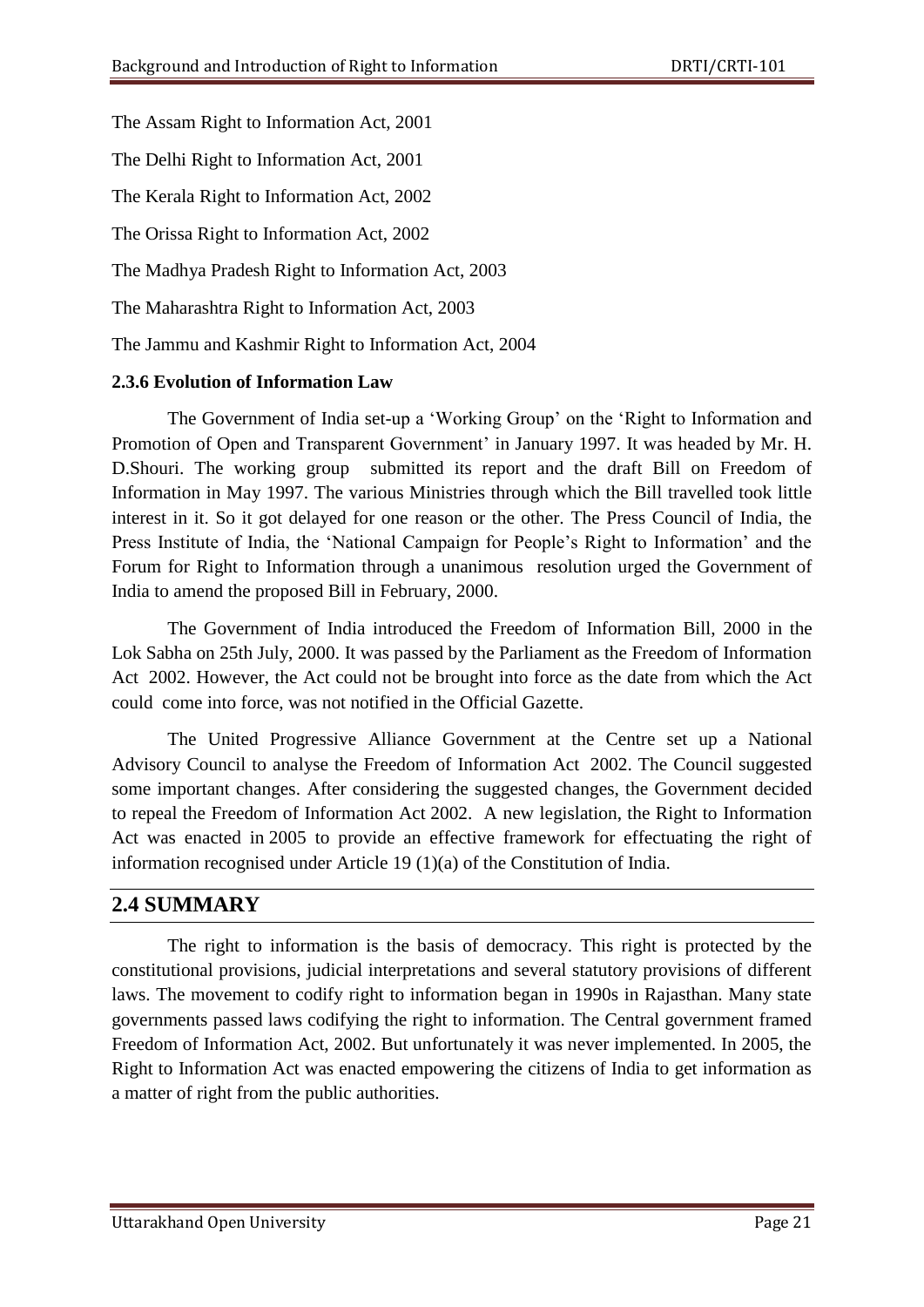## **2.5 SAQS**

#### **1. Short Answer Question.**

a. What is the judicial approach on information as a matter of right?

b. Give brief description about the preamble protection viz-a-viz right to information.

#### **2. Fill in the blanks**

a. The Freedom of Information Act 2002 was repealed in the year

b. For the first time, the question regarding disclosure of information of functioning of government officials was raised in Apex Court in the year \_\_\_\_\_\_\_\_.

#### **3. True or False**

a. The Tamil Nadu Right to Information Act was enacted in the year 1997.

b. Right to information is an integral part of freedom of speech and expression under Article 19(1).

#### **2.6 REFERENCES**

Right to Information Law in India: N.V.Paranjapee

[https://www.ndtv.com/india-news/two-decades-of-the-right-to-information-movement-](https://www.ndtv.com/india-news/two-decades-of-the-right-to-information-movement-752461)[752461](https://www.ndtv.com/india-news/two-decades-of-the-right-to-information-movement-752461)

[https://www.omicsonline.org/open-access/right-to-information-act-in-indiaan-overview-](https://www.omicsonline.org/open-access/right-to-information-act-in-indiaan-overview-2332-0761-1000207.php?aid=76441)[2332-0761-1000207.php?aid=76441](https://www.omicsonline.org/open-access/right-to-information-act-in-indiaan-overview-2332-0761-1000207.php?aid=76441)

[https://www.quora.com/Why-did-the-Indian-Government-choose-to-pass-the-Right-to-](https://www.quora.com/Why-did-the-Indian-Government-choose-to-pass-the-Right-to-Information-Act)[Information-Act](https://www.quora.com/Why-did-the-Indian-Government-choose-to-pass-the-Right-to-Information-Act)

#### **2.7 SUGGESTED READINGS**

Right to Information and Protection to Whistle blowers by Krishna Pal Mallik, Allahabad Law Agency, Haryana (2016)

Right to Information Act, 2005 by [Jitesh Dhanrajani](https://www.amazon.in/s/ref=dp_byline_sr_book_1?ie=UTF8&field-author=Jitesh+Dhanrajani&search-alias=stripbooks)

#### **2.8 TERMINAL QUESTIONS AND MODEL QUESTIONS**

a. Explain the statutory provisions other than those contained in RTI Act, 2005 protecting right to information.

b. Discuss the evolution of the concept of right to information since 1990s.

## **2.9 ANSWERS**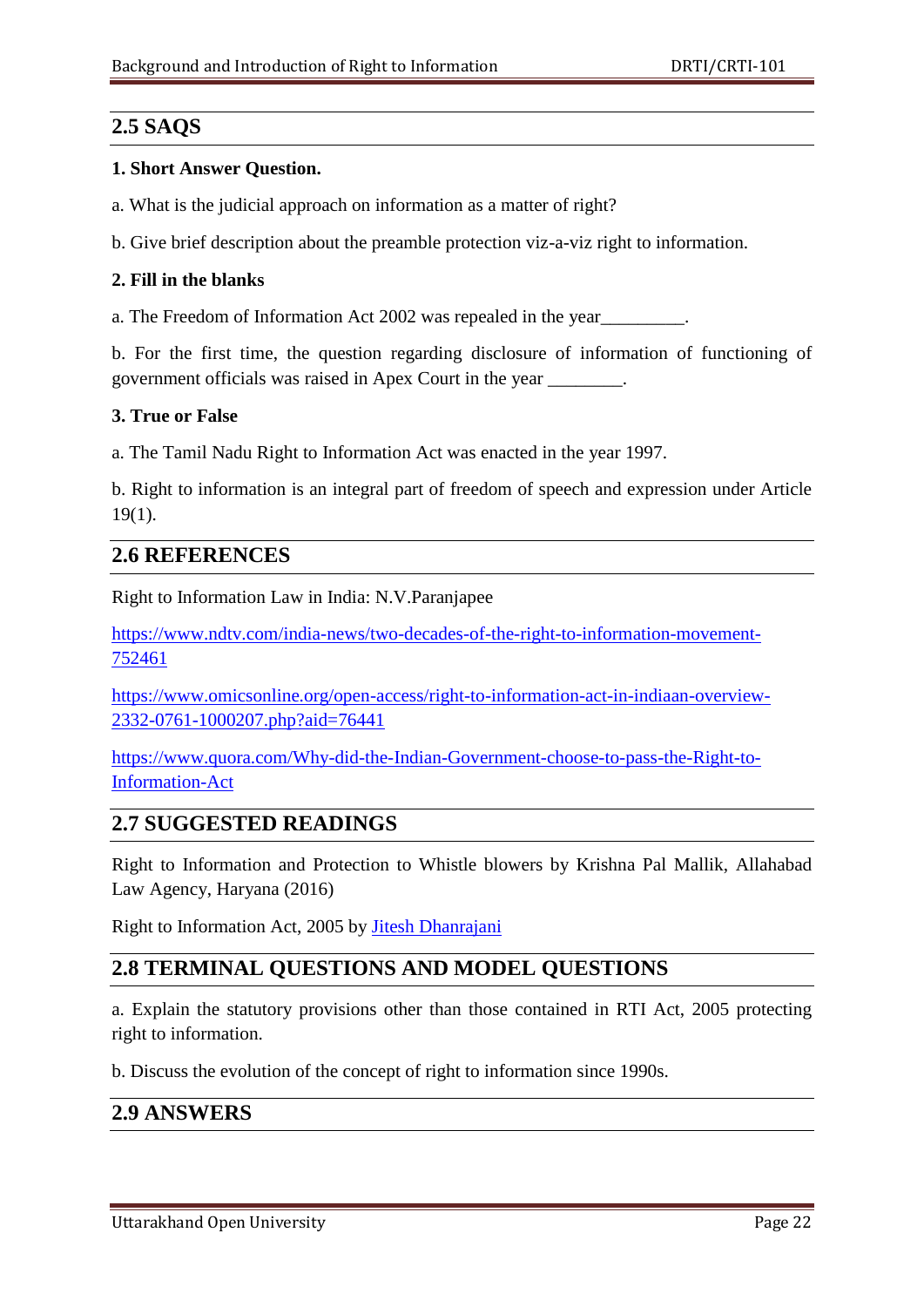## **SAQs**

- 1. a. refer 2.3.1.1 b.refer 2.3.2
- 2. a. 2005 b. 1975
- 3. a True b. True

## **TERMINAL QUESTIONS AND ANSWERS**

- a. refer 2.3.3
- b. refer 2.3.4, 2.3.5 and 2.3.6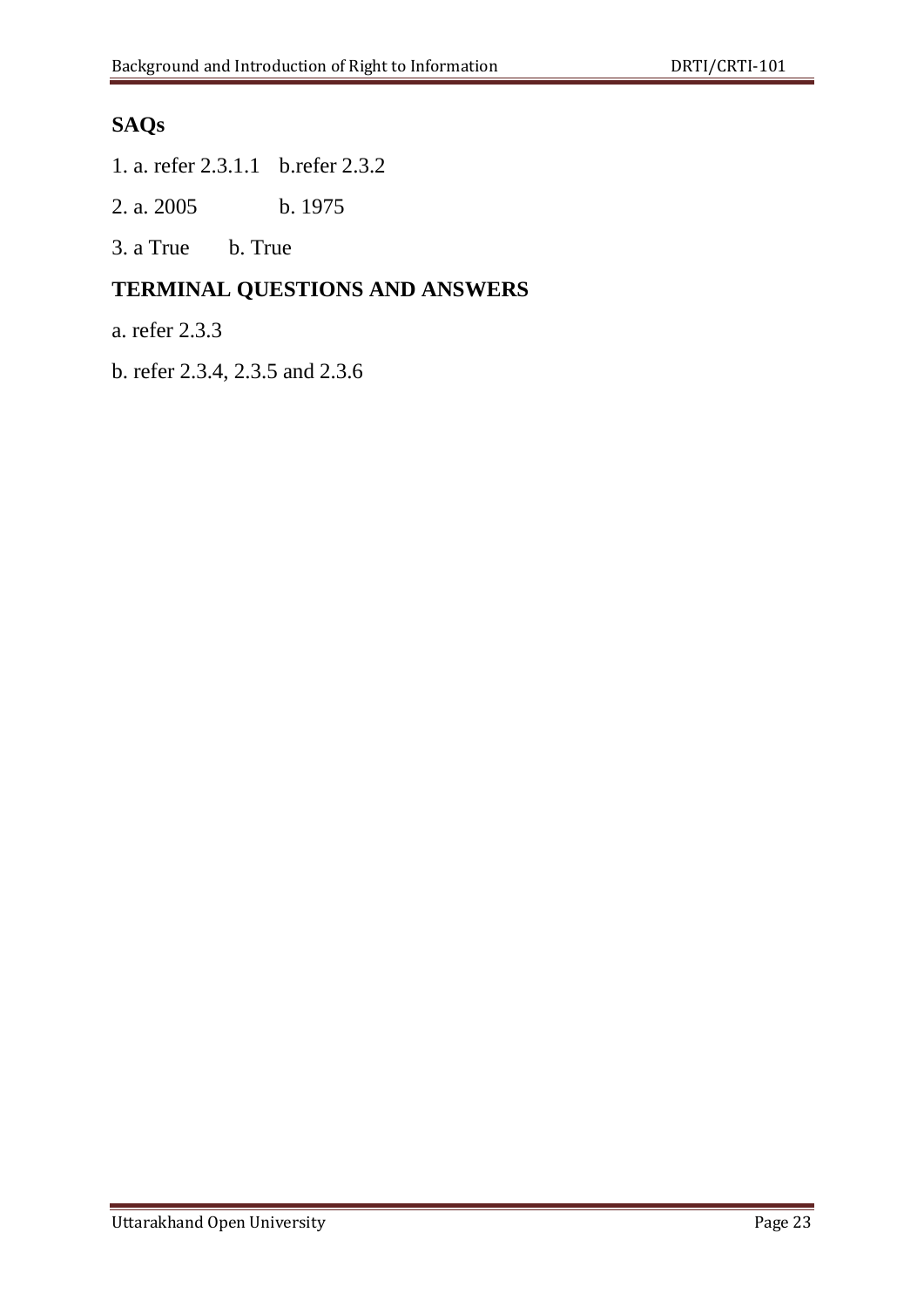## **UNIT 3**

## **STATE AND CENTRAL ACTS ON RTI**

## **STRUCTURE**

- 3.1 **INTRODUCTION**
- 3.2 **OBJECTIVES**
- 3.3 **SUBJECT: STATE & CENTRAL ACTS ON RTI** 
	- 3.3.1 THE J&K RTI ACT, 2009
	- 3.3.2 THE RIGHT TO INFORMATION ACT, 2005
	- 3.3.3 THE MP RTI ACT, 2003
	- 3.3.4 THE ASSAM RTI ACT, 2002
	- 3.3.5 THE DELHI RTI ACT, 2001
	- 3.3.6 THE RAJASTHAN RTI ACT, 2000
	- 3.3.7 THE KARNATAKA RTI ACT, 2000
	- 3.3.8 THE MAHARASHTRA RTI ACT, 2000
	- 3.3.9 THE GOA RTI ACT, 1997
	- 3.3.10 THE TAMILNADU RTI ACT, 1997
- 3.4 **SUMMARY**
- 3.5 **GLOSSARY**
- 3.6 **SAQS**
- 3.7 **REFERENCES**
- 3.8 **SUGGESTED READINGS**
- 3.9 **TERMINAL QUESTIONS AND MODEL QUESTIONS**
- 3.10 **ANSWERS**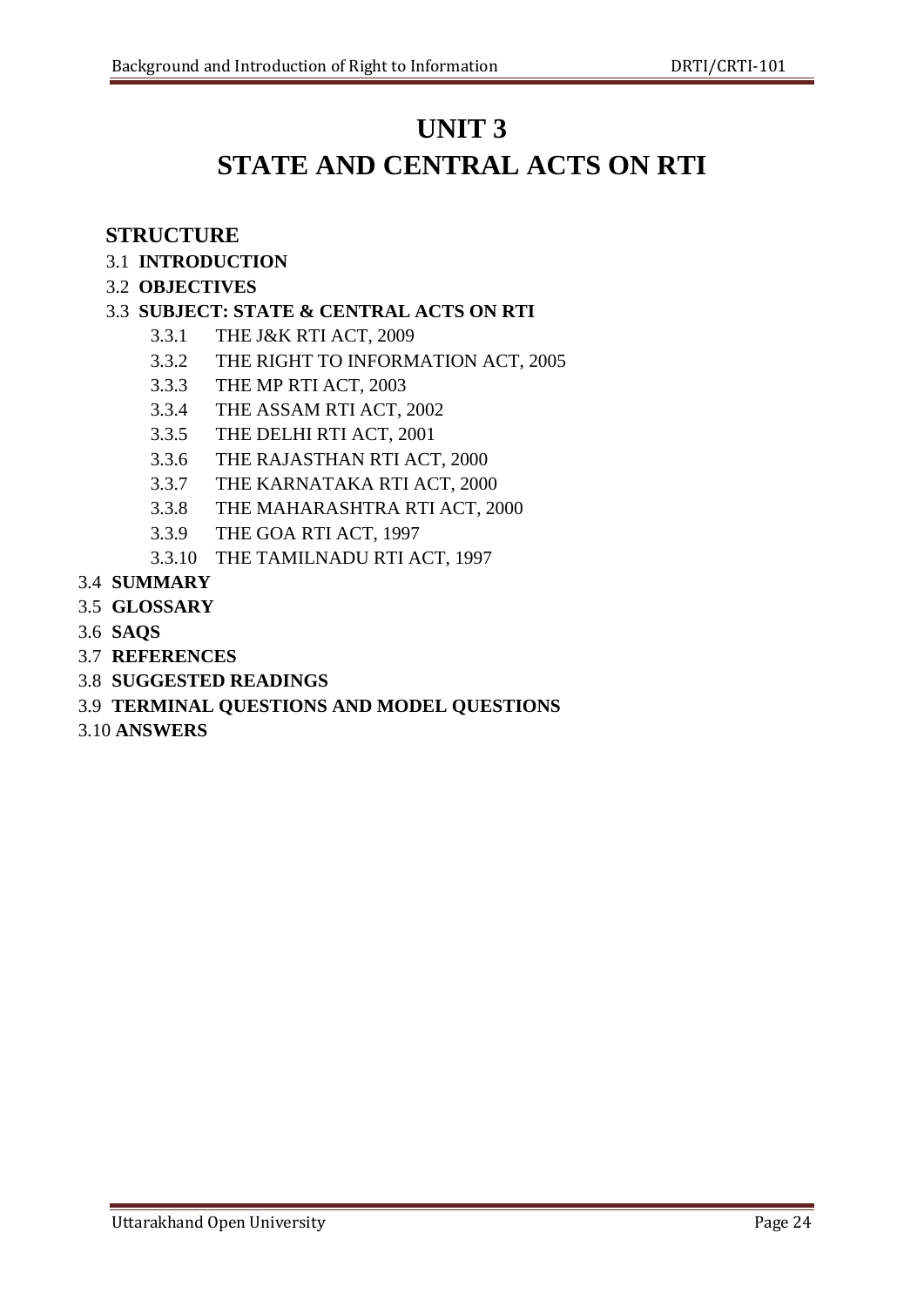### **3.1 INTRODUCTION**

In the previous Unit you learned about the various movements that led to the enactment of The Right to Information Act, 2005. In this unit you will be able to have an overview about the various Right to Information Acts that existed prior to Right to Information Act, 2005 in the various Indian states and what was their aims, objectives and impact on the people of the states where the Act was enacted. The Unit will also give us an overview of the functioning of these Acts.

## **3.2 OBJECTIVES**

After reading this Unit you will be able to:

- (i) Know the objectives of the various State RTI Acts.
- (ii) Learn about need for enactment of these various Acts.
- *(iii) Have an overview of the procedures and penalty provisions in these Acts.*

## **3.3 SUBJECT: CENTRAL & STATE ACTS ON RTI**

The various states had enacted RTI Acts for their respective states because at that point of time there was no central law on right to information in India. So, in order to avoid unnecessary hassle and delay in obtaining information from public authorities these Acts were enacted which helped in the proper adjudication of disputes.

## **3.3.1 THE JAMMU AND KASHMIR RIGHT TO INFORMATION ACT, 2009**

The Act was enacted on 20<sup>th</sup> March, 2009 and came into force with immediate effect and it extends to the whole of the state of Jammu and Kashmir. The Act consists of 5 chapters 28 sections and 1 schedule. The Act revelation of information in actual practice is likely to conflict with other public interest including efficient operations of the Government to, optimum use of limited fiscal resources and the preservation of confidentiality of sensitive information. It is necessary to harmonize these conflicting interests while preserving the paramount of the democratic ideal. It is expedient to provide for furnishing certain information to citizens who desire to have it. The object of the Act is to allow proper information and it also states about the obligations of public authorities. The Act defines the duties of the various authorities who have been entrusted with the task of delivering public information and also stipulates those actions where the public information is not accessible. Chapter III of the Act defines the various duties and liabilities of the State Information Commission and Chapter IV talks about the appeals and penalty measures enshrined within the Act. The schedule attached to the Act talks about the procedure of the oath to be taken by the State Information Commissioner.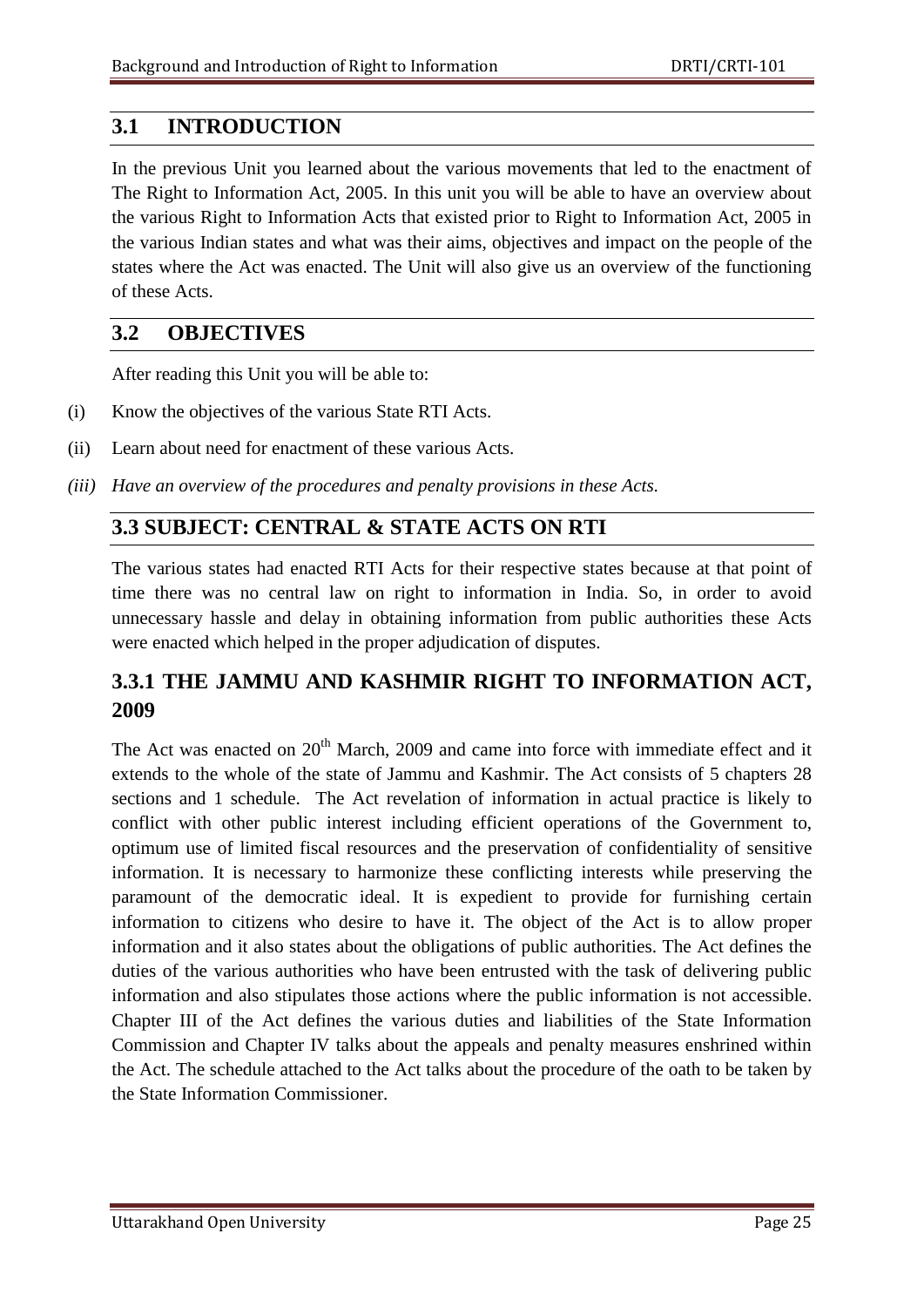## **3.3.2 THE RIGHT TO INFORMATION ACT, 2005**

The freedom of information, 2002, has been replaced by the Right to information Act, 2005. The freedom of information act, 2002 was made to give freedom of every citizen to provide information under the control of public authorities, based on public interest for to promote openness, transparency and accountability in administration and other related matters. However, the National Advisory council has suggested several important changes in the law to gather more access to information. The main aims were:

- (i) To build a machinery with investigating powers to challenge the decisions of the Public Information Officers (PIOs)
- (ii) Penal provision in case of failing to give correct information as per law
- (iii) Providing the constitutional provisions and effective mechanism for access to information.

The citizens of a modern democratic country must have the right to get comprehensive information about all the policies and prescriptions formulated by the government for the economic and social welfare of the country. To make a strong healthy democratic base in an economy a well informed and enlightened citizens are necessary. Therefore, the right to information is a natural rights for the citizens in a democratic framework. In order to make proper transparency and accountability in the government administration department, it is urgent required for all the citizen to have the right to information. Along with India, most of the other countries are adopting this particular rights for their citizens. Under Article 19 (1) (a), the Supreme Court of India has held that rights to freedom of speech and expression includes the rights to information. According to this the right to information is implicit in the right to freedom of speech. All the citizens must have the right to get correct information in the every sphere of their life. The apex court of India has ensured this right in the case of **State of Uttar Pradesh** v. **Raj Narain**<sup>10</sup>. It is impossible for any democratic country to stand without the right to information for its citizen. The United Nation Organization (UN proclaimed a Universal Declaration of Human Rights in 1948. This was followed by the international convenant on civil and Political Rights. According to the article 19 of the covenant declares that – "everyone has the rights of freedom of opinion and expression the rights includes freedom to hold opinion without interference; and to seek, and receive and import information and ideas through any media and regardless of frontiers".

In India the formation of law regarding rights to information got momentum in 1990s. The Law Commission of India in its 179th report first time emphasized upon the accountability and usefulness of this law in India. Hence, the law was ultimately passed and enacted as Freedom of Information Act, 2002, but never applied in reality. Therefore, as per as the recommendations made by the National Advisory Council the law has been ultimately changed and enacted as the Right to Information Act, 2005 by the parliament and got the president's assent on 15.06.2005.

The important sections are as follows:

(a) Section 4 (1)- Obligations of Public Authorities,

**<sup>.</sup>**  $10(1974)$  4 SCC 428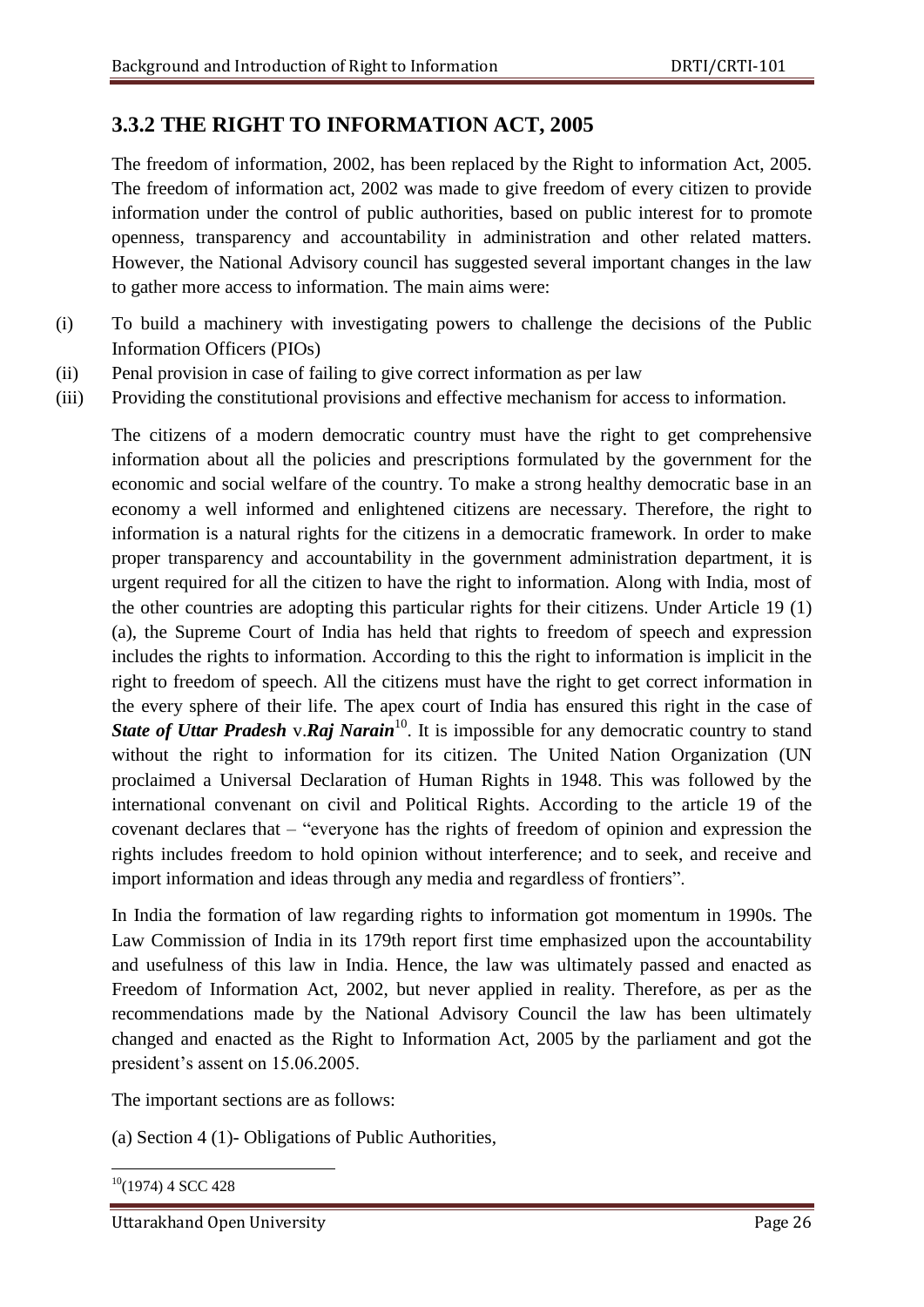(b) Section 5 (2) - Designating PIOs,

(c) Section 12 & 13- Constitution of central Information Commissions.

(d) Section 15 & 16- Constitution of State Information Commissions,

(e) Section 24- Exclude Several Intelligence and Security Organizations,

(f) Section 27 & 28- Power to form rules and regulations by the Central and State Governments.

The Act overshadowed all the other Acts and became the Central Legislation governing Right to Information in India and it catered to all the grievances of the public and the other Acts were repealed after this Act had come into force.

## **3.3.3. THE MADHYA PRADESH RIGHT TO INFORMATION ACT, 2003**

Madhya Pradesh was one of the first states in India to actively engage in securing the right to information for the public. In October 1996, the Commissioner of Bilaspur Division, Mr Harsh Mander, issued executive orders to give people in the districts of Bilaspur, Raigarh and Sarguja the right to scrutinise government records pertaining to the public distribution system. In May 1997, at the same time that Tamil Nadu and Goa were passing right to information laws, the Madhya Pradesh Government also drafted a [Right to Information Bill.](http://www.humanrightsinitiative.org/programs/ai/rti/india/states/mp/rti_bill.htm) On 30th April 1998 the assembly passed the bill by voice vote. Significantly, after passing the Bill in the State Assembly, the Government chose to send the Bill to the President of India for assent. Unfortunately, it appears that due to a disagreement about whether the states or the Centre have competence to enact right to information laws, Presidential assent was denied to the Bill and it was shelved. As a solution, the State Government issued a number of Executive Orders from February 1998 which operated to allow access to information from close to 50 departments. The series of Executive Orders have been compiled by the Department of General Administration in a book titled 'JananeKaHaq'. The Executive Orders specifically identified a number of topics on which Departments were required to provide information to the public. The Orders also provided for appeals on non-disclosure decisions and penalties in accordance with the MP Civil Services Conduct Rules 1965 and the MP Civil Services Classification Control and Appeal Act 1966. Despite the existence of the Executive Orders, the Madhya Pradesh Government in 2003 again decided to pursue legislation on the right to information in order to set up a more comprehensive access to information regime. Ultimately, on 24 January 2003 the [Madhya Pradesh Jankari Ki](http://www.humanrightsinitiative.org/programs/ai/rti/india/legislation/mp_act2003.htm)  [SwatantrataAdhiniyam 2002](http://www.humanrightsinitiative.org/programs/ai/rti/india/legislation/mp_act2003.htm) received the assent of the Governor and on 31 January 2003 was published in the Madhya Pradesh Gazette. In May 2005, the national [Right to Information](http://www.humanrightsinitiative.org/programs/ai/rti/india/national/rti_act_2005.pdf)  [Act 2005](http://www.humanrightsinitiative.org/programs/ai/rti/india/national/rti_act_2005.pdf) was passed by Parliament. The RTI Act 2005 received Presidential assent on 15 June and came fully into force on 12 October 2005. The RTI Act 2005 covers all Central, State and local government bodies and applies to the State Government of Madhya Pradesh. It is not clear at this time whether the [Madhya Pradesh Jankari Ki SwatantrataAdhiniyam](http://www.humanrightsinitiative.org/programs/ai/rti/india/legislation/mp_act2003.htm)  [2002](http://www.humanrightsinitiative.org/programs/ai/rti/india/legislation/mp_act2003.htm) will be repealed. The Act consisted of 14 sections and Sections 7 and 8 are of poignant importance as these sections focus upon the appeal provisions and the various penalties that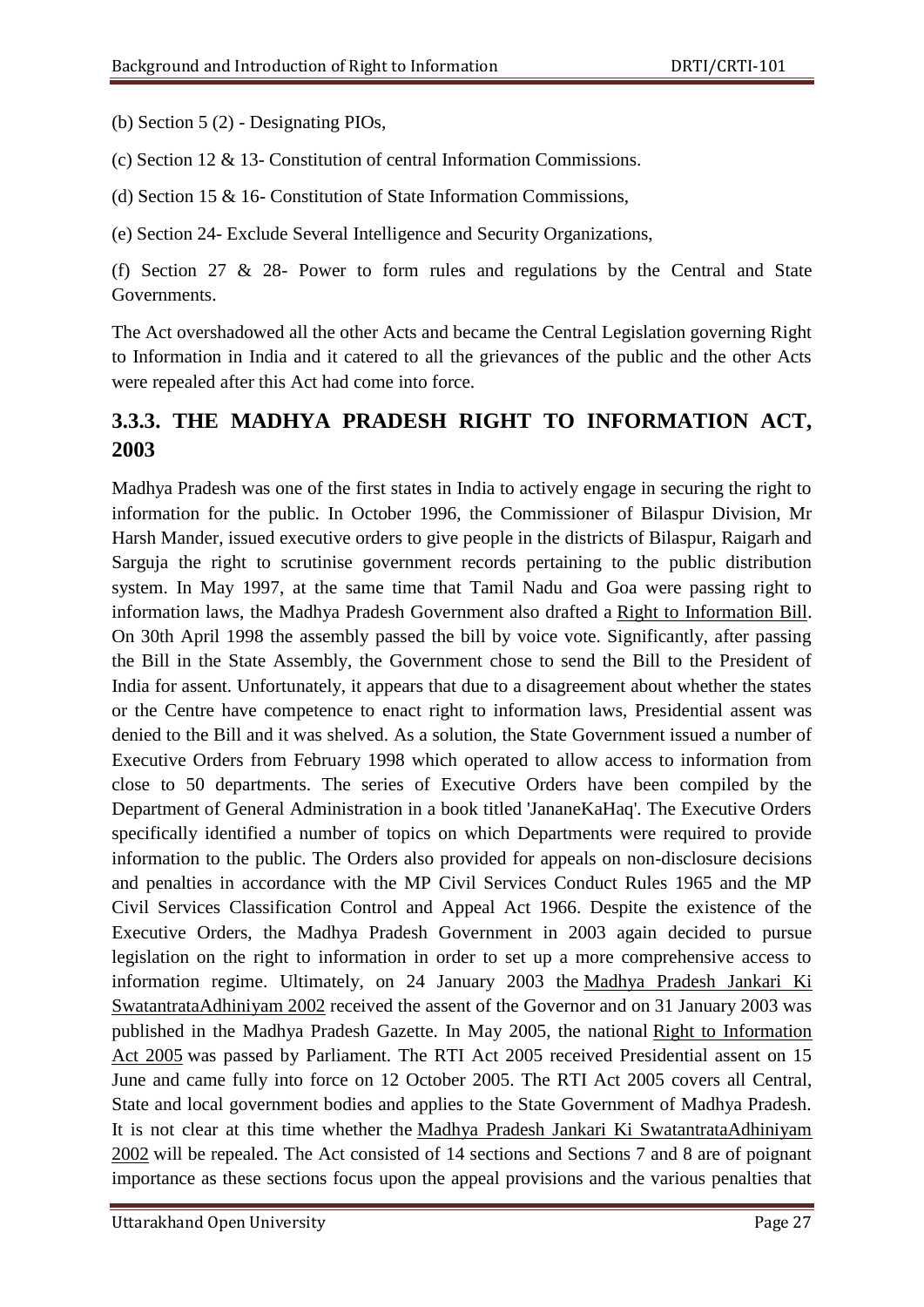need to be invoked if the public authorities fail to deliver the information desired by the petitioner.

## **3.3.4. THE ASSAM RIGHT TO INFORMATION ACT, 2003**

Assam was until recently the only state in the North East which had enacted right to information legislation. The passage of the Assam Right to Information Act 2002came as a surprise to most. The State Act was brought in so quietly that there was hardly any discussion on its content. In any case, in May 2005, the national Right to Information Act 2005 was passed by Parliament. The RTI Act 2005 received Presidential assent on 15 June and came fully into force on 12 October 2005.The RTI Act 2005 covers all Central, State and local government bodies and will apply to public authorities in Assam. It is not clear at this time whether the Assam RTI Act will be repealed to make way for the national RTI Act. The Assam Government has started implementing the RTI Act 2005. The Government has issued Assam Right to Information Fee Rules, 2005. The Act consists of 11 Sections and gives an overview about the various mechanisms by which right to information can be claimed as a legal right within the state of Assam. It also states about the penalties and the process of claiming information.

## **3.3.5. THE DELHI RIGHT TO INFORMATION ACT, 2001**

Until recently, Delhi was one of only 9 States in India to have enacted right to information laws. The Delhi Right to Information Act 2001 was passed on 16 May 2001 and came into force on 2 October 2001. About 119 departments have been brought under the preview of the Act. Before enacting the Act, the Government of the National Capital Territory of Delhi formed a Working Group under the auspices of the Secretary Services, General Administration, Training, Administrative Reforms and Public Relations. The Working Group made recommendations to enact a law along the lines of the Goa Right to Information Act. The Working Group emphasised the value of setting up a Right to Information Council to oversee the implementation of the new right to information law. This suggestion was included in the Act as it was finally passed, although the effectiveness of the Delhi Right to Information Council in overseeing the Act and ensuring proper implementation was arguable. The Delhi Public Grievances Commission (PGC) headed by Chairman, Shailaja Chandra was set up as the Appellate Authority to hear appeals under the Delhi Right to Information Act. Citizens could lodge complaints with the Commission via the PGC website. In May 2005, the national Right to Information Act 2005 was passed by Parliament. The RTI Act 2005 received Presidential assent on 15 June and came fully into force on 12 October 2005. The RTI Act 2005 covers all Central, State and local government bodies and applies to the Government of Delhi. The Act consisted of 16 sections and dealt with the various provisions which aided towards demanding information within the territory of Delhi prior to 2005. Delhi Chief Minister, Sheila Dixit, has said with the Centre's permission the Delhi Right to Information Act 2001 will be repealed in favour of the RTI Act 2005. Currently however, the Delhi Right to Information Act 2001 is still in force concurrently with the national RTI Act. Notably though, the Delhi Government is now working to implement the new national RTI Act, on the assumption that it will be the primary legislation in Delhi used by citizens to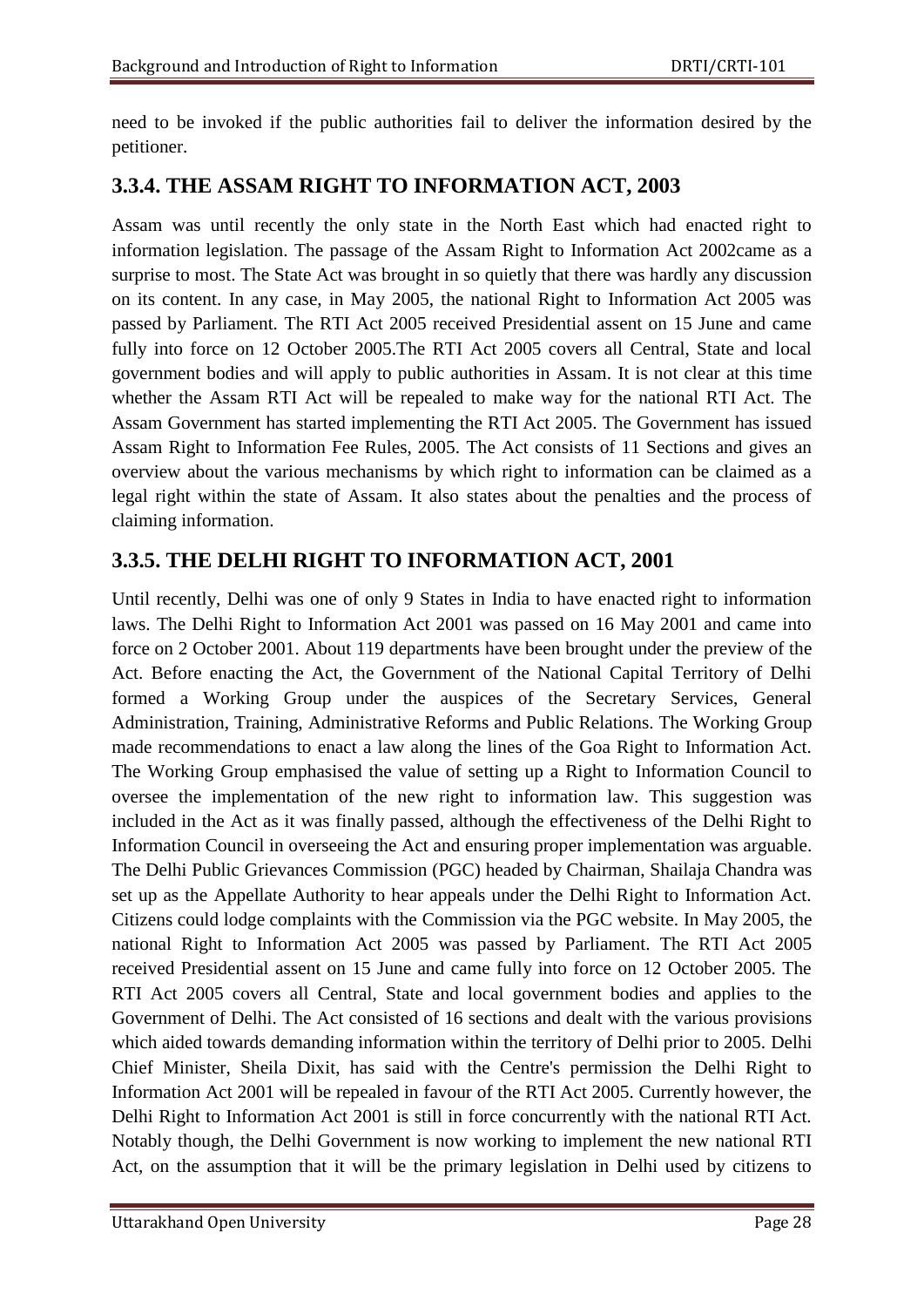access information. Click here to view the Right to Information Regulation of Fee and Cost Rules 2005 and Right to Information Appeal Rules 2005 notified by the Central Government which is applicable in Delhi. An Act of poignant importance it catered to the rights of the citizens at large and helped towards resolving disputes prior to the enactment of the central Act of Right to Information.

## **3.3.6. THE RAJASTHAN RIGHT TO INFORMATION ACT, 2000**

The Act was enacted on  $11<sup>th</sup>$  May, 200o and it provided for the information to the citizens about the state and public bodies. It was created by the State on the  $51<sup>st</sup>$  year of republic in India and extended to the whole of the state of Rajasthan. The Act consists of 13 sections and gives a birds' eye view of the legislation prevalent in the state of Rajasthan and section 10 of the Act enumerates the various penalties that can be invoked upon the defaulters. Section 9 elaborates the obligations of the officer in-charge of the office and the duties bestowed upon him. Sections 6 and 7 talks about the provisions of first and second appeal and where these appeals can be instituted.

## **3.3.7. THE KARNATAKA RIGHT TO INFORMATION ACT, 2000**

The Karnataka Government took steps to make information available to the public as far back as 1997. From that time, many Government departments issued Executive Orders to provide access to information on developmental projects undertaken by their Departments and to keep relevant records open for inspection or available for copying for a nominal fee. On 25 August 2000, the Executive Orders were supplemented by the Right to Information Ordinance. The Ordinance was brought in because the Karnataka Government recognised it was necessary to enact a comprehensive law to ensure openness, transparency and accountability in government administration as a matter of priority. As the State Assembly was not in session at the time this policy decision was made, the Governor passed an Ordinance on the matter as a first step. The Karnataka Right to Information Act 2000 was enacted soon after by the State Assembly on 10 December 2000. Section 13 of the Karnataka Right to Information Act, 2000 explicitly repeals the Karnataka Right to Information Ordinance 2000 although it saves all actions taken under the Ordinance. Unfortunately, the Act was not properly operationalized until July 2002, when the Government of Karnataka notified the Karnataka Right to Information Rules.In May 2005, the national Right to Information Act 2005 was passed by Parliament. The RTI Act 2005 received Presidential assent on 15 June and came fully into force on 12 October 2005.The RTI Act 2005 covers all Central, State and local government bodies. On 17 October 2005, the Government promulgated Karnataka Ordinance No.3 of 2005 repealing the Karnataka Right to Information Act 2000. The State Government has started implementing the RTI Act 2005. The Government has already issued the Karnataka Right to Information Rules 2005 modelled on the Central Government's Rules.The Government made some changes in the Karnataka Right to Information Rules 2005 with the new Karnataka Right to Information (Second Amendment) Rules 2006.The Act contains 13 sections and provides an in-depth analysis of how the Act functioned prior to the enactment of RTI Act, 2005. The important sections involve 7 and 9 which talks about the penalties and appeal provisions.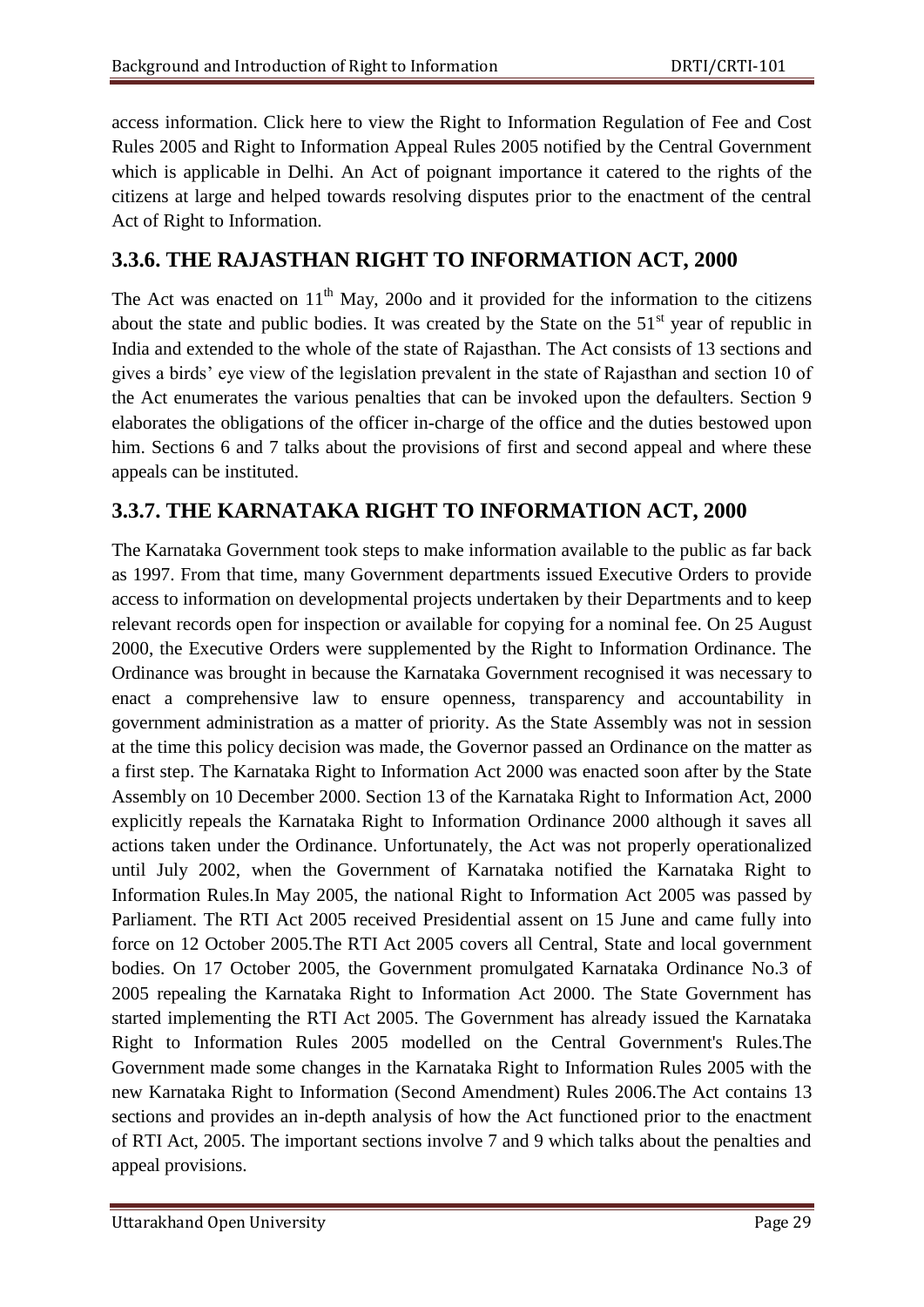## **3.3.8. THE MAHARASHTRA RIGHT TO INFORMATION ACT, 2000**

In 2000, a sustained advocacy campaign by social activist Anna Hazare forced the Maharashtra Government to pass the Maharashtra Right to Information Act 2000. However, civil society groups were unhappy with the Act, criticising it for being too weak and demanding that it be replaced with better legislation. In 2001, the Government formed a committee comprising senior serving and retired bureaucrats, such as former Union Home Secretary Dr MadhavGodbole, eminent jurists and Shri Anna Hazare, to prepare a draft of a Freedom of Information Bill. Before the Committee could release its draft Bill, the Maharashtra Government repealed the Maharashtra Right to Information Act 2000 and replaced it with theRight to Information Ordinance 2002. The Ordinance was promulgated on 23 September 2002. However, the Ordinance lapsed on 23 January 2003 because, in accordance with Article 213(2) of the Constitution of India, an Ordinance must be converted into an Act within 6 weeks of the commencement of the next session of the Legislative Assembly following the enactment of an Ordinance. In this instance, the Maharashtra Government did not convert the Right to Information Ordinance in the winter session of the Legislative Assembly; hence it lapsed. Public pressure to enact a law on right to information continued. Consequently, in the budget session of the legislature in March 2003, the Maharashtra Government passed the Maharashtra Right to Information Act which it then sent to the President of India for assent. The Act stalled, as no action was taken for months. Finally, on 1 August 2003, Anna Hazare wrote a letter to Mr L.K. Advani, the Deputy Prime Minister of India requesting him to advise the Honourable President to give his assent to the Maharashtra Right to Information Act. Failing such action, Sri Hazare warned he would commence a fast unto death. No action was taken, and on 9 August 2003 Anna Hazare started his fast. Within one day, the Government responded. On 10 August 2003, the President of India gave his assent to the Maharashtra Right to Information Act 2002 and on 11 August 2003 the Maharashtra Government notified the Act in the Government Gazette. TheMaharashtra Right to Information Rules, which were initially prepared under the Maharashtra Right to Information Ordinance, are equally applicable to Maharashtra Right to Information Act 2002.In May 2005, the national Right to Information Act 2005 was passed by Parliament. The RTI Act 2005 received Presidential assent on 15 June and came fully into force on 12 October 2005.The RTI Act 2005 covers all Central, State and local government bodies and applies to the State of Maharashtra. The Act is a short one and consists of only 9 sections and was indeed an important piece of legislation for the people of Maharashtra.

## **3.3.9. THE GOA RIGHT TO INFORMATION ACT, 1997**

The Goa Right to Information Act 1997 was the second right to information law enacted in India, after Tamil Nadu. It was passed on 31 July 1997 and received Governor's assent on 29 October 1997. It is notable that the development of the law was the result of Government initiative and not a civil society campaign. However, while the Government was responsible for initiating the Bill, civil society, led by the Goa Union of Journalists, was active in responding to the shortcomings in the Act as initially passed. Journalists protested in the Assembly against penal provisions they feared could be used against the Press. Consequently, the objectionable provisions were amended by the Government soon after the initial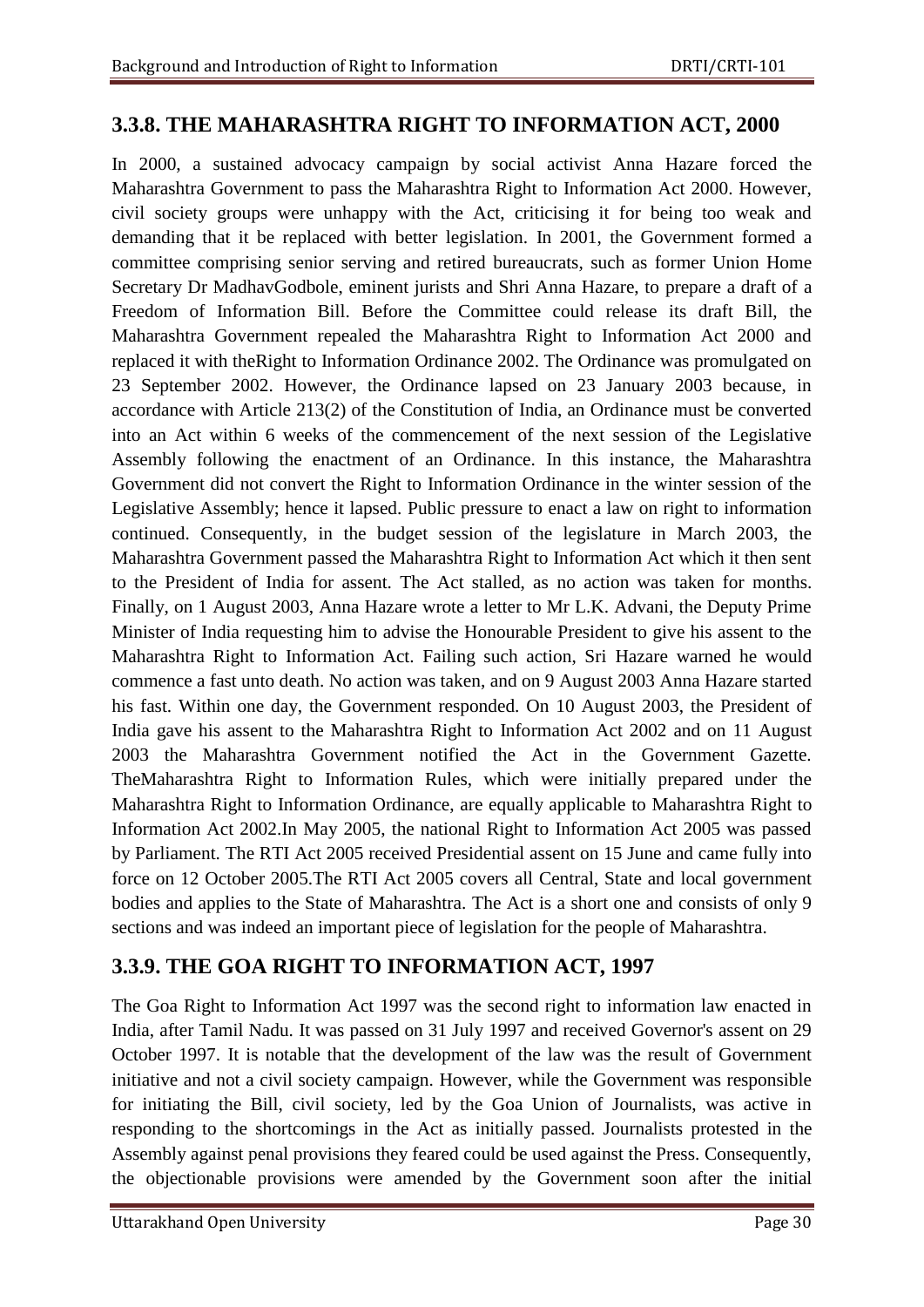enactment of the law. In May 2005, the national Right to Information Act 2005 was passed by Parliament. The RTI Act 2005 received Presidential assent on 15 June and came fully into force on 12 October 2005. The Act contains 14 sections and a schedule annexed with it. The RTI Act 2005 covers all Central, State and local government bodies and will apply to public authorities in Goa. It is not clear at this time whether the Goa Right to Information Act 2002 will be repealed. Notably though, the Goa Government has started implementing the RTI Act 2005.

## **3.3.10. THE TAMIL NADU RIGHT TO INFORMATION ACT, 1997**

Tamil Nadu was the first state in India to enact an access law, namely the Tamil Nadu Right to Information Act 1997. The Act was passed by the Legislative Assembly in the first half of 1997, received the assent of the Governor on 4 May 1997 and was notified the following day. It is notable that the government initiated the process of developing a law. There was no civil society movement advocating for the right to information in the State. Though it was positive that Tamil Nadu was the first state to pass an access to information law, in fact the law is weak and has been widely criticised by civil society. Most problematically, the Act has 21 exemptions, including 12 sub-clauses, many of which are unclear in their application. Appeals are available, but only internally rather than to an independent body. The Act also fails to require proactive information disclosure by the Government. In May 2005, the national Right to Information Act 2005 was passed by Parliament. The RTI Act 2005 received Presidential assent on 15 June and came fully into force on 12 October 2005.

## **3.4 SUMMARY**

In this Unit we have discussed about various Right to Information Acts that existed in the various Indian states prior to the enactment of The Right to Information Act, 2005. The various states had their own Acts which was indeed a boon for the states because it helped in the proper disposal of the information and also helped towards the development of a culture wherein the information can be received from the public authorities in a hassle free manner.

## **3.5 GLOSSARY**

- **1. Central Information Commission:** Sec. 2(b) of the Right to Information Act, 2005 provides that "Central Information Commission" means Central Information Commission constituted under Sec. 12(1) of the Act. It is the highest body at Central level for providing information which is constituted by the Central Government.
- **2. State Information Commission:** Sec. 2(k) of the Right to Information Act, 2005 provides that "State Information Commission" means State Information Commission constituted under Sec. 15(1) of the Act. It is the highest body at State level for providing information which is constituted by the State Government.
- **3. Public Authority**:It is provided in Sec. 2(h) of the Right to Information Act 2005. It means any authority or body or institution or self Government established or constituted by or under the Constitution ; by any other law made by Parliament; by any other law made by the State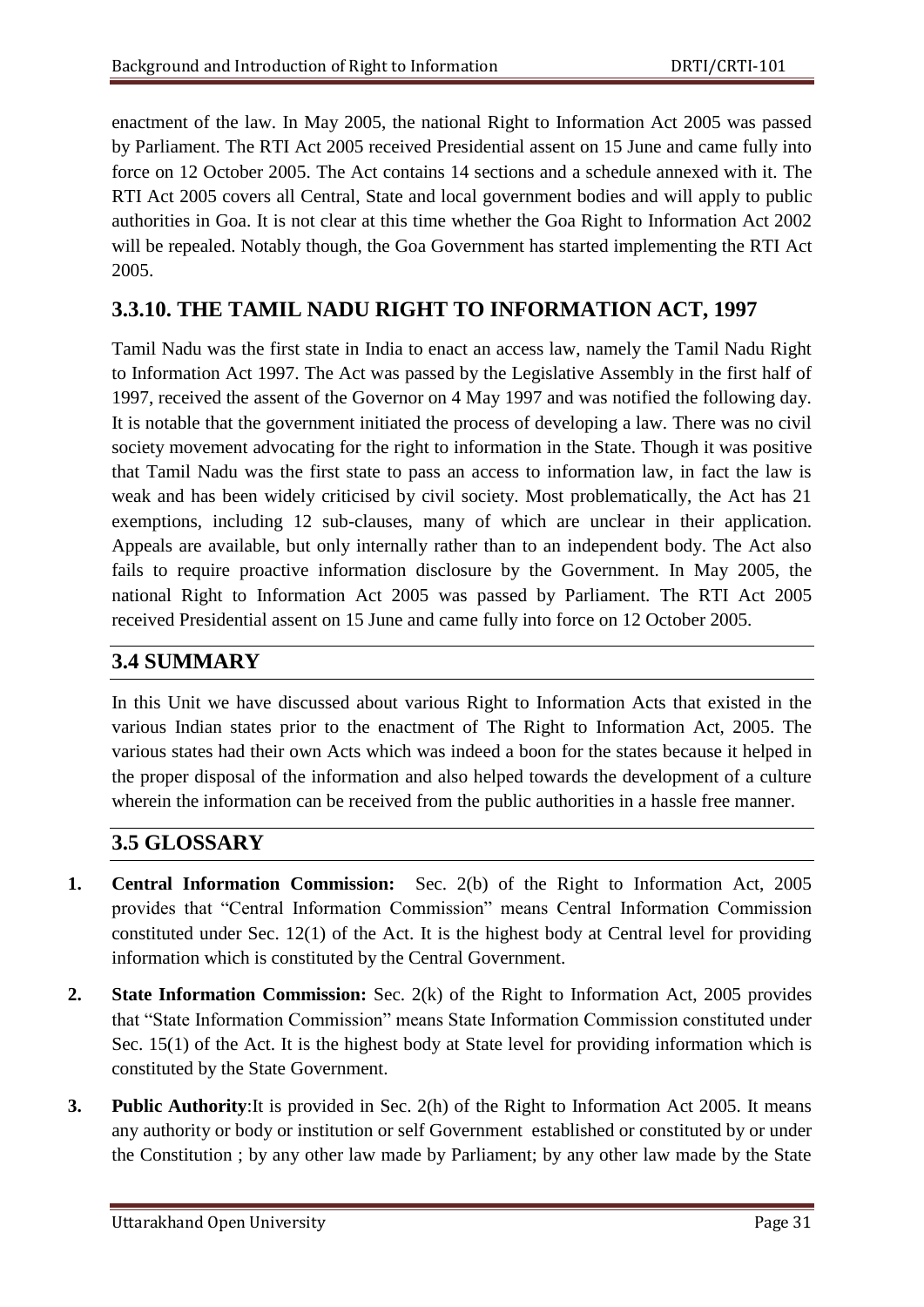legislature; by notification issued or order made by the appropriate Government, and includes any-

- (i) Body owned, controlled or substantially financed;
- (ii) Non-Government organization substantially financed, directly or indirectly by funds provided by the appropriate Government.
- **4. Central Public Information Officer:**Sec. 2(c) of the Right to Information Act, 2005 provides that "Central Public Information Officer" means the Central Public Information Officer designated under sub section (1) andincludes a Central Assistant Public Information Officer designated as such under sub-section (2) of section 5.
- **5. State Public Information Officer:**Sec. 2(m) of the Right to Information Act, 2005 provides that "State Public Information Officer" means the State Public Information Officer designated under sub section (1) and includes a State Assistant Public Information Officer designated as such under sub-section (2) of Sec. 5.
- **6. Public Information Officer:** Any Officer designated by the Public Authority to provide information to persons requesting for the information under the Right to Information Act 2005.

### **3.6 SAQS**

#### **1. Short Answer Questions-**

- (a) Discuss in brief the provisions of the Maharashtra RTI Act, 2000.
- (b) Explain the important provisions of the J&K RTI Act, 2009.

## **2. Fill in the blanks-**

- (a) The J&K RTI came into force in the year
- (b) There are  $\Box$  chapters in the J&K RTI Act.

#### **3. True and False type questions**

(a). The Mahrashtra RTI Act is also applicable in Daman and Diu.

(i)True, (ii) False.

(b) The Tamil Nadu RTI Act is exclusively applicable in the State of Tamil Nadu only.

(i)True, (ii) False.

#### **3.7 REFERENCES**

- a) The Right to Information Act, 2005.
- b) http://cic.gov.in/

Uttarakhand Open University **Page 32**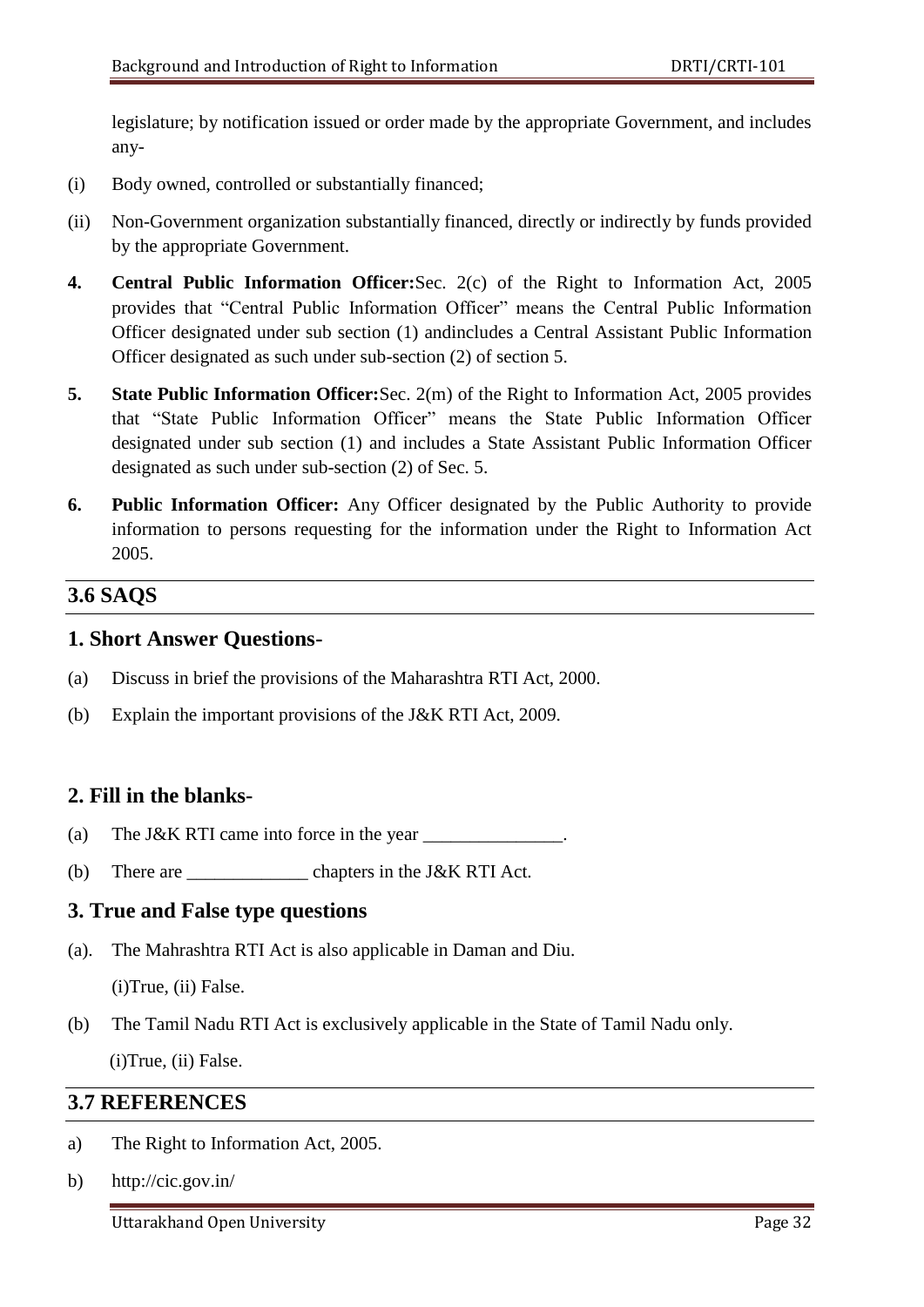- c) http://rtionline.gov.in
- d) http://www.humanrightsinitiative.org
- e) The RTI Acts of the various states.

#### **3.8 SUGGESTED READINGS**

- (a) *Right to Information Law & Practice* by Dr. R.K Verma and Dr. (Mrs.) Anuradha Verma, 2nd Edition 2010, Taxmann Publishers.
- (b) *The Right to Information Act, 2005*: Bare Act
- (c) *A Practical Handbook on Right to Information Act, 2005* by S.P. Kaneja, published by The Book Line (2011).
- (d) Right to Information and Protection to Whistle Blowers by K. P. Malik published by Allahabad Law Agency (2016)

#### **3.9 TERMINAL QUESTIONS AND MODEL QUESTIONS**

- (a) Discuss the various enactments of RTI in the Indian States prior to 2005.
- (b) Explain the main objectives and the provisions of The Right to Information Act, 2005.

### **3.10 ANSWERS**

#### SAQS

- 1. (a) Refer 3.3.8, (b) 3.3.1
- 2. (a) 2009 (b) 5
- 3. (a) False, (b) True

#### **TERMINAL QUESTIONS AND ANSWERS**

(a) Refer 3.3.3 to 3.3.10, (b) 3.3.2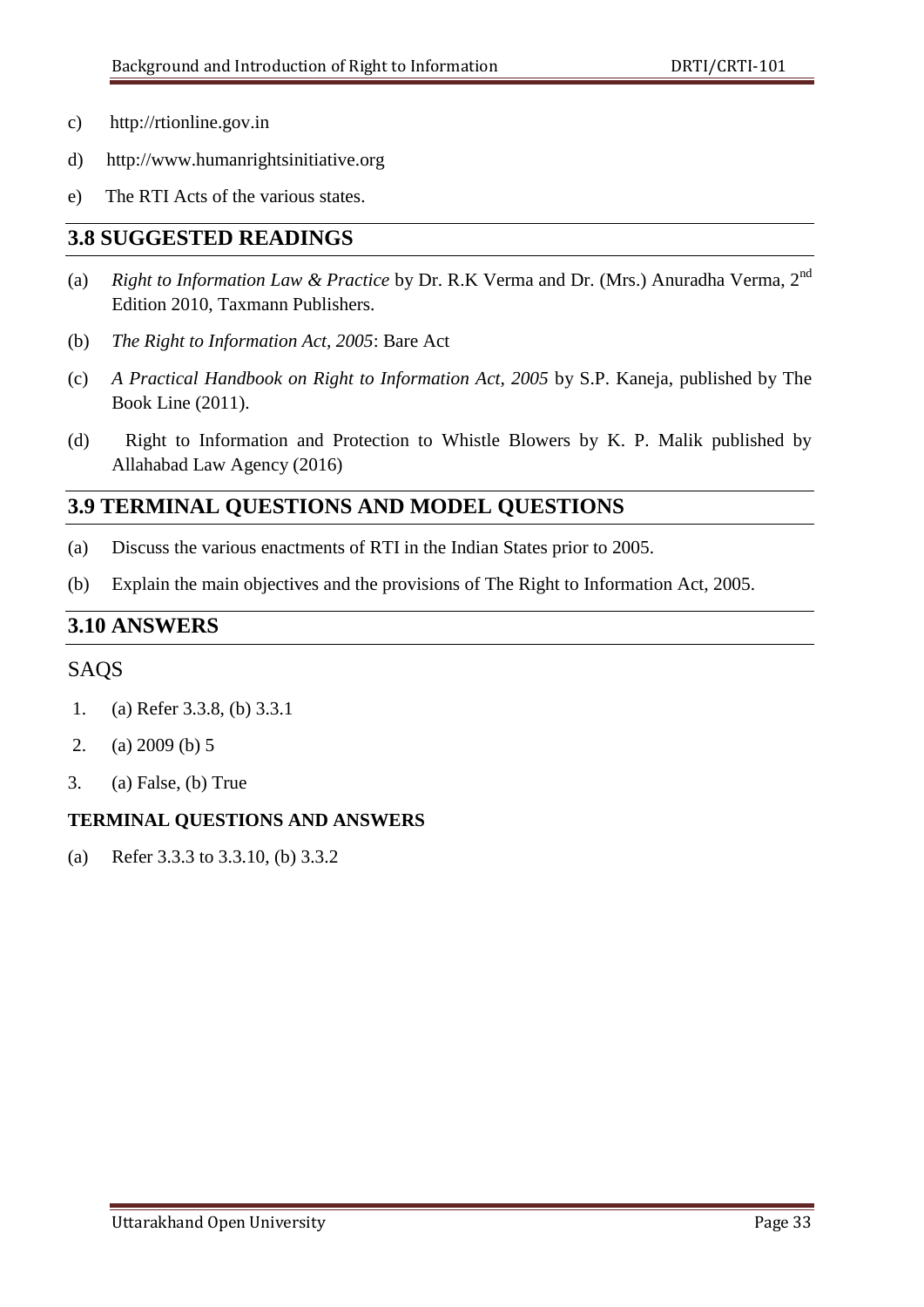## **UNIT-4**

## **PUBLIC AUTHORITY: MEANING AND SCOPE**

## **STRUCTURE**

### **4.1 INTRODUCTION**

#### **4.2 OBJECTIVES**

### **4.3 SUBJECT**

- 4.3.1 Meaning of Public Authority
- 4.3.2 Classification of Public Authority
	- 4.3.2.1 Constitutional instrumentality
	- 4.3.2.2 Statutory bodies
	- 4.3.2.3 Notified Authorities
	- 4.3.2.4 Body owned, controlled or substantially financed by Government Funds
	- 4.3.2.5 Substantially financed NGOs
- 4.3.3 Scope of Public authority
	- 4.3.3.1 Universities as Public Authority
	- 4.3.3.2 Trust as Public Authority
	- 4.3.3.3 Trade Facilitation Organisation as Public Authority
	- 4.3.3.4 Temple as public Authority
	- 4.3.3.5 Public Service Commission as Public Authority
	- 4.3.3.6 Cooperative Society/ Society as Public Authority

#### **4.4 SUMMARY**

- **4.5 GLOSSARY**
- **4.6 SAQS**
- **4.7 REFERENCES**

#### **4.8 SUGGESTED READINGS**

#### **4.9 TERMINAL QUESTIONS AND MODEL QUESTIONS**

#### **4.10 ANSWERS**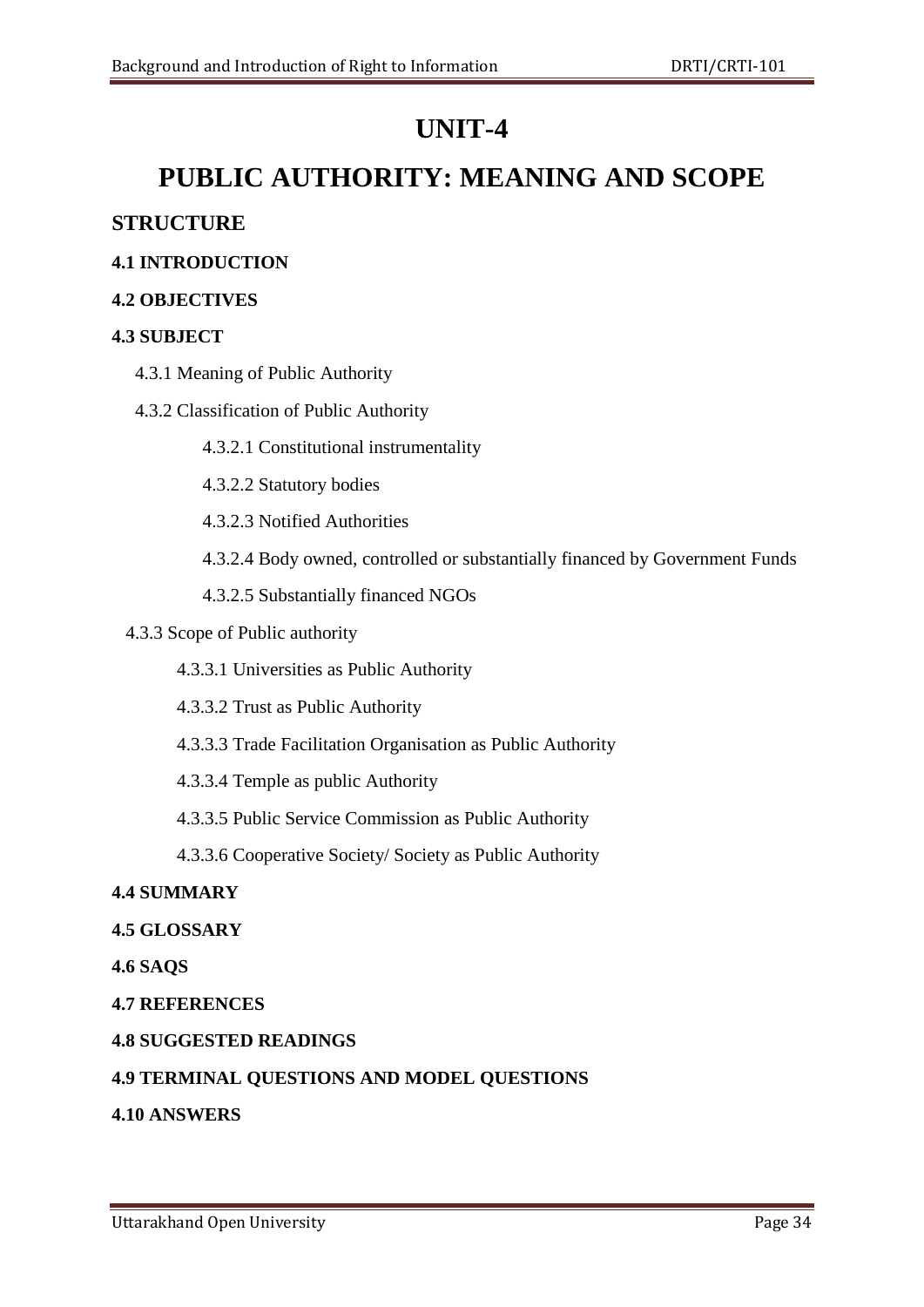#### **4.1 INTRODUCTION**

The Right to Information Act, 2005 empowers the citizens to access information under the control of public authorities. Thus what constitutes a public authority under this Act becomes extremely important. Though the Act defines public authorities, this definition has been a contentious issue ever since the RTI Act came into force. The answer to the question "who is a public authority?" sets the boundaries of the scope of the RTI Act and the transparency regime in the country.

## **4.2 OBJECTIVES**

After reading this unit you will be able to:

- Know the meaning of public authority.
- Classify public authorities as constitutional instrumentality, statutory bodies, notified authorities, body owned, controlled or substantially financed by government funds and substantially financed NGOs
- Learn the basis of classification of public authorities.
- Understand about the scope of public authorities

#### **4.3 SUBJECT**

#### **4.3.1 Meaning of Public Authority**

Section 3 of the Right to Information Act confers a right on every citizen to seek information from the government or public authorities within India. Thus a citizen of India of any age, gender, religion, place, caste or creed may seek information held either by the public authority or under the control of the public authority. It implies that a company, corporation, co-operative society or incorporated body does not come under the purview of Section 3.

The expression "public authority" has been defined by Halsbury's Law Dictionary as a person or administrative body entrusted with the functions to perform for the benefit of the public and not for private profit.It has been explained by the Supreme Court of India as a body which has public or statutory duties to performand which performs the duties and carries out its transactions for the benefit of public. Such an authority may make a profit for the public benefit (Sukhdev Singh v. BhagatramSardar SinghRaghuvanshi, AIR 1975 SC 133).

Section  $2(h)$  of the Right to Information Act defines the expression "public authority". It means any authority or body or institution of self-government that is established or constituted:

- a) by or under the Constitution;
- b) by any other law made by the Parliament;
- c) by any other law made by the State Legislature;
- d) by notification issued or order made by the appropriate government.

#### It includes any: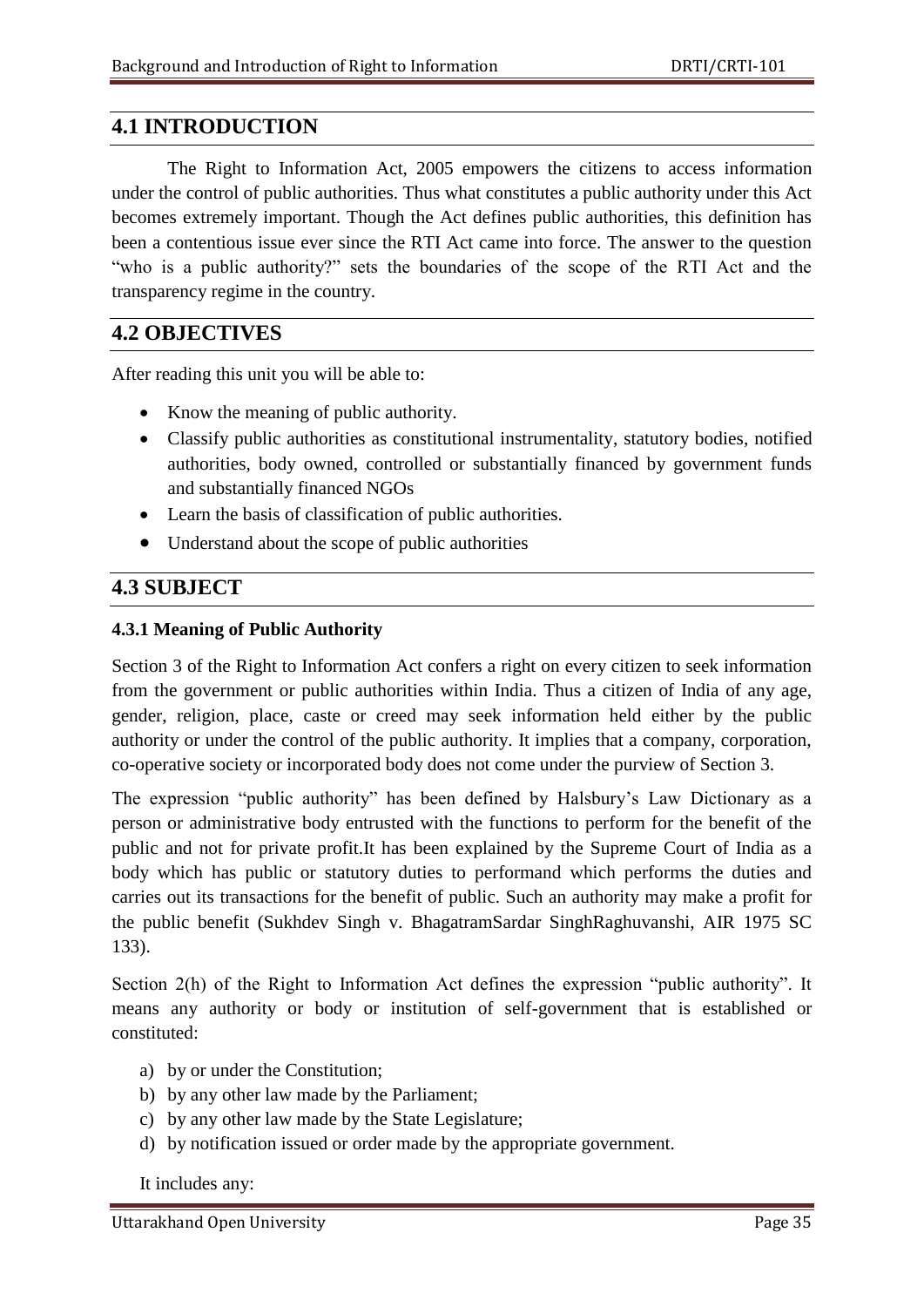- i. Body owned, controlled or substantially financed;
- ii. Non-Government organisation substantially financed, directly or indirectly by the funds provided by the appropriate government.

Thus the right to information is available only against public authority and not an individual. Further the government machinery from which the information is sought must be a body or authority or institution of self-government and should be substantially financed by the government.

#### **4.3.2 Classification of public authority**

The definition of the term public authority categories it into five parts:

- 1) Constitutional instrumentality
- 2) Statutory bodies
- 3) Notified Authorities
- 4) Body owned, controlled or substantially financed by Government Funds
- 5) Substantially financed NGOs

#### **4.3.2.1 Constitutional Instrumentality**

The category of the bodies recognised as public authority consists of the constitutional authorities. These may be executive, legislative or judicial. In this class two distinct types of authorities are included namely authorities constituted by the Constitution and the authorities constituted under the Constitution. The Houses of the Parliament, office of the President, office of the Vice- President, State Legislatures, office of Governor, Attorney General, Advocate General, administrative Heads of Union Territories, the Supreme Court of India, State High Courts, Comptroller and Auditor General of India, Public Service Commissions, Prime Minister and other Ministers in Union Cabinet, Chief Minister and other Ministers in State Cabinet are included in the authorities constituted by the Constitution. When the Chief Justice of India or Chief Justice of a High Court is taking any decision in the capacity of being the administrative headof judiciary he is functioning like any other head of the department. Therefore he falls within the ambit of public authority and therefore he has to provide any information sought through CPIO or SPIO. But while delivering any judicial decision he functions as a part of judiciary. Therefore he cannot be questioned on judgements given by him under RTI Act.

The authorities constituted under the Constitution include subordinate courts, Commissions, Tribunals, Panchayati Raj Institutions etc

#### **4.3.2.2 Statutory bodies**

This category includes all statutory bodies or institutions which are established or constituted by an Act of Parliament or State Legislature. The establishment of a body by the Parliament or State legislature is sufficient to make that body a public authority under the RTI Act. The University Grants Commission constituted under University Grants Commission Act, 1956, National Commission for Women established under National Commission for Women Act, 1990, National Commission for Protection of Child Rights constituted under Commission for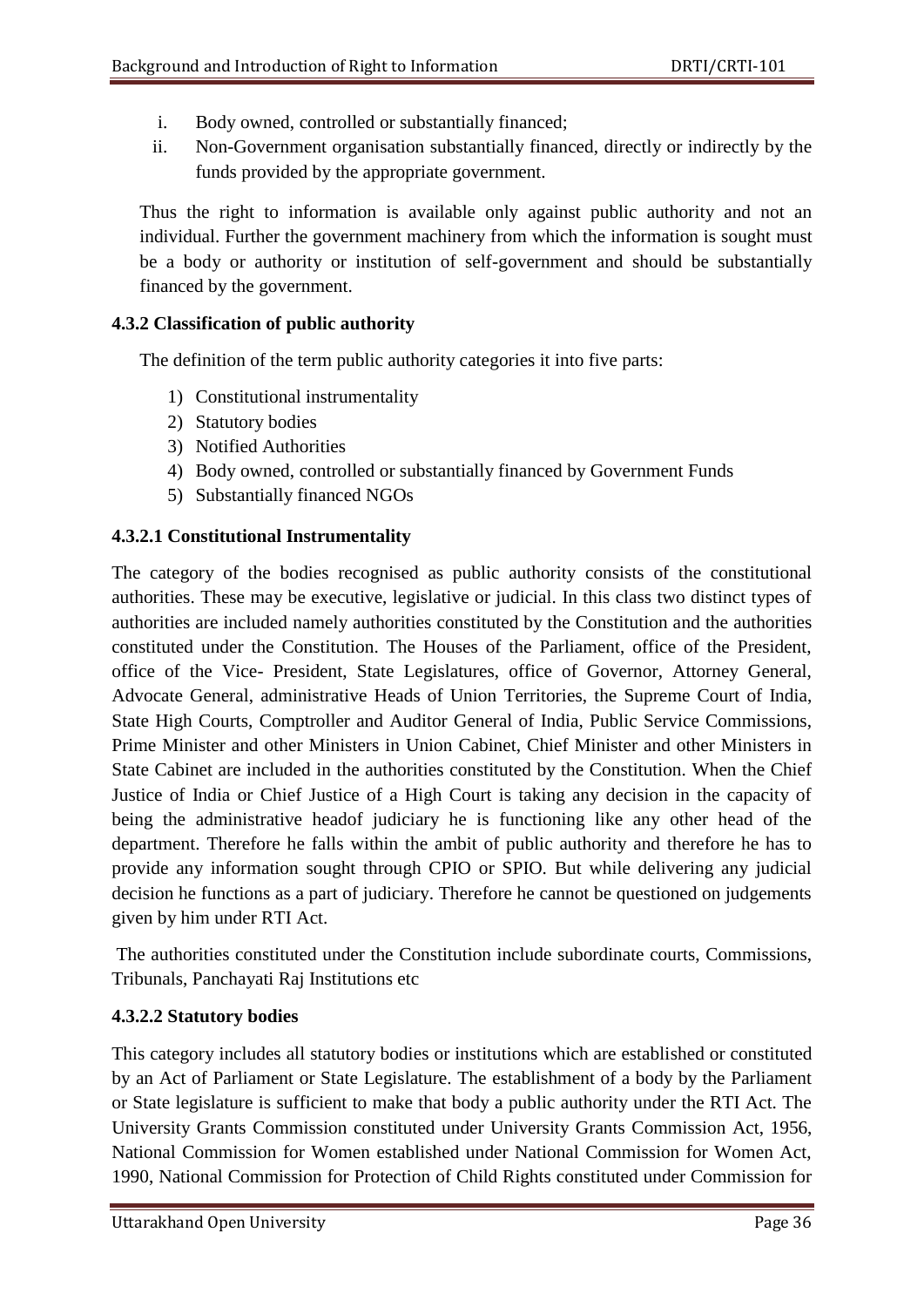Protection of Child Rights Act, 2005 and National Human Rights Commission established under Protection of Human Rights Act, 1993 are some examples. The Office of Registrar under any Act, the Boards or Committees constituted for the enforcement of the enactment or rules made thereunder and a private self-financing university created by an Act also fall in this category. An institution of local self-government established or constituted by the Constitution or by Central or State legislation is a public authority. As the office of Public Prosecutor is constituted by the Code of Criminal Procedure, it is a public authority.

#### **4.3.2.3 Notified Authorities**

A body or institution established or constituted by the notification issued or by the order made by the appropriate Government is a public authority. This category includes all the bodies and authorities established or constituted by order or notification of appropriate Government for discharging public functions. A body or an institution not constituted under any Act but which has been notified or ordered by the appropriate Government, such notification or order has been published in the official gazette by the appropriate Government and the body or institution is either owned or controlled or substantially financed by the appropriate Government is a public authority under the RTI Act.

A Home is recognised as a Children's Home under the Juvenile Justice (Care and Protection of Children) Act, 2000 and it is owned and funded by a trust or a private body but is notified by the appropriate Government to take care of the children under the provisions of JJ Act and rules framed thereunder is a public authority.Similarly a company recognised or established by a notification or order issued by an appropriate Government is a public authority within the meaning of Section 2(h) of RTI Act.

#### **4.3.2.4 Body owned, controlled or substantially financed by Government Funds**

This category includes all establishments or bodies that are constituted by the appropriate Government through notification in official gazette or by the order of the Government issued in this regard irrespective of ownership, control or substantial finance by the Government funds.A Children's Home built on the land of the Government but maintained by a trust registered and recognised under the Juvenile Justice (Care and Protection of Children) Act, 2000and notified by the appropriate Government is a public authority even if the entire expenditure is met by the trust and the said Children's Home is taken care of by the staff of the trust. If either the Children's Home is maintained by the trust on its own land but by accepting some financial aid from the Government or the Children's Home is controlled by the trust but the Government has deputed its own staff or the government funds the salary of some or all members of staff, it will be a public authority as the Government provides direct substantial funding irrespective of the share contribution.

National Stock Exchange of India Ltd is a company limited incorporated, established and created as a company under the provisions of the Companies Act, 1956. Section 29A of the Securities Act authorises the Central Government to delegate powers to SEBI. Under the authority delegated by the Central Government the SEBI granted recognition/ registration to National Stock Exchange of India Ltd. Thus NSE is a public authority. A private body under the control of public authority is a public authority (Dhara Singh Girls High School v. State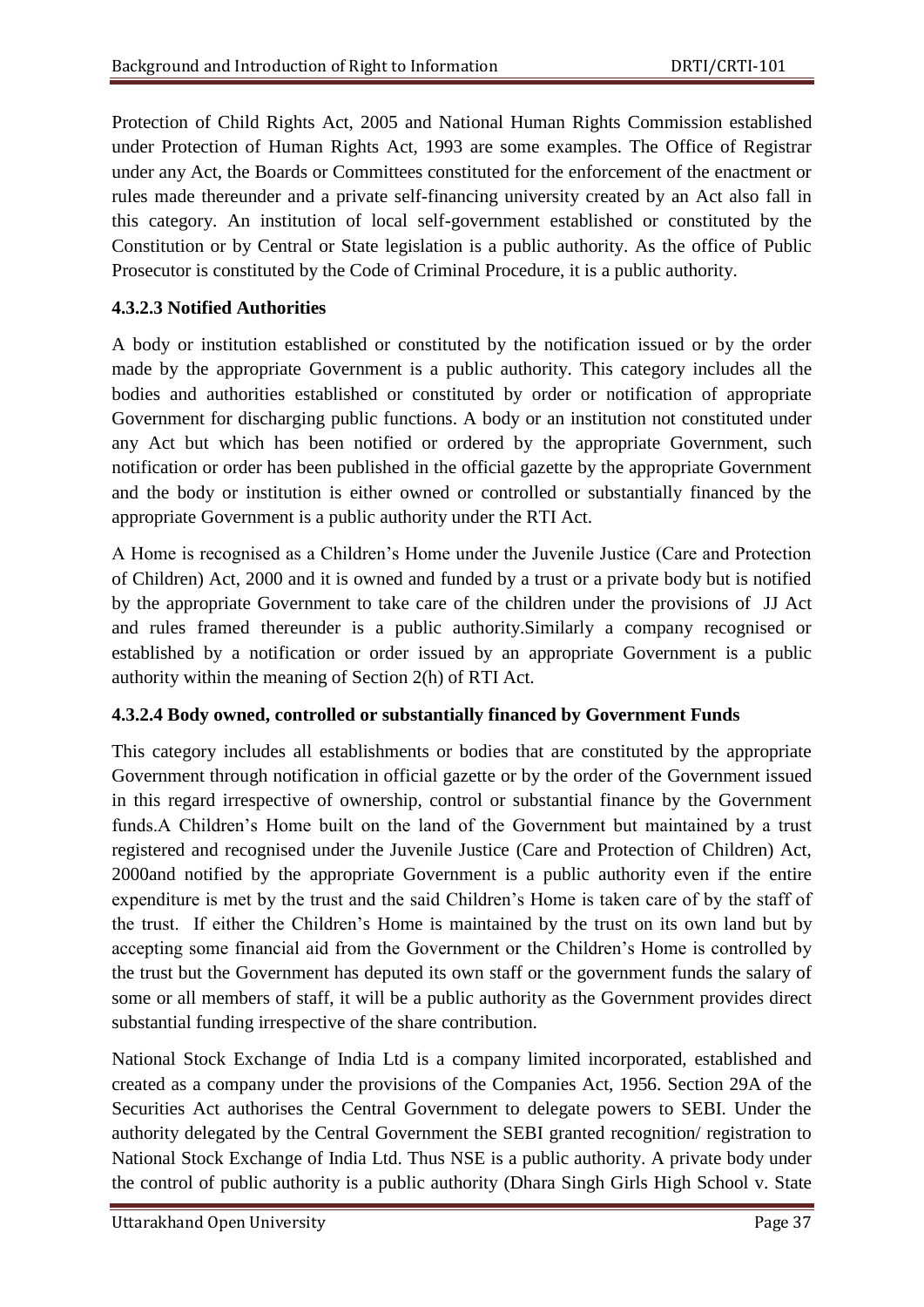of Uttar Pradesh AIR 2008 All 92). A company providing service to Government like sewerage treatment system, sanitation conservancy and solid waste management is a public authority (New Tirupur Area Development Corporation Ltd v. State of Tamil Nadu, ASIR 2010 Mad 176).

#### **4.3.2.5 Substantially financed NGOs**

All NGOs are not public authority under RTI Act. Only those NGOs that receive funds either directly or indirectly from the Government are public authorities irrespective of their share contribution.Where an NGO runs a school funded substantially by the appropriate Government, such a school is a public authority.

#### **4.3.3 Scope of Public authority**

#### **4.3.3.1 Universities as Public Authority**

The University is an "authority" under Article 12 of the Constitution of India. Therefore it is a "public authority" under Section 2(h) of the RTI Act, 2005. It shall provide the information when sought under the said Act.(ShivannaNaik v Bangalore University, AIR 2006 (NOC) 145 (Kant)). The academic institutions are providing the photocopy of the answer book to the examinee on the payment of prescribed fee. Different Boards and Universities have framed different rules and regulations in this regard. However this does not involve any public interest or activity and therefore such request cannot be accede to as a matter of right under the RTI Act.

## **4.3.3.2 Trust as Public Authority**

Trusts are not public bodies. Therefore they donot come within the scope of RTI Act, 2005. This implies that they cannot be asked to provide information under the provisions of said Act even though they are regulated under Indian Trust Act, 1872. (Nagar YuvakShikshanSansthan v. Maharashtra State Information Commission, Nagpur AIR 2010Bom 61)

#### **4.3.3.3 Trade Facilitation Organisation as Public Authority**

A trade facilitation organisation is a Public Authorityunder the RTI Act as it is substantially financed and controlled by the Government. The Governmentexercises administrative control over such organisation by conducting audit through its departmentand receiving subsequent reports from the department concerned. (Electronics and Computer Software Export Promotion Council v. Central Information Commission 2008)

## **4.3.3.4 Temple as public Authority**

The Temple Advisory Committees are not public authorities under RTI Act if neither the Temples are established by the Government nor does the Government finance them. (A.C.Bhanunni v SIC 2011(2) KLT 709)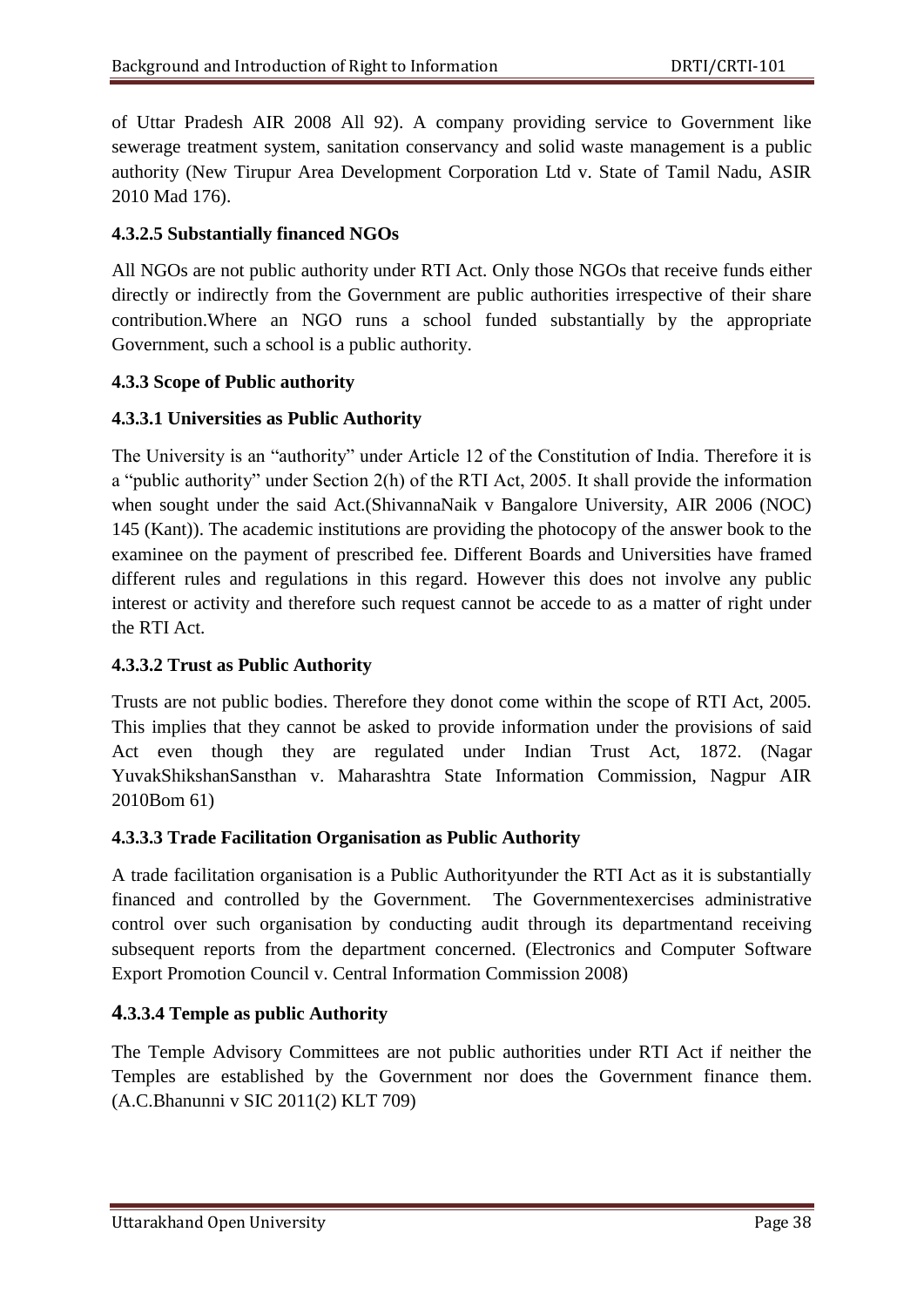### **4.3.3.5 Public Service Commission as Public Authorities**

Public Service Commission is established under Article 315 of the Constitution of India. Therefore it is "public authority "under Section  $2(h)$ . The court while deciding whether the Council for Indian School Certificate Examinations is a public authority or not, held that it is neither a statutory body nor has the government issued any notification nor is it receiving any fund from government. Thus it is not a "public authority". (Apavitrav. Union of India 2015 (3) ALJ 697.)

#### **4.3.3.6 Cooperative Society/ Society as Public Authority**

A cooperative society or a society substantially funded by the government or supported substantially by the government in any way, is a "public authority". However merely the registration of a society with the Registrar appointed under the Societies Act, 1860 or registration of a cooperative society with the Registrar appointed under the State Cooperative Socities Act, is not a public authority under the RTI Act.

The Supreme Court in Thalappalam Ser. Coop. Bank Ltd. v State of Kerala , 2013 (12) SCALE 527 stated that for arriving at the conclusion that a State has a deep and pervasive control over the society the following relevant questions must be answered:

- 1) How was the society created?
- 2) Whether it enjoys any monopoly character?
- 3) Do the functions of the society partake to statutory functions or public functions? And
- 4) Can it be characterised as public authority?

In the instant case the Supreme Court held that there is no material to show that the cooperative societies registered under Kerala Cooperative Societies Act own, control or substantially finance these cooperative societies. Therefore these cooperative societies do not fall in the domain of "public authority".

The Kerala High Court held that only the Registrar has the power to issue directions to the cooperative societies and thus the State has no control on affairs of society.(Trivandrum DistrictCooperative Bank v. State of Kerala, 1992(1) KLT 381) A cooperative society bank neither substantially financed nor controlled by the Government is not a " public authority" under the RTI Act.(Dr Panjabrao Cooperative Housing Society Ltd. v. SIC, AIR 2009 Bom 75). Similarly a Cooperative Housing Society is not a "public authority" even though it is under the supervision and control of the Registrar of Societies. (Dattaprasad Cooperative Housing Society Ltd. v. SIC, Karnataka, AIR 2009 Kant 1). Where the Cooperative Bank remitted back the share capital received from the State Government and the State Government then exercised only supervisory control over it, the said bank cannot be held to be a "public authority" under RTI Act.

Different High Courts have different views on the status of cooperative society or society as a" public authority". The Kerala High Court held that if a cooperative society is substantially financed either directly or indirectly by the State Government is a "public authority" under RTI Act. Further it was stated that the information related to cooperative society can be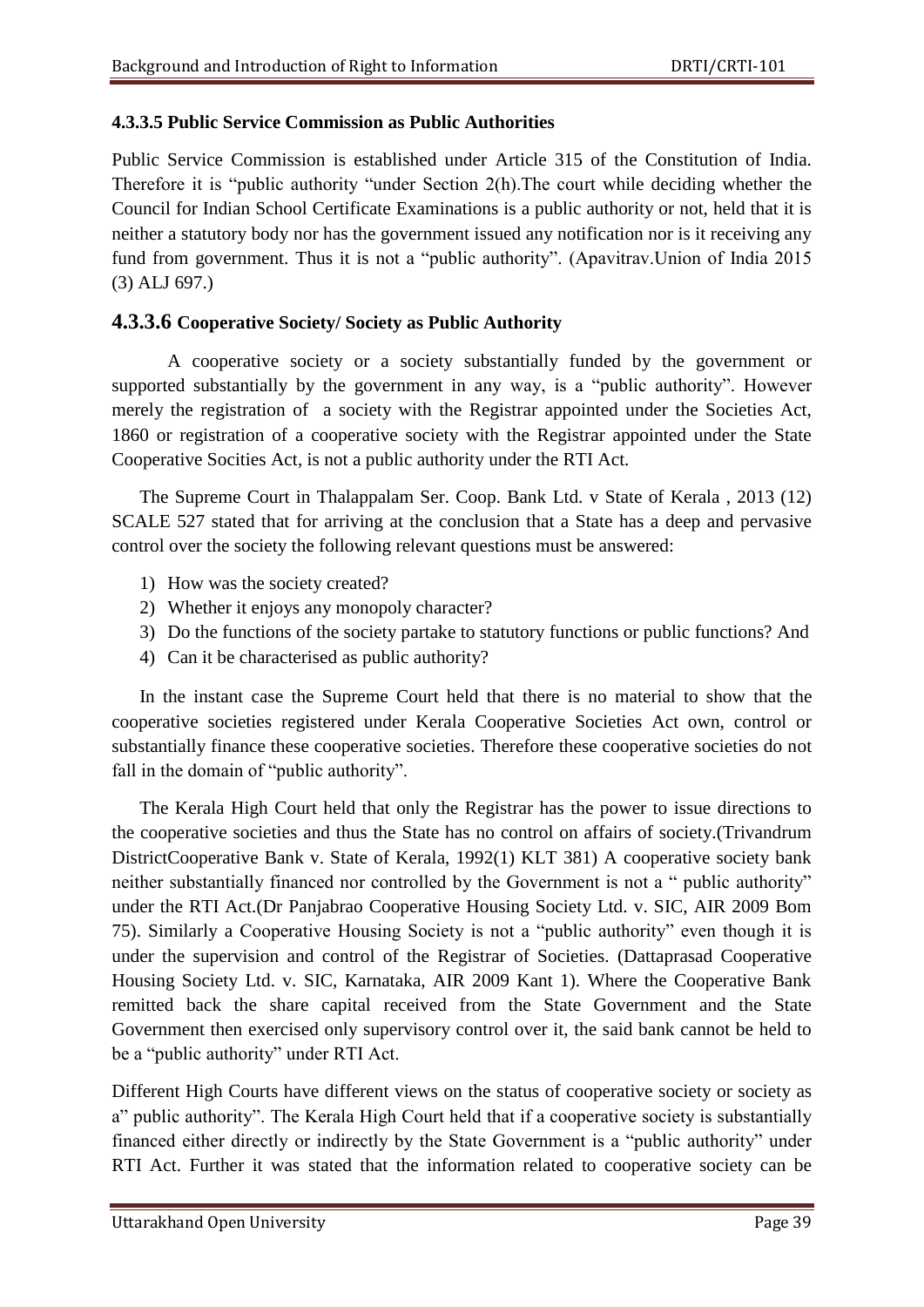accessed by the Registrar of cooperative societies. This means that despite being a private body, the Registrar has deep, pervasive and effective control over cooperative societies.(Princy v Jose, AIR 2010 Ker 6) The Andhra Pradesh High Court in Sri Bhavana Rishi Cooperative House Building Society v. A.P.Information Commission, AIR 2010 AP 127 held that Registrar of Cooperative Societies is a "public authority". The Kerala High Court held that cooperative societies financed substantially by the appropriate government and registered under the Kerala Cooperative Societies Act are public authorities for the purpose of RTI Act.

Tamil Nadu Road Development Company Ltd. and Tamil Nadu Newsprint and Papers Ltd. were substantially controlled by the Government. Therefore both these bodies were held to be publ;ic authorities under the RTI Act.(Tamil Nadu Road Development Company Ltd.v. SIC, Tamil Nadu (2008)145 Comp Cas 248(Mad)).

## **4.4 SUMMARY**

The review of emerging law on the definition of public authorities and their scope reveals that the courts have considered several criteria for adjudging whether an entity is or isn't public authority. The courts have given liberal interpretation to words like ‗control' and ‗substantial to widen the scope of the RTI Act by bringing a variety of entities within the definition of public authority. However, there is no straight jacket formula on this issue and courts continue to pronounce judgments on a case-to-case basis. While one school of thought believes firmly in the need for greater legal certainty in what would be construed as a public authority, another school of thought perceives an inherent advantage in keeping it an openended definition. This Brief does not seek to resolve this debate.

## **4.5 GLOSSARY**

**1.Appropriate Government**:Section 2(a) RTI Act, 2005 defines appropriate Government as appropriate Government" means in relation to a public authority which is established, constituted, owned, controlled or substantially financed by funds provided directly or indirectly-

- i. by the Central Government or the Union territory administration, the Central Government;
- ii. by the State Government,

**2. CPIO :**According to Section 2(c) RTI Act, 2005 CPIO or Central Public Information Officer" means the Central Public Information Officer designated under sub-section (*1*) and includes a Central Assistant Public Information Officer designated as such under subsection (*2*) of section 5;

**3. SPIO:** According to Section 2(m) RTI Act, 2005 SPIO or"State Public Information Officer" means the State Public Information Officer designated under sub-section (*1*) and includes a State Assistant Public Information Officer designated as such under subsection (*2*) of section 5;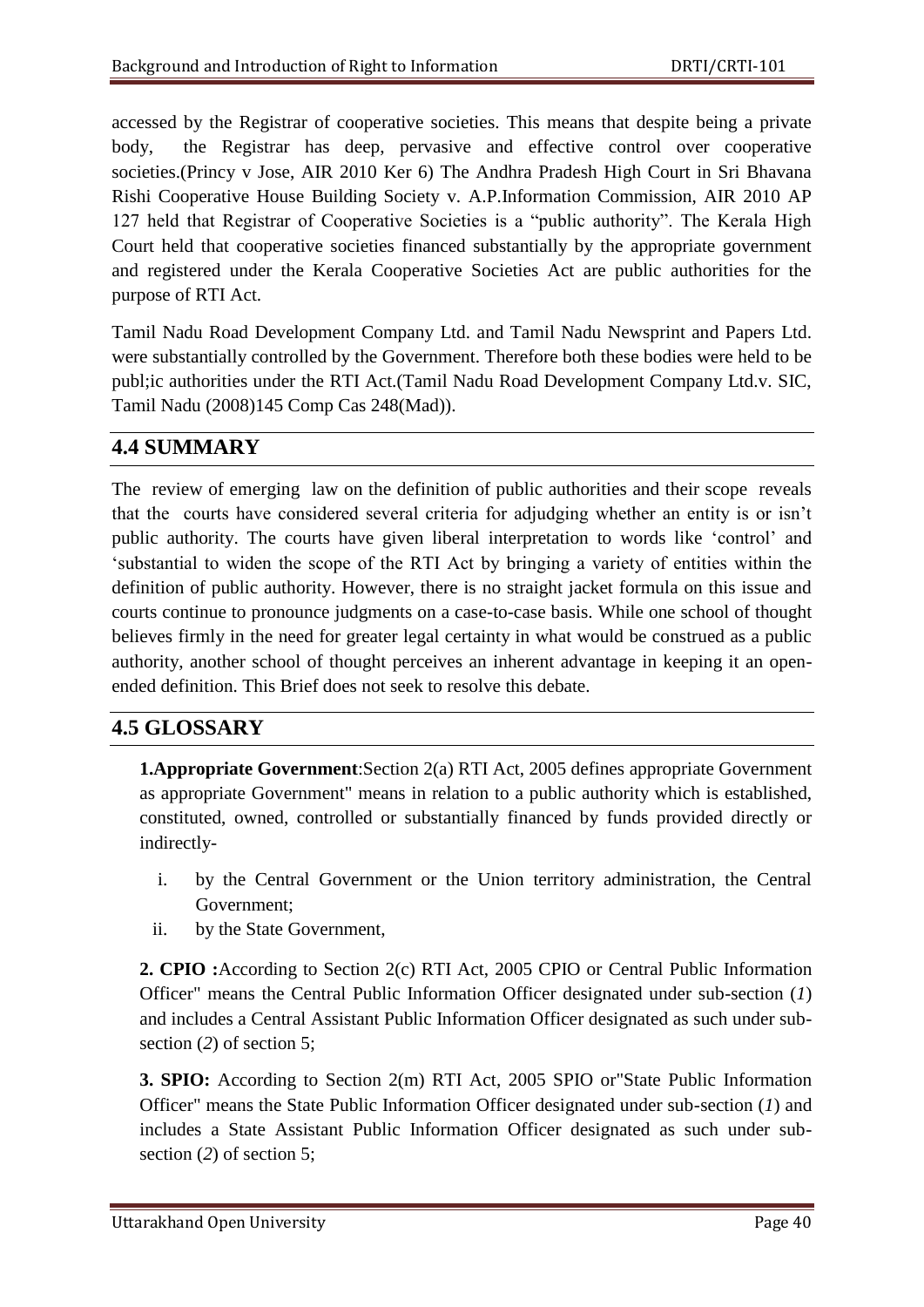**4. Includes:** The word "includes" when used in interpretation clause enlarges the meaning of words and phrases occurring in the body of the statute. It connotes the entities which answer the description following those words need not fall within the definition of entities that precede those words.

**5. Control/ Controlled:** The words control or controlled has not been defined by the RTI Act. The scope of these words can be understood with reference to the words used before and after it. The Supreme Court held that the meaning of the word control figuring in between the words "body owned" and "substantially financed" means the control of the substantial nature by the appropriate government. Mere supervision or regulation of a body by the Government would not make that body a "public authority". The control of the appropriate Government on the body must be of substantial nature. (Thalappalam Ser. Coop. Bank Ltd. V State of Kerala 2013 (12) SCALE 527)

**6. Substantially financed:** The literal meaning of the term substantial is massive. The term "substantially financed" means the degree of finance must be actual, positive and real and not merely moderate. Giving privileges, grants, subsidiaries or exemptions cannot be termed as substantial funding. Further the schemes of the Government for the betterment or welfare of the cooperative sector like deposit guarantee scheme, scheme of assistance from NABARD is not included in the term "substantially financed". The appropriate Government could provide for direct or indirect substantial finance. Also the term substantial finance cannot be interpreted to mean hundred per cent finance. It simply means that if an institution or body is not entirely financed by the appropriate Government it would still be included in the definition of public authority. The disbursement of substantial amount of loan cannot be considered as substantial financing.

# **4.6 SAQS**

#### **1. Short Answer Question.**

a. What do you mean by "public authority" under the Right to Information Act, 2005?

b. Give brief classification of public authority" under the Right to Information Act, 2005.

#### **2. Fill in the blanks**

a. Section of the Right to Information Act confers a right on every citizen to seek information from the government or public authorities within India.

b. Section \_\_\_\_\_\_\_\_ of the Right to Information Act defines the expression "public authority".

#### **3. True or False**

a. A trade facilitation organisation is a Public Authority under the RTI Act.

b. All NGOs are not public authority under RTI Act.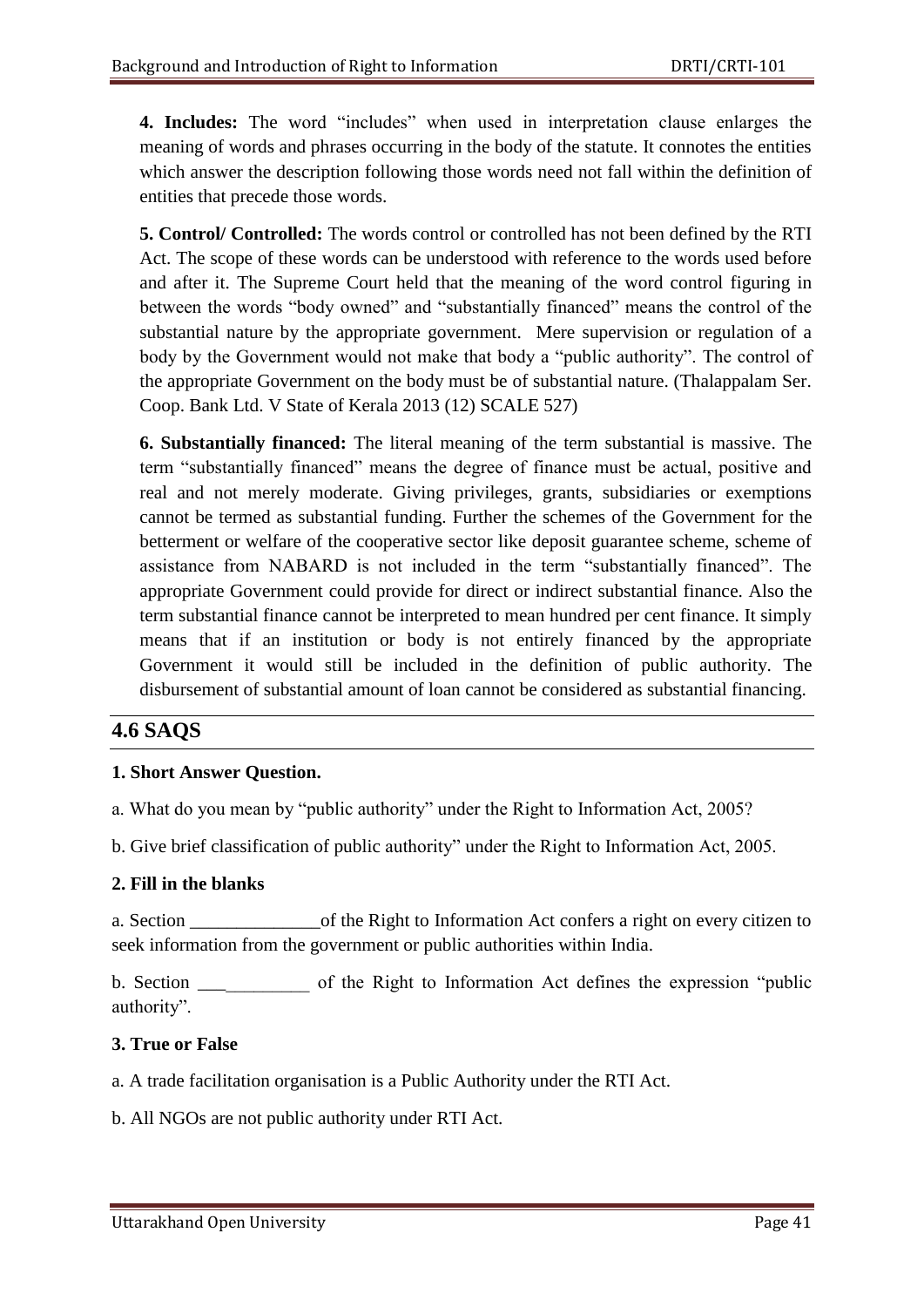## **4.7 REFERENCES**

http://www.accountabilityindia.in

Right to Information and Protection to Whistle blowers by Krishna Pal Mallik, Allahabad Law Agency, Haryana (2016)

## **4.8 SUGGESTED READINGS**

Right to Information Law in India by [N.V. Paranjape](https://www.amazon.in/s/ref=dp_byline_sr_book_1?ie=UTF8&field-author=N.V.+Paranjape&search-alias=stripbooks)

Right to Information Act, 2005 by [JiteshDhanrajani](https://www.amazon.in/s/ref=dp_byline_sr_book_1?ie=UTF8&field-author=Jitesh+Dhanrajani&search-alias=stripbooks)

## **4.9 TERMINAL QUESTIONS AND MODEL QUESTIONS**

a. Explain the constitutional instrumentality as "public authority" under Right to Information Act, 2005.

b. Discuss the scope of "public authorities" as provided in the Right to Information Act, 2005.

## **4.10 ANSWERS**

## **SAQs**

1. a. refer 4.3.1 b.refer 4.3.2

2. a. 3 b.  $2(h)$ 

3.a True b. True

# **TERMINAL QUESTIONS AND ANSWERS**

a. refer 4.3.2.1

b.refer 4.3.3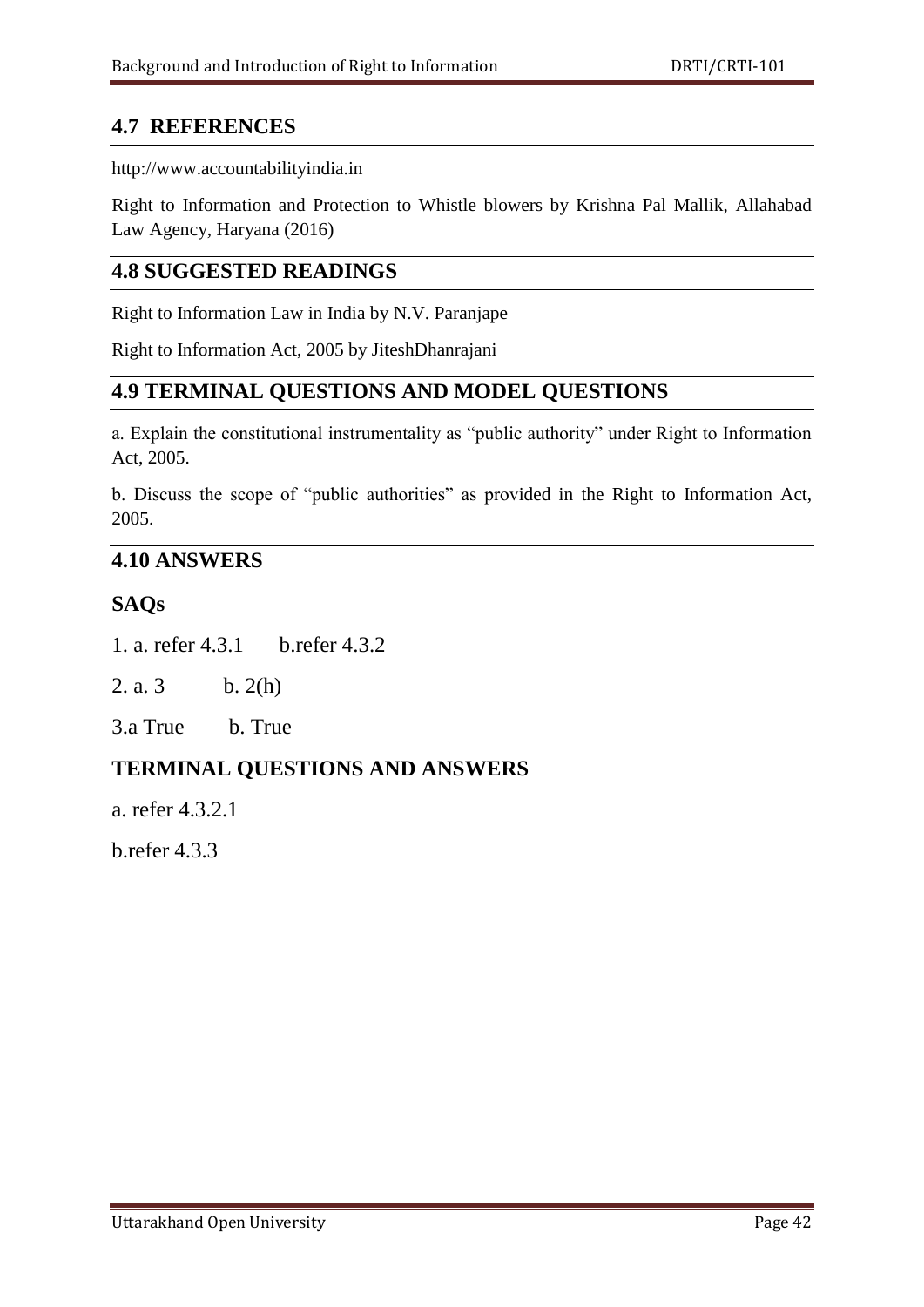# **UNIT 5**

# **OBLIGATIONS OF PUBLIC AUTHORITIES**

## **STRUCTURE**

**5.1 INTRODUCTION**

## **5.2 OBJECTIVES**

## **5.3 SUBJECT**

- 5.3.1 Maintaining all record in computerized form. (Section 4(1) (a))
- 5.3.2 Suo Moto disclosure of Information (Section 4(1) (b))
- 5.3.3Dissemination of Information (Section 4(2)-(4))
- 5.3.4 Designation of Public Information Officers and Assistant Public Information **Officers**
- 5.3.5 Designation of First Appellate Authority (Section 19 (1))
- 5.3.6 Furnishing Information to Information Commission (Section 25(2))

#### **5.4 SUMMARY 5.5 GLOSSARY**

## **5.6 SAQS**

**5.7 REFERENCES**

**5.8 SUGGESTED READINGS**

## **5.9 TERMINAL QUESTIONS AND MODEL QUESTIONS**

**5.10 ANSWERS**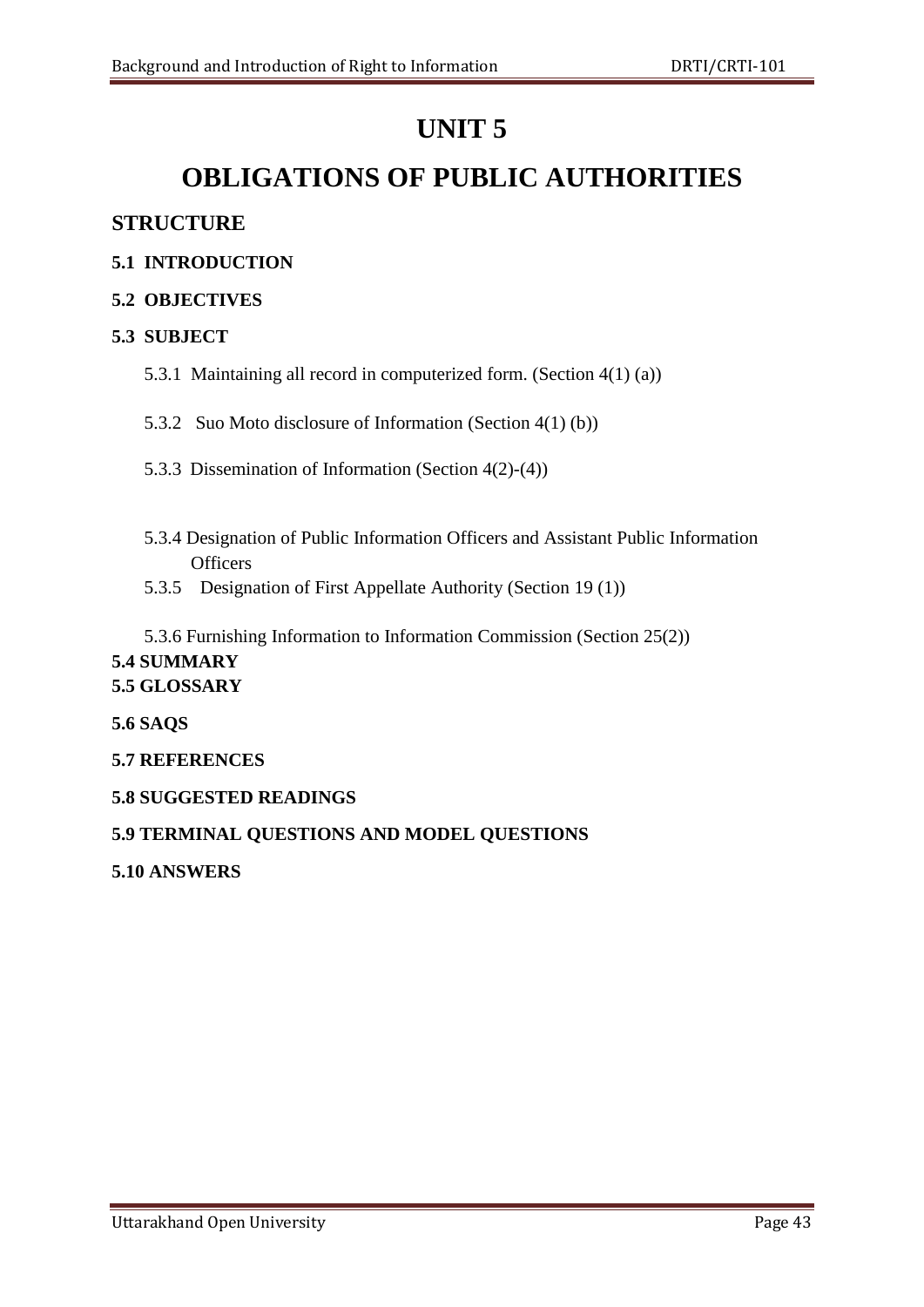## **5.1 INTRODUCTION**

Public authorities are the repository of information under the Right to Information Act, 2005. The Act casts an obligation on public authorities to facilitate the citizens to access the information held under their control. The obligations of the authority are infact the obligations of the head of the authority.

## **5.2 OBJECTIVES**

After reading this unit you will be able to:

Explain the obligations of public authority.

## **5.3 SUBJECT**

Chapter II of the RTI Act relates to the Right to information and obligations of public authorities. Section 3 states that every person has the right to access information held by public authority. The public authorities are directed to create a system by which they can disclose certain information. The RTI Act imposes a number of obligations on the public authorities. These obligations may be studied as under:

#### **5.3.1 Maintaining all record in computerized form. (Section 4(1) (a))**

Every public authority has to maintain all its records duly catalogued and indexed in a manner and the form which facilitates the right to information under this Act. The public authority shall ensure that all records are computerised within a reasonable time. This obligation is, however, subject to availability of resources. The computerised resources are to be connected through a network all over the country on different systems so that access to such records is facilitated.

#### **5.3.2 Suo Moto disclosure of Information (Section 4(1) (b))**

Within one hundred and twenty days from the enactment of this Act, every public authority has to publish information pertaining to

- i. the particulars of its organisation, functions and duties; the powers and duties of its officers and employees;
- ii. the procedure followed in the decision making process, including channels of supervision and accountability;
- iii. the norms set by it for the discharge of its functions; the rules, regulations, instructions, manuals and records, held by it or under its control or used by its employees for discharging its functions;
- iv. a statement of the categories of documents that are held by it or under its control;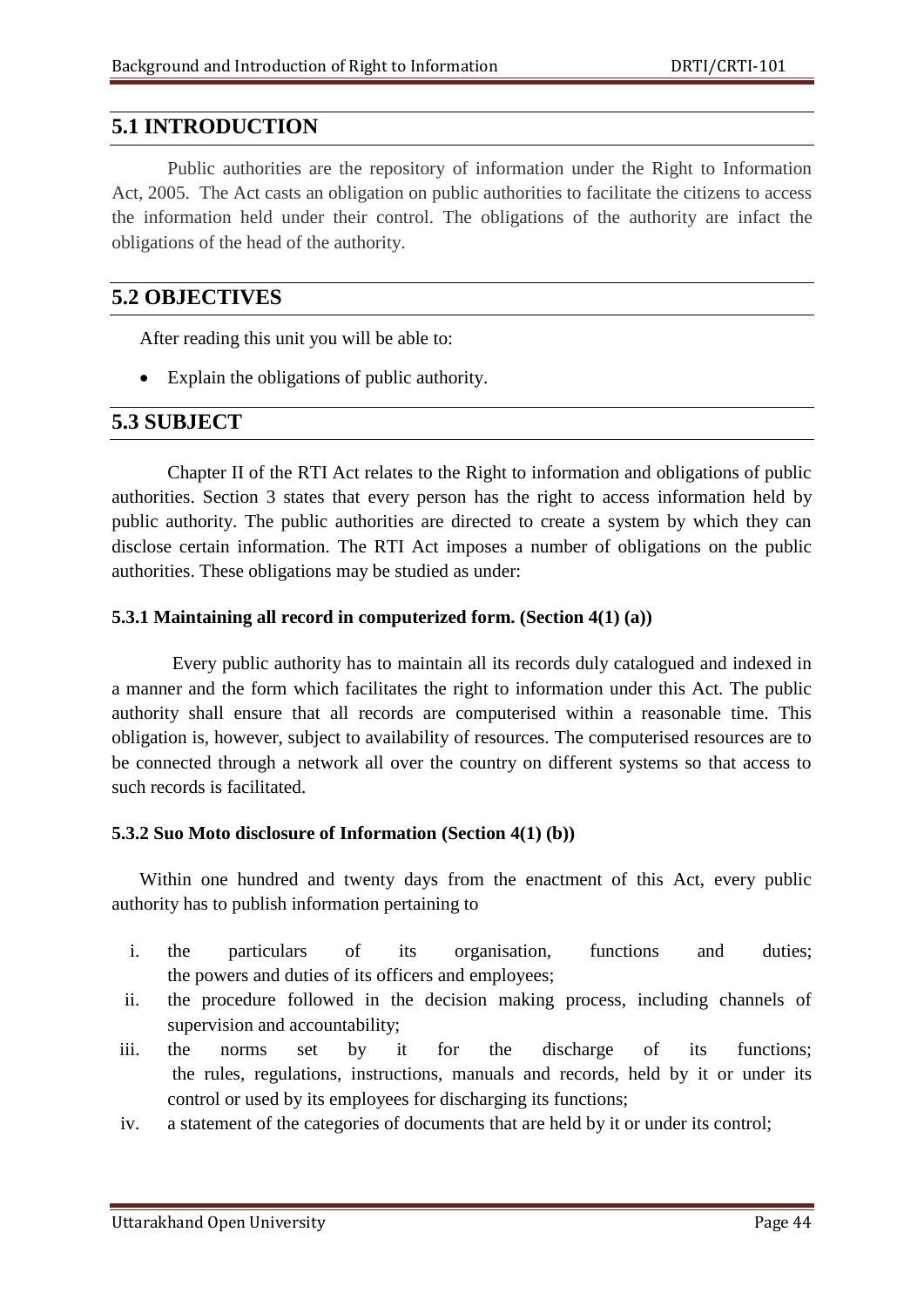- v. the particulars of any arrangement that exists for consultation with, or representation by, the members of the public in relation to the formulation of its policy or implementation thereof;
- vi. a statement of the boards, councils, committees and other bodies consisting of two or more persons constituted as its part or for the purpose of its advice, and as to whether meetings of those boards, councils, committees and other bodies are open to the public, or the minutes of such meetings are accessible for public; a directory of its officers and employees;
- vii. the monthly remuneration received by each of its officers and employees, including the system of compensation as provided in its regulations;
- viii. the budget allocated to each of its agency, indicating the particulars of all plans, proposed expenditures and reports on disbursements made;
- ix. the manner of execution of subsidy programmes, including the amounts allocated and the details of beneficiaries of such programmes;
- x. particulars of recipients of concessions, permits or authorisations granted by it; details in respect of the information, available to or held by it, reduced in an electronic form;
- xi. the particulars of facilities available to citizens for obtaining information, including the working hours of a library or reading room, if maintained for public use;
- xii. the names, designations and other particulars of the Public Information Officers;
- xiii. such other information as may be prescribed and thereafter update these publications every year;
- xiv. publish all relevant facts while formulating important policies or announcing the decisions which affect public; **(Section 4(1)(c))**
- xv. provide reasons for its administrative or quasi-judicial decisions to affected persons. **(Section 4(1)(d)).**

## **5.3.3 Dissemination of Information (Section 4(2)-(4))**

Every public authority shall take steps to provide as much information as possible suo motu to the public at regular intervals through various means of communications, including internet, so that the public have minimum resort to the use of this Act to obtain information. However while disseminating material under Section 4(1) the cost effectiveness, local language and the most effective method of communication in that local area shall be taken into consideration. Further the information should be easily accessible, available free or at such cost of the medium or the print cost price as may be prescribed.

Here the word "disseminated" means making known or communicated the information to the public through notice boards, newspapers, public announcements, media broadcasts, the internet or any other means, including inspection of offices of any public authority.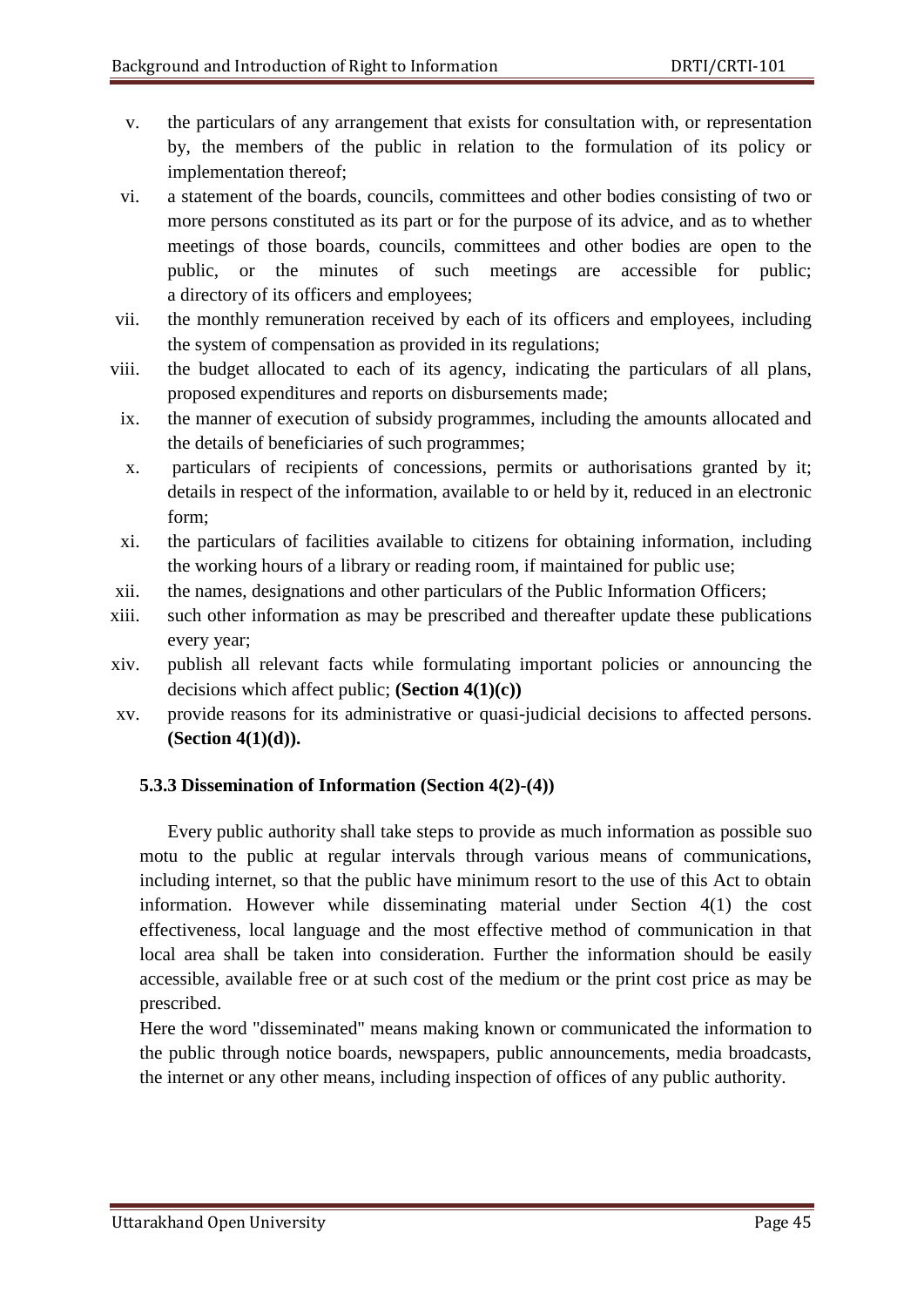## **5.3.4 Designation of Public Information Officers and Assistant Public Information Officers.**

Section 5 (1) provides that all public authorities have an obligation to designate as many officers as the Central Public Information Officers or State Public Information Officers, within one hundred days of the enactment of this Act, as it deems necessary, in all administrative units or offices under it to provide information to persons under this Act. Sub section (2) of Section 5 further provides that without prejudice to the provisions of subsection (1), every public authority shall designate an officer, within one hundred days of the enactment of this Act, at each sub-divisional level or other sub-district level as a Central Assistant Public Information Officer or a State Assistant Public Information Officer, to receive the applications for information or appeals under this Act for forwarding the same to the Central Public Information Officer or the State Public Information Officer or senior officer.

The Public Information Officer shall deal with requests from persons seeking information and render reasonable assistance to the persons seeking such information. The Public Information Officer may seek the assistance of any other officer as he or she considers necessary for the proper discharge of his or her duties. Any officer, whose assistance has been sought by the Public Information Officer, is under an obligation to render all assistance to such Public Information Officer for discharging the duties under the RTI Act.

#### **5.3.5 Designation of First Appellate Authority (Section 19 (1))**

The public authority must designate an officer senior in rank to the Public Information Officer as First Appellate Authority to hear the appeals under section 19(1). If the public authority does not designate any one as First Appellate Authority to hear an appeal under Section 19(1) or compliant under Section 18, then the Head of the Department or office will automatically be the First Appellate Authority.

## **5.3.6 Furnishing Information to Information Commission (Section 25(2))**

Sub Section 2 of Section 25 provides that each Ministry or Department shall collect and provide such information to the Information Commission, as is required to prepare a report under Section 25. Every Ministry or Department shall comply with requirements concerning the furnishing of that information and keeping of the records for the purposes of this section.

## **5.4 SUMMARY**

**Maintaining all record in computerized form** , suo moto disclosure of information **, dissemination of information,** designation of public information officers and assistant public information officers and of first appellate authority **and** furnishing information to information commission are the main obligations of public authority .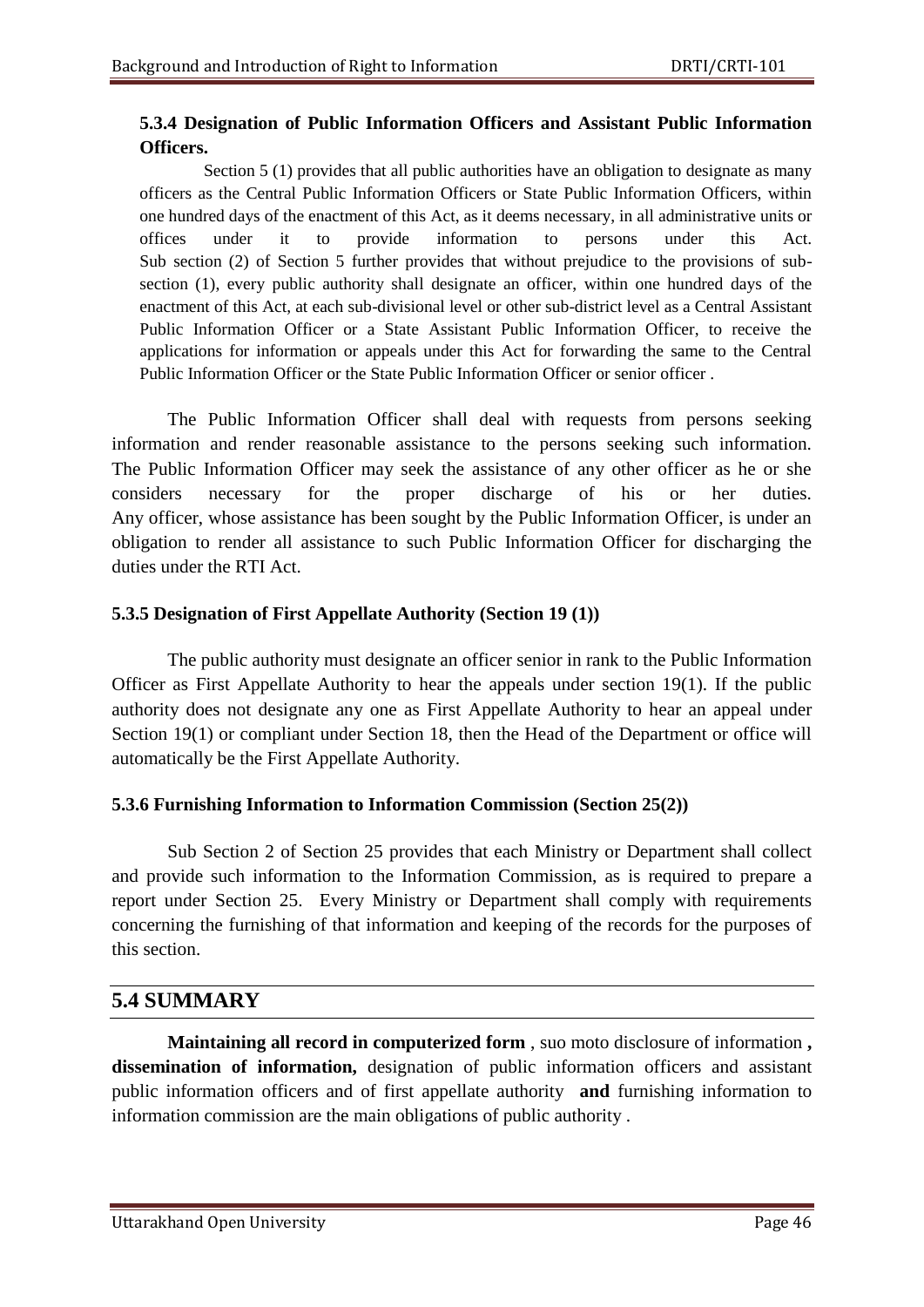# **5.5 GLOSSARY**

**1. Central Information Commission:** Section 2(b) of RTI Act, 2005 provides that "Central Information Commission" means the Central Information Commission constituted under subsection (*1*) of section 12;

**2. Central Public Information Officer:** Section 2(c) of RTI Act, 2005 provides that ―Central Public Information Officer " means the Central Public Information Officer designated under sub-section (*1*) and includes a Central Assistant Public Information Officer designated as such under sub-section (*2*) of section 5;

3. **Chief Information Commissioner and Information Commissioner:** Section 2(d) of RTI Act, 2005 provides that "Chief Information Commissioner" and "Information Commissioner" mean the Chief Information Commissioner and Information Commissioner appointed under sub-section (*3*) of section 12;

4. **Information:** Section 2(f) of RTI Act, 2005 provides that "information" means any material in any form, including records, documents, memos, e-mails, opinions, advices, press releases, circulars, orders, logbooks, contracts, reports, papers, samples, models, data material held in any electronic form and information relating to any private body which can be accessed by a public authority under any other law for the time being in force;

5. **Prescribed:** Section  $2(g)$  of RTI Act, 2005 provides that "prescribed" means prescribed by rules made under this Act by the appropriate Government or the competent authority, as the case may be;

6. **Record:** Section 2(i) of RTI Act, 2005 provides that "record" includes—

- a) any document, manuscript and file;
- b) any microfilm, microfiche and facsimile copy of a document;
- c) any reproduction of image or images embodied in such microfilm (whether enlarged or not); and
- d) any other material produced by a computer or any other device;

**7. Right to information:** Section 2(j) of RTI Act, 2005 provides that "right to information" means the right to information accessible under this Act which is held by or under the control of any public authority and includes the right to—

- a) inspection of work, documents, records;
- b) taking certified samples of material, notes, extracts or certified copies of documents or records;
- c) obtaining information in the form of diskettes, floppies, tapes, video cassettes or in any other electronic mode or through printouts where such information is stored in a computer or in any other device;

**8. State Information Commission:** Section 2(k) of RTI Act, 2005 provides that "State Information Commission" means the State Information Commission constituted under subsection (*1*) of section 15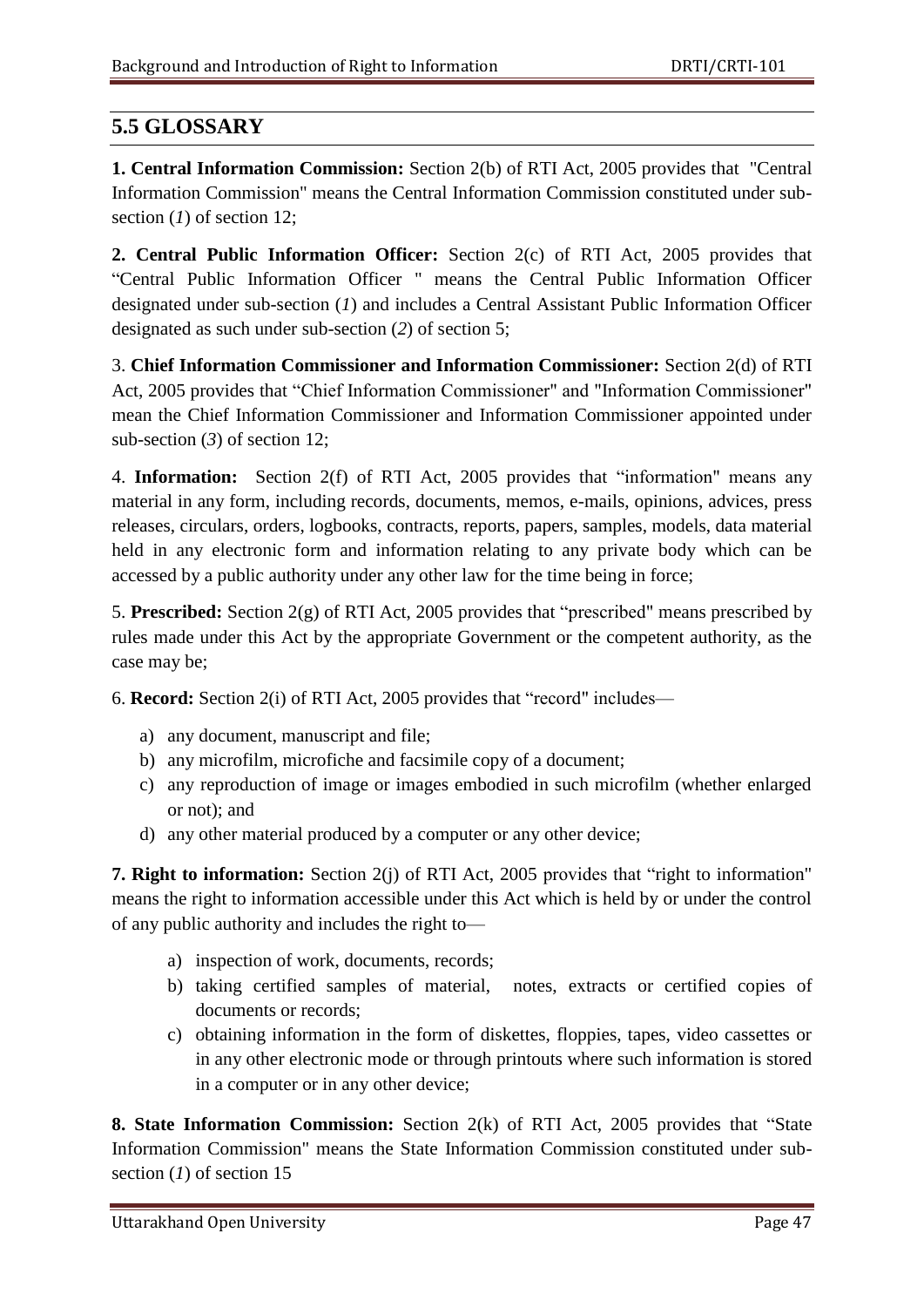**9. State Chief Information Commissioner and State Information Commissioner:**  Section 2(l) of RTI Act, 2005 provides that "State Chief Information Commissioner" and "State Information Commissioner" mean the State Chief Information Commissioner and the State Information Commissioner appointed under sub-section (*3*) of section 15;

**10. State Public Information Officer:** Section 2(m) of RTI Act, 2005 provides that "State" Public Information Officer" means the State Public Information Officer designated under sub-section (*I*) and includes a State Assistant Public Information Officer designated as such under sub-section (*2*) of section 5;

**11. Public Authority :** Section 2(h) of RTI Act, 2005 provides that "public authority" means any authority or body or institution of self- government established or constituted-

- a) by or under the Constitution;
- b) by any other law made by Parliament;
- c) by any other law made by State Legislature;
- d) by notification issued or order made by the appropriate Government, and includes any
	- i. body owned, controlled or substantially financed;
	- ii. non-Government organization substantially financed, directly or indirectly by funds provided by the appropriate Government;

## **5.6 SAQS**

#### **1. Short Answer Question.**

- a. Write a note on designation of First Appellate Authority.
- b. How is the information maintained in computerized form by the public authority?

#### **2. Fill in the blanks**

#### a. **Chapter \_\_\_\_\_\_\_\_\_\_\_\_of the RTI Act relates to the Right to information and obligations of public authorities.**

b. The suo moto disclosure of information **was to be done within \_\_\_\_\_\_\_\_\_\_\_\_\_days** from the enactment of the Right to Information Act, 2005.

#### **3. True or False**

a. The public authority must designate an officer senior in rank to the Public Information Officer as First Appellate Authority to hear the appeals under section 19(1).

b. Every public authority shall take steps to provide as much information as possible suo motu to the public at regular intervals.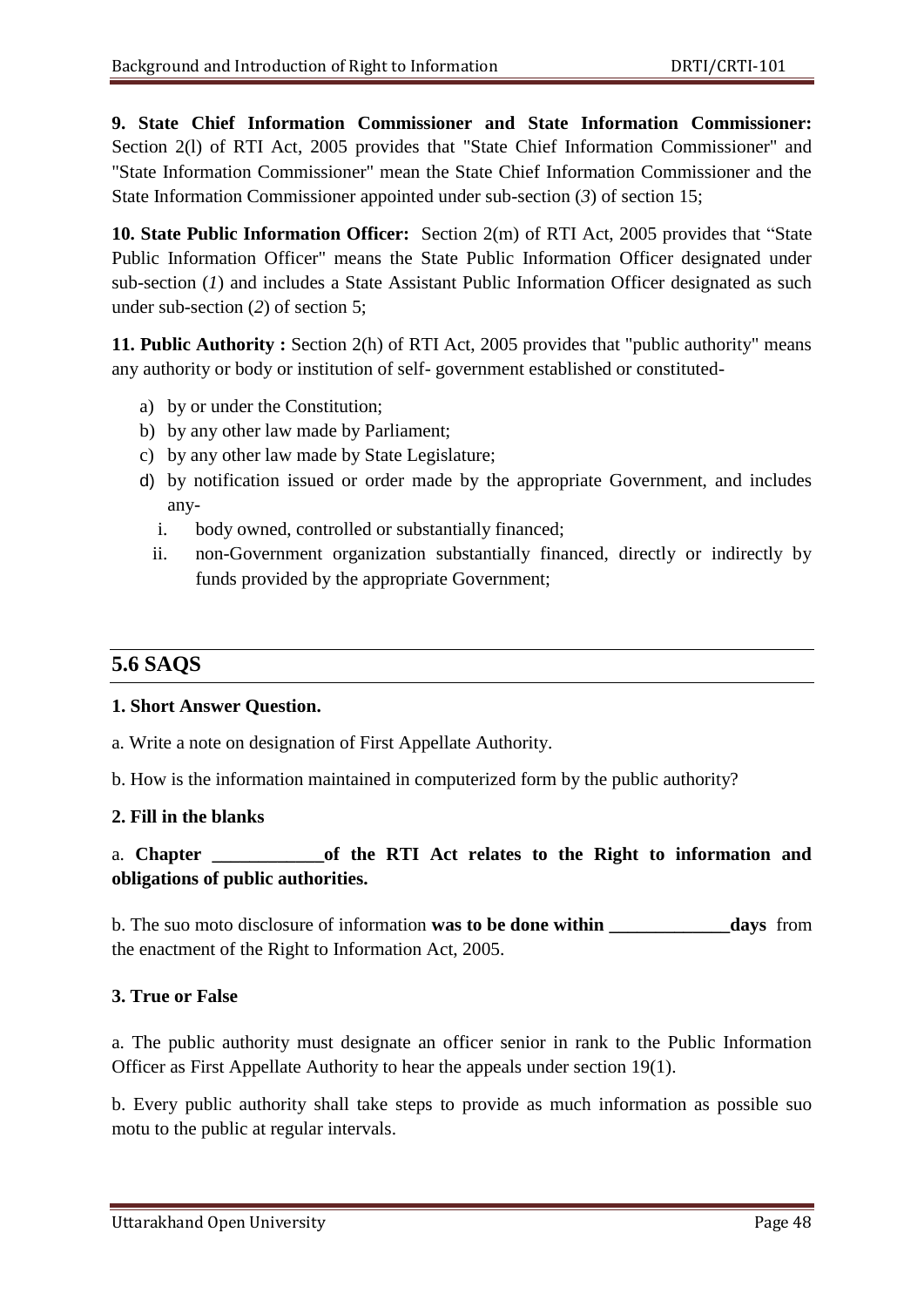## **5.7 REFERENCES**

<https://righttoinformation.wiki/guide/guidelines-for-public-authority>

Right to Information and Protection to Whistle blowers by Krishna Pal Mallik, Allahabad Law Agency, Haryana (2016)

## **5.8 SUGGESTED READINGS**

Right to Information Law in India by [N.V. Paranjape](https://www.amazon.in/s/ref=dp_byline_sr_book_1?ie=UTF8&field-author=N.V.+Paranjape&search-alias=stripbooks)

Right to Information Act, 2005 by [Jitesh Dhanrajani](https://www.amazon.in/s/ref=dp_byline_sr_book_1?ie=UTF8&field-author=Jitesh+Dhanrajani&search-alias=stripbooks)

## **5.9 TERMINAL QUESTIONS AND MODEL QUESTIONS**

a. What are the obligations of public authority under Right to Information Act, 2005?

b. Discuss suo motu disclosure of information by public authority.

## **5.10 ANSWERS**

#### **SAQs**

1. a. refer 5.3.5 b. refer 5.3.1

2. a. II b.120

3. a True b. True

## **TERMINAL QUESTIONS AND ANSWERS**

a. refer 5.3.1 to 5.3.6

b. refer 5.3.2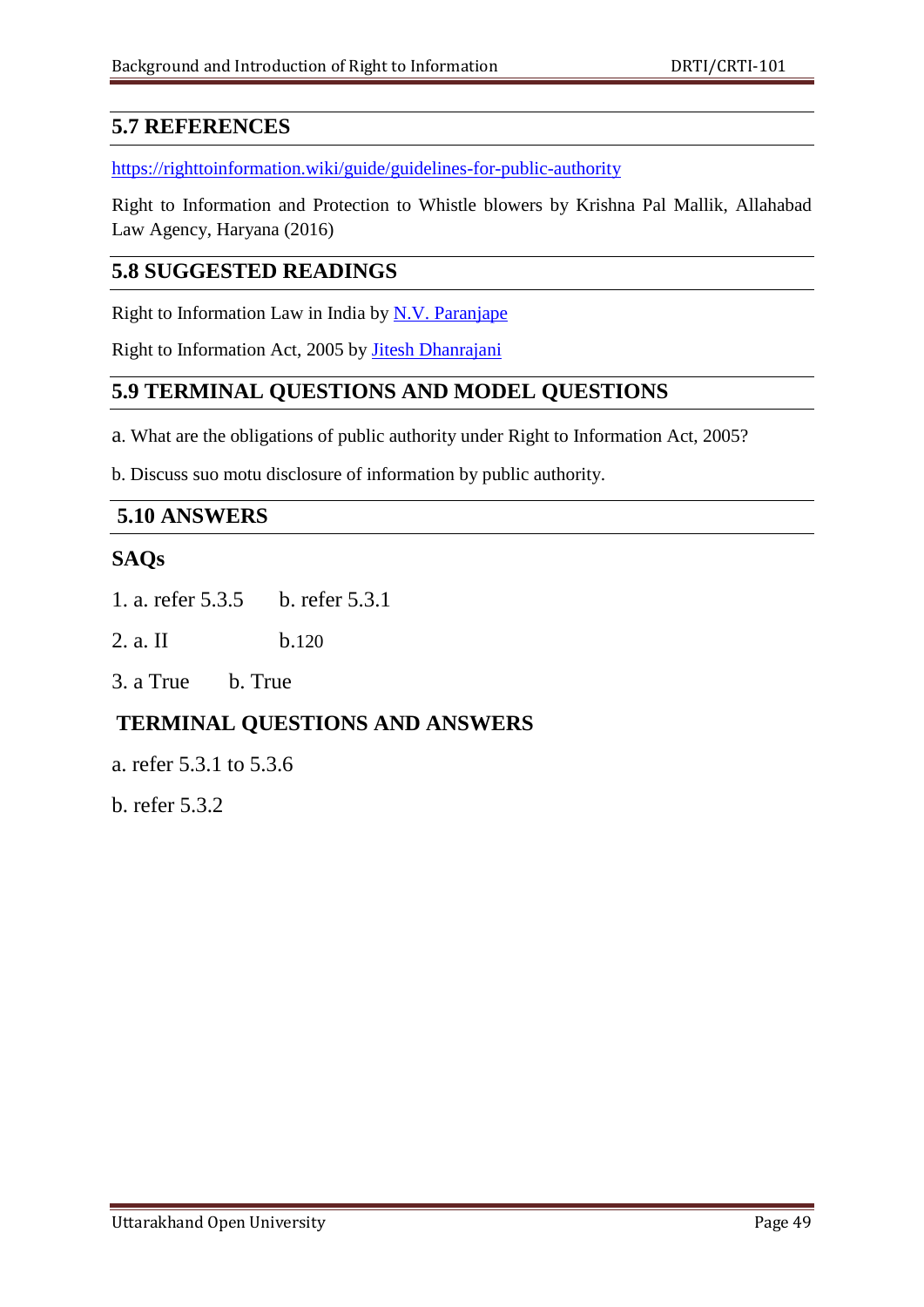# **UNIT 6**

# **INSTRUMENTALITIES OF PUBLIC AUTHORITIES**

## **STRUCTURE**

## **6.1 INTRODUCTION**

#### **6.2 OBJECTIVES**

### **6.3 SUBJECT**

#### **6.3.1 Central Information Commission**

- 6.3.1.1 Constitution of Central Information Commission
- 6.3.1. 2 Qualification of a Commissioner
- 6.3.1. 3 Term of office and conditions of service
- 6.3.1. 4 Oath before entering into office
- 6.3.1. 5 Salaries and allowances of Commissioner
- 6.3.1. 6 Removal of Information Commissioner from office

#### **6.3.2 State Information Commission**

- 6.3.2.1 Constitution of State Information Commission
- 6.3.2.2 Qualification of a Commissioner
- 6.3.2.3 Term of office and conditions of service
- 6.3.2.4 Oath before entering into office
- 6.3.2.5 Salaries and allowances of Commissioner
- 6.3.2.6 Removal of State Information Commissioner from office

#### **6.3.3 Powers and functions of the Information Commissions**

- 6.3.3 .1 Complainants
- 6.3.3 .2 Powers of Information Commission while inquiring
- 6.3.3 .3 Remedies
- 6.3.3 .4 First Appeal
- 6.3.3 .5 Second Appeal
- 6.3.3 .6 Penalties in case of Complaint
- 6.3.3 .7 Recommendation for Disciplinary Action

#### **6.4 SUMMARY**

#### **6.5 GLOSSARY**

#### **6.6 SAQS**

#### **6.7 REFERENCES**

#### **6.8 SUGGESTED READINGS**

## **6.9 TERMINAL QUESTIONS AND MODEL QUESTIONS**

#### **6.10 ANSWERS**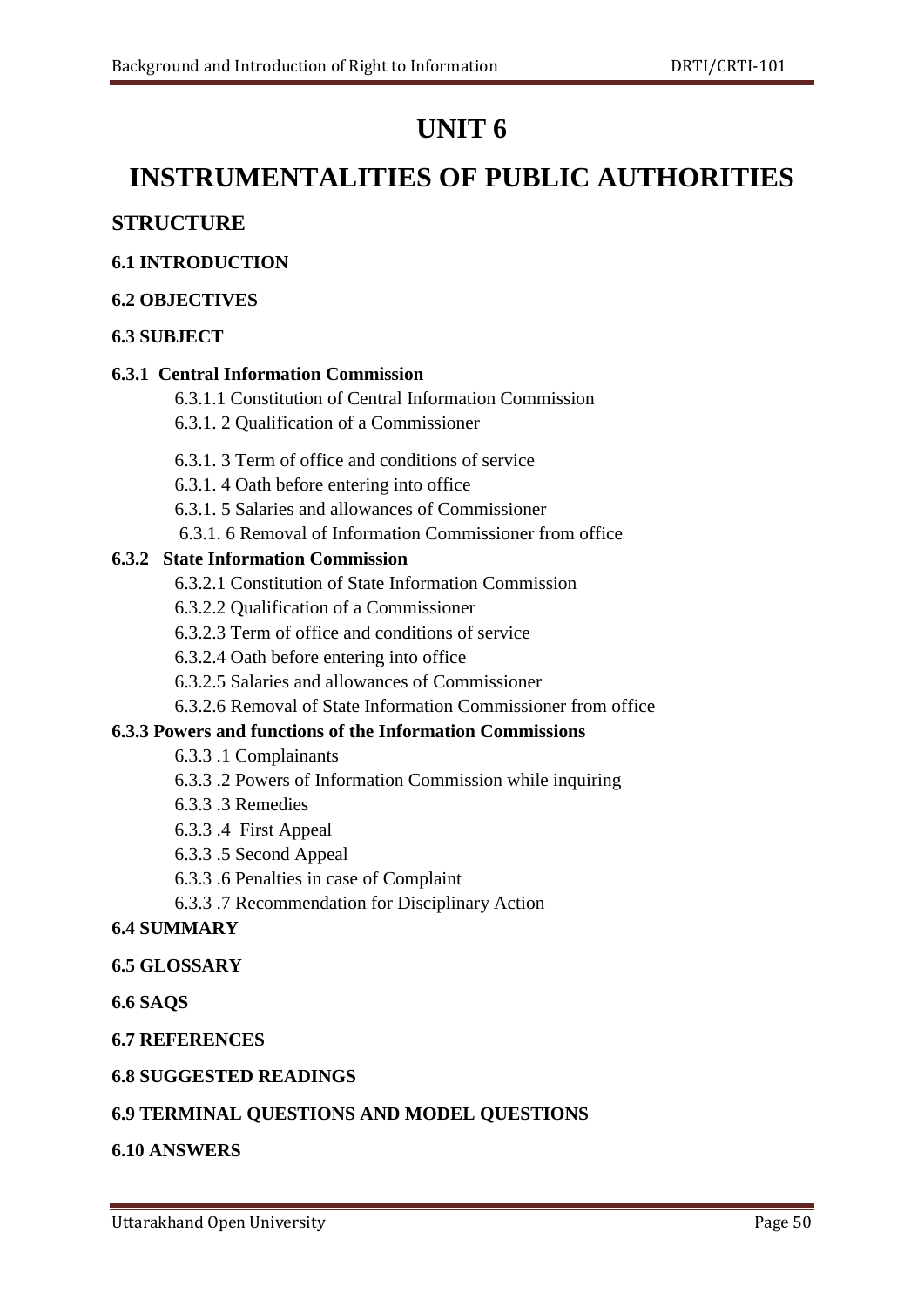## **6.1 INTRODUCTION**

Where a in information seeker is aggrieved by the decision of first appellant authority or the information seeker wants to file a complaint either against the public information authority or the complaint of not getting the information asked for he may approach the authority known as information authority. The RTI Act provides for two information commissions- Central Information Commission and State Information Commission. Both the Commissions are independent and autonomous body of persons empowered to deal with matters under RTI Act.

## **6.2 OBJECTIVES**

After reading this unit you will be able to:

- Explain the Constitution of Central and State Information Commission.
- Know about the qualifications, term of office and conditions of service, oath , salaries and allowances of the Commissioners
- Understand the process of removal of Information Commissioner from office
- Know about the Powers and functions of the Information Commissions
- Learn about the remedies available under Right to Information Act, 2005.

#### **6.3 SUBJECT**

The Central Information Commission or the CIC is appointed by the Central Government and the State Information Commission or SIC is appointed by the State Government. However there is no hierarchy between CIC or SIC.

#### **6.3.1 Central Information Commission**

#### **6.3.1.1 Constitution of Central Information Commission**

Chapter III of the RTI Act deals with Central Information Commission from Section 12 to Section 14.Section 12 sub section 1 of RTI Act empowers the Central Government to constitute Central Information Commission to exercise the powers conferred on and to perform the functions assigned to it under the Act. The Central Government shall issue a notification in this behalf in Official Gazette.

The Central Information Commission shall be a multi member body autonomous body. The Commission consists of the Chief Information Commissioner and Information Commissioners not exceeding ten(Section 15(2)).

As specified in Section 12(3), the Chief Information Commissioner and Information Commissioners are appointed by the President of India on the recommendation of a committee including the following members:

- a) the Prime Minister, who shall be the Chairperson of the committee;
- b) the Leader of Opposition in the Lok Sabha; and
- c) a Union Cabinet Minister to be nominated by the Prime Minister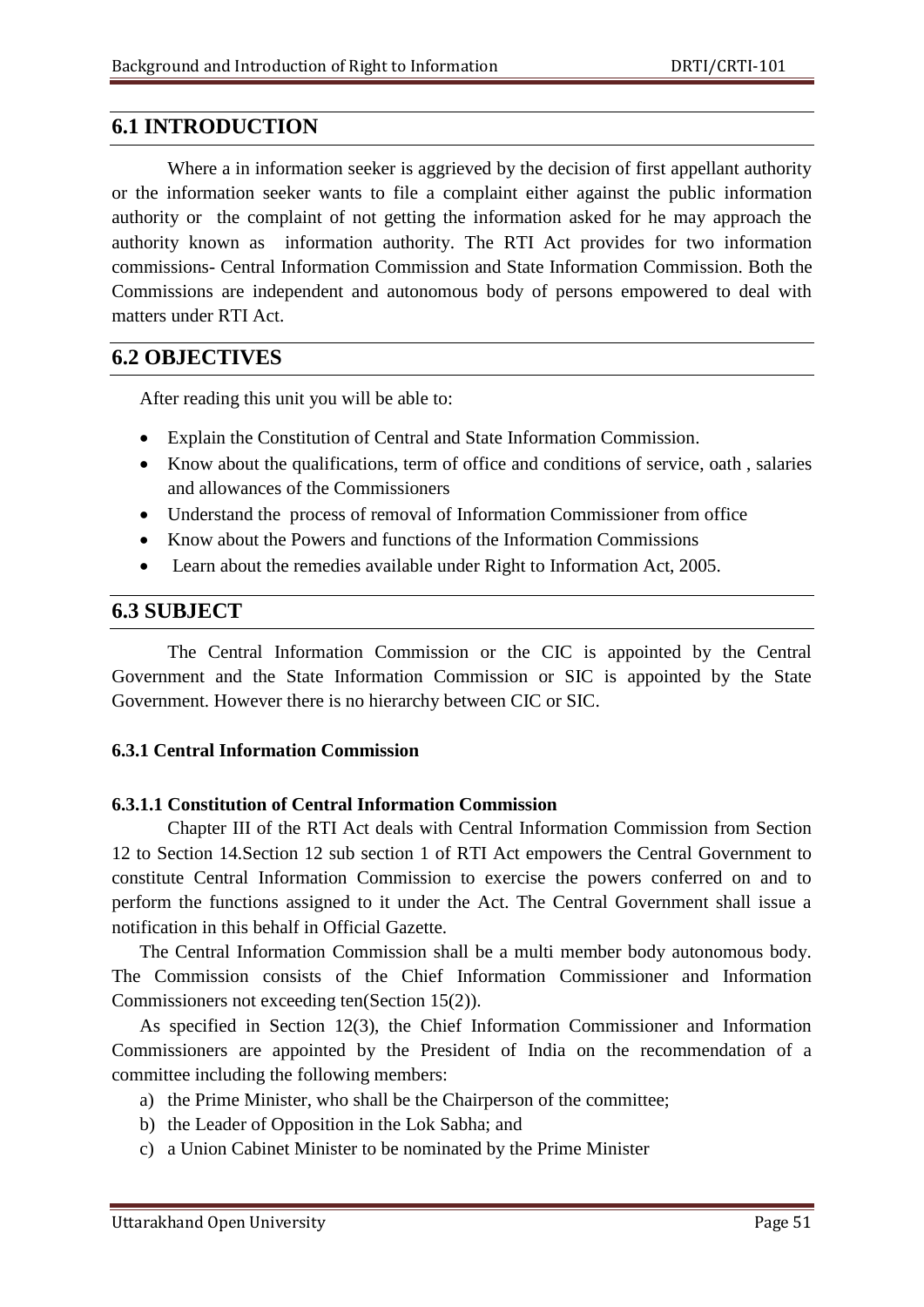#### **6.3.1. 2 Qualification of a Commissioner**

According to Section 12, sub-sections (5) and (6), the Chief Information Commissioner and Information Commissioners:

- a) shall be persons of eminence in public life with wide knowledge and experience in law, science and technology, social service, management, journalism, mass media or administration and governance;
- b) shall not be a Member of Parliament or Member of the Legislature of any State or Union Territory;
- c) shall not hold any other office of profit or
- d) shall not be connected with any political party; or
- e) shall not be carrying on any business or pursuing any profession.

#### **6.3.1. 3 Term of office and conditions of service**

 According to section 13(1) and section 13(2) the Chief Information Commissioner and Information Commissioner shall hold office for a term of five years or till he attains the age of sixty five years, respectively, whichever is earlier from the date on which he enters into the office. The Chief Information Commissioner shall not be eligible for reappointment. The Information Commissioner as provided in Section 13(2) shall not be eligible for reappointment as such Information Commissioner. However every Information Commissioner shall be eligible for appointment as Chief Information Commissioner on vacating his office. Where the Information Commissioner is appointed as Chief Information Commissioner, his term of office shall not be more than five years in aggregate as the Information Commissioner and Chief Information Commissioner.

#### **6.3.1. 4 Oath before entering into office**

Section 13(3) provides that the Chief Information Commissioner or an Information Commissioner shall before he enters upon his office make and subscribe before the President or some other person appointed by him in that behalf, an oath or affirmation according to the form set out for the purpose in the First Schedule.

#### **6.3.1. 5 Salaries and allowances of Commissioner**

According to Section 13 (5)the salaries and allowances payable to Commissioners are as under:

- a) The salary, allowances and other terms and conditions of service of the Chief Information Commissioner shall be the same as that of Chief Election Commissioner;
- b) The salary, allowances and other terms and conditions of service of the Information Commissioner shall be the same as that of Election Commissioner;

If the Chief Information Commissioner or Information Commissioner, at the time of his appointment is, in receipt of a pension other than a disability pension or a wound pension under the Government of India or the Government of the State, the salary as Chief Information Commissioner or Information Commissioner shall be reduced by the amount of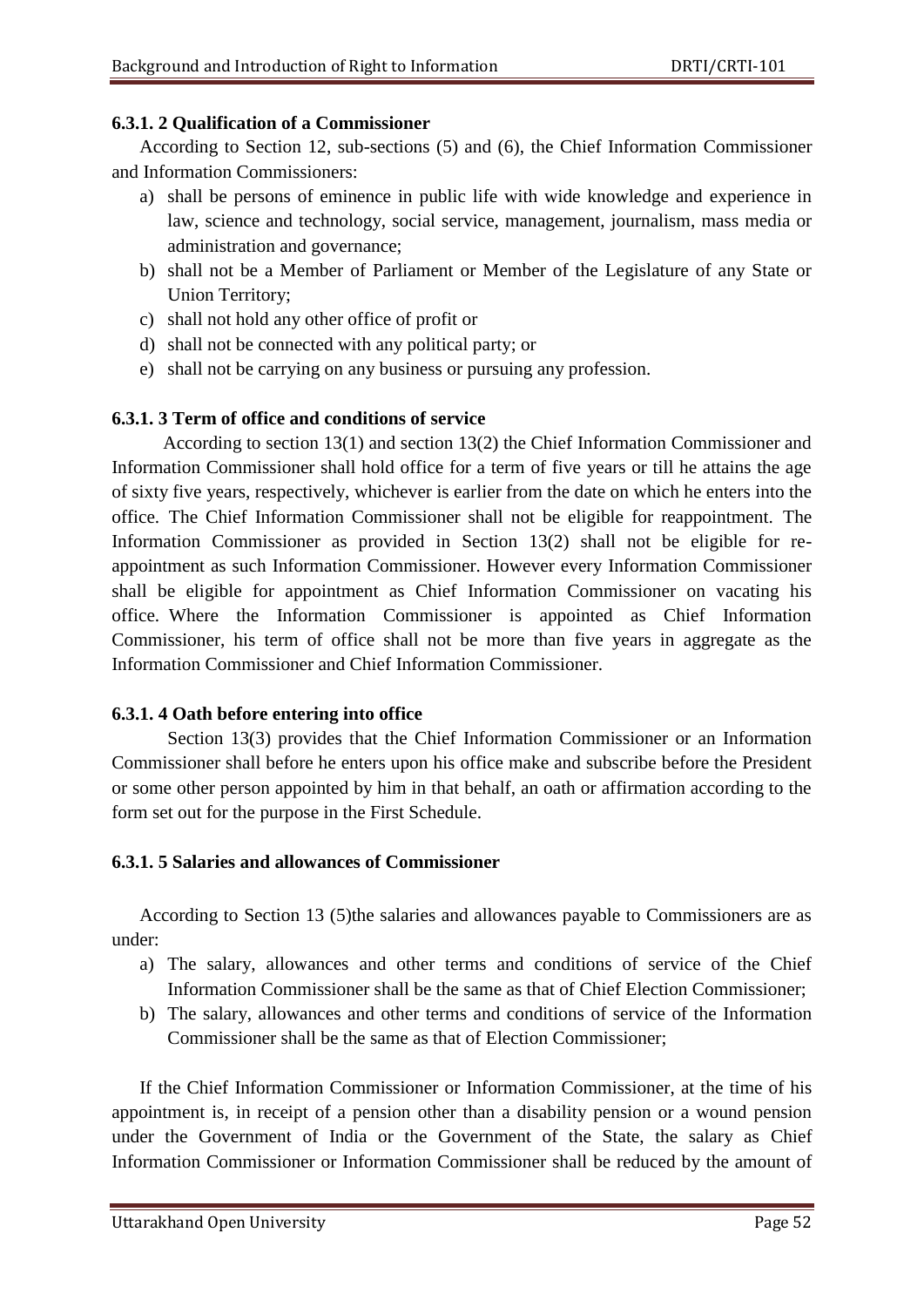that pension. The amount of pension which is commuted and the pension equivalent of other forms of retirement benefits shall also be reduced from the salary as Chief Information Commissioner or Chief Information Commissioner. However the pension equivalent of retirement gratuity shall not be reduced from the said salary.

In case the Chief Information Commissioner or Information Commissioner, at the time of his appointment, is receiving retirement benefits as a result of any previous service rendered in a corporation or a company owned or controlled by the Central Government or the State Government or an Information Commissioner, his salary shall be reduced by amount of pension equivalent to retirement benefits.

The salaries, allowance sand other conditions of service of the Chief Information Commissioner and the Information Commissioner shall not be changed to their disadvantage after their appointment.

#### **6.3.1. 6 Removal of Information Commissioner from office**

Section 14 provides that the Chief Information Commissioner or an Information Commissioner may, at any time, by writing under his hand addressed to the President, resign from his office. This section empowers the President of India to remove the Chief Information Commissioner or Information Commissioner on ground of proved misbehaviour or incapacity. In case of allegations of misbehaviour or incapacity directed against Chief Information Commissioner or Information Commissioner, the President shall make a reference to the Supreme Court. The President may suspend from office and may also prohibit from attending the office, the Chief Information Commissioner or an Information Commissioner in respect of whom reference has been made to Supreme Court, until the President has passed orders on the receipt of the report of the Supreme Court on such reference. After conducting an inquiry, the Supreme Court shall submit a report to the President. If the Supreme Court recommends the removal of the Chief Information Commissioner or an Information Commissioner, as the case may be, on ground of misbehaviour or incapacity, he, ought on such grounds be removed by the President.

The Chief Information Commissioner or an Information Commissioner shall be deemed to be guilty of misbehaviour if he is in any way, concerned or interested in any contract or agreement made by or on behalf of the Government of India or participates in any way in the profit thereof or in any benefit or emolument arising there from otherwise than as a member and in common with the other members of an incorporated company.

The President may also order the removal of Chief Information Commissioner or an Information Commissioner from office if the Chief Information Commissioner or a Information Commissioner, as the case may be,—

- a) is adjudged an insolvent; or
- b) has been convicted of an offence which, in the opinion of the President, involves moral turpitude; or
- c) engages during his term of office in any paid employment outside the duties of his office; or
- d) is, in the opinion of the President, unfit to continue in office by reason of infirmity of mind or body; or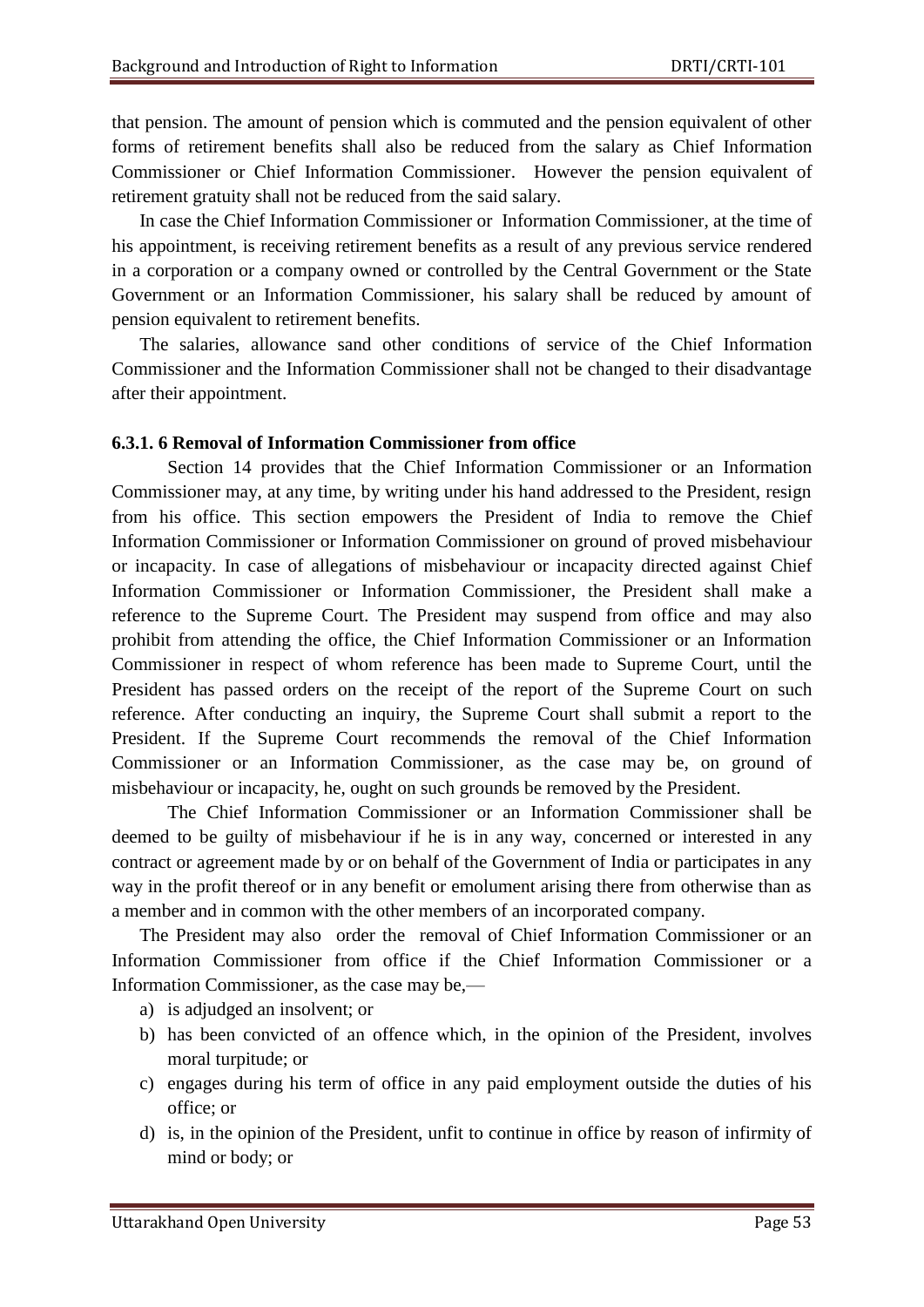e) has acquired such financial or other interest as is likely to affect prejudicially his functions as the Chief Information Commissioner or Information Commissioner.

#### **6.3.2 State Information Commission**

Chapter IV of the RTI Act deals with State Information Commission from Section 15 to Section 17.

#### **6.3.2.1 Constitution of State Information Commission**

Section 15(1) of RTI Act empowers the State Government to constitute State Information Commission to exercise the powers conferred on and to perform the functions assigned to it under the Act. The State Government shall issue a notification in this behalf in Official Gazette.

The State Information Commission shall be a multi member body autonomous body. The Commission consists of the State Chief Information Commissioner and State Information Commissioners not exceeding ten(Section 15(2)).

As specified in Section 15(3), the State Chief Information Commissioner and State Information Commissioners are appointed by the Governor of the State on the recommendation of a committee including the following members:

- a) the Chief Minister, who shall be the Chairperson of the committee;
- b) the Leader of Opposition in the Legislative Assembly; and
- c) a Cabinet Minister to be nominated by the Chief Minister

#### **6.3.2.2 Qualification of a Commissioner**

According to Section 15, sub-section (5) and (6), the State Chief Information Commissioner and State Information Commissioners:

- a) shall be persons of eminence in public life with wide knowledge and experience in law, science and technology, social service, management, journalism, mass media or administration and governance;
- b) shall not be a Member of Parliament or Member of the Legislature of any State or Union Territory;
- c) shall not hold any other office of profit or
- d) shall not be connected with any political party; or
- e) shall not be carrying on any business or pursuing any profession.

#### **6.3.2.3 Term of office and conditions of service**

 According to section 16(1) and section 16(2) the State Chief Information Commissioner and State Information Commissioner shall hold office for a term of five years or till he attains the age of sixty five years, whichever is earlier from the date on which he enters into the office. The State Chief Information Commissioner shall not be eligible for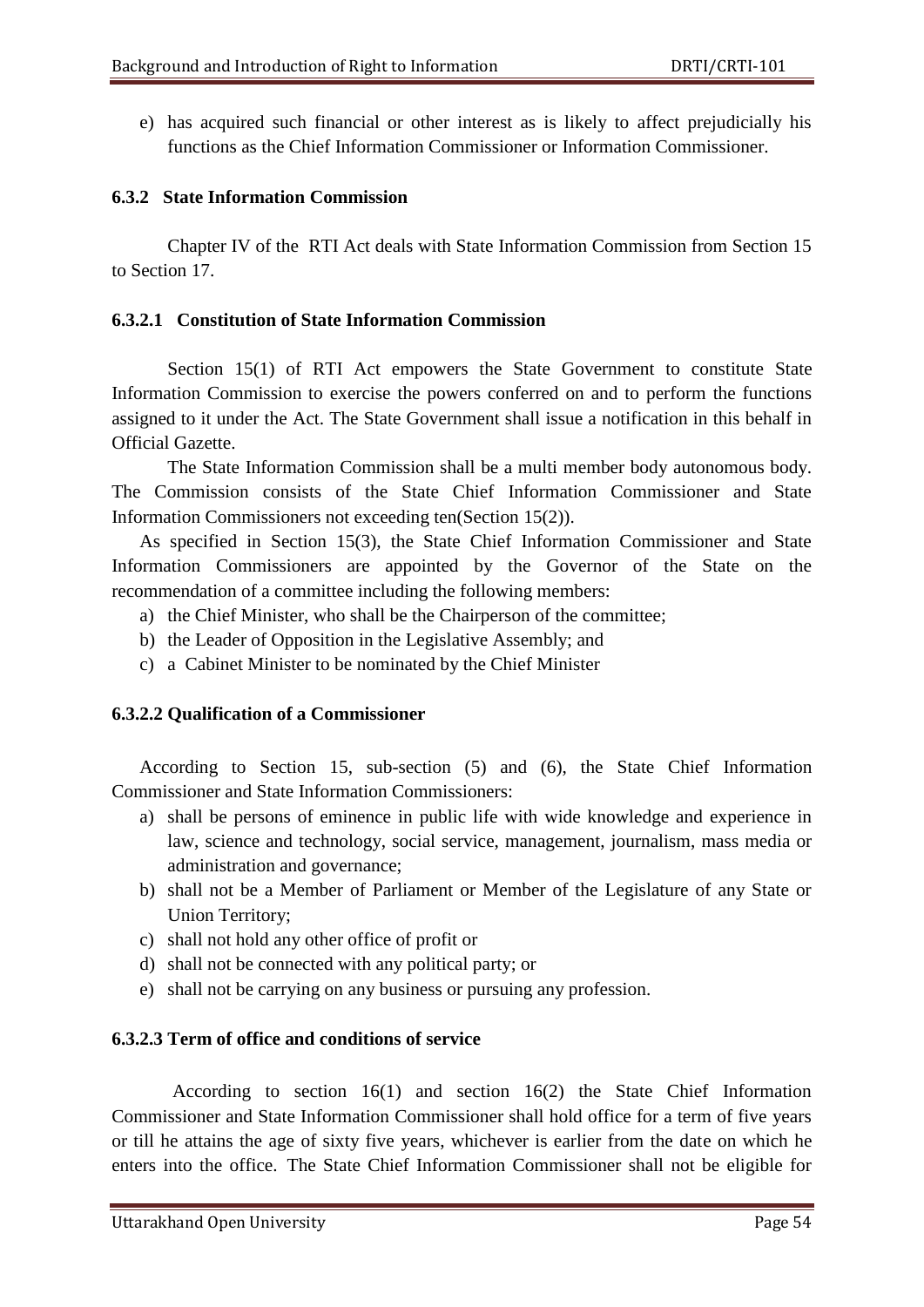reappointment. The State Information Commissioner as provided in Section 16(2) shall not be eligible for re-appointment as such Information Commissioner. However every State Information Commissioner shall be eligible for appointment as State Chief Information Commissioner on vacating his office. Where the State Information Commissioner is appointed as State Chief Information Commissioner, his term of office shall not be more than five years in aggregate as the State Information Commissioner and State Chief Information Commissioner.

#### **6.3.2.4 Oath before entering into office**

Section 16(3) provides that the State Chief Information Commissioner or State Information Commissioner shall before he enters upon his office make and subscribe before the Governor or some other person appointed by him in that behalf, an oath or affirmation according to the form set out for the purpose in the First Schedule

#### **6.3.2.5 Salaries and allowances of Commissioner**

According to Section 16 (5) the salaries and allowances payable to Commissioners are as under:

- c) The salary, allowances and other terms and conditions of service of the State Chief Information Commissioner shall be the same as that of Election Commissioner;
- d) The salary, allowances and other terms and conditions of service of the State Information Commissioner shall be the same as that of Chief Secretary to the State Government;

If the State Chief Information Commissioner or State Information Commissioner, at the time of his appointment is, in receipt of a pension other than a disability pension or a wound pension under the Government of India or the Government of the State, the salary as State Chief Information Commissioner or State Information Commissioner shall be reduced by the amount of that pension. The amount of pension which is commuted and the pension equivalent of other forms of retirement benefits shall also be reduced from the salary as State Chief Information Commissioner or State Information Commissioner. However the pension equivalent of retirement gratuity shall not be reduced from the said salary.

In case the State Chief Information Commissioner or State Information Commissioner, at the time of his appointment, is receiving retirement benefits as a result of any previous service rendered in a corporation or a company owned or controlled by the Central Government or the State Government his salary shall be reduced by amount of pension equivalent to retirement benefits.

The salaries, allowance sand other conditions of service of the State Chief Information Commissioner and the State Information Commissioner shall not be changed to their disadvantage after their appointment.

#### **6.3.2.6 Removal of State Information Commissioner from office**

Section 16 (4) provides that the State Chief Information Commissioner or the State Information Commissioner may, at any time, by writing under his hand addressed to the President, resign from his office. Section 17(1) of the RTI Act empowers the Governor to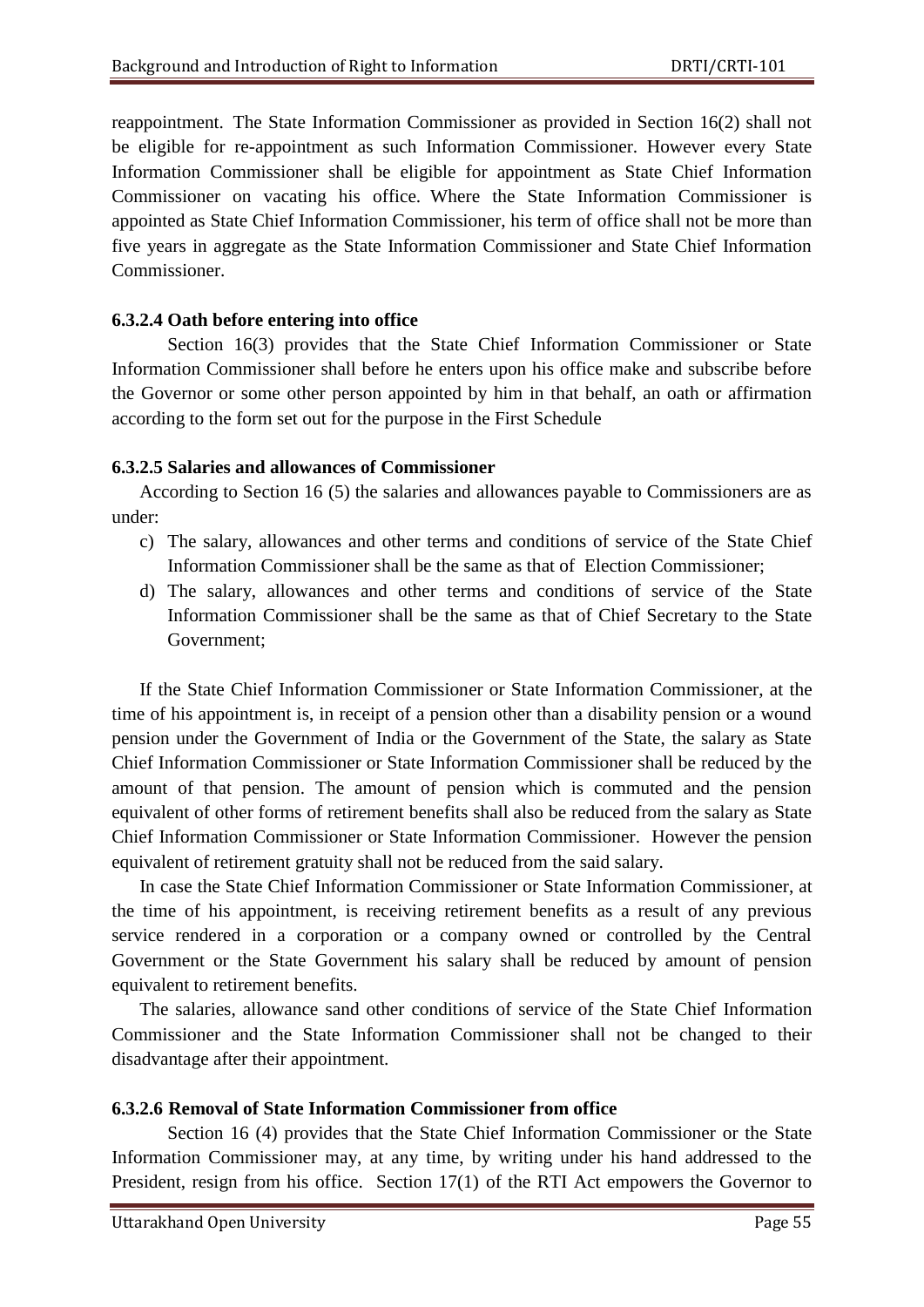remove the State Chief Information Commissioner or State Information Commissioner on ground of proved misbehaviour or incapacity. In case of allegations of misbehaviour or incapacity directed against State Chief Information Commissioner or State Information Commissioner, the Governor shall make a reference to the Supreme Court. The Governor may suspend from office and may also prohibit from attending the office, the State Chief Information Commissioner or the State Information Commissioner in respect of whom reference has been made to Supreme Court, until the Governor has passed orders on the receipt of the report of the Supreme Court on such reference. After conducting an inquiry, the Supreme Court shall submit a report to the President. If the Supreme Court recommends the removal of the State Chief Information Commissioner or the State Information Commissioner, as the case may be, on ground of misbehaviour or incapacity, he, ought on such grounds be removed by the Governor.

Section 17(4) provides that the State Chief Information Commissioner or the State Information Commissioner shall be deemed to be guilty of misbehaviour if he is in any way, concerned or interested in any contract or agreement made by or on behalf of the Government of India or participates in any way in the profit thereof or in any benefit or emolument arising there from otherwise than as a member and in common with the other members of an incorporated company.

Governor(as provided in Section 17 (3), RTI Act, 2005) may also order the removal of State Chief Information Commissioner or State Information Commissioner from office if the State Chief Information Commissioner or State Information Commissioner, as the case may be,—

- a) is adjudged an insolvent; or
- b) has been convicted of an offence which, in the opinion of the President, involves moral turpitude; or
- c) engages during his term of office in any paid employment outside the duties of his office; or
- d) is, in the opinion of the Governor, unfit to continue in office by reason of infirmity of mind or body; or
- e) has acquired such financial or other interest as is likely to affect prejudicially his functions as the State Chief Information Commissioner or State Information Commissioner.

#### **6.3.3 Powers and functions of the Information Commissions**

Section 18 in Chapter V of the RTI Act. Section 18 empowers the Information Commissions to receive and inquire into a complaint from the aggrieved person under the RTI Act. Section 18(1) limits the scope of authority . Power vested in Information Commission under Section 18 of RTI Act is supervisory in nature.

#### **6.3.3 .1 Complainants**

According to Section 18 (1) the Central Information Commission or State Information Commission may receive and inquire into a complaint from any of the following person: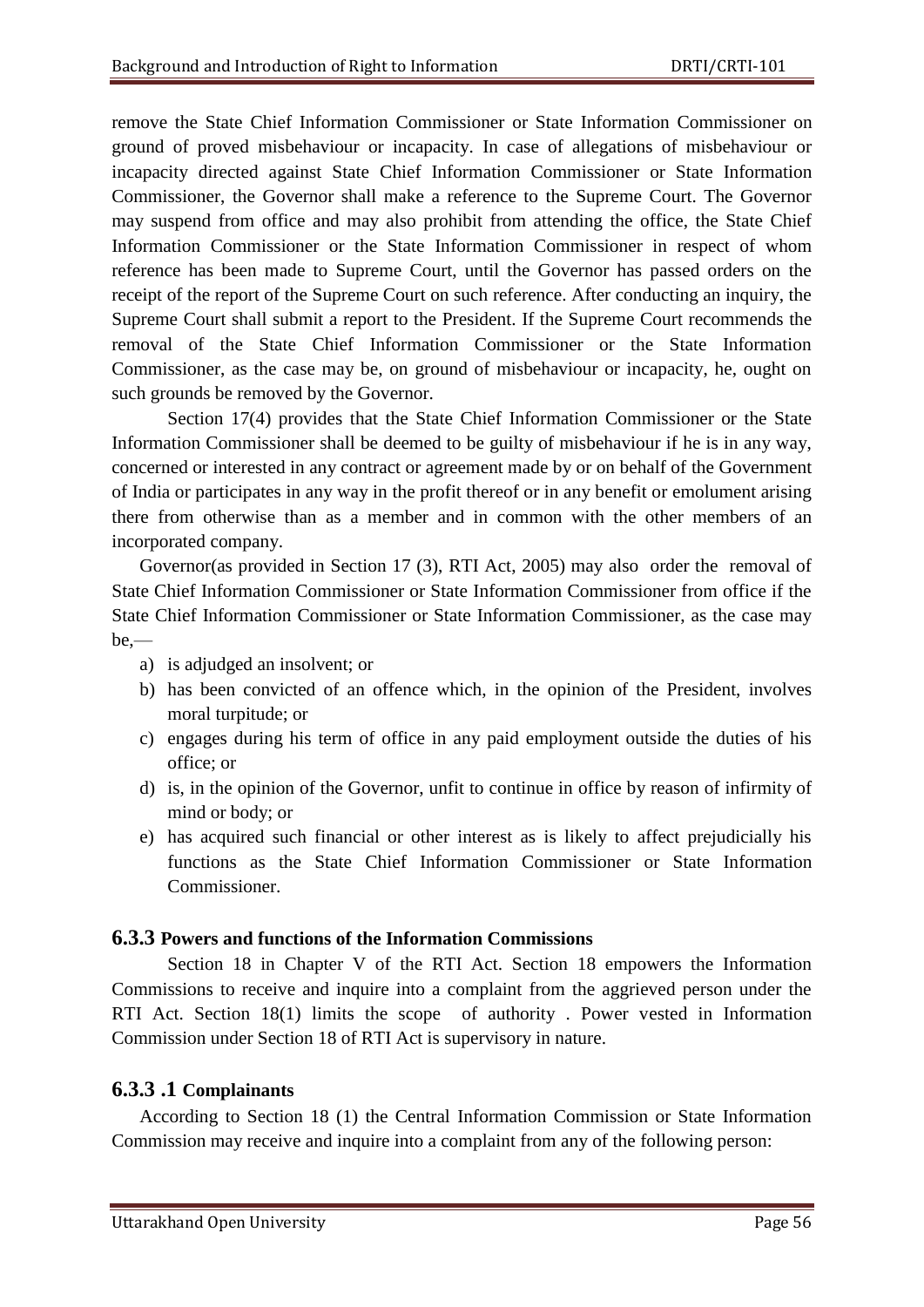- 1. Any person who has been unable to submit a request to Public Information Officer (either of Centre or of State) by reason that no such officer has been appointed under this Act.
- 2. Any person who has been unable to submit a request Assistant Public Information Officer (either of Centre or of State) because of the refusal of Assistant Public Information Officer to accept his or her application for information or appeal under this Act for forwarding the same to the Public Information Officer (either of Centre or of State) or First Appellate Authority or Information Commission.
- 3. Any person who has been refused access to any information requested under this Act
- 4. Any person who has not been given a response to a request for information or access to information within the time limit specified under this Act.
- 5. Any person who has been required to pay an amount of fee which he or she considers unreasonable.
- 6. Any person who believes that he or she has been given incomplete, misleading or false information under this Act.
- 7. Any person in respect of any other matter relating to requesting or obtaining access to records under this Act.

Where the Information Commission is satisfied that there are reasonable grounds to inquire into the matter, it may initiate an inquiry in respect thereof. This is provided in Section 18(2).

## **6.3.3 .2 Powers of Information Commission while inquiring**

Section 18(3) states that the Information Commission while inquiring into any matter under section 18 , shall have the same powers as are vested in a civil court while trying a suit under the Code of Civil Procedure, 1908, in respect of the following matters:

- a) summoning and enforcing the attendance of persons and compel them to give oral or written evidence on oath and to produce the documents or things;
- b) requiring the discovery and inspection of documents;
- c) receiving evidence on affidavit;
- d) requisitioning any public record or copies thereof from any court or office;
- e) issuing summons for examination of witnesses or documents; and
- f) any other matter which may be prescribed.

Section 18 (4) of the RTI Act provides that in case of any inconsistency contained in any other Act of Parliament or State Legislature, the respective Information Commission may, during the inquiry of any complaint under this Act, examine any record to which this Act applies which is under the control of the public authority, and no such record may be withheld from it on any grounds.

Section 18 clearly provides that Information Commission shall conduct the inquiry itself without delegating such power to any committee or officer.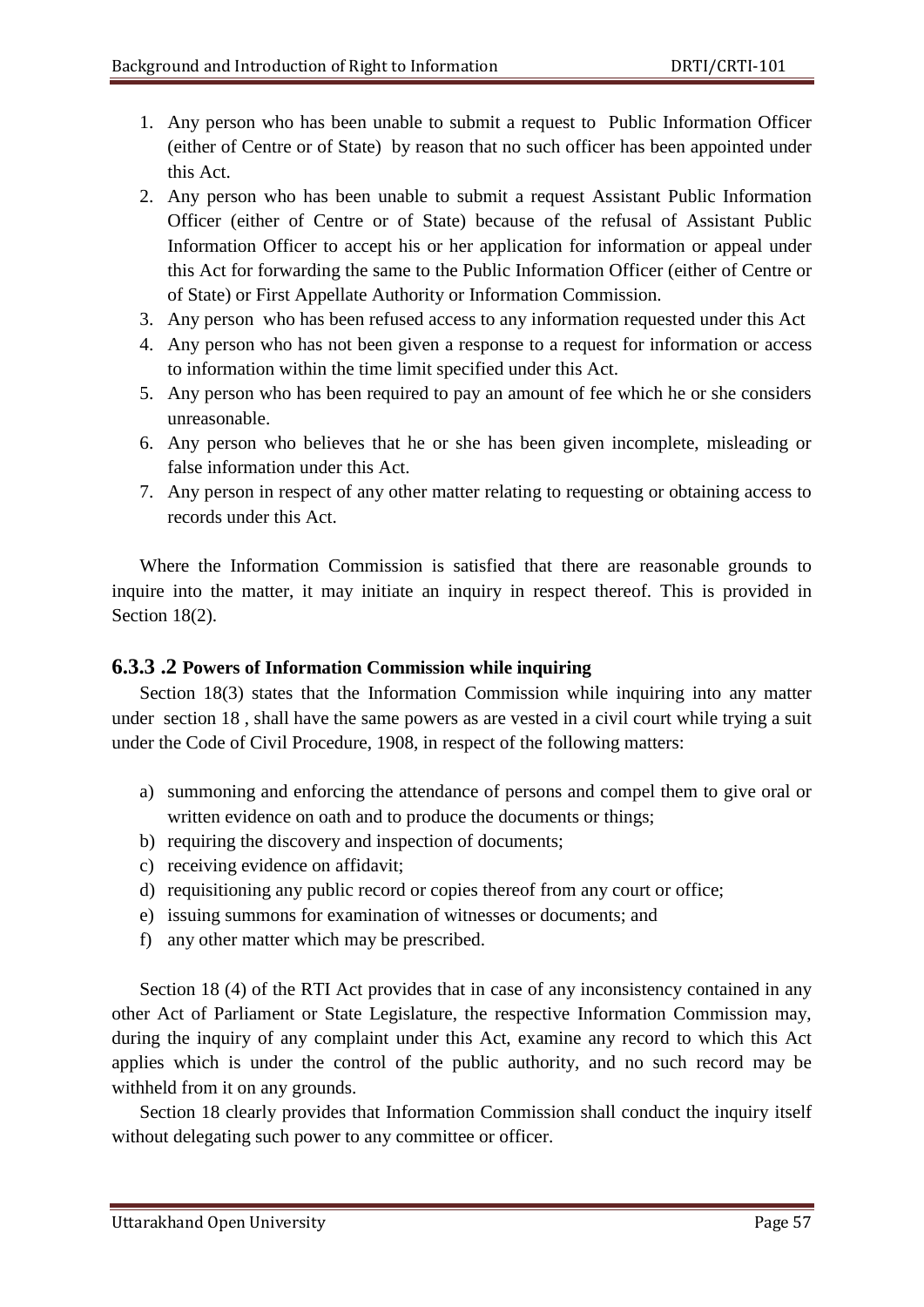### **6.3.3 .3 Remedies**

Where the Public Information Officer rejects an application for information or refuses to act on such application within the specified time limit, the aggrieved person has two remedies under the RTI Act. The aggrieved information seeker may either approach the First Appellate Authority or make a complaint to the Information Commissions stating therein that either he has been denied the requested information or there has been inaction on his request for information.

## **6.3.3 .4 First Appeal**

The First Appellate Authority is generally the Head of the Department or Organisation or senior officer thereof who is declared as the first appellate authority under the RTI Act. The First Appeal may be filed within a period of thirty days. It may be allowed from the expiry of such period or from the receipt of such a decision. It may be allowed after the expiry of the period of thirty days if First Appellate Authority is satisfied that the appellant was prevented by sufficient cause from filing the appeal in time.

The First appeal shall be disposed of within thirty days of the receipt of the appeal or within such extended period not exceeding a total of forty-five days from the date of filing thereof, as the case may be, for reasons to be recorded in writing.

#### **6.3.3 .5 Second Appeal**

A person aggrieved by the decision of first appellate authority may file a second appeal to Information Commission against the First Appellate Authority. According to Section 19 (3) the second appeal against the decision under section 19 (1) shall lie within ninety days from the date on which the decision should have been made or was actually received, with the Information Commission. The second appeal may be admitted after the expiry of the period of ninety days if Information Commission is satisfied that the appellant was prevented by sufficient cause from filing the appeal in time.

Section 19(7) provides that the decision of the Information Commission shall be binding. Further Section 19(8) provides that while deciding matters under Chapter V the Information Commission has the power to:

- 1. require the public authority to take any such steps as may be necessary to secure compliance with the provisions of this Act, including:-
- a) by providing access to information, if so requested, in a particular form
- b) by appointing a Central Public Information Officer or State Public Information Officer, as the case may be;
- c) by publishing certain information or categories of information;
- d) by making necessary changes to its practices in relation to the maintenance, management and destruction of records;
- e) by enhancing the provision of training on the right to information for its officials;
- f) by providing it with an annual report.

2. require the public authority to compensate the complainant for any loss or other detriment suffered;

3. impose any of the penalties provided under this Act;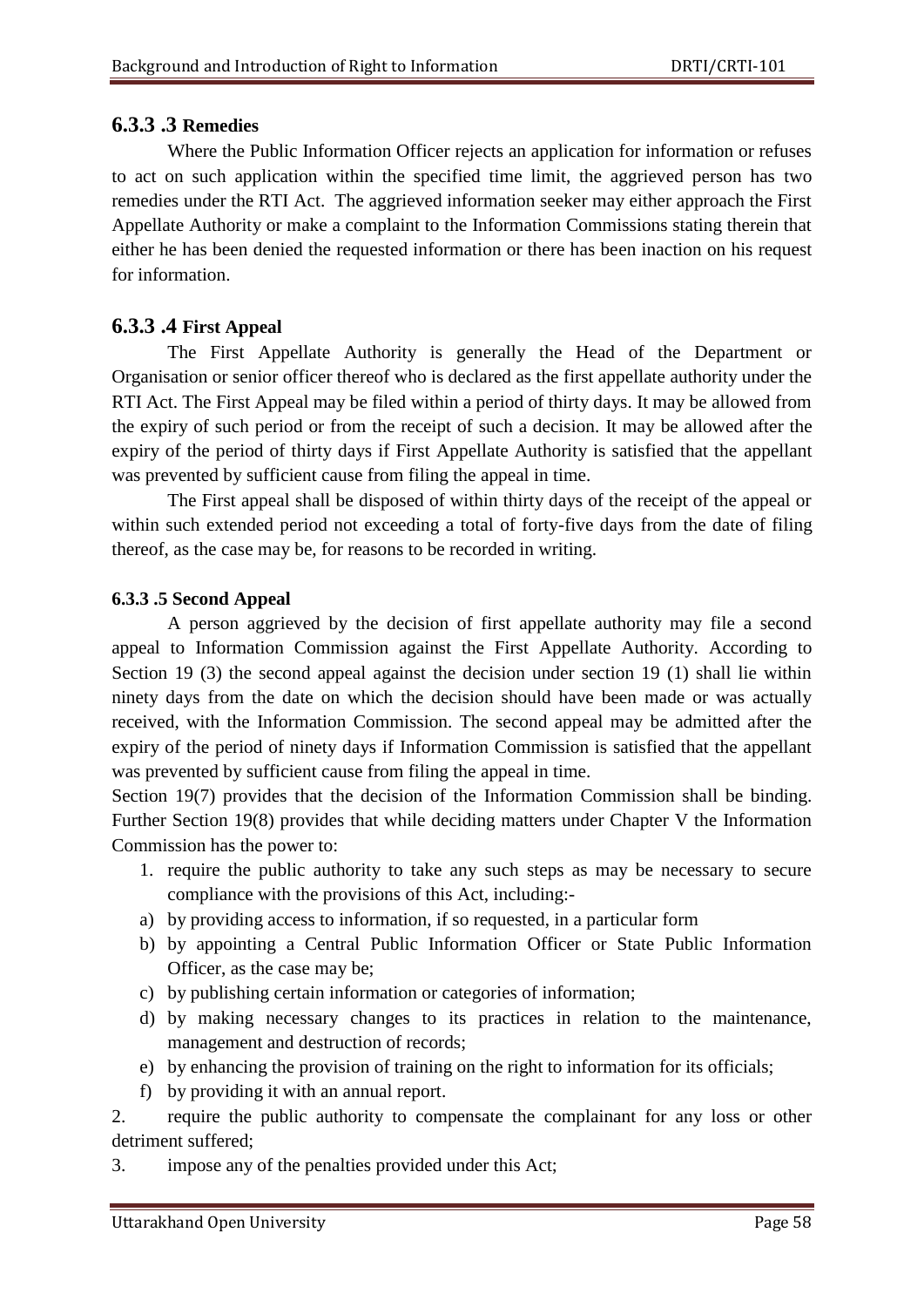#### 4. reject the application.

Section 19 (9) provides that Information Commission shall give notice of its decision, including any right of appeal, to the complainant and the public authority.

## **6.3.3 .6 Penalties in case of Complaint**

According to Section 20 (1), where the Information Commission, at the time of deciding any complaint or appeal is of the opinion that the Public Information Officer has, without any reasonable cause:

- a) refused to receive an application for information; or
- b) has not furnished information within time; or
- c) malafidely denied the request for information; or
- d) knowingly given incorrect, incomplete or misleading information; or
- e) destroyed information which was the subject of the request; or
- f) obstructed in any manner in furnishing the information

it shall impose a penalty of two hundred and fifty rupees each day till application is received or information is furnished, so however, the total amount of such penalty shall not exceed twenty-five thousand rupees.

## **6.3.3 .7 Recommendation for Disciplinary Action**

According to Section 20(2) of the RTI Act, if Information Commission at the time of deciding any complaint or appeal is of the opinion that the Public Information Officer has without any reasonable cause and persistently:

- a) failed to receive an application for information; or
- b) has not furnished information within the time specified under sub-section (1) of section 7; or malafidely denied the request for information; or
- c) knowingly given incorrect, incomplete or misleading information; or
- d) destroyed information which was the subject of the request; or
- e) obstructed in any manner in furnishing the information,

it shall recommend for disciplinary action against the Central Public Information Officer or the State Public Information Officer, as the case may be, under the service rules applicable to him.

# **6.4 SUMMARY**

The Right to Information Act, 2005 provides for the constitution of two Information Commissions - Central and State. The RTI Act lays down the qualification, term of office and condition of service, oath before entering into office and salaries and allowances of the Commissioners. It also provides for the removal of the Commissioners. Apart from this the powers and functions of the Information Commissions have also been laid down.

# **6.5 GLOSSARY**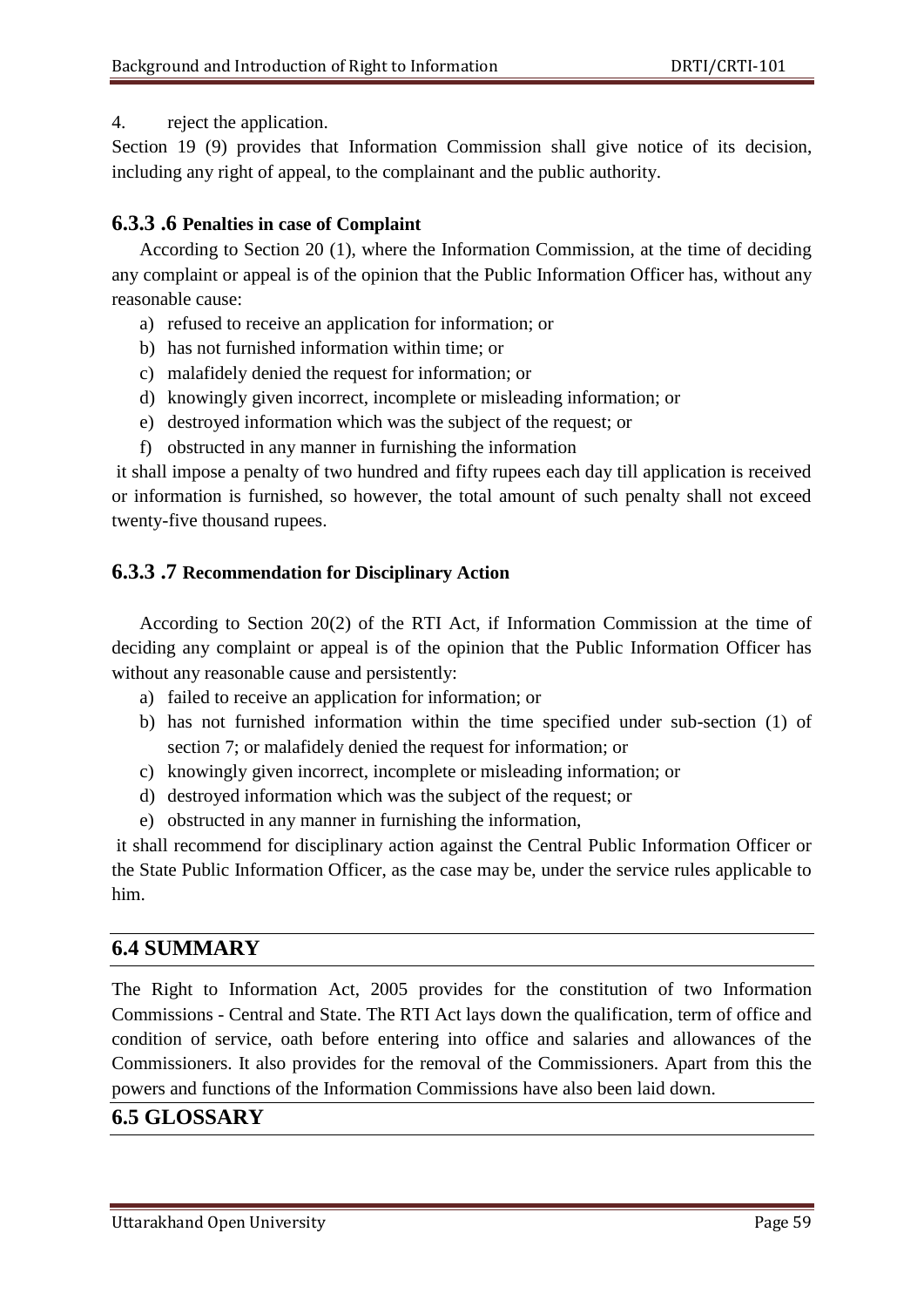**1. Central Information Commission:** Section 2(b) of RTI Act, 2005 provides that "Central Information Commission" means the Central Information Commission constituted under subsection (*1*) of section 12;

**2. Central Public Information Officer:** Section 2(c) of RTI Act, 2005 provides that ―Central Public Information Officer " means the Central Public Information Officer designated under sub-section (*1*) and includes a Central Assistant Public Information Officer designated as such under sub-section (*2*) of section 5;

3. **Chief Information Commissioner and Information Commissioner:** Section 2(d) of RTI Act, 2005 provides that "Chief Information Commissioner" and "Information Commissioner" mean the Chief Information Commissioner and Information Commissioner appointed under sub-section (*3*) of section 12;

4. **Information:** Section 2(f) of RTI Act, 2005 provides that "information" means any material in any form, including records, documents, memos, e-mails, opinions, advices, press releases, circulars, orders, logbooks, contracts, reports, papers, samples, models, data material held in any electronic form and information relating to any private body which can be accessed by a public authority under any other law for the time being in force;

5. **Prescribed:** Section  $2(g)$  of RTI Act, 2005 provides that "prescribed" means prescribed by rules made under this Act by the appropriate Government or the competent authority, as the case may be;

6. **Record:** Section 2(i) of RTI Act, 2005 provides that "record" includes—

- e) any document, manuscript and file;
- f) any microfilm, microfiche and facsimile copy of a document;
- g) any reproduction of image or images embodied in such microfilm (whether enlarged or not); and
- h) any other material produced by a computer or any other device;

**7. Right to information:** Section 2(j) of RTI Act, 2005 provides that "right to information" means the right to information accessible under this Act which is held by or under the control of any public authority and includes the right to—

- d) inspection of work, documents, records;
- e) taking certified samples of material, notes, extracts or certified copies of documents or records;
- f) obtaining information in the form of diskettes, floppies, tapes, video cassettes or in any other electronic mode or through printouts where such information is stored in a computer or in any other device;

**8. State Information Commission:** Section 2(k) of RTI Act, 2005 provides that "State Information Commission" means the State Information Commission constituted under subsection (*1*) of section 15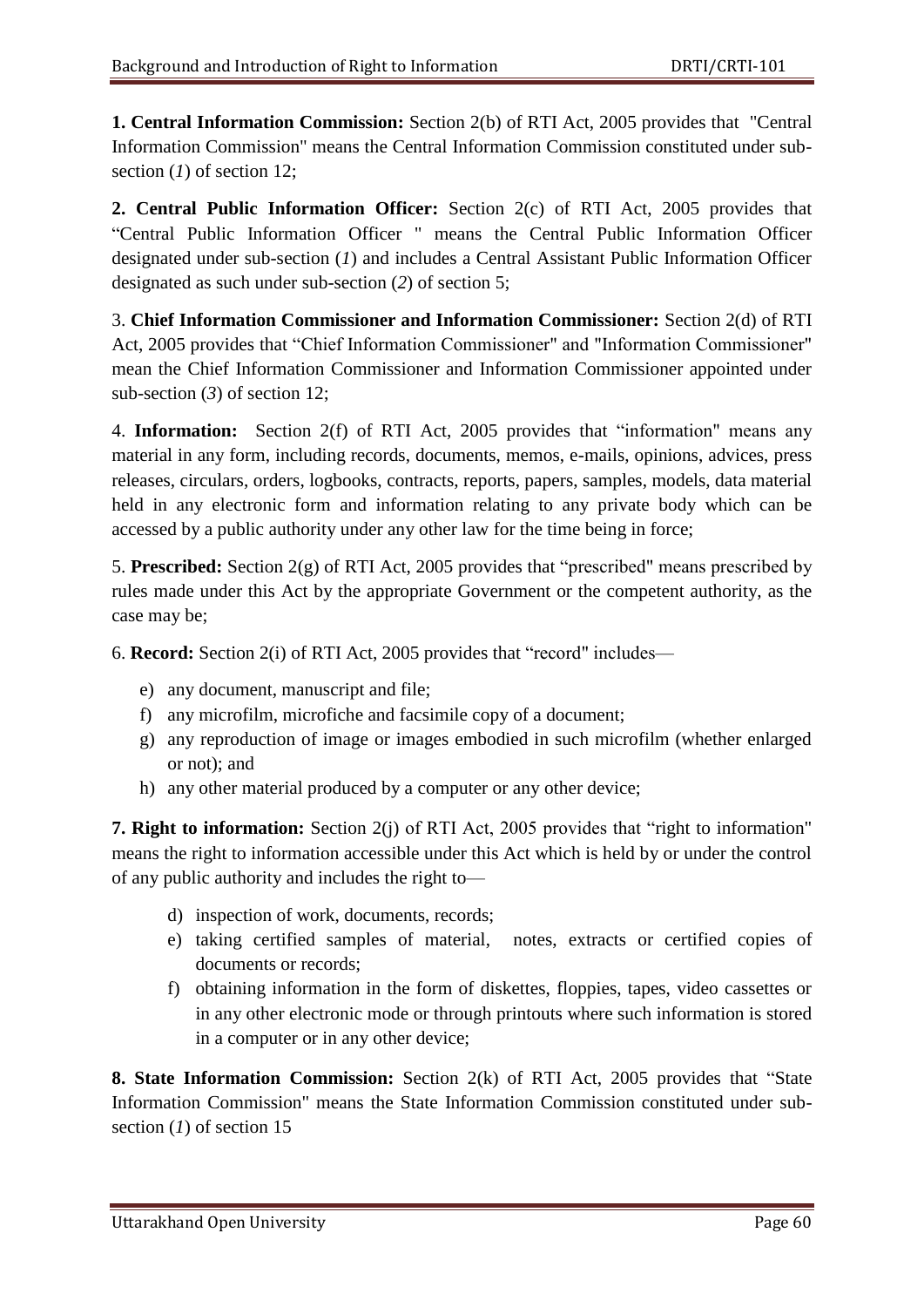**9. State Chief Information Commissioner and State Information Commissioner:**  Section 2(l) of RTI Act, 2005 provides that "State Chief Information Commissioner" and "State Information Commissioner" mean the State Chief Information Commissioner and the State Information Commissioner appointed under sub-section (*3*) of section 15;

**10. State Public Information Officer:** Section 2(m) of RTI Act, 2005 provides that "State" Public Information Officer" means the State Public Information Officer designated under sub-section (*I*) and includes a State Assistant Public Information Officer designated as such under sub-section (*2*) of section 5;

## **6.6 SAQS**

#### **1. Short Answer Question.**

a. What is the qualification of the Chief State Information Commissioner under the Right to Information Act, 2005?

b. Give constitution of Central Information Commission under the Right to Information Act, 2005.

2. Fill in the blanks

a. Chapter of the RTI Act deals with Central Information Commission

b. The First Appeal may be filed within a period of \_\_\_\_\_\_\_\_\_\_\_\_\_days.

3. True or False

a. A person aggrieved by the decision of first appellate authority may file a second appeal to Information Commission within ninety days from the date on which the decision was actually received.

b. State Chief Information Commissioner shall hold office for a term of five years or till he attains the age of sixty five years

## **6.7 REFERENCES**

Right to Information and Protection to Whistle blowers by Krishna Pal Mallik, Allahabad Law Agency, Haryana (2016)

## **6.8 SUGGESTED READINGS**

Right to Information Law in India by [N.V. Paranjape](https://www.amazon.in/s/ref=dp_byline_sr_book_1?ie=UTF8&field-author=N.V.+Paranjape&search-alias=stripbooks)

Right to Information Act, 2005 by [Jitesh Dhanrajani](https://www.amazon.in/s/ref=dp_byline_sr_book_1?ie=UTF8&field-author=Jitesh+Dhanrajani&search-alias=stripbooks)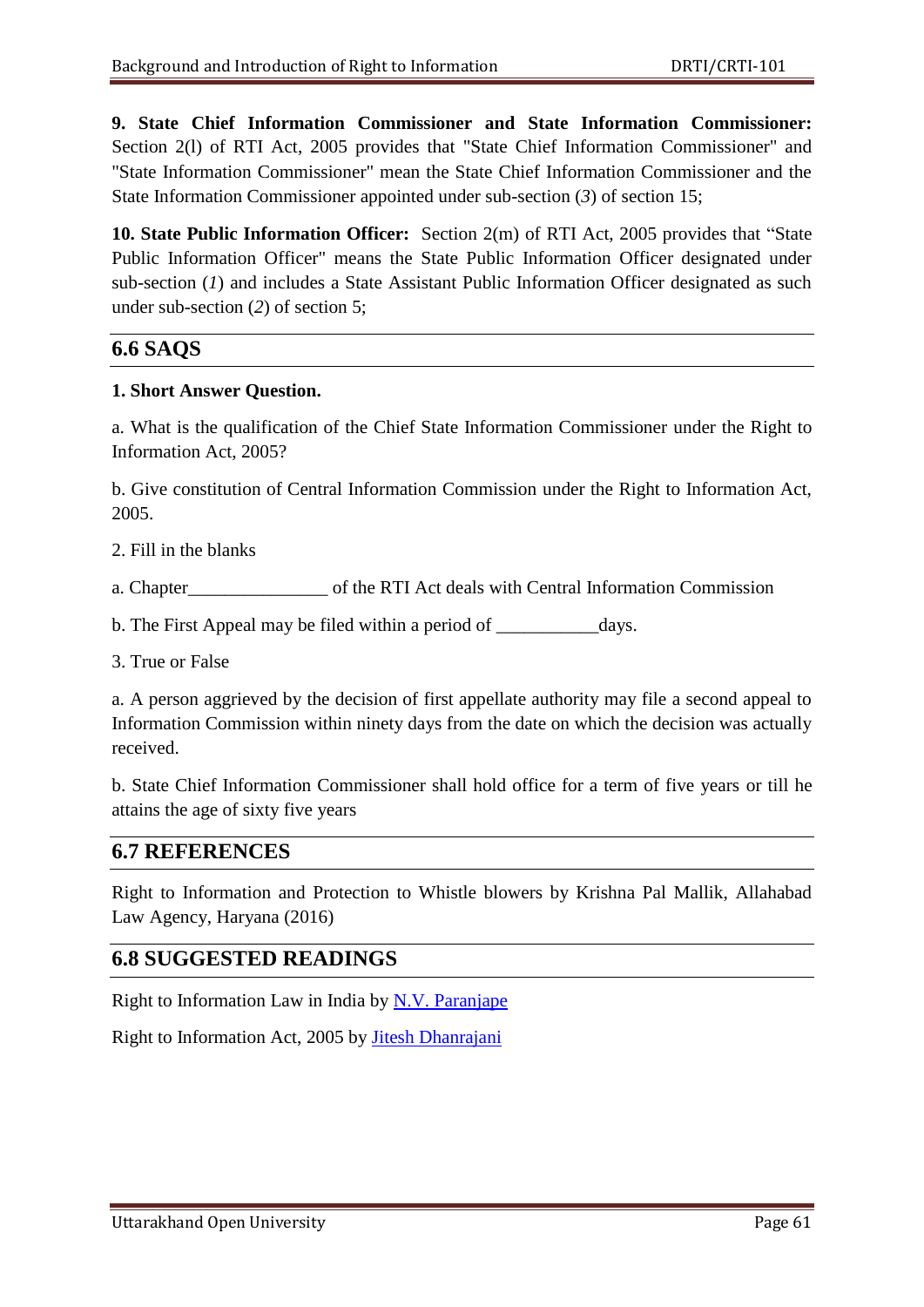## **6.9 TERMINAL QUESTIONS AND MODEL QUESTIONS**

a. Explain the Powers and Functions of Information Commissions under Right to Information Act, 2005.

b. Discuss the process of removal of the State Information Commissioners. How is this process different from the process of removal of Central Information Commissioners?

## **6.10 ANSWERS**

## **SAQs**

1. a. refer 4.3.1 b. refer 4.3.2

2. a. III b. thirty

3. a True b. True

## **TERMINAL QUESTIONS AND ANSWERS**

a. refer 6.3.3

b. refer 6.3.1. 6 and 6.3.2. 6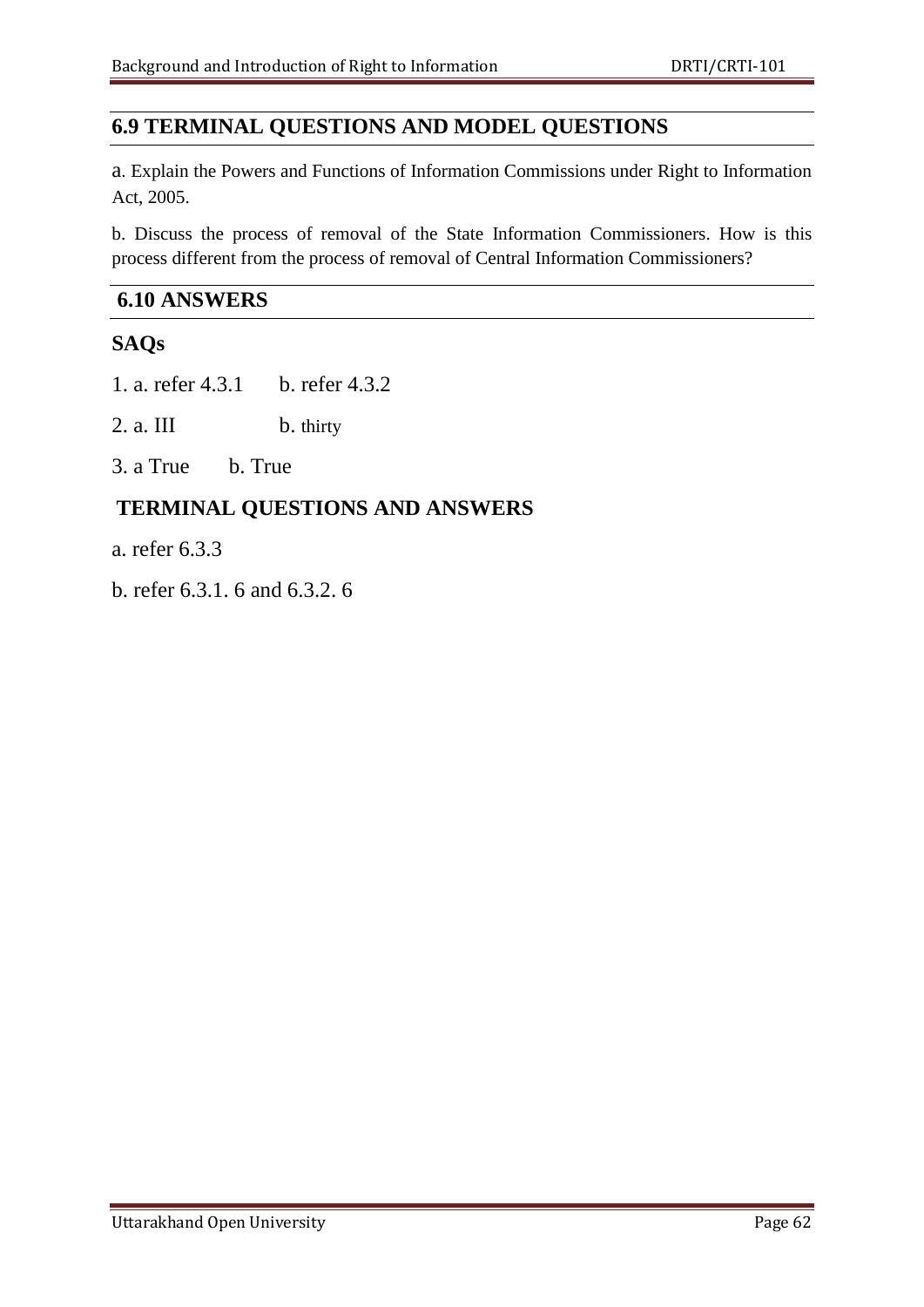# **UNIT-7**

# **DUTIES OF PUBLIC INFORMATION OFFICER**

## **STRUCTURE**

## **7.1 INTRODUCTION**

## **7. 2 OBJECTIVES**

# **7. 3 SUBJECT:DUTIES OF THE PUBLIC INFORMATION OFFICER OF A PUBLIC AUTHORITY**

## 7.3.1 A List of Duties of the PIOs

- 7.3.2 Which information to be provided under the Act
- 7.3.3 In Which Form Information is to be provided
- 7.3.4 Ensuring Payment of Required Fee or Exempted Status
- 7.3.5 Time Period for Supply of Information
- 7.3.6 Giving of Information Held Partially
- 7.3.7 Transfer of Application to Another Public Authority
- 7.3.8 Third Party Information

## **7.4 FACTS ONE SHOULD KNOW:**

## **7.5 SUMMARY**

## **7.6 GLOSSARY**

**7.7 SAQS**

## **7.8 REFERENCES**

## **7.9 SUGGESTED READINGS**

## **7.10 TERMINAL QUESTIONS AND MODEL QUESTIONS**

## **7.11 ANSWERS**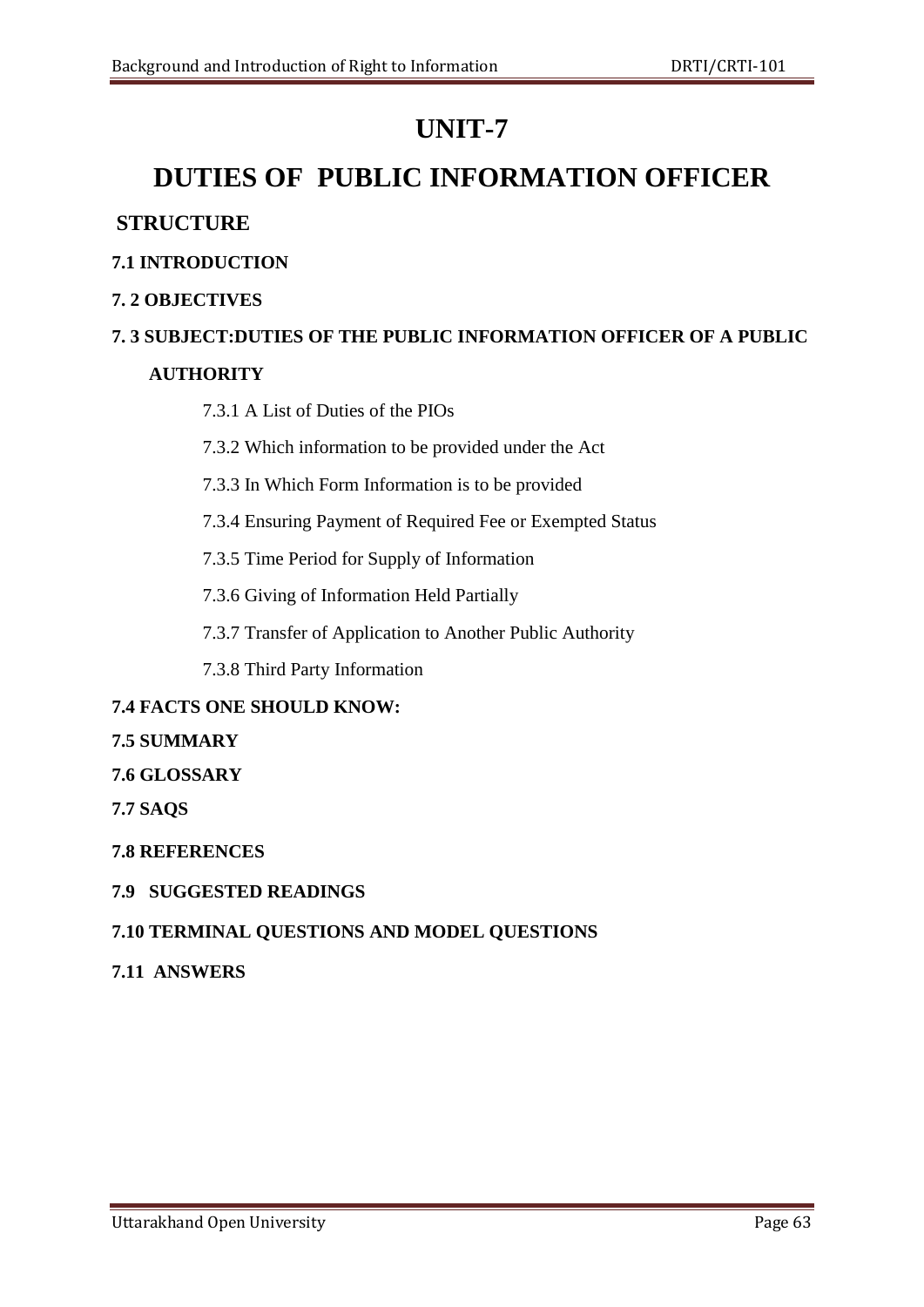## **7.1 INTRODUCTION**

As you know by now, the Right to Information Act prescribes a three-tier mechanism to ensure that the information sought is provided to the applicant within a reasonable time. Initially information is to be sought from an authority designated as Public Information Officer (PIO). When the information is either refused or not supplied or the applicant is not satisfied with supplied /provided information, then its first appeal may be filed to a departmental higher authority designated as Appellate Authority. Where the person seeking information is not satisfied with the Appellate Authority's decision on first appeal, a second appeal may be filed to the State Public Information commission.

A Public Information Officer of a "public authority" plays a pivotal role in making the right of citizens to information a reality. It is, therefore, essential for a Public Information Officer to study the Act carefully and understand its provisions correctly.<sup>11</sup>

The Right to Information Act casts specific duties on the Public Information Officer and makes him liable for penalty in case of default.

## **7.2.OBJECTIVES**

After reading this Unit you will be able to:

- List the various Duties of PIO towards an applicant seeking information
- List the various Duties of PIO towards Third Party
- Explain different Duties of PIO towards applicant and third party

## **7.3 SUBJECT:DUTIES OF THE PUBLIC INFORMATION OFFICER**:

The various duties of the PIO as prescribed under different provisions of the Right to Information Act are as follows:

#### **7.3.1 A List of Duties of PIO:**

- i. To deal with requests from persons seeking information and render reasonable assistance to the persons seeking such information;
- ii. To check whether the applicant has made the payment of application fee or whether the applicant is a person belonging to a Below Poverty Line (BPL) family exempt from such fee;
- iii. In response to requests from persons seeking information on payment of prescribed fee, to provide information held by or under the control of the public authority that includes permitting inspection of work, documents and records; taking notes, extracts or certified copies of documents or records; obtaining information in the form of diskettes, floppies, tapes, video cassettes or in any other electronic mode or through printouts from computers;

<sup>1</sup>  $11$  See, Guide to Right to Information Act, 2005, Government of India Ministry of Personnel, Public Grievances and Pensions, Department of Personnel and Training , New Delhi (2009)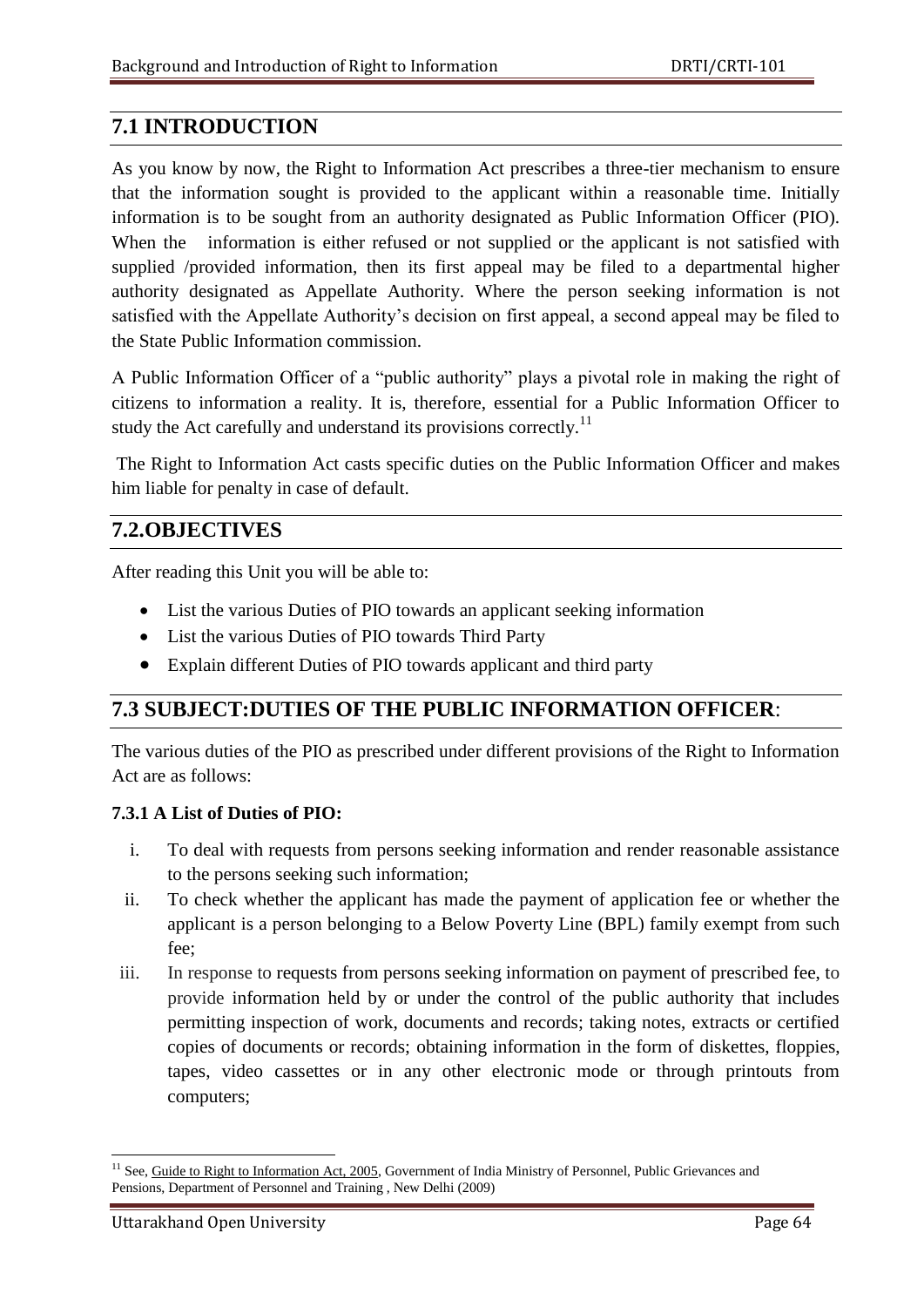- iv. To provide information on payment of prescribed fee "as expeditiously as possible",-- in any case within a maximum of thirty days of the receipt of the request,--- or reject the request for any of the reasons specified in Sections 8 and 9;
- v. To provide assistance to enable access to the information to any information-seeker who is sensorily disabled;
- vi. To answer the RTI application compulsorily within a time period of 48 hours of the receipt of the request, where the information sought for concerns the life or liberty of a person;
- vii. To take into consideration the representation made by a third party under Section 11 before providing any information pertaining to such third party;
- viii. Not to deny to any person seeking RTI, information which cannot be denied to any member of Parliament or State legislature;
- ix. To give reason for not providing with the complete documents demanded, if out of various information sought, only a few are being answered by PIO;
- x. To communicate to the person making the request for information the reasons for rejection of such request, the period within which an appeal against such rejection may be preferred and the particulars of the appellate authority.

**7.3.2 Which information is to be provided / supplied under the Act**: It is noteworthy that under the Act a Public Information Officer is required to provide /supply only such information that already exists and is held by or under the control of the public authority. The Public Information Officer is not supposed "to create" information; or "to interpret" information; or "to solve the problems" raised by the applicants; or "to furnish replies to hypothetical questions". Some Information Seekers request the Public Information Officers to cull out information from some document(s) and give such extracted information to them. A citizen has a right to get ‗material' from a public authority which is held by or under the control of that public authority. The Act, however, does not require the Public Information Officer to deduce some conclusion from the ‗material' and supply the ‗conclusion' so deduced to the applicant. It means that the Public Information Officer is required to supply the 'material' *as held by the public authority*, but not to do research on behalf of the citizen to deduce anything from the material and then supply it to him.  $12$ 

**7.3.3 In Which Form Information is to be provided**: If you apply for any information under the RTI Act, the Act requires that such information needs to be provided in the form in which it is sought. For instance, if the information is sought in the form of photocopy, it shall be provided in the form of photocopy. If it is sought in the form of a CD, diskettes, floppies, tapes, video cassettes or in any other electronic mode or through print-outs,- it shall be provided in that form provided such information is already stored in a computer or in any other device from which the information may be e-mailed or transferred to CD, diskettes etc. and so on. There might, however, be situations where an applicant asks/ demands for information in a particular form, but under certain circumstances doing that might either disproportionately divert the resources of the public authority or may cause harm to the safety or preservation of the records. In such situations, supply of information in the desired form may be refused. Sometimes the applicants expect the

**<sup>.</sup>**  $12$  Ibid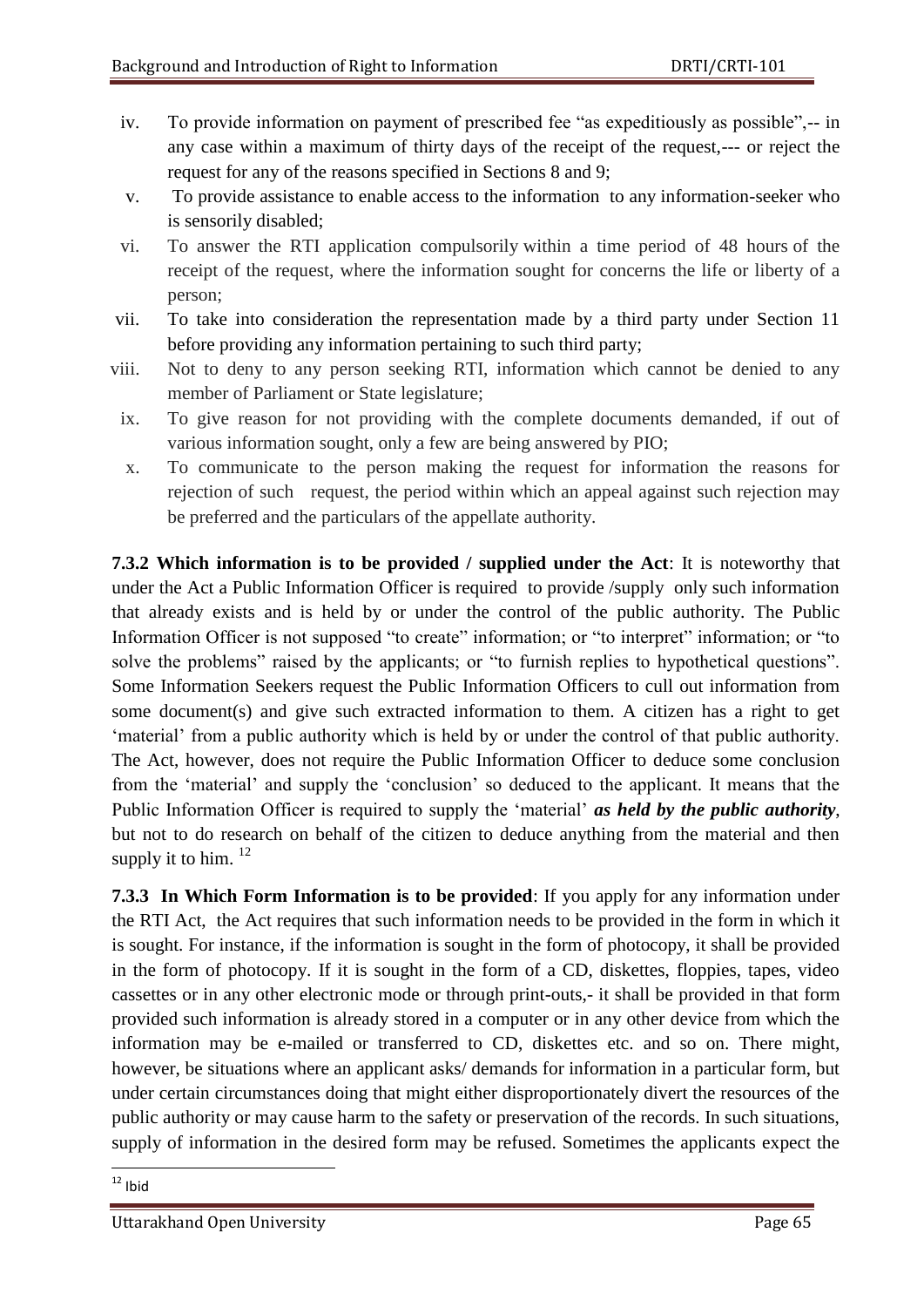Public Information Officer to give information in some particular proforma devised by the applicants on the plea that they have a right to get information in the form in which it is sought. But the PIO cannot be compelled to re-shape or re-process or transcribe or translate or condense or abridge or explain the information in any manner.

**7.3.4 Ensuring Payment of Required Fee or Exempted Status**: On receiving the application, the Public Information Officer is required to check whether the applicant has made the payment of application fee or whether the applicant is a person belonging to a Below Poverty Line (BPL) family. If application is not accompanied by the prescribed fee or the BPL Certificate, it cannot be treated as an application under the RTI Act. The Act however requires that Public Information Officer should sympathetically consider even applications containing neither a proof of fee-paid nor any BPL

**7.3.5 Time Period for Supply of Information**: The Public Information Officer should supply the information within thirty days of the receipt of the request. Where the information sought for concerns the life or liberty of a person, the same should be provided within forty-eight hours of the receipt of the request. If request for information is received through the APIO, the information may be provided within 35 days of receipt of application by the APIO in normal course and 48 hours plus 5 days in case the information sought concerns the life or liberty of a person.

It is the Public Information Officers of the intelligence and security organizations specified in the Second Schedule of the Act, who may receive applications seeking information pertaining to allegations of corruption and human rights violations. Information in respect of allegations of violation of human rights, which is provided only after the approval of the Central Information Commission, should be provided within forty-five days from the date of the receipt of request. Time limit prescribed for supplying information in regard to allegations of corruption is the same as in other cases i.e. within thirty days of the receipt of the application.

**7.3.6 Giving of Information Held Partially:** Sometimes you will see that a person makes an application to a public authority for information, a part of which is available with that public authority and the rest of the information is scattered with more than one other public authorities. In such a case, the Public Information Officer of the public authority receiving the application should give information relating to it and advise the applicant to make separate applications to the concerned public authorities for obtaining information from them. The Act requires the supply of such information only which already exists and is held by the public authority or held under the control of the public authority. The Act does not require a public authority to collect the information from various public authorities to supply it to the applicant.

**7.3.7 Transfer of Application to Another Public Authority:** If the application is accompanied by the prescribed fee or the Below Poverty Line Certificate, the Public Information Officer should check whether the subject matter of the application or a part thereof concerns some other public authority. *If the subject matter of the application concerns any other public authority, it should be transferred to that public authority*. If only a part of the application concerns the other public authority, a copy of the application may be sent to that public authority, clearly specifying the part which relates to that public authority.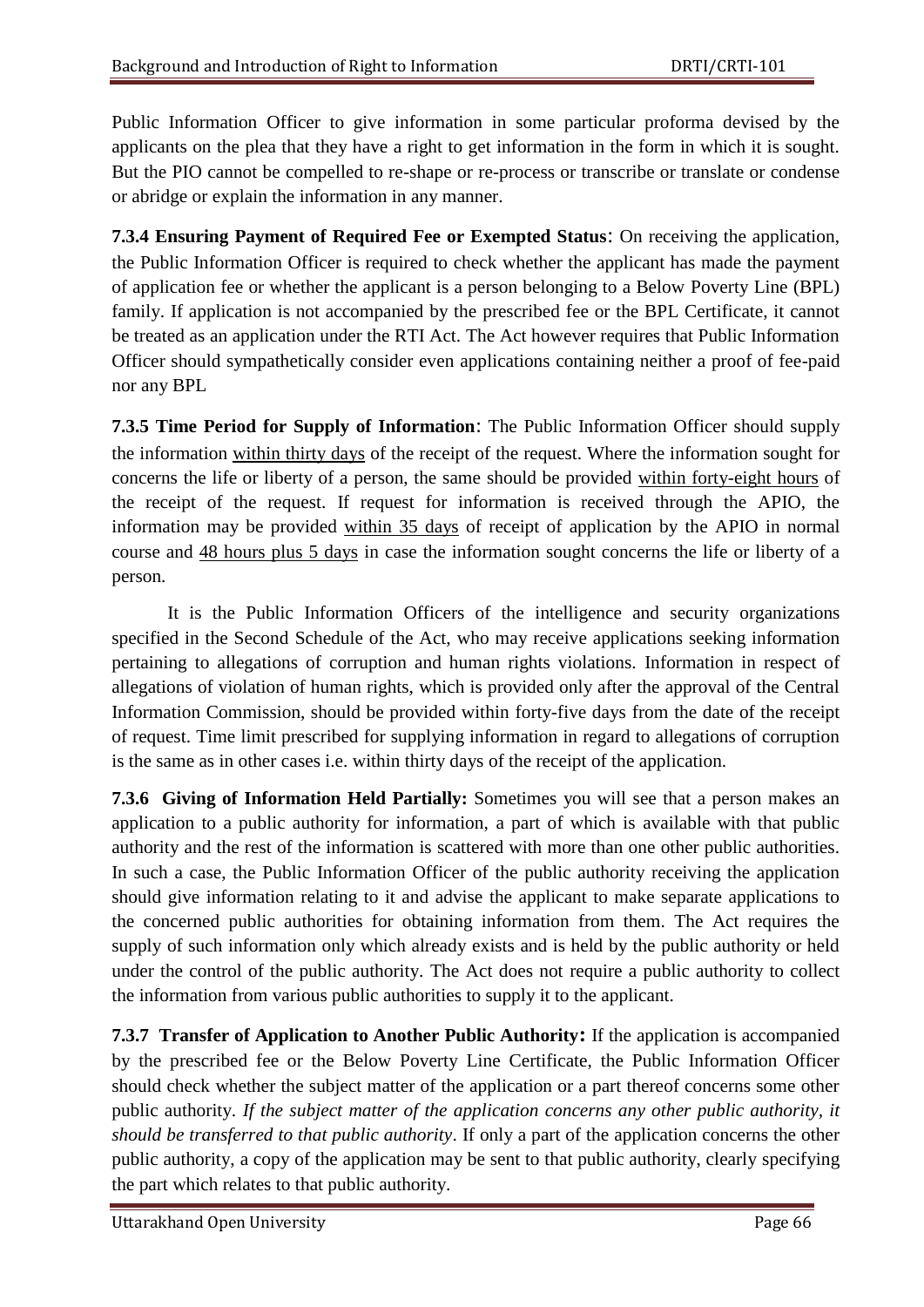While transferring the application or sending a copy thereof, the concerned public authority should be informed that the application fee has been received. The applicant should also be informed about the transfer of his application and the particulars of the public authority to whom the application or a copy thereof has been sent.  $^{13}$ 

Transfer of application or part thereof, as the case may be, should be made as soon as possible and in any case within five days from the date of receipt of the application. If a Public Information Officer transfers an application after five days from the receipt of the application, he would be responsible for delay in disposal of the application to the extent of number of days which he takes in transferring the application beyond 5 days.

The Public Information Officer of the public authority to whom the application is transferred, should not refuse acceptance of transfer of the application on the ground that it was not transferred to him within 5 days.

**7.3.8 Third Party Information:** If an applicant seeks any information which relates to or has been supplied by a third party and that third party has treated that information as confidential, the Public Information Officer shall consider whether the information should be disclosed or not. If the Public Information Officer intends to disclose the information, he shall within five days from the receipt of the application, give a written notice to the third party. The third party shall within a period of ten days, express its opinion whether the information may be disclosed or not. If the PIO still takes a decision to disclose such third party information to the applicant, this decision shall be communicated to such third party who shall have a right to appeal. In such cases, the information should not be disclosed by the PIO till the appeal is decided.

## **7.4 FACTS ONE SHOULD KNOW:**

#### **Can I submit my application only with the PIO?**

No, in case the PIO is not available you can submit your application with the Assistant PIO or any other officer designated to accept the RTI applications.

#### **Where can I locate the concerned PIO?**

A list of PIOs/APIOs and Appellate Authorities for all Central and State departments/Ministries is available online at [www.rti.gov.in](http://www.rti.gov.in/)

#### **What if I can not locate my PIO or APIO?**

In case you have problems locating your PIO/APIO you can address your RTI application to the PIO C/o Head of Department and send it to the concerned public authority with the requisite application fee. The Head of Department will have to forward your application to the concerned PIO.

#### **Do I have to personally go to deposit my application?**

1

<sup>&</sup>lt;sup>13</sup> See, Guide to Right to Information Act, 2005, Government of India Ministry of Personnel, Public Grievances and Pensions, Department of Personnel and Training , New Delhi (2009)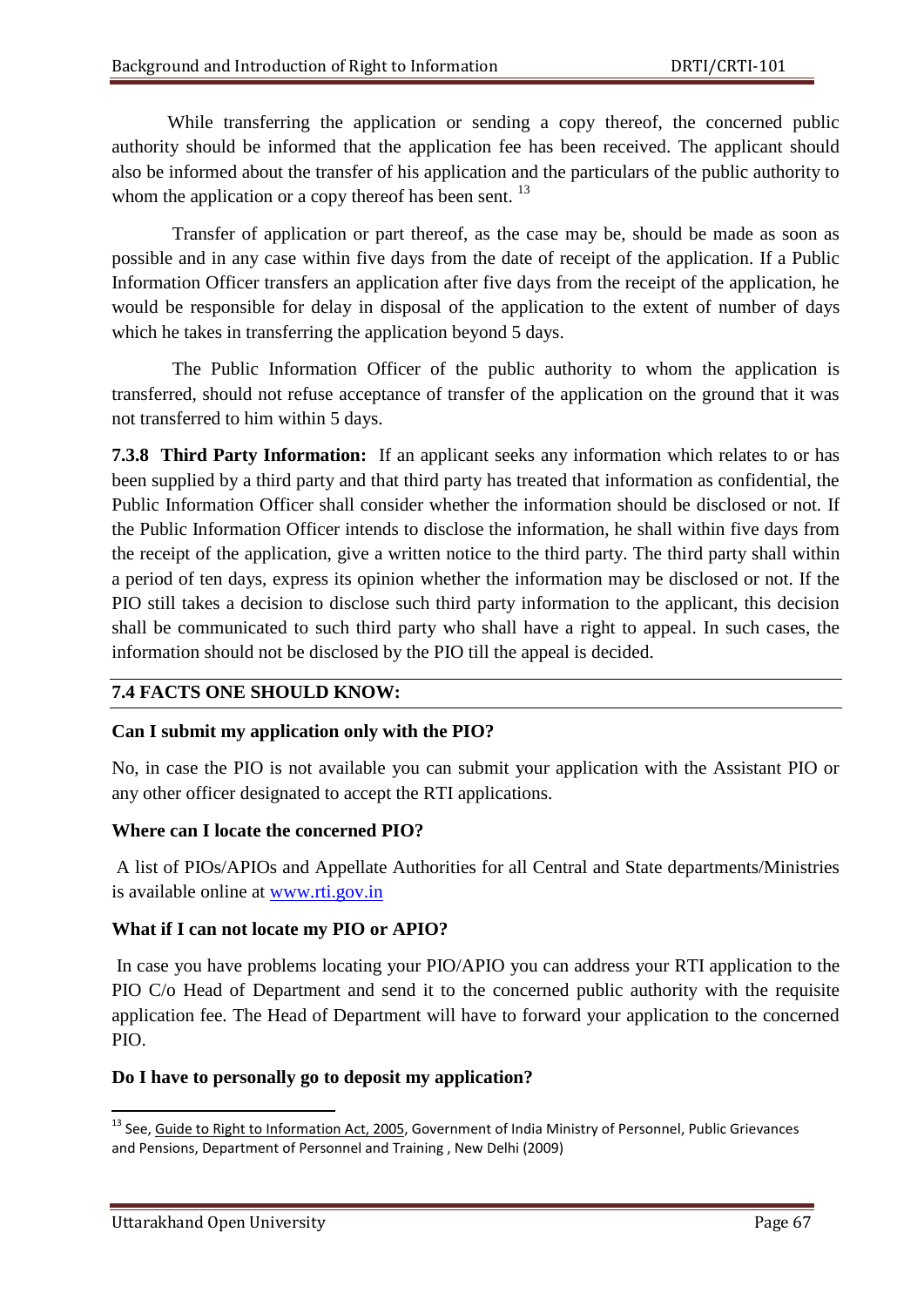Depending on your state rules for mode of payment you can deposit your application for information from the concerned departments of your state government via post by attaching a DD, Money Order, Postal Order or affixing Court fee Stamp

#### **Is there a time limit to receiving information?**

Yes. If you file your application with the PIO, you must receive information within 30 days. In case you have filed your application with Assistant PIO then information has to be made available within 35 days. In case the matter to which the information pertains affects the life and liberty of an individual, information has to be made available in 48 hours.

#### **Do I have to give reasons why I want a particular information?**

Absolutely not! You are not required to give any reasons or additional information other than your contact details (i.e., Name, Address, and Phone No.). Sec 6(2) clearly says that no information other than contact details of the applicant shall be asked.

#### C**an the PIO refuse to give me information?**

A PIO can refuse information on 11 subjects that are listed in section 8 of the RTI Act. These include information received in confidence from foreign governments, information prejudicial to security, strategic, scientific or economic interests of the country, breach of privilege of legislatures, etc. There is a list of 18 agencies given in second schedule of the Act to which RTI Act does not apply. However, they also have to give information if it relates to matters pertaining to allegations of corruption or human rights violations.<sup>14</sup>

#### **Who will give me information?**

One or more existing officers in every Government Department have been designated as Public Information Officers (PIO). These PIOs act like nodal officers. You have to file your applications with them. They are responsible for collecting information sought by you from various wings of that Department and providing that information to you. In addition, several officers have been appointed as Assistant Public Information Officers (APIOs). Their job is only to accept applications from the public and forward it to the right PIO.

#### **What should I do if the PIO or the concerned Department does not accept my application?**

You can send it by post. You should also make a formal complaint to the respective Information Commission under section 18. The Information Commissioner has the power to impose a penalty of Rs 25,000/- on the concerned officer who refused to accept your application.

## **7.5 SUMMARY:**

 $\overline{a}$ 

In this unit we have discussed the duties of the Public Information Officer of a public authority towards the person seeking information through a written application after submission of prescribed fee.

<sup>14</sup>http://www.conservationindia.org/wpcontent/files\_mf/What\_is\_Right\_to\_Information\_and\_how\_to\_use\_it\_final.pdf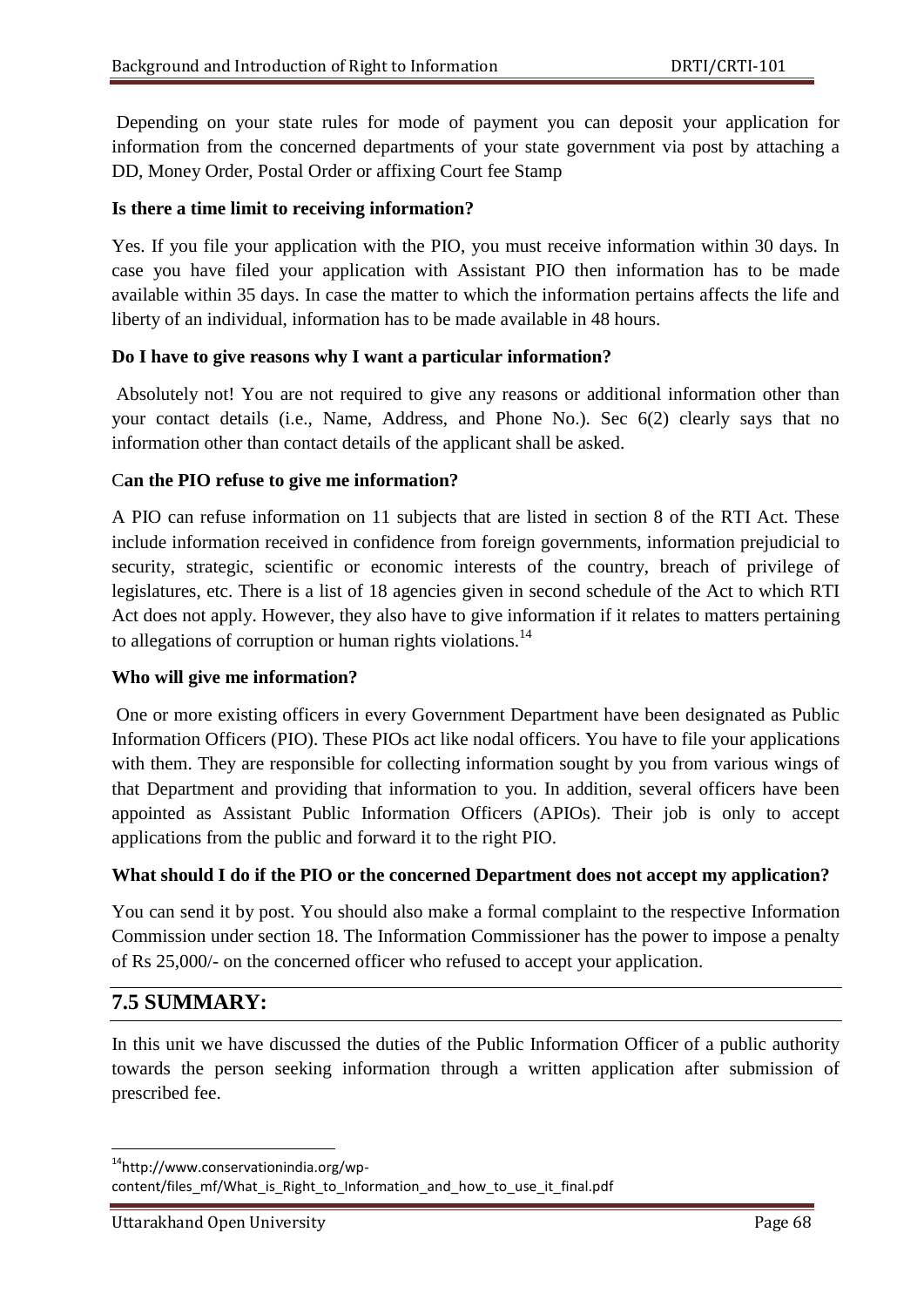# **7.6 GLOSSARY**

**1. Public Information Officer-** Any Officer designated by the Public Authority to provide information to persons requesting for the information under the Right to Information Act 2005.

**2. Assistant Public Information Officer -** appoint someone to a specified office or post.

## **7.7 SAQS**

- 1. Short Answer Questions-
- a) Which information PIO can provided under the Act?
- b**)** What is the time period for supply of Information under the Act?

## **2. Fill in the blanks-**

- a) The Public Information Officer should supply the information within……. days of the receipt of the request.
- b) Information in respect of allegations of violation of human rights, which is provided only after the approval of the Central Information Commission, should be provided within………………… from the date of the receipt of request.

## **3. True and False type questions**

- a) There is a time limit for receiving information?
- b) Answering the RTI application is compulsory within a time period of 48 hours of the

receipt of the request, where the information sought for concerns the life or liberty of a

person;

## **7.8 REFERENCES**

- a) [https://en.wikipedia.org/wiki/Right\\_to\\_Information\\_Act,\\_2005.](https://en.wikipedia.org/wiki/Right_to_Information_Act,_2005)
- b) The Right to Information Act, 2005.
- c) [www.ingaf.in/INGAF/RTI-ACT/Guideonrti.pdf](http://www.ingaf.in/INGAF/RTI-ACT/Guideonrti.pdf)

## **7.9 SUGGESTED READINGS**

- 6. Right to Information Act, 2005
- 7. Guide on Right to Information Act, 2005 (Government of India Ministry of Personal, Public Grievances & Pensions Department of Personnel & Training[\)http://www.rtifoundationofindia.com/guide/Guideonrti.pdf](http://www.rtifoundationofindia.com/guide/Guideonrti.pdf)
- 8. Dr. Neelam Kant, 2014, published by Orient Publishing Compan
- 9. Right to Information Law in India by N.V. Paranjape
- 10. Right to Information Act, 2005 by Jitesh Dhanrajani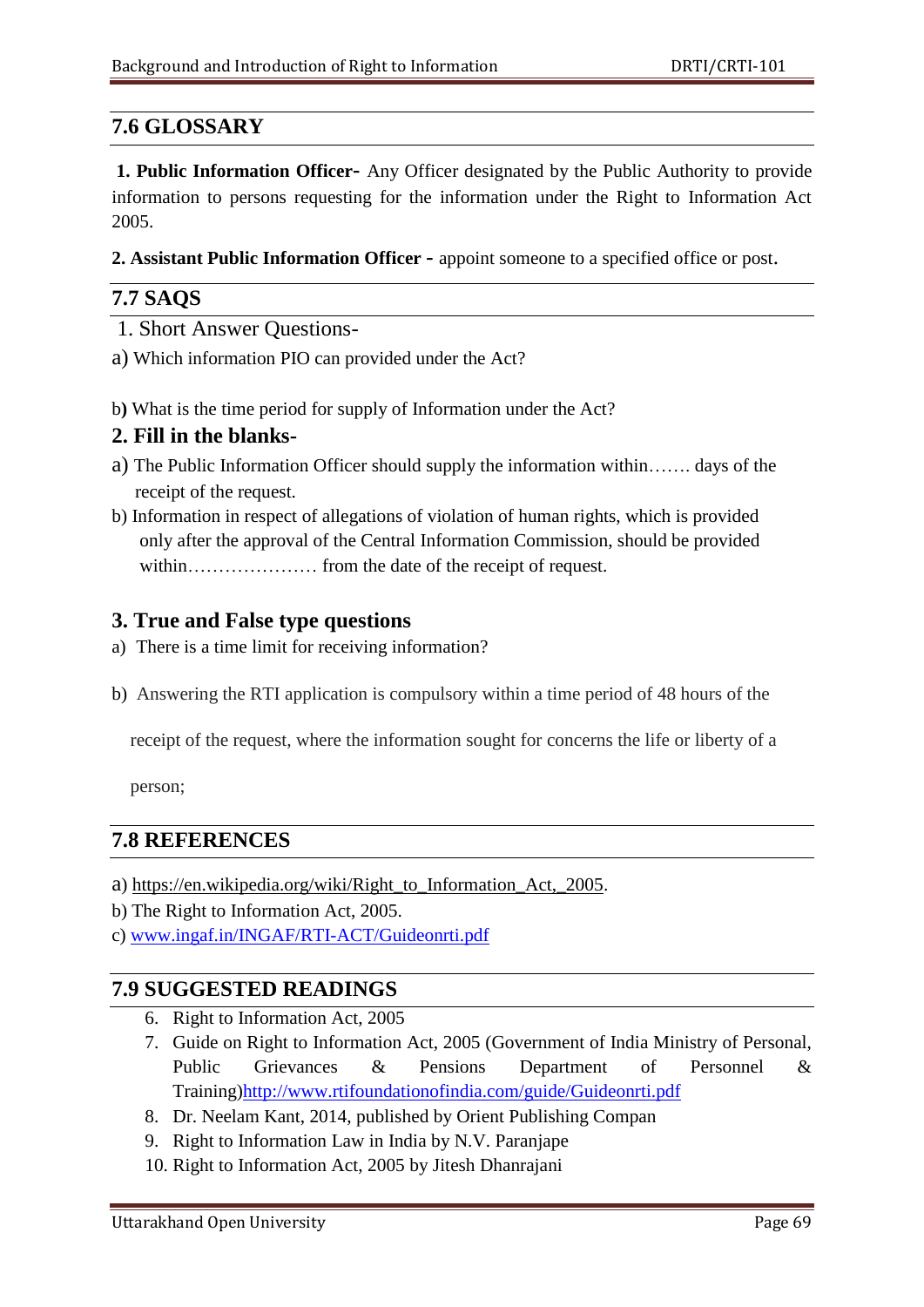# **7.10 TERMINAL QUESTIONS AND MODEL QUESTIONS**

- a) What are the important duties of the Public Information Officer ?
- b) Explain different duties of PIO towards applicant and third party

# **7.11 ANSWERS**

# **SAQS**

| 1. (a) Refer 7.3.2                    | (b) Refer $7.3.5$           |
|---------------------------------------|-----------------------------|
| 2. (a) Refer 7.3.5                    | (b) Refer $7.3.5$           |
| 3. (a) True                           | $(b)$ True                  |
| <b>Terminal Questions and Answers</b> |                             |
| (a) Refer, $7.3.1$                    | (b) Refer $7.3.6$ , $7.3.8$ |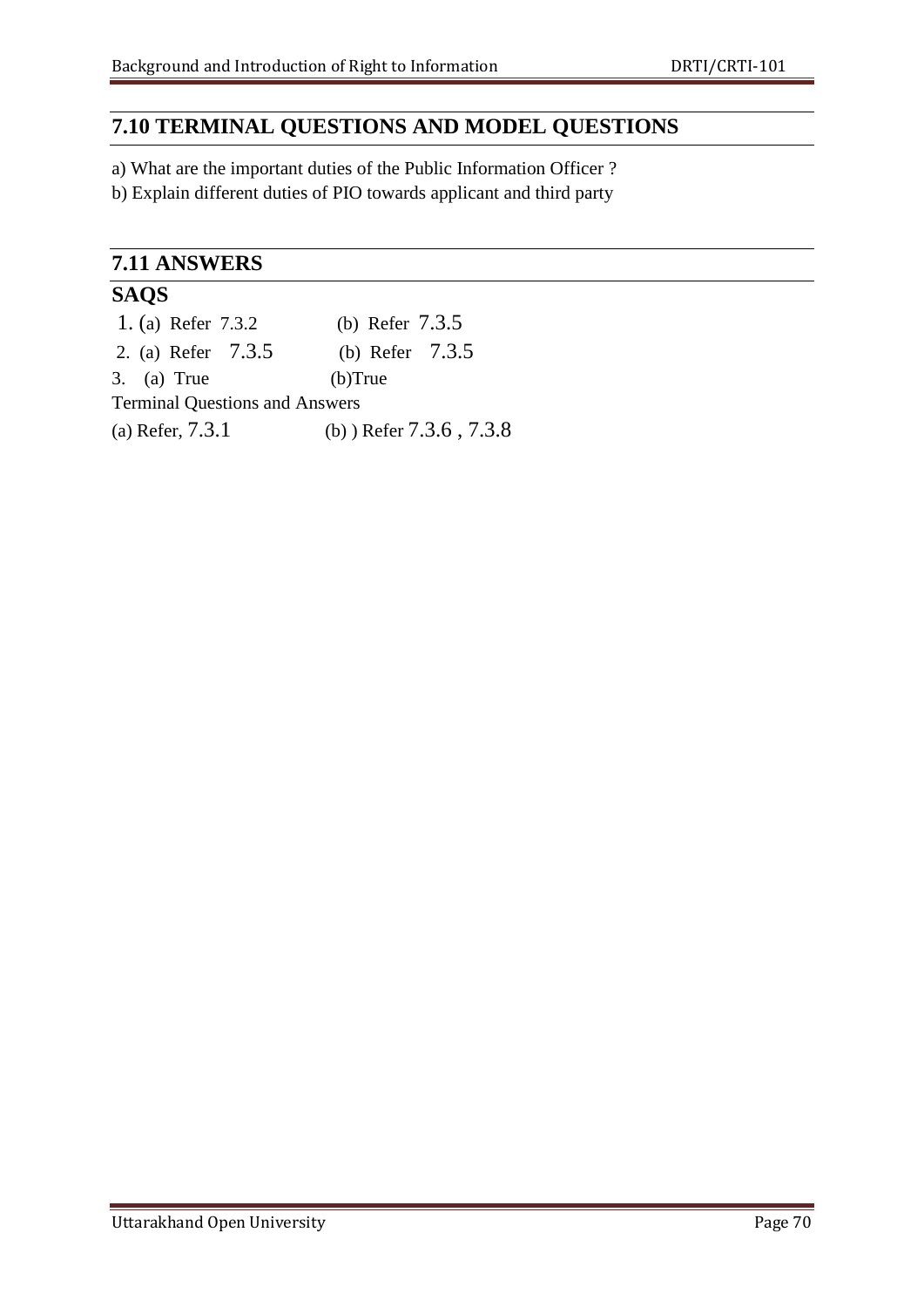# **UNIT-8**

# **RESPONSIBILITIES OF PUBLIC INFORMATION OFFICER (APIO)**

# **STRUCTURE**

### **8.1 INTRODUCTION**

#### **8.2 OBJECTIVES**

## **8.3 SUBJECT:RESPONSIBILITIES OF THE ASSISTANT PUBLIC INFORMATION OFFICER OF A PUBLIC AUTHORITY**

8.3.1 Duty to forward Information Requests to the PIO

8.3.1.1 Forwarding Information Requests

8.3.1.2 For applications received personally

8.3.1.2 For applications received by post or courier

8.3.2 Duty to forward appeals to the AA and the Central Information Commission

8.3.2.1For appeals received in person:

8.3.2.2 For appeals received by post or courier

#### **8.4 SUMMARY**

**8.5 GLOSSARY**

**8.6 SAQS**

**8.7 REFERENCES**

**8.8 SUGGESTED READINGS**

**8.9 TERMINAL QUESTIONS AND MODEL QUESTIONS**

**8.10ANSWERS**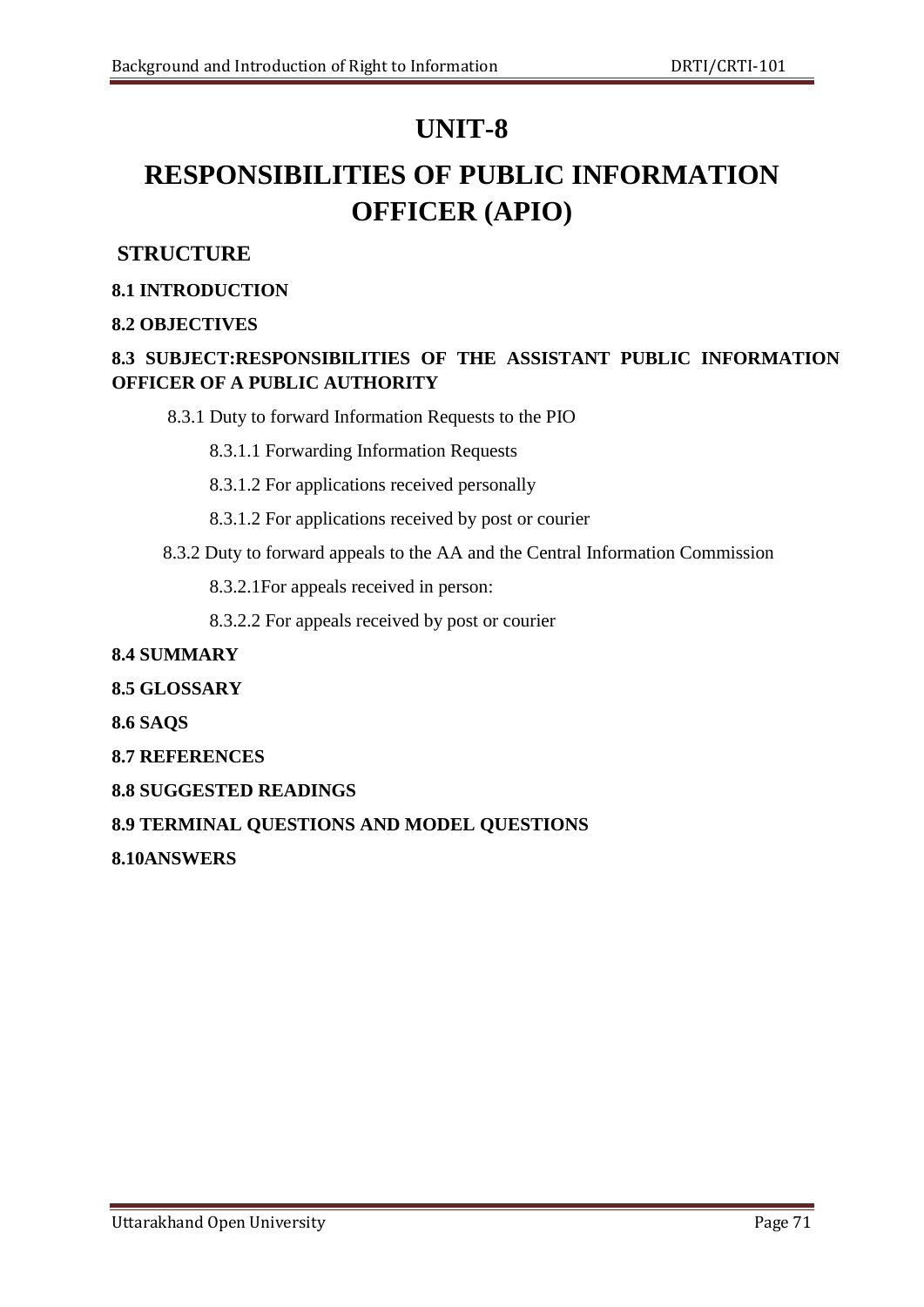## *8.1 INTRODUCTION*

The Right to Information Act (RTI Act) covers all levels of governments– Centre, State, district and nearby self governing our bodies like Panchayats and Municipal our bodies. It also covers non- governmental enterprises – i.e. NGOs, VOs, businesses and different private bodies – which are financed appreciably with public budget provided by way of the government. This means every citizen has the right to put in application requesting facts or copies of records held by these bodies and such data or information should be received through the concerned body.

The citizen's right to information is not explicitly referred under the fundamental rights chapter of the Constitution. But in more than 15cases the Supreme Court of India has declared that thefundamental right to life and liberty [Art. 21] and the fundamental right to freedom of speech and expression [Art. 19(1)] encompass each citizen's fundamental right to get entry to information held by the public body or government. Parliament passed the RTI Act to permit all citizens to use their fundamental right to access information from public bodies.

## *8.2 OBJECTIVES:*

After reading this Unit you will be able to know:

- Responsibilities of the Assistant Public Information Officer of a Public Authority
- Duty of APIO to forward Information Requests to the PIO
- Duty of APIO to forward appeals to the AA and the Central Information Commission

# *8.3 RESPONSIBILITIES OF APIO (ASSISTANT PUBLIC INFORMATION OFFICER)*

## **8.3.1 Duty to forward Information Requests to the PIO**

Under the provision the APIOs will act like a one-manner post office. Every APIO has the responsibility and duty to get hold of requests from citizens and forward them to the PIO of the concerned public authority this is possibly to have the information being sought by the applicant. The RTI Act allows the public authority only five extra days over and above the restrict of 30 days to provide information to the applicant if the request is forwarded by the APIO. So it's important to send the application to the PIO without any delay. The citizen has the right to send a complaint to the CIC if the APIO does not accept his application and forward it to the PIO. If confirmed responsible, the APIO can be fined by the CIC from at the very least Rs. 250/- up to a maximum of Rs. 25,000/- for each offence.

**Note-**1. An APIO isn't liable for giving information to the requestor. It is the responsibility of the Public Information Officer to give information to the requestor

**Note-**2. A APIO does now not have the power to ask the requestor why he/she wishes such information. (The RTI Act states clearly that the requestor must no longer be asked to provide reasons for seeking information)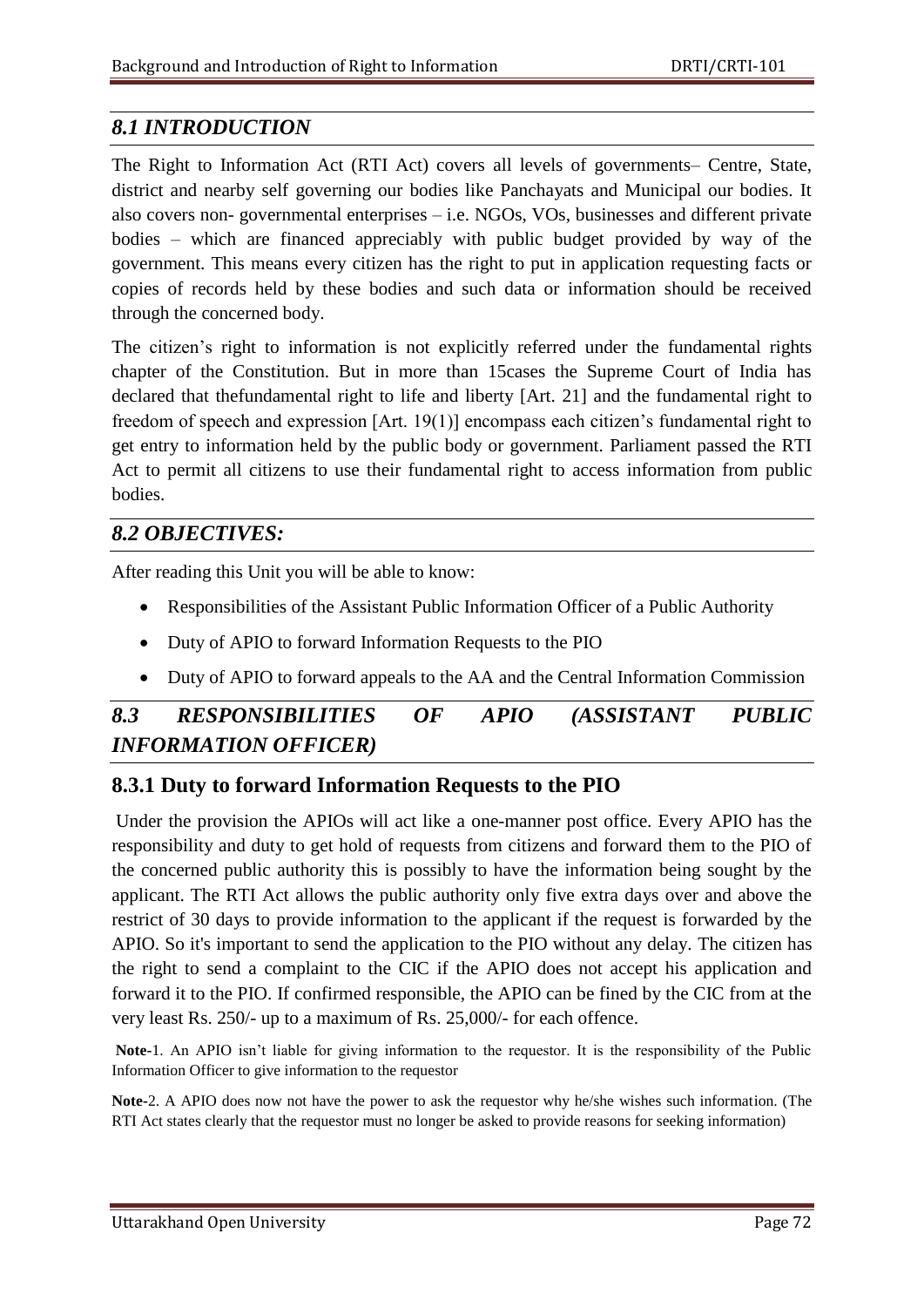# **8.3.1.1For applications received personally**

#### **Step 1 : Receiving the Application**

As far as possible the APIO will receive citizens' applications for Information personally

#### **Step 2 : Checking the Application**

APIO will check whether the application contains the following details and enclosures

i) Name of the applicant

ii) Contact details of the applicant including complete postal address, telephone numbers and email address (if any)

iii) Name of the public authority from whom the information is being requested

iv) Nature and details of the information requested

v) Period for which information is being requested (if applicable)

vi) Whether proof of payment of application fee is attached or not

vii) If the applicant claims fee waiver whether proof of BPL status is attached or not

viii) Whether the applicant wishes to receive the information by post?

ix) Date on which application is being submitted.

# **Step 3 : Collecting Application Fees/Proof of Identity**

If the applicant has not already attached proof of payment of application fees APIO will collect the prescribed application fee in cash.

or

If the applicant has not attached proof of BPL identity in support of his/her claim for fee waiver he will request the applicant to furnish the same.

#### **Step 4 : Issuing Acknowledgement**

APIO will Issue a written acknowledgement in for every complete application obtained. The Central Government has now not notified the sort of format yet. This acknowledgement can also consist of details consisting of the name and address of the applicant, the date on which the application was received and the mode of payment of application fee .An acknowledgement must be issued to BPL applicants additionally. In addition to the aforementioned information the acknowledgement issued to a BPL applicant may consist of identity proof that has been attached for claiming fee waiver. APIO will sign and stamp the acknowledgement.

#### **Step 5 : Registering Complete Applications**

APIO will enter the detail of the entire application into the RTI register. All complete applications have to be entered into the register the same day they are received.

#### **Step 6: Dispatching Complete Applications to the concerned PIO**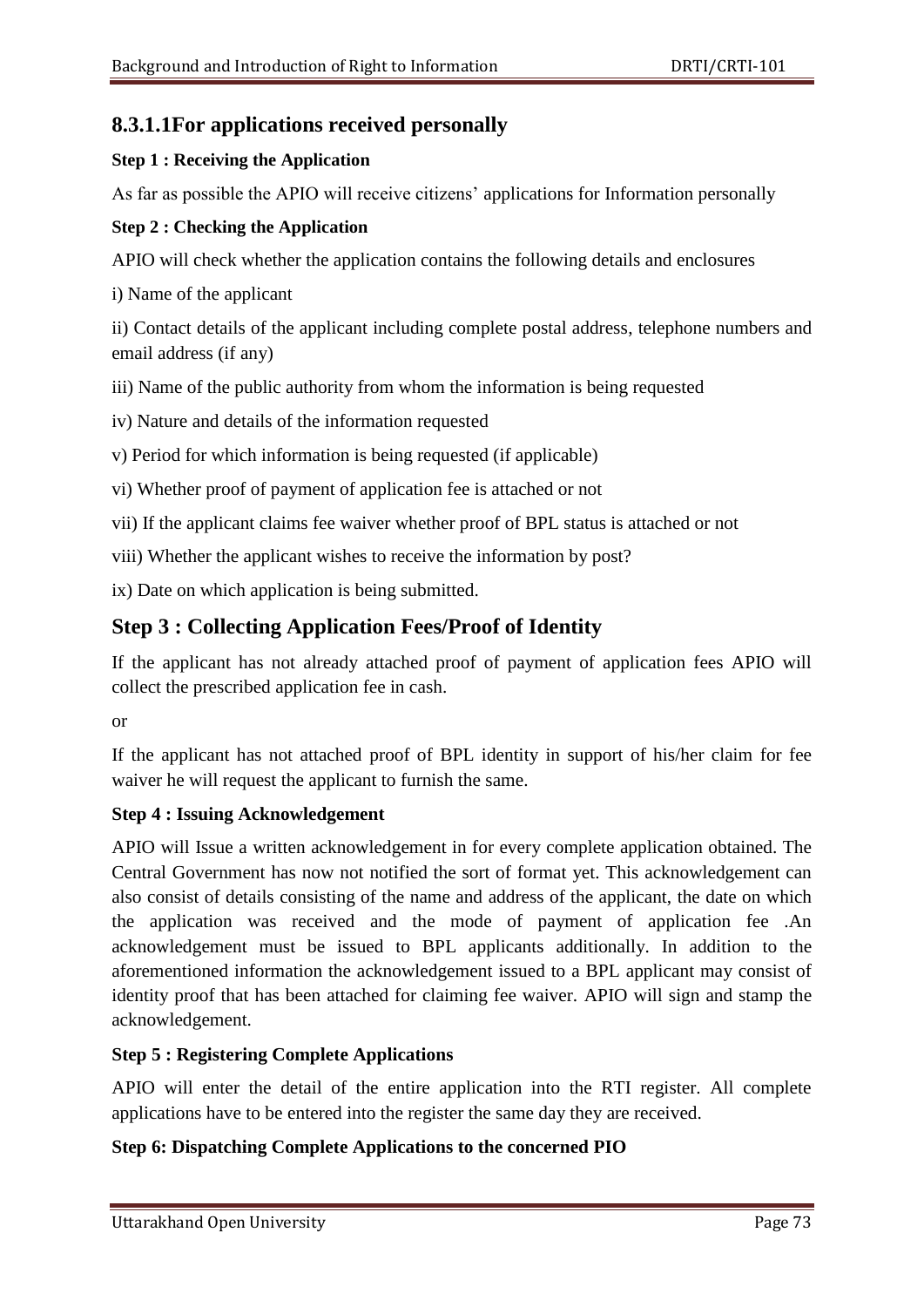APIO will dispatch the complete application along with the duplicate of the acknowledgement issued, to the concerned PIO by way of post or courier on the same day of receiving. If for some reason it is not possible to dispatch the application on the same day he will dispatch it on the subsequent working day. The Central Government has not prescribed a format that may be used for the cover letter. It can be develop on such format to be used within the public authority. This covering letter format could contain information which includes name of the APIO, contact number, Address ,date of receipt of application, registration number, fees collected (if any) and enclosures (if any).

# **8.3.1.2 For applications received by post or courier**

APIO will check whether the application contains the following details and enclosures

i) Name of the applicant

ii) Contact details of the applicant including complete postal address, telephone numbers and email address (if any)

iii) Name of the public authority from whom the information is being requested

iv) Nature and details of the information requested

v) Period for which information is being requested (if applicable)

vi) Whether proof of payment of application fee is attached or not

vii) If the applicant claims fee waiver whether proof of BPL status is attached or not

viii) Whether the applicant wishes to receive the information by post?

- If the application is complete in all respects, APIO will enter the detail of the application in the prescribed RTI Applications register on the same day of receiving.
- After registering the application within the RTI Applications Register acknowledgement should be issued in the prescribed format and dispatch it to the applicant through post/courier on the same day. If for some reason it is not possible to dispatch the receipt on the same day it must be dispatched on the following working day.
- If the application clearly mentions the public authority from which application/records is being asked it should be dispatched to the concerned PIO on the same day of receiving?
- If the application is not addressed to a specific public authority read the nature of information being asked. This will help identifying the general public authority that is most probable to own the facts requested or may be consulted for this reason.) then APIO will dispatch the complete application to the concerned PIO with a covering letter.

**Note:** If the applicant has not attached proof of payment of application fee and has additionally no longer claimed charge waiver it is essential to send a communication via publish/courier to the sender inquiring for him to provide proof of payment of the prescribed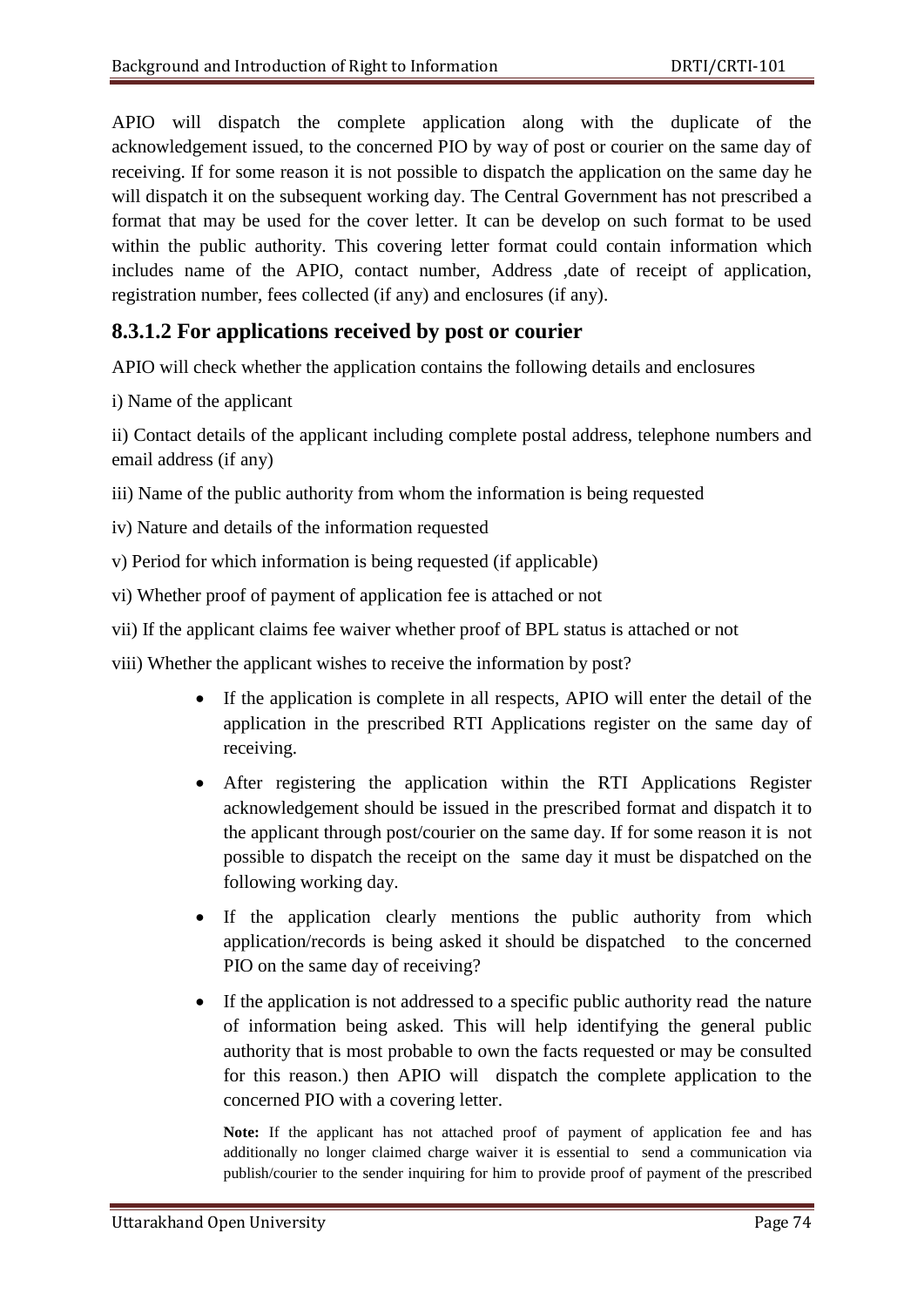fee or go to the workplace to pay the fees in cash. If the application contains a contact telephone number call up the applicant advising him/her to pay the application fees. This action saves time and effort and prevents wastage of stationery.

- Similarly if the applicant has not attached evidence of identity in spite of claiming charge waiver inside the application - it is essential to send a communication by using post/courier to the sender soliciting for him/her to provide evidence of BPL identity. If the application contains a contact phone number name up the applicant advising him/her to furnish evidence of BPL identity. This action saves effort and time and forestalls wastage of stationery.

- If any of the details are lacking or illegible return the application via post/courier to the sender inquiring for him/her to fill in the lacking or doubtful information. If the application consists of a contact phone number call up the applicant asking for him/her to go to the office to fill in the lacking information.

#### **8.3.2 Duty to forward appeals to the AA and the Central Information Commission**

The APIO additionally has the responsibility and duty to receive appeals against the decision of PIOs and forward them to the Appellate Authority or the Central Information Commission as required in the letter of appeal submitted by the aggrieved citizen.

#### **8.3.2.1For appeals received in person:**

#### **Step 1 : Receiving Appeals**

As far as possible please receive citizens' appeals personally. APIO is empowered to receive appeals addressed to the Appellate Authority (AA) and the Central Information Commission (CIC).

#### **Step 2 : Checking Appeals**

Check whether the appeal contains the following details and enclosures –

i) Name of the appellant

ii) Contact details of the appellant including complete postal address, telephone numbers and email address (if any)

iii) Authority to which appeal is being sent (whether AA or the CIC)

iv) Details of the authority against whose decision the appeal is being made (whether CPIO or the AA)

v) Nature and details of the information requested originally

vi) Copy of the information request submitted to the PIO/appeal letter sent to the AA (whichever is applicable)

vii) Rejection letter issued by the PIO against the appellant's information request (if any)

viii) Copy of the order issued by the AA (if any)

ix) Date on which appeal is being submitted.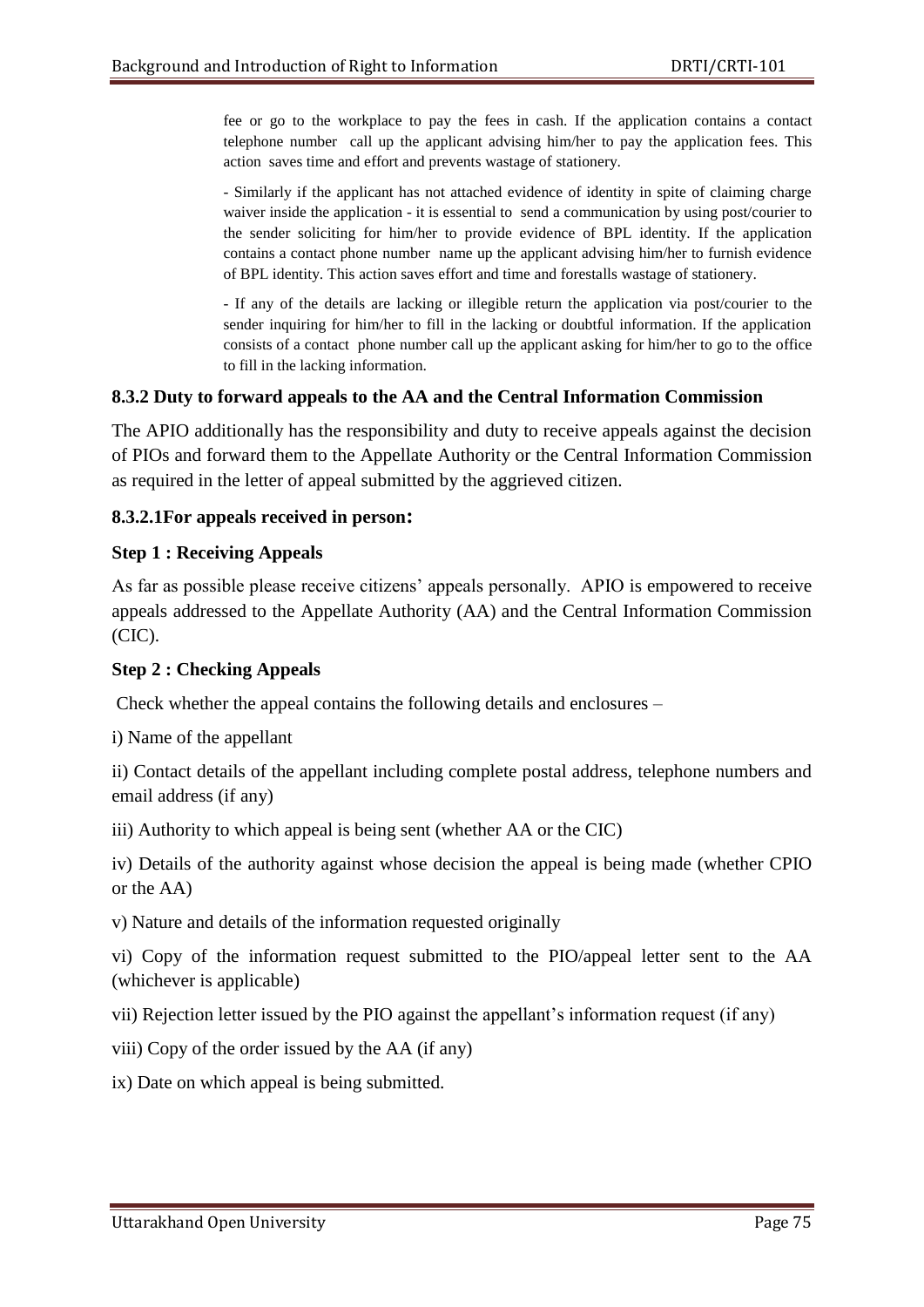#### **Step 3 : Issuing acknowledgement**

APIO will issue a written acknowledgement in the prescribed format for every complete appeal received. The Central Government has not notified any format for this purpose. APIO may develop a simple acknowledgement format for use within the public authority.

#### **Step 4 : Registering the Appeals**

APIO will enter details of every complete appeal letter in the RTI Appeals register. He may develop a format for this purpose for use within the public authority.

#### **Step 5: Dispatching Appeals**

Every complete appeal must be dispatched to the concerned AA or the CIC (as the case may be) on the same day of receiving along with a covering letter in the prescribed format. If for some reason it is not possible to dispatch the appeal on the same day it should be dispatched on the following working day. The covering letter will include details of APIO name, designation and contact address, date of receipt of appeal, registration number and details of enclosures.

#### **8.3.2.2 For appeals received by post or courier**

#### Follow **Step 2.**

Check whether the appeal contains the following details and enclosures –

i) Name of the appellant

ii) Contact details of the appellant including complete postal address, telephone numbers and email address (if any)

iii) Authority to which appeal is being sent (whether AA or the CIC)

iv) Details of the authority against whose decision the appeal is being made (whether CPIO or the AA)

v) Nature and details of the information requested originally

vi) Copy of the information request submitted to the PIO/appeal letter sent to the AA (whichever is applicable)

vii) Rejection letter issued by the PIO against the appellant's information request (if any)

viii) Copy of the order issued by the AA (if any)

ix) Date on which appeal is being submitted.

If the appellant has not filled in one or more of the above details return the appeal letter by post/courier to the sender requesting him/her to fill in the missing or unclear details. If the appeal letter contains a contact telephone number please call up the appellant requesting him/her to visit your office to fill in the missing details. This action saves time and effort and prevents wastage of stationery.

> If the appeal is complete in all respects, enter the details of the appeal in the prescribed RTI Appeals register on the same day of receiving .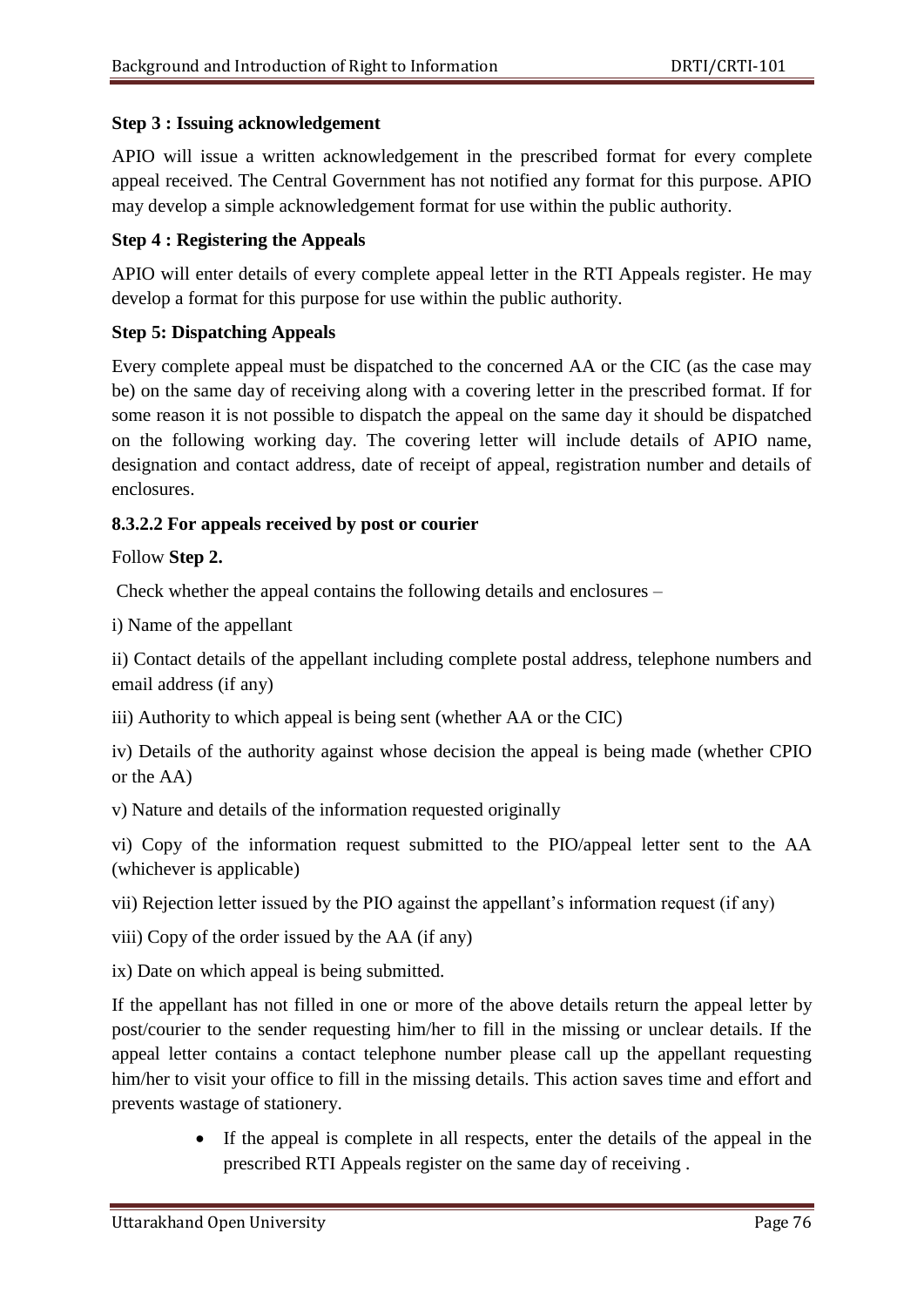- After registering the appeal please issue a receipt in the prescribed format and dispatch it to the appellant by post/courier on the same day. If for some reason unable to dispatch the receipt on the same day ,dispatch it on the following working day.
- If the appeal clearly mentions the public authority to which the appeal is being made dispatch it to the concerned AA on the same day of receiving it. If for some reason unable to dispatch the application on the same day dispatch it on the following working day.
- If the application is not addressed to a specific public authority please read through the appeal letter. This will help you identify the AA that is most likely to decide upon the appeal. (The directory published by the Central Government on the RTI portal- http://rti.gov.in may be consulted for this purpose.) then dispatch the complete application to the concerned AA. The appeal should be accompanied with a covering letter in the prescribed format. The Central Government has not notified any format till date. However a simple format can be develop for use within the public authority.

# *8.4 SUMMARY-*

In this unit we learn about assistant public information officer and his role. We learn about the important role of assistant public information officer in forwarding application of request of information to PIO and forwarding appeals, the steps to be followed by APIO in forwarding information requests and Appeals.

# *8.5 GLOSSARY*

**1. Public Information Officer-** Any Officer designated by the Public Authority to provide information to persons requesting for the information under the Right to Information Act 2005.

**2. Assistant Public Information Officer -** appoint someone to a specified office or post.

# *8.6 SAQS*

#### **1. Short Answer Questions-**

a) What do you mean by Assistant Public Information Officer.

b) State the steps of forwarding Application of Information from APIO to PIO

#### **2. Fill in the blanks-**

a) The RTI Act allows the public authority only……. extra days over and above the restrict of 30 days to provide information to the applicant if the request is forwarded by the APIO

b) The citizen has the right to send a complaint to the…… if the APIO does not accept his application and forward it to the PIO.

#### **3. True and False type questions**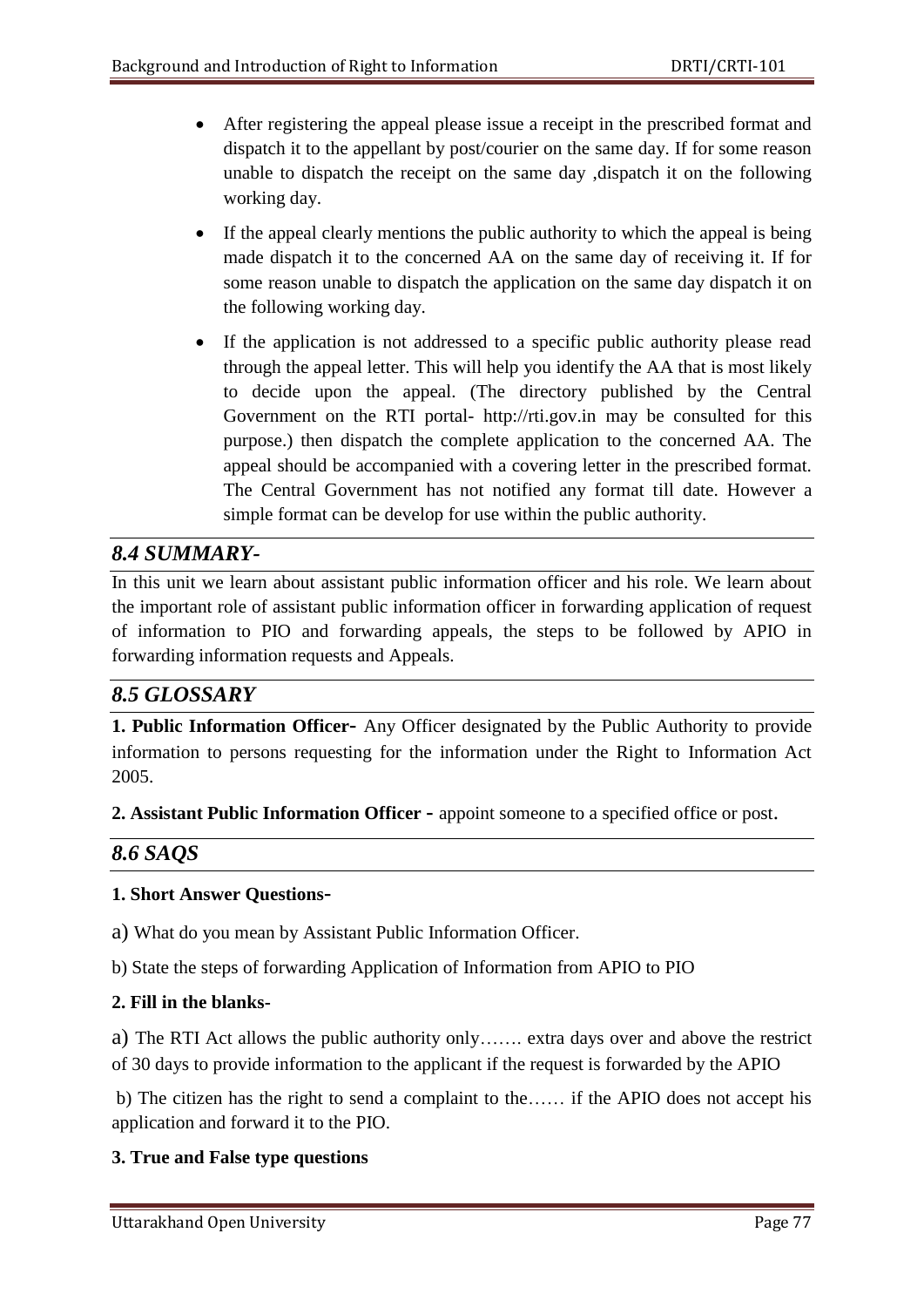a) APIO does now not have the power to ask the requestor why he/she wishes such information.

b) The APIO additionally has the responsibility and duty to receive appeals against the decision of PIOs and forward them to the Appellate Authority or the Central Information Commission

### *8.7 REFERENCES*

- a) [https://en.wikipedia.org/wiki/Right\\_to\\_Information\\_Act,\\_2005.](https://en.wikipedia.org/wiki/Right_to_Information_Act,_2005)
- b) The Right to Information Act, 2005.
- c) [www.ingaf.in/INGAF/RTI-ACT/Guideonrti.pdf](http://www.ingaf.in/INGAF/RTI-ACT/Guideonrti.pdf)

### *8.8 SUGGESTED READINGS*

- 11. Right to Information Act, 2005
- 12. Guide on Right to Information Act, 2005 (Government of India Ministry of Personal, Public Grievances & Pensions Department of Personnel & Training[\)http://www.rtifoundationofindia.com/guide/Guideonrti.pdf](http://www.rtifoundationofindia.com/guide/Guideonrti.pdf)
- 13. Dr. Neelam Kant, 2014, published by Orient Publishing Compan
- 14. Right to Information Law in India by N.V. Paranjape
- 15. Right to Information Act, 2005 by Jitesh Dhanrajani

# *8.9 TERMINAL QUESTIONS AND MODEL QUESTIONS*

a) What is the procedure adopted by the Assistant Public Information Officer after receiving the application for information?

b) What is the procedure followed by APIO before forwarding the Appeals.

#### **8.10 ANSWERS**

#### **SAQS**

1.(a) Refer 8.3.1 (b) 8.3.1.1, 8.3.1.2

2.(a) 8.3.1 (b) 8.3.1

3.(a) True, (b) True

Terminal Questions and Answers

(a) Refer 8.3.1 (b) 8.3.2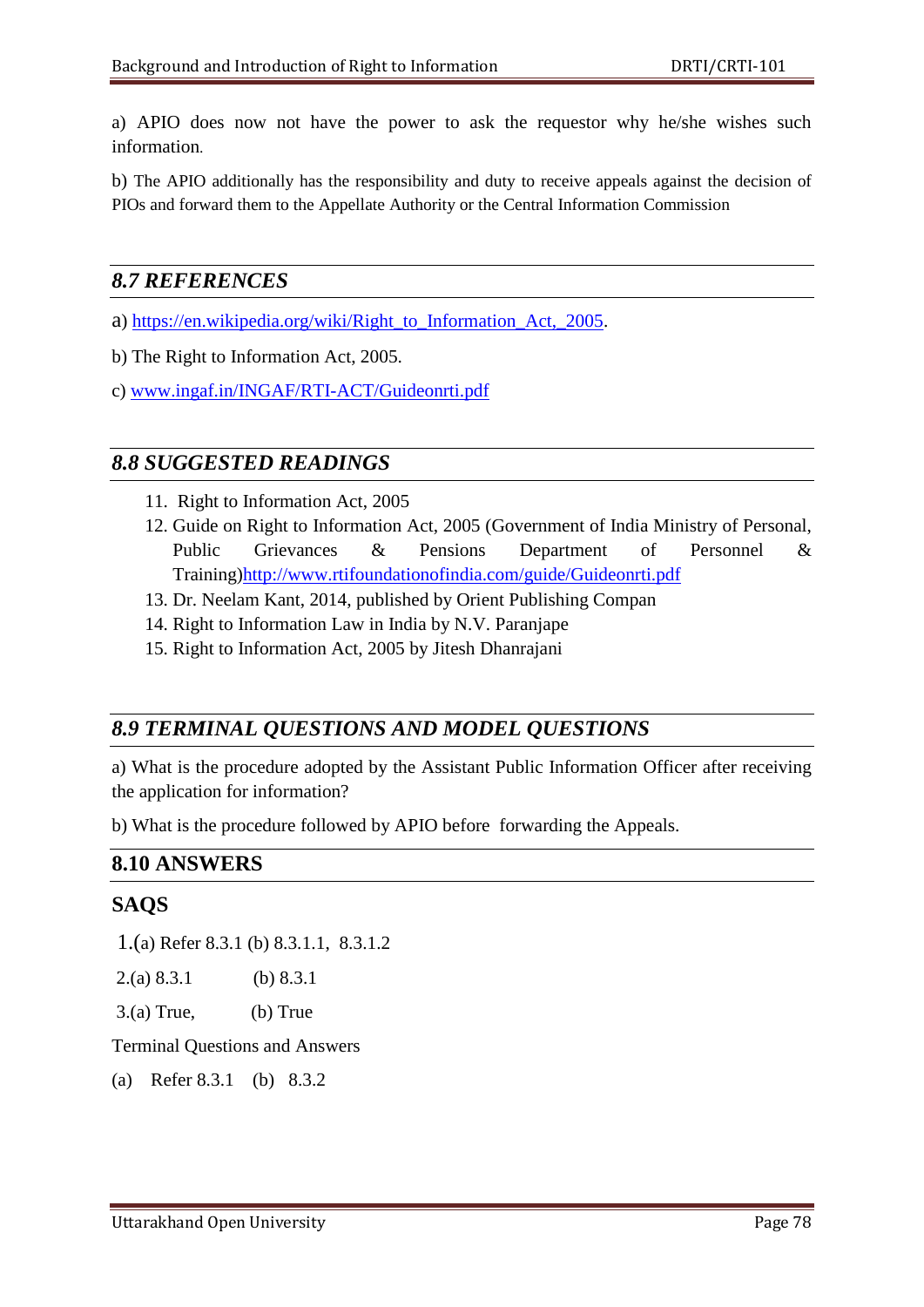# **UNIT-9**

# **ISSUES AND CONSTRAINS FACED BY PUBLIC INFORMATION OFFICERS**

# **STRUCTURE**

#### **9.1 INTRODUCTION**

#### **9.2 OBJECTIVES**

#### **9.3 SUBJECT**

9.3.1 lack of behavioral training:

9.3.2 need an external enterprise for training:

9.3.3 obsolete record management guidelines:

9.3.4 non-availability of basic infrastructure

9.3.5 limited use of it:

9.3.6 lack of motivation among pios:

9.3.7 ineffective implementation of section 4(1) (b)

#### **9.4 SUMMARY**

#### **9.5 GLOSSARY**

**9.6 SAQS**

#### **9.7 REFERENCES**

#### **9.8 SUGGESTED READINGS**

# **9.9 TERMINAL QUESTIONS AND MODEL QUESTIONS 9.10 ANSWERS**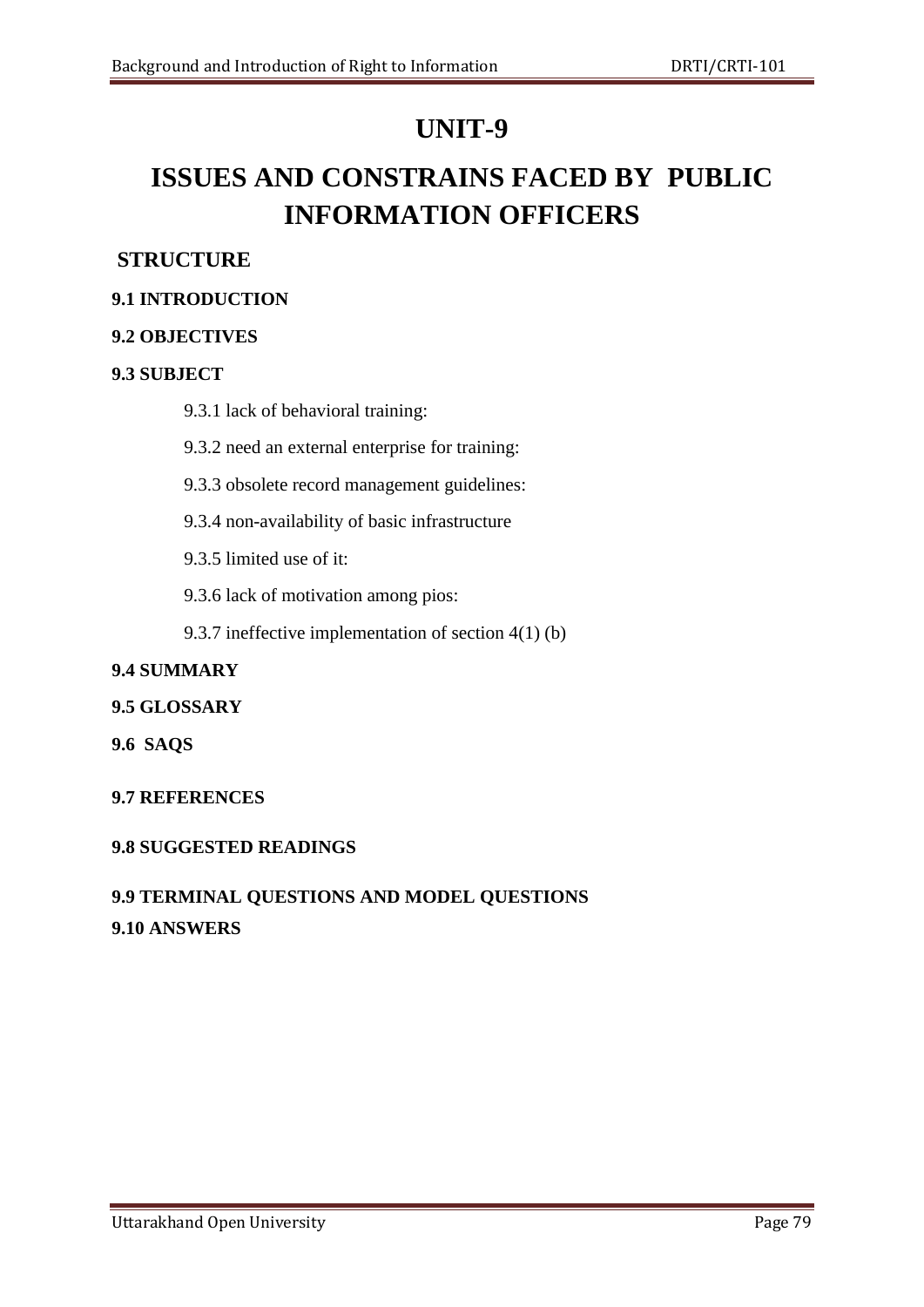# 9.1 **INTRODUCTION**

Currently there exist insufficient measures and procedures in the Information Commission to view the adherence stages of the vital provision of the Act. The Information Commission receives to know the failure of the Public Authority in providing the records within 30 days (or 48 hours or 35 days or 40 days (as can be the case) as soon as the appeal or complaint is filed. Due to inadequate facilities the flow of information is inevitably delayed. Due to inadequate record management procedures with the Public Authorities. It is a recognised truth that the document keeping procedure within the Government is a huge assignment. This situation is in addition irritated because of non-availability of skilled PIOs and the enabling infrastructure (computer systems, scanners, net connectivity, photocopiers and many others.). Public Authorities need to meet the requirements of the RTI Act to study their modern report maintaining approaches and different constraints and plan out the resources.

Lack of refresher education and occasional level of focus on key SIC judgments: RTI implementation remains inside the technique of evolution, ensuing in new dimensions being brought routinely. Hence RTI refresher training or primary understanding repository wishes to be had to the PIOs. However, given the modern levels of fundamental training to the PIOs, the refresher education (covering the Key landmark orders exceeded through SIC) nonetheless seems a far off truth. A few projects have been taken by means of CIC (http://cic.gov.in) and Centre for Good Governance and a website for RTI (http://www.rti.org.in) has been created under capacity building project, in which know-how repositories and landmark judgments are provided. However the notice of these projects/websites among the PIOs is notably low.

#### **9.2 OBJECTIVES**

After reading this unit you will be able to know about the issues and constrains faced by the public information officers.

#### **9.3 SUBJECT**

#### **9.3.1 lack of behavioral training**

1-It is widely recognized that the training provided to the PIOs is limited to RTI Act. While that is the bare minimum, the PIOs are predicted to provide assistance to the applicants as per the Section 5(3) of the Act.

2- Manager reliable facts as per the record management guidelines.

These areas require specialized training to equip the PIOs for the above stated role.

#### **9.3.2 need an external enterprise for training**

All education institute surveys reveals that the useful resource constraint and need for external help to conducting RTI training wished the guide of an external agency for undertaking RTI education of PIOs and APIOs of states and centre.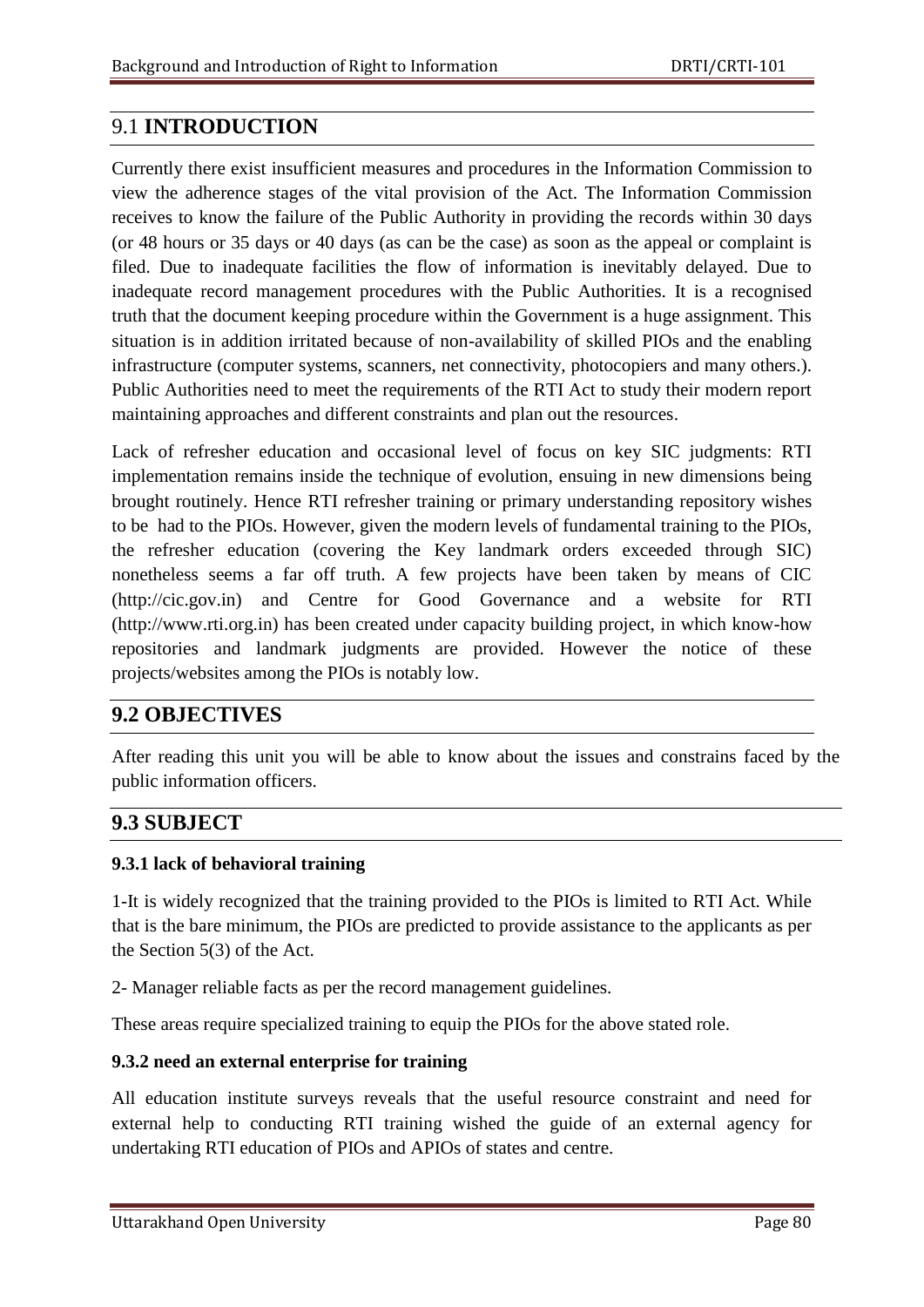The training of PIOs is a big challenge generally due to

- a) huge range of PIOs to be trained
- b) frequent transfers of PIOs to different posts.

The training institutions also posses a large constraint with respect to the availability of training assets. Also, it turned into discovered that inside the current way of presenting training, there's a low involvement of the Public Authority and an insufficient feel of urgency in getting their PIOs trained. There is a sizable dependence on the ATI institutes for training of the PIOs. At the same time it's also referred to that there are a large number of nonearnings organizations which are sporting out the trainings in legitimate/ un-legitimate capacities – these are untapped resources which may be used by the PA, appropriate Government and Training Institutes.

#### **9.3.3 obsolete record management guidelines**

Ineffective file management machine and collection of information from field places of work main to postpone in processing of RTI programs:

As in step with Section 4(1a) of the Act, a Public Authority needs ―to maintain all its records duly catalogued and indexed in a way and form which helps the Right to Information under this Act and make certain that every record which can be appropriate to be computerized are, inside an inexpensive time and subject to availability of resources, computerized and connected through a network all around the country on different systems so that access to such records is facilitated

It is well known that even in Central Government Ministries, the status of record keeping is a problem area. In most of the places, the current rules pertaining to record management only cater to categorization of records based on time period for storage before destruction. In most states, file maintaining processes have now not been revised for many years. Most notably the exercise of cataloguing, indexing and orderly storage is absent, that's critical for quick-turn around in case of information record request under RTI Act. Even while information are saved, retrieval of intelligible information is a challenge. It is possibly because of this situation that there may be an inclination to provide bulk unprocessed information rather than relevant and pertinent information.

Laying down detailed procedures by using themselves could now not suffice. A permanent mechanism with sufficient authority, expertise, and obligation needs to be created in each Public Authority to coordinate and supervise proper report-keeping. It is liked that there can be aid constraints for a Public Authority to undertake comprehensive computerization, but the point which wishes to be highlighted is that there has been limited attempt being installed to plan out the tasks (with or without computerization) a good way to reap the goal inside an affordable time. This inadequacy may be related to absence of institutional mechanism in Public Authorities specializing in RTI and inter alia focusing on the record keeping guidelines.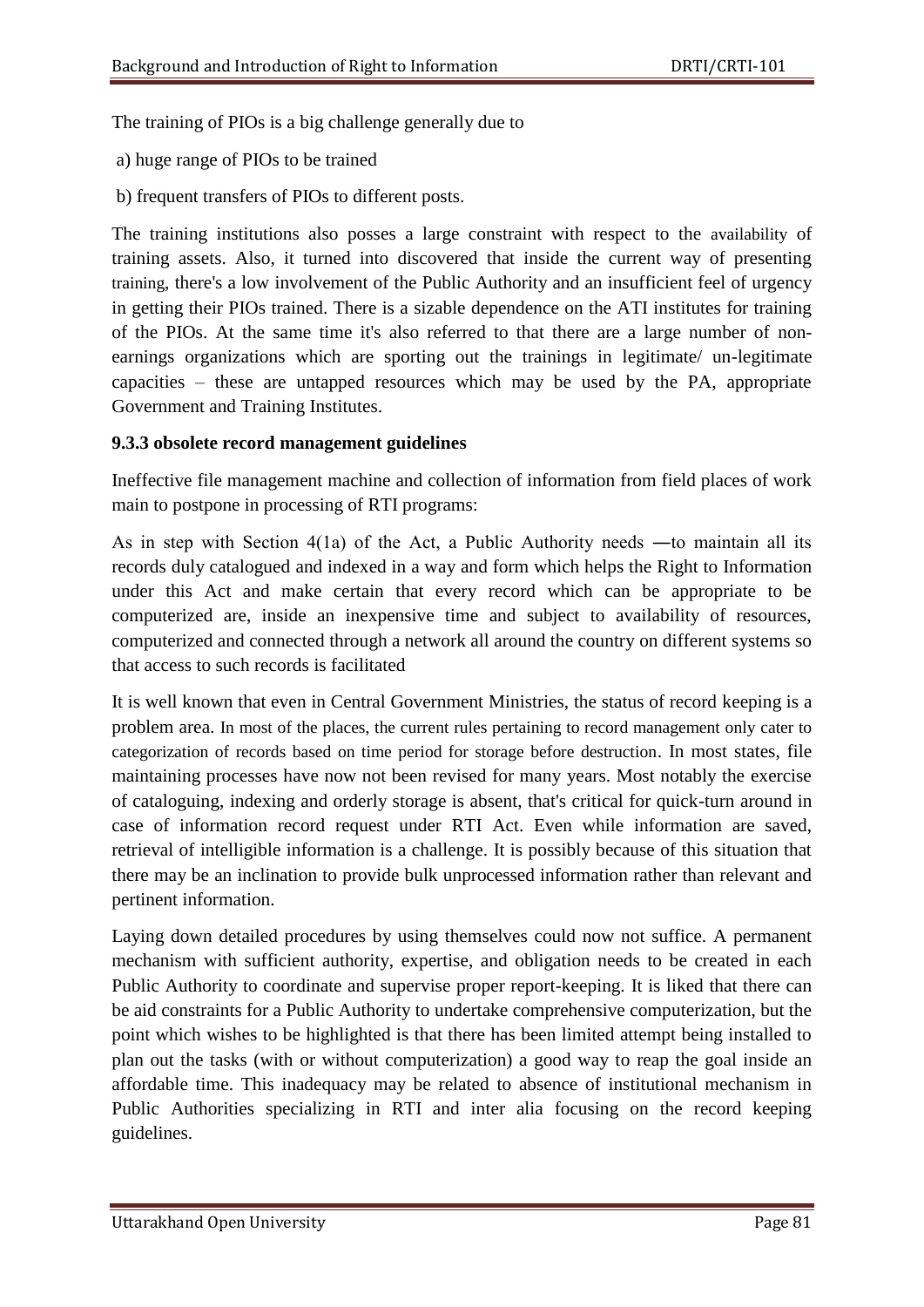#### **9.3.4 non-availability of basic infrastructure**

The Implementation of RTI requires the PIOs to provide records to the applicant via photocopies, soft copies etc. While these facilities are taken into consideration to be without problems available at a district level, it's far a task to get data from Block/ Panchayat level. PIOs spotlight that the dearth of infrastructure hampers the RTI implementation on the PA level. In order to service RTI requests, fundamental infrastructure consisting of photocopier machines at each Public Authority and basic level of automation together with essential applications and connectivity is needed.

#### **9.3.5 limited use of it**

The use of Information Technology in acceptance or delivery of RTI applications is minimum within the Public Authorities. Isolated IT answers have been advanced by some Departments independently but these systems are just restrained to tracking the status of RTI applications. Some PAs like Kandivali Municipal Corporation and Kamrup Metro District have developed software program packages for inner tracking of the popularity of RTI programs but no widespread software has been developed at State level. At the Central stage RTI MIS advanced by way of NIC has been deployed in Central Ministries and Departments; this system has the following features –

- Facility to update the list of PIOs and AAs
- Auto generation of responses for PIOs and AAs
- Reporting and MIS generation

Currently efforts are underway to combine this system with the appeal management system being utilized by the CIC to provide a unbroken RTI workflow.

It changed into additionally found that there's a honest quantity of IT utilization at the SIC stage. Amongst the ones surveyed, Information Commissions Central Information Commission and SIC Andhra Pradesh had been the the front runners in utilization of IT. CIC has supplied the facility of filing and tracking appeals and proceedings online on its internet site. Similarly SIC Andhra Pradesh has additionally provided the power for tracking of appeals and complaints on-line and through SMS. Barring SIC Uttar Pradesh, all of the other SICs under survey have published their selections on their websites.

As has been cited earlier, the issue of implementation of the RTI Act at an operational level rest with the Public Authority. The suitable Government and Information Commission can play simplest a facilitative and adjudicative function. Unless the Public Authorities examine the problems of implementation and identify sources required, there would no longer be any cognizance on implementation. The ARC report had mentioned that G.O.I may allocate one per cent  $(1\%)$  of the funds of the Flagship Programmes<sup>2</sup> for a period of five years for enhancing the infrastructure requirements. However this has now not been applied.

#### **9.3.6 lack of motivation among pios**

In addition to loss of resources, PIOs lack the inducement to implement RTI Act. During the RTI workshops organised inside the surveyed states, PIOs referred to that there were no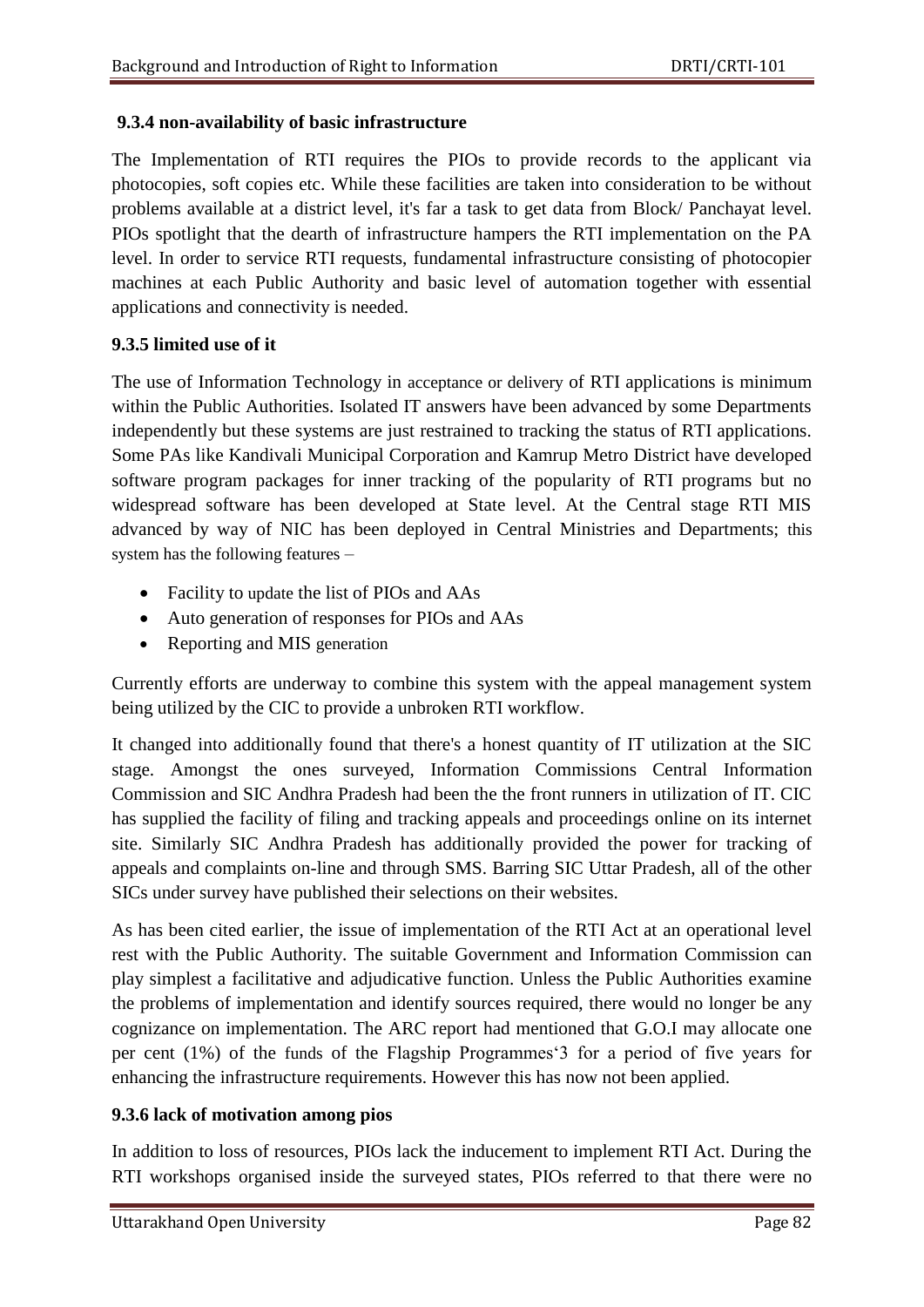incentives for taking over the obligation of a PIO; however penalties have been imposed in instances of non compliance. It was also observed that there's a extensive variance inside the seniority levels of PIOs. For instance PIOs were appointed at the extent of college instructors inside the School Education Department in Andhra Pradesh. During the records provider survey, 89% of the PIOs stated that there have been no additional allocation of staff for RTI related activities.

#### **9.3.7 ineffective implementation of section 4 (1) (b)**

As par the the Act, one of the basic responsibilities of the Public Authorities (PAs) is to disseminate information on suo moto basis. Section 4(1) (b) sub clauses i-xvi; in particular mention the sort of information which wishes to be provided by the PAs. Beyond this stipulated information, the Act additionally mandates the PAs to offer other records as in step with Section  $4(1)$  (b) sub clause xvii, Section  $4(1)$  (c), Section  $4(1d)$  and  $4(2)$ .

As per our observations and interactions with numerous Government offices/Public Authorities, the key observations and assessment are as follows: -

The internal techniques within the Public Authorities aren't defined, with the intention to deal with the requirement of the applicable suo moto clauses. Various Departments and Ministries of Government of India have within the final 12 months published the necessities specific under section 4(1) (b) at the website. However the fame of the same within the State Government departments and web sites is extensively terrible (it is assumed that the supply of information at the website is a extra convenient way of disseminating and updating the information).

- Information proactively disclosed is not up to date often leading to obsolescence of facts provided. As consistent with the Act, the information needs to be updated annually, however plenty of records wishes to get up to date on actual time foundation e.g. Details of the Officers, PIOs etc.

- The PIOs also are now not aware that they are able to disseminate information on suo-moto basis. This results in higher number of RTI applications. The PIOs could employ this clause and disseminate information proactively and accordingly eliminating the need to file RTI applications

- At places where suo-moto information is being provided, the quality of disclosure is quite low and does not cater to the information needs of the citizens. There is not any/ inadequate mechanism within the Public Authorities to put in force the provisions of the Act. Neither the State Government nor the Information Commissions have taken adequate steps to make sure compliance of the basic minimum requirement for filing RTI applications.

# **9.4 SUMMARY**

In this unit we learn about the issues and constrains faced by the public information officers like Lack of Behavioral Training , Need an external enterprise for training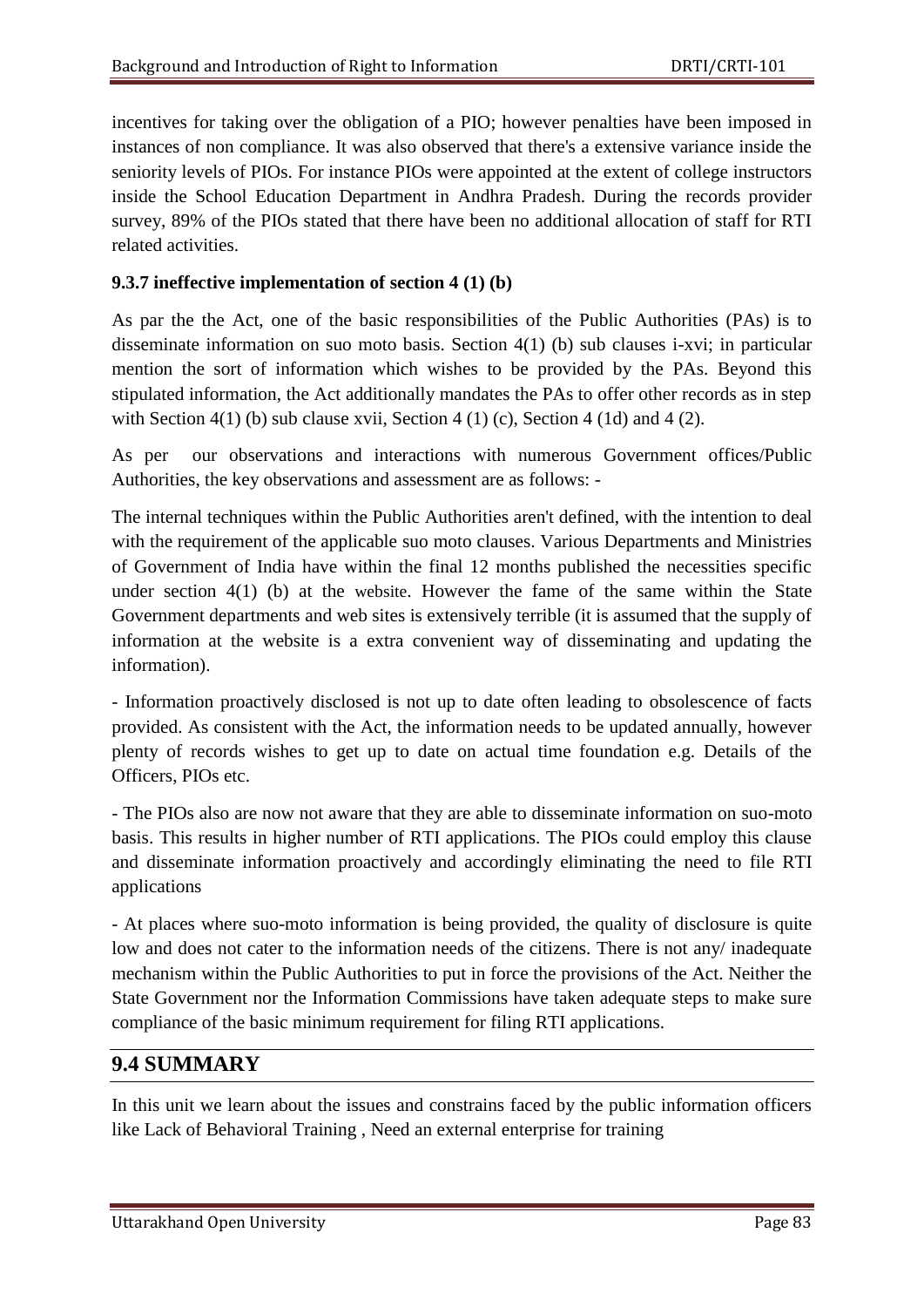Obsolete record management Guidelines ,Non-availability of basic Infrastructure ,Limited use of IT, Lack of motivation among PIOs ,Ineffective implementation of Section 4(1) (b)

# **9.5 GLOSSARY**

**1.Infrastructure**-It consists of the basic facilities such as communications, power supplies and buildings, which enable to work properly.

**2.Motivation**- The act or process of giving someone a reason for doing something

#### **9.6 SAQS**

#### **1. Short Answer Questions**-

- a) What is the need of external enterprise for the training of PIO's?
- b) Is limited use of IT a issue faced by the PIO's?

#### **2. Fill in the blanks-**

a) The PIOs are predicted to provide assistance to the applicants as per the Section ……of the Act.

b) Information Commissions, Central Information Commission and ………….had been the front runners in utilization of IT.

#### **3. True and False type questions**

a) The use of Information Technology in acceptance or delivery of RTI applications is minimum within the Public Authorities.

b) At places where suo-moto information is being provided, the quality of disclosure is quite low and does not cater to the information needs of the citizens.

#### **9.7 REFERENCES**

a) [https://en.wikipedia.org/wiki/Right\\_to\\_Information\\_Act,\\_2005.](https://en.wikipedia.org/wiki/Right_to_Information_Act,_2005)

b) The Right to Information Act, 2005.

c) [www.ingaf.in/INGAF/RTI-ACT/Guideonrti.pdf](http://www.ingaf.in/INGAF/RTI-ACT/Guideonrti.pdf)

#### **9.8 SUGGESTED READINGS**

- 16. Right to Information Act, 2005
- 17. Guide on Right to Information Act, 2005 (Government of India Ministry of Personal, Public Grievances & Pensions Department of Personnel & Training[\)http://www.rtifoundationofindia.com/guide/Guideonrti.pdf](http://www.rtifoundationofindia.com/guide/Guideonrti.pdf)
- 18. Dr. Neelam Kant, 2014, published by Orient Publishing Compan
- 19. Right to Information Law in India by N.V. Paranjape
- 20. Right to Information Act, 2005 by Jitesh Dhanrajani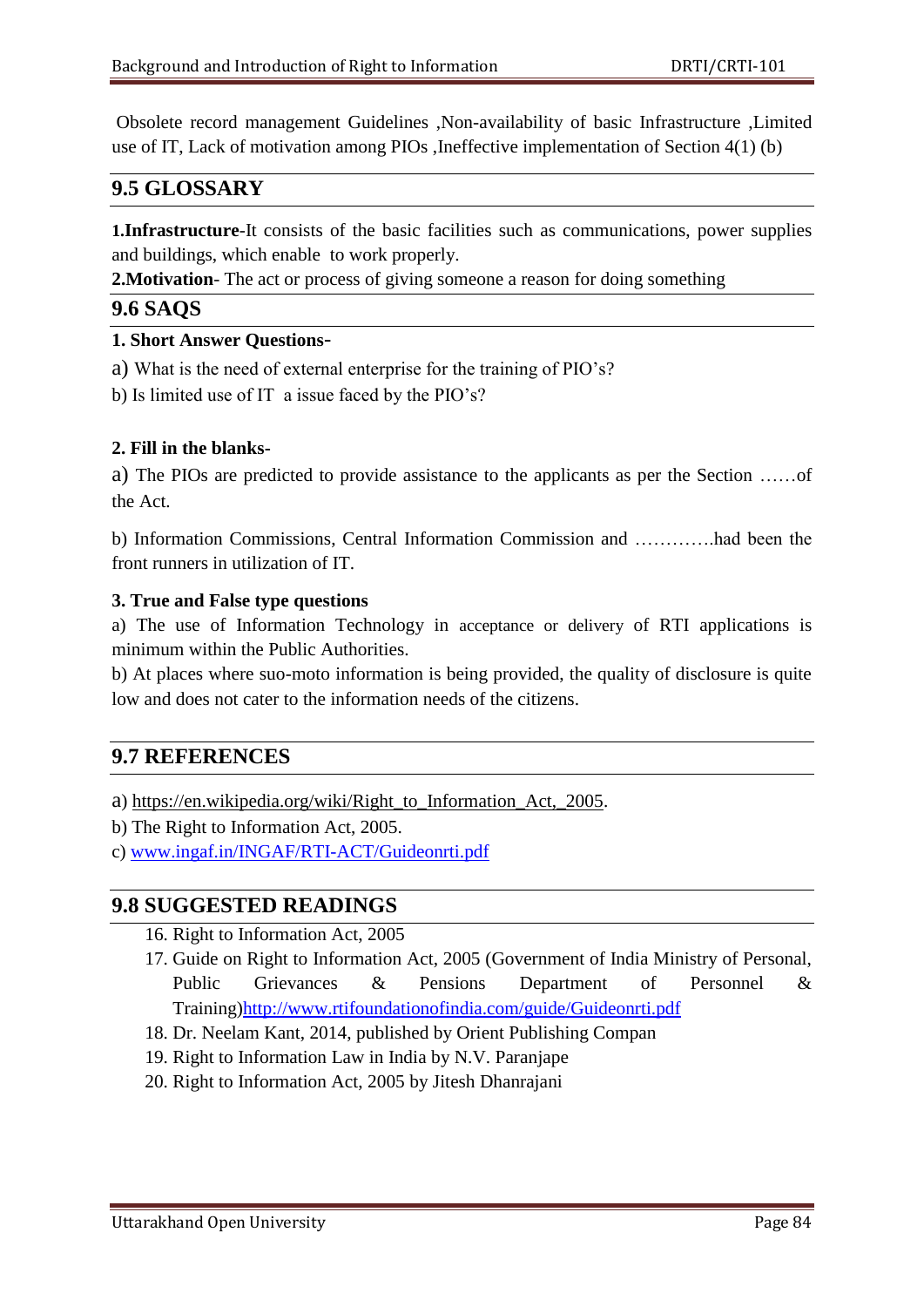# **9.9 TERMINAL QUESTIONS AND MODEL QUESTIONS**

a) What are the main issues faced by the PIO's in providing Information

b) Is Ineffective implementation of Section 4 (1) (b) a issue faced by the PIO's

### **9.10 ANSWERS**

# SAQS

| $1(a)$ Refer 9.4                      | (b) Refer $9.7$ |
|---------------------------------------|-----------------|
| $2(a)$ Refer 9.3                      | $(b)$ Refer 9.7 |
| $3(a)$ True,                          | $(b)$ True      |
| <b>Terminal Questions and Answers</b> |                 |
| (a) Refer – whole unit                | (b) Refer $9.7$ |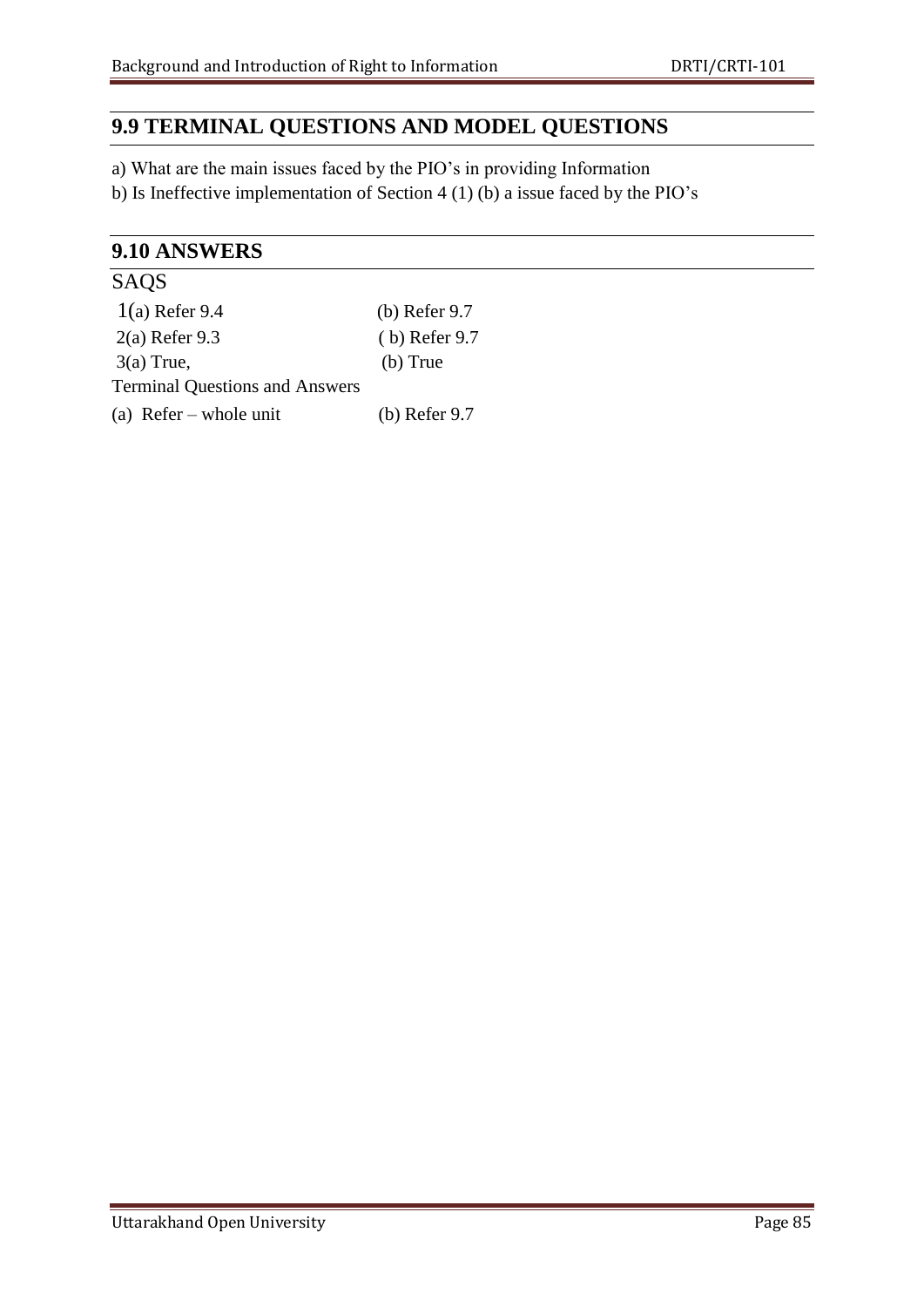# **UNIT 10**

# **PROCESS OF DISPOSAL OF INFORMATION REQUESTS**

## **STRUCTURE**

#### **10.1 INTRODUCTION**

#### **10.2 OBJECTIVES**

#### **10.3 SUBJECT**

- 10.3.1 Preparation of the Information application.
- 10.3.2 Points to keep in mind before making request before the Public Authority
- 10.3.3 Procedure after receiving any request for information under RTI

10.3.3.1Applications Received Without Fee

10.3.3.2 Transfer of Application

- 10.3.4 Disclosure of Third Party Information
- 10.3.5 Providing Information
- 10.3.6 Supply of Information 10.3.6.1 Supply of Part Information 10.3.6.2 Prescribed Time Period for Supply of Information

#### **10.4 SUMMARY**

**10.5 GLOSSARY**

**10.7 SAQS**

**10.8 REFERENCES**

#### **10.9 SUGGESTED READINGS**

#### **10.10 TERMINAL QUESTIONS AND MODEL QUESTIONS**

**10.11 ANSWERS**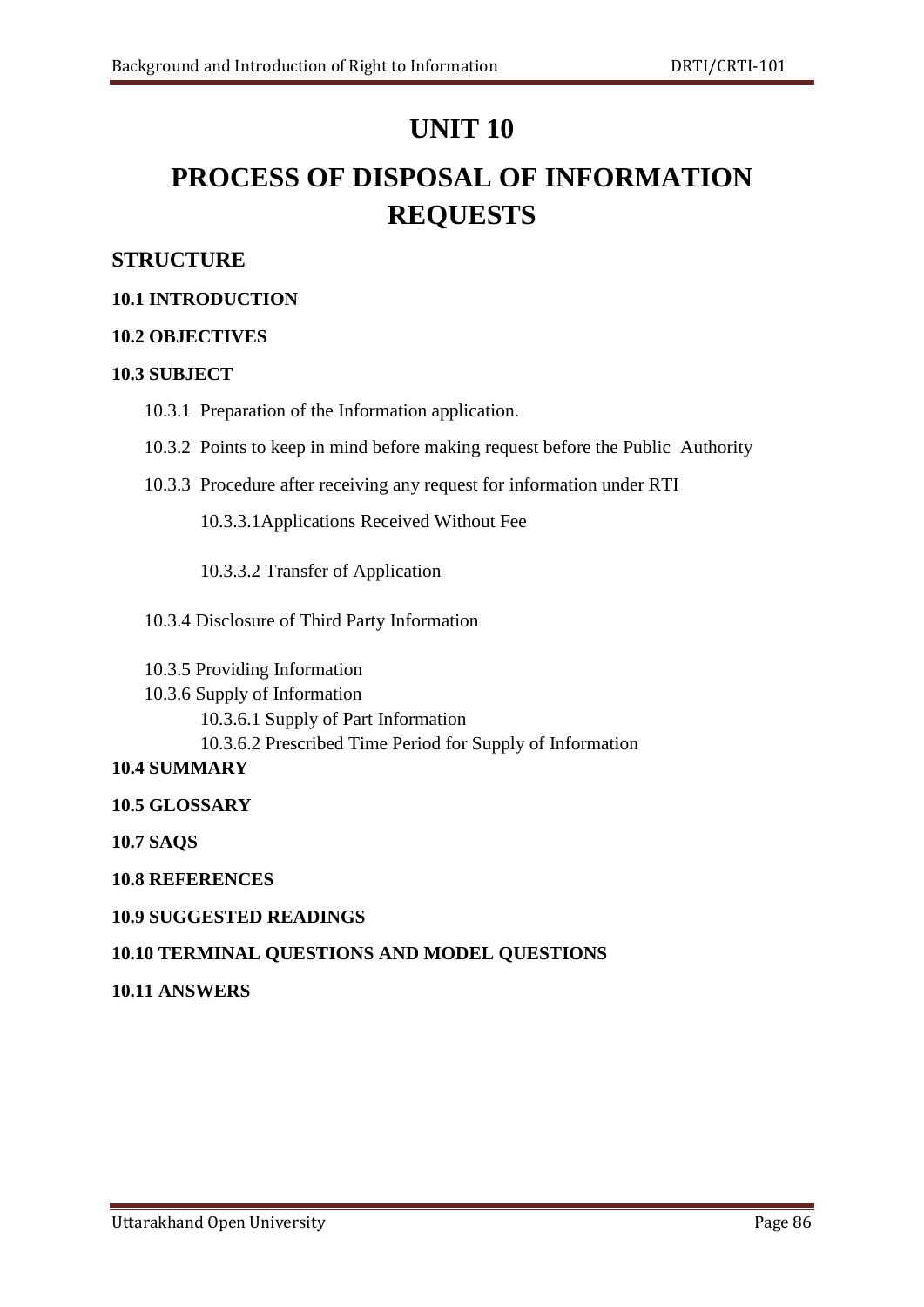#### **10.1 INTRODUCTION**

In the previous units you have read that The Right to Information Act, 2005 was enacted by the Parliament of India to provide for setting out the practical regime of right to information for citizens to secure access to information under the control of the public authorities, before this another law, ‗ The Freedom of Information Act, 2002' was in force. For the purpose of the Right to Information Act, 2005 Public Information Officers (PIOS) are designated by the public authorities in all administrative units or offices under it to provide information to the citizens on their request. Any officer whose assistance is sought by the PIO shall render his assistance to discharge his duties, in case of contraventions of the provisions of this Act; such officer shall be treated as PIO. Time limit to provide requested information in various conditions has been provided by the Act.

This Act directs public authorities to disclose all information held by them except those which are exempted under the Act. A citizen shall submit the application for obtaining the information to a Public Information Officer (PIO) or Assistant PIO of the Public Authority (Public Authority as explained in Block 2 unit-4). There is no prescribed format of the application seeking information. The application can be written in English or Hindi or the State's official language. Grounds for rejection of RTI application and procedure to be adopted in case of the third party application are also provided therein the Act.

To use this act as a tool for getting any information and if you are seeking any information from any public authority you must be aware of some basic knowledge regarding procedure for requesting information, time limit to get the information and fee that is to be paid. Detail study of disposal of the information application is discussed in this chapter.

### **10.2 OBJECTIVES**

After reading this unit you will be able to:

- Explain the process of information request.
- Know about the particulars that an application seeking information must contain either it is provided written application or in case of the information sought electronically.
- Understand about the time period that is provided in various cases for the disposal of an application.
- Learn about the process of disposal involved in various cases where the desired information is not held by the Public Information Officer or it is available in part only.
- Disclosure of third party information.
- Know about the requirements in supply of Information.

# **10.3.1 Preparation of the Information application**

There is no such prescribed format to write an application for seeking information under Right to Information, But you should try to provide some of the basic information to the PIO so that they may provide you desired information within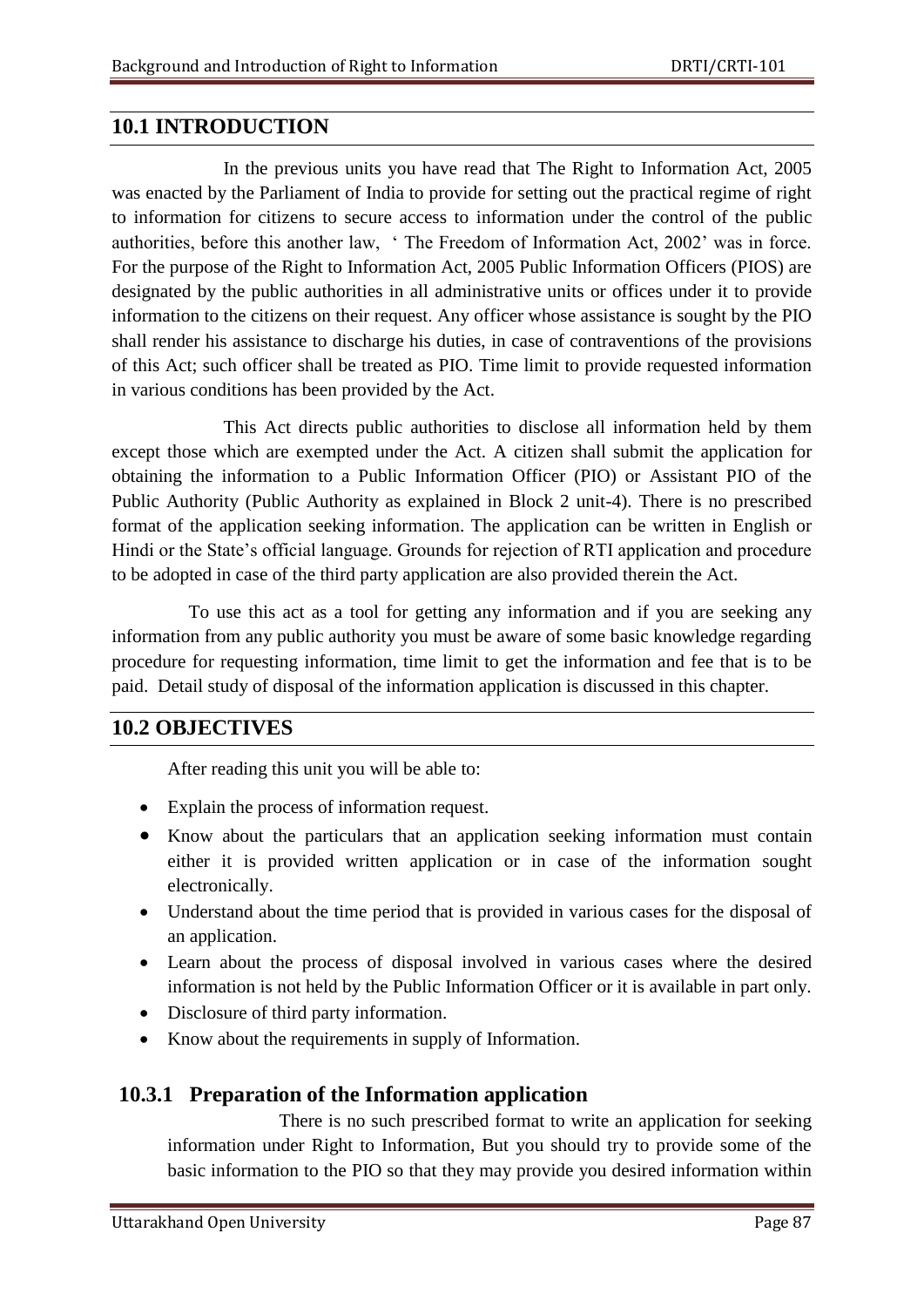time. Applicant shall provide his particulars clearly in the information application so that the concerned PIO may provide information accordingly. Applicant may provide as following-

- $\triangleright$  The applicant may address to PIO or APIO and if possible specify the department/name of the office, address from where he is seeking information.
- $\triangleright$  The name of the applicant.
- $\triangleright$  The address of the applicant.
- $\triangleright$  The particulars of the desired information.
- $\triangleright$  Whether the photocopy of the document is required or inspection will be conducted by the applicant.
- $\triangleright$  Particulars of the deposited fee or if belongs to BPL category provide proof for the same.
- $\triangleright$  Signatures of the applicant and date of the application.

# **10.3.2 Points to keep in mind before making request before the Public Authority**

Before preparing any information application you should keep some of the points in your mind which will help you in getting information easily and in time. Some of the points are as follows-

- a. Firstly you should know about the information that you can receive by Right to Information. Thus Information is any material in any form. It includes records, documents, memos, e-mails, opinions, advices, press releases, circulars, orders, logbooks, contracts, reports, papers, samples, models, data material held in any electronic form. It also includes information relating to any private body which can be accessed by the public authority under any law for the time being in force.
- b. The applicant should know that from which public authority the desired information may be obtained. Application given to wrong Public Authority may cause unnecessary delay in getting the information or sometimes the application may be returned.

# **10.3.3 Procedure after receiving any request for information under RTI**

The Public Information Officer of a public authority plays a pivotal role in making the right of citizens to information a reality. The Act casts specific duties on him and makes him liable for penalty in case of default. It is, therefore, important for a Public Information Officer to keep the following aspects in view in disposal of the applications under the Act.

# **10.3.3.1Applications Received Without Fee**

After receiving the application, the Public Information Officer should check whether the applicant has made the proper payment of application fee or whether the applicant is a person belonging to a Below Poverty Line (BPL) family. If application is not accompanied by the prescribed fee or the BPL Certificate, it cannot be treated as an application under the RTI Act. However, Public Information Officer should consider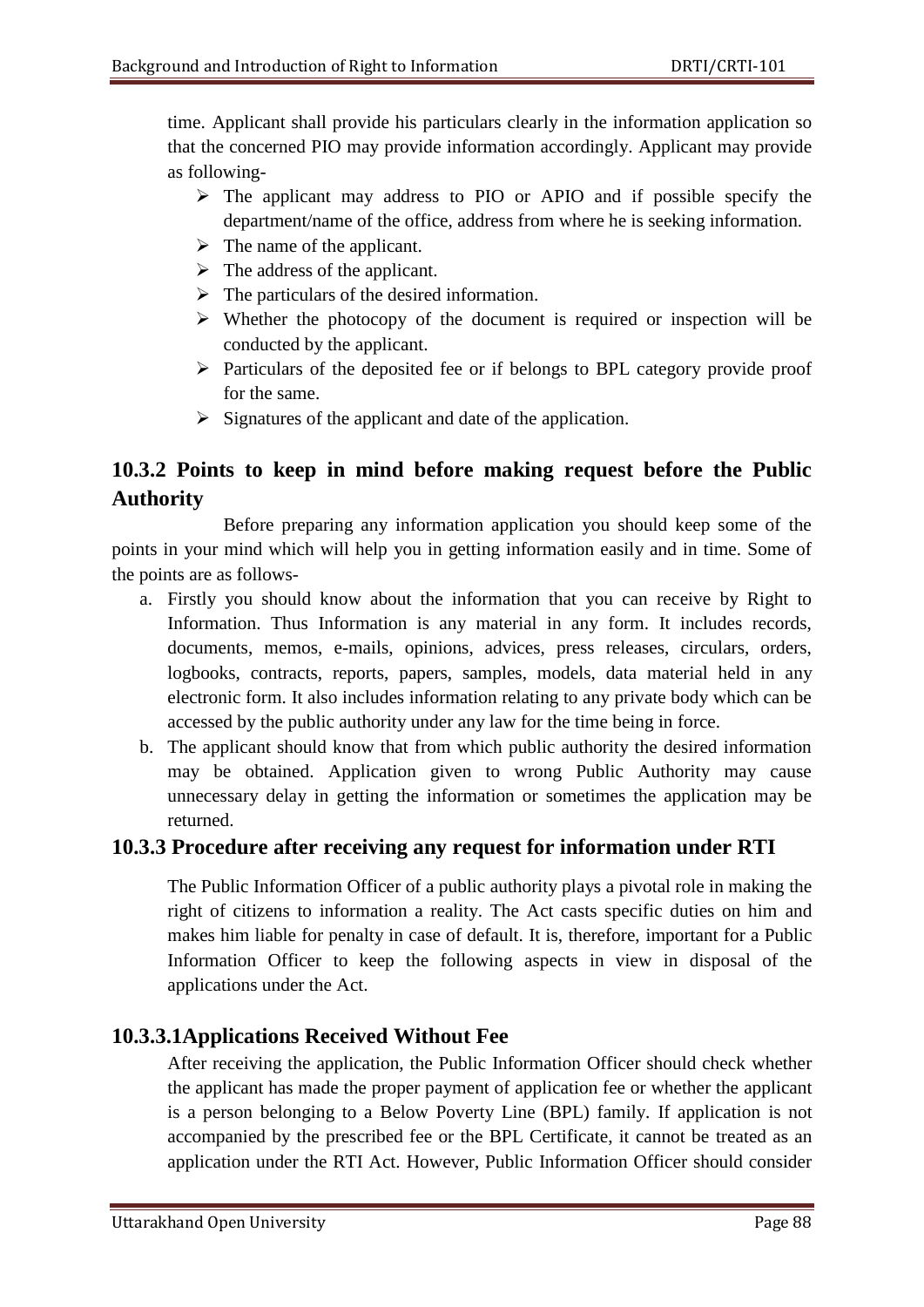such application sympathetically and try to supply information sought by way of such an application.

# **10.3.3.2 Transfer of Application**

The time limits for providing the information will begin to take effect from the date of receipt of an application. It is provided in the Right to Information Act that the PIO may seek the assistance of any other officer as he/ she considers it necessary for the proper discharge of his or her duties. Any Officer, whose assistance has been sought, shall render all assistance to the PIO and for the purposes of any contravention of the provisions of the Act, such other officer shall be treated as PIO. (See Section 5(4) and 5(5) of the Act.)

Sometimes requests are made to a public authority or PIO for information which does not concern that public authority or only a part of which is available with the public authority, remaining or whole of the information concerns another public authority or many other public authorities. Section 6(3) provides that-

Where an application is made to a public authority requesting for information,

- (i) Which is held by another public authority; or
- (ii) The subject matter of which is more closely connected with the functions of another public authority,

The public authority, to which such application is made, shall transfer the application or such part of it as may be appropriate to that other public authority and inform the applicant immediately about such transfer:

Provided that the transfer of an application pursuant to this sub section shall be made as soon as practicable but in no case later than five days from the date of receipt of application.

where an application is made to a public authority requesting for any information which is held by another public authority or the subject matter of which is more closely connected with the functions of another public authority, the public authority to which such an application is made, shall transfer the application within 5 days to that other public authority and shall inform the applicant for the same.

A situation may arise when a person makes an application to a public authority for information, a part of which is available with that public authority and the rest of the information is scattered with more than one other public authorities. In such a case, the Public Information Officer of the public authority should give information relating to it and advise the applicant to make separate applications to the concerned public authorities for obtaining information from them. If no part of the information sought, is available with it but is scattered with more than one other public authorities, the Public Information Officer should inform the applicant that information is not available with the public authority and that the applicant should make separate applications to the concerned public authorities for obtaining information from them.

# **10.3.4 Disclosure of Third Party Information**

Information, the disclosure of which would harm the competitive position of a third party, is exempt from disclosure. Such information shall not be disclosed unless the competent authority is satisfied that larger public interest is there in the disclosure of such information.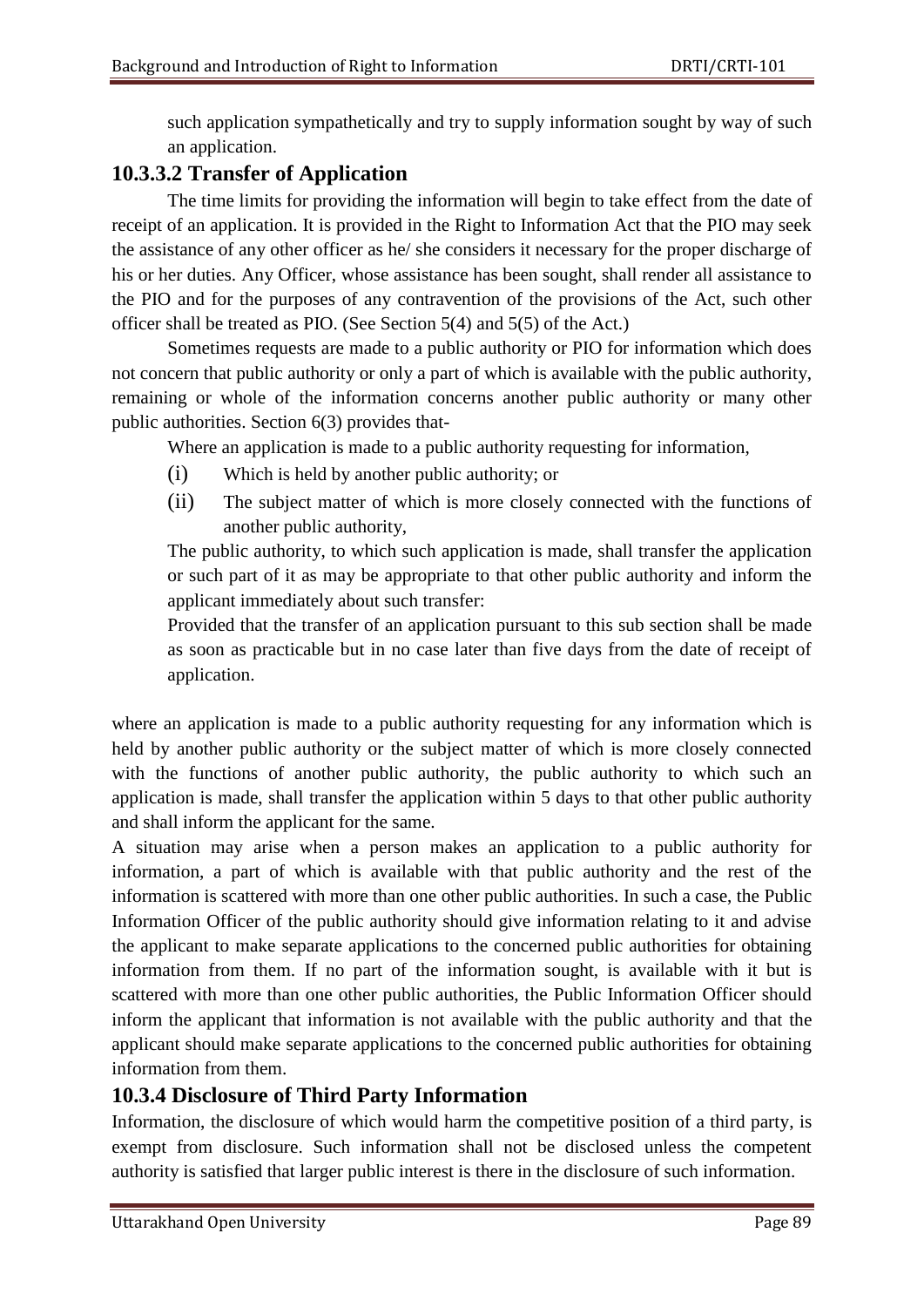If an applicant seeks any information which relates to or has been supplied by a third party and that third party has treated that information as confidential, the Public Information Officer shall consider whether the information should be disclosed or not. The Public Information Officer would have before disclosing such information within five days from the receipt of the application, give a written notice to the third party that the information has been sought by the applicant under the RTI Act and that he intends to disclose the information. He shall request the third party to make a submission, regarding whether the information may be disclosed. The third party shall be given a time of ten days, from the date of receipt of the notice by him, to make representation against the proposed disclosure. The Public Information Officer shall decide regarding disclosure of the information on the basis of the submission of the third party. Such a decision should be taken within forty days from the receipt of the request for information. After making the decision, the Public Information Officer should give a notice of his decision to the third party in writing.

# **10.3.5 Providing Information**

The information to the applicant should ordinarily be provided in the form in which it is sought. But, if the supply of information sought in a particular form may cause harm to the safety or preservation of the records, supply of information in that form may be denied. However, the applicant may be invited to inspect the same stating the reasons.

In some cases, the applicants expect the Public Information Officer to give information in some particular proforma devised by them stating that they have a right to get information in the form in which it is sought. It need be noted that the provision in the Act simply means that if the information is sought in the form of photocopy, it shall be provided in the form of photocopy, or if it is sought in the form of a floppy/disc, it shall be provided in that form subject to the conditions given in the Act. It does not mean that the PIO shall re arrange or re-shape or create the information. The PIO is not expected to draw conclusions or interpret for providing the information.

# **10.3.6 Supply of Information**

The Public Information Officer should check whether the information sought or a part thereof is exempt from disclosure under Section 8 or Section 9 of the Act. Where a request for information is rejected, the Public Information Officer should communicate to the person making the request:

- (i) The reasons for such rejection;
- (ii) The period within which an appeal against such rejection may be preferred.

The furnished information should be specific and clear and there must not be ambiguity in the information.

# **10.3.6.1 Supply of Part Information**

Where a request is received for access to information which is exempt from disclosure but a part of which is not exempt, and such part can be severed in such a way that the severed part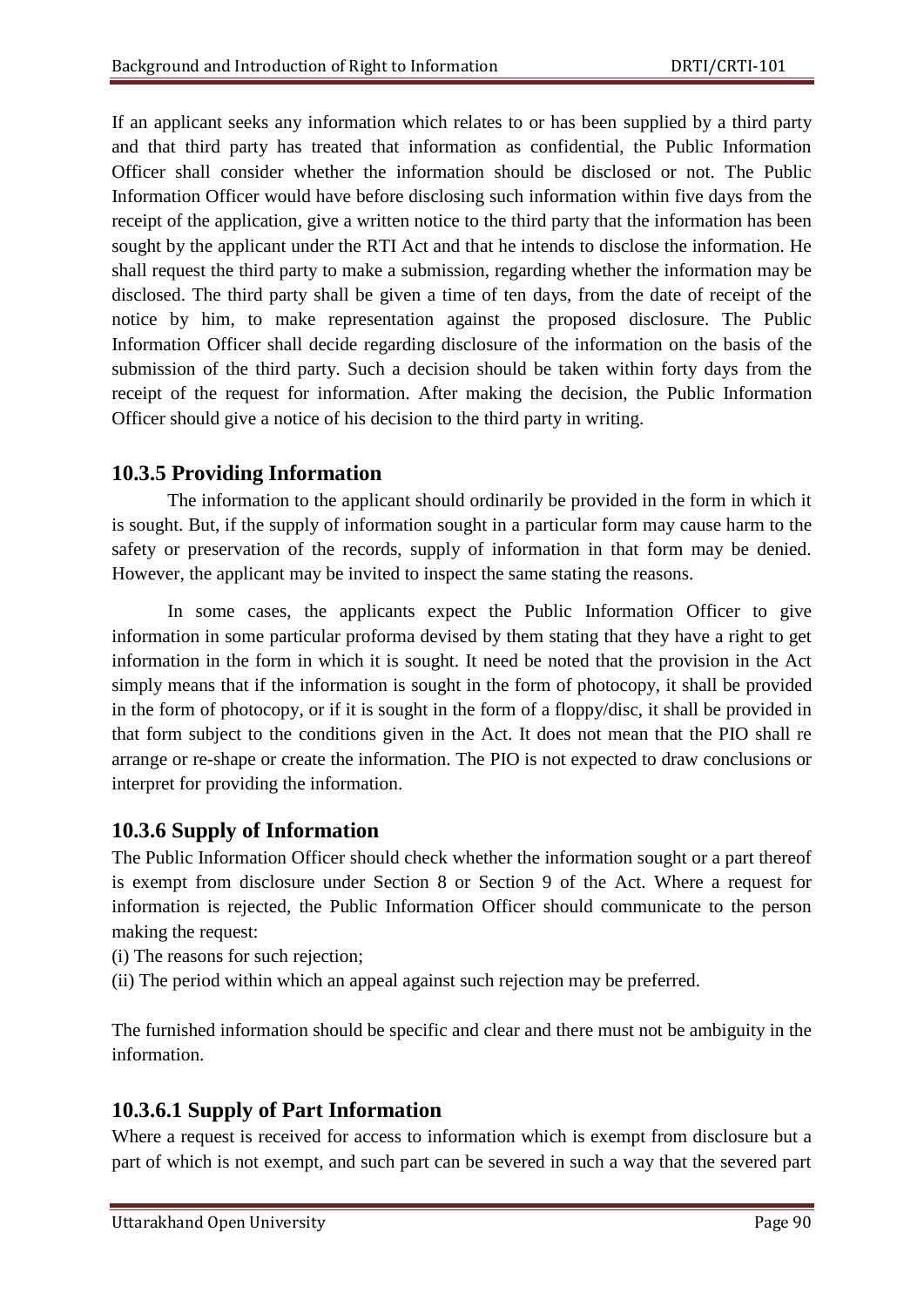does not contain exempt information then, access to that part of the information/record may be provided to the applicant.

# **10.3.6.2 Prescribed Time Period for Supply of Information**

The Public Information Officer should supply the information within thirty days of the receipt of the request. Where the information sought for concerns the life or liberty of a person, the same should be provided within forty-eight hours of the receipt of the request. If request for information is received through the APIO, the information may be provided within 35 days of receipt of application by the APIO in normal course In case of an application transferred from one public authority to another public authority, reply should be provided by the concerned public authority within 30 days of the receipt of the application by that public authority in normal course and within 48 hours in case the information sought concerns the life or liberty of a person.

# **10.4 SUMMARY**

 In this unit we have discussed that the applicant before seeking any information from any public authority, may itself identify that to which public authority the application of request is to be made. There is no format of the application but the applicant shall furnish some particulars so that information can be easily obtained. After receiving the application of information the PIO shall check whether the proper fee has been paid by the applicant or the applicant belongs to BPL category. The PIO shall transfer the application to the other Public authority if the desired information is not concerned to him or part of that is available to him and other part is available to other public authority. The PIO may seek assistance from the other officer for the information and in case of refusal in assistance by that officer or contraventions thereof he or she shall be deemed as PIO. In case of third party information if the PIO satisfies himself that in the larger public interest it is to be provided he or she may supply the information but where the third party has supplies the information as confidential, the PIO within time limit shall ask for his statements regarding to the information required by the applicant. The PIO shall provide the information in the form it is available. It is not expected from the PIO to interpret or draw conclusions for providing information. PIO shall not create any information but provide in the form as it is available to the public authority. The provided information shall be clear and specific, it shall not be ambiguous. The PIO shall mention the name, designation and address of the departmental (first appellate)appellate authority in providing the information to the applicant.

# **10.5 GLOSSARY**

1**. Public Authority**- It is provided in section 2(h ) of the Right to Information Act 2005. It means any authority or body or institution or self Government established or constituted by or under the Constitution ; by any other law made by Parliament; by any other law made by the State legislature; by notification issued or order made by the appropriate Government, and includes any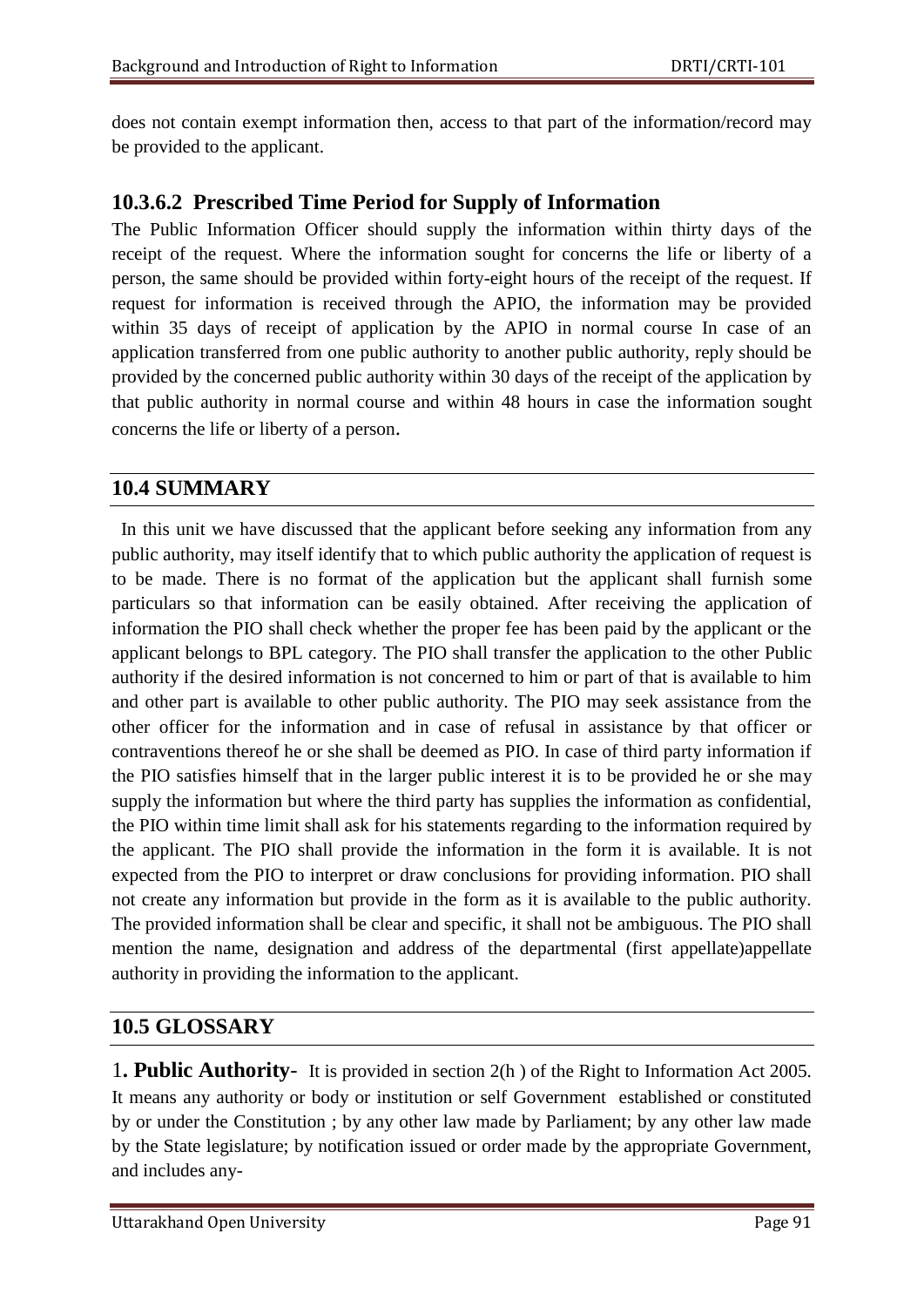(i) body owned, controlled or substantially financed;

(ii) non-Government organization substantially financed, directly or indirectly by funds provided by the appropriate Government.

**2. Public Information Officer-** Any Officer designated by the Public Authority to provide information to persons requesting for the information under the Right to Information Act 2005.

**3. Designated-** appoint someone to a specified office or post.

**4. Third Party-** It is provided in section 2(n) of the Right to Information Act, 2005. It means a person other than the citizen making a request for information and includes a public authority.

#### **10.7 SAQS**

#### **1. Short Answer Questions-**

a) What do you mean by information under The Right to Information Act, 2005.

b) In how many maximum days the application shall be transferred to the other Public Authority under section 6(3) of the Act.

#### **2. Fill in the blanks-**

a) The Public Information Officer should check whether the information sought or a part thereof is exempt from disclosure under Section …or Section …of the Act. b) The PIO shall not …… or ………. or ……… the information.

3. True and False type questions

a) There is specified format of requesting any information.

(i)True, (ii) False.

b) There is time limit fixed for providing the information.

(i)True, (ii) False.

#### **10.8 REFERENCES**

a) [https://en.wikipedia.org/wiki/Right\\_to\\_Information\\_Act,\\_2005.](https://en.wikipedia.org/wiki/Right_to_Information_Act,_2005)

b) The Right to Information Act, 2005.

c) [www.ingaf.in/INGAF/RTI-ACT/Guideonrti.pdf](http://www.ingaf.in/INGAF/RTI-ACT/Guideonrti.pdf)

#### **10.9 SUGGESTED READINGS**

Dr. Neelam Kant, 2014, published by Orient Publishing Company.

# **10.10 TERMINAL QUESTIONS AND MODEL QUESTIONS**

a) In preparation of the information application what are the required essentials?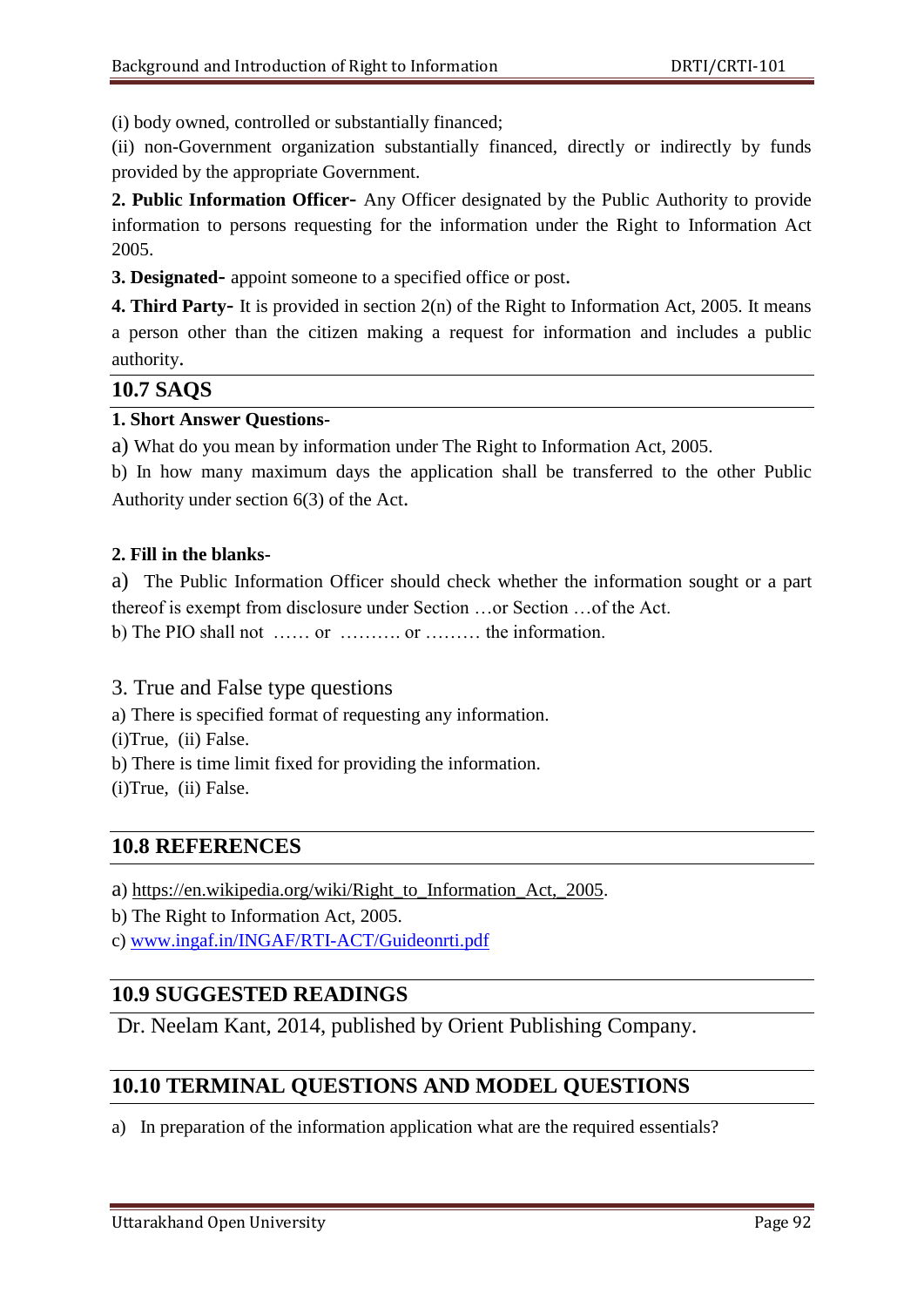b) What is the procedure adopted by the Public Information Officer after receiving the application for information?

c) What is the procedure for disclosure of third party information?

# **10.11 ANSWERS**

# SAQS

- 1. (a)Refer 10.3.2, (b)5 days
- 2. (a) 8 or 9, (b) re arrange, re-shape, create.
- 3. (a) False, (b)True
- Terminal Questions and Answers
	- (b) Refer 10.3.1, (b)10.3.3 (c) 10.3.4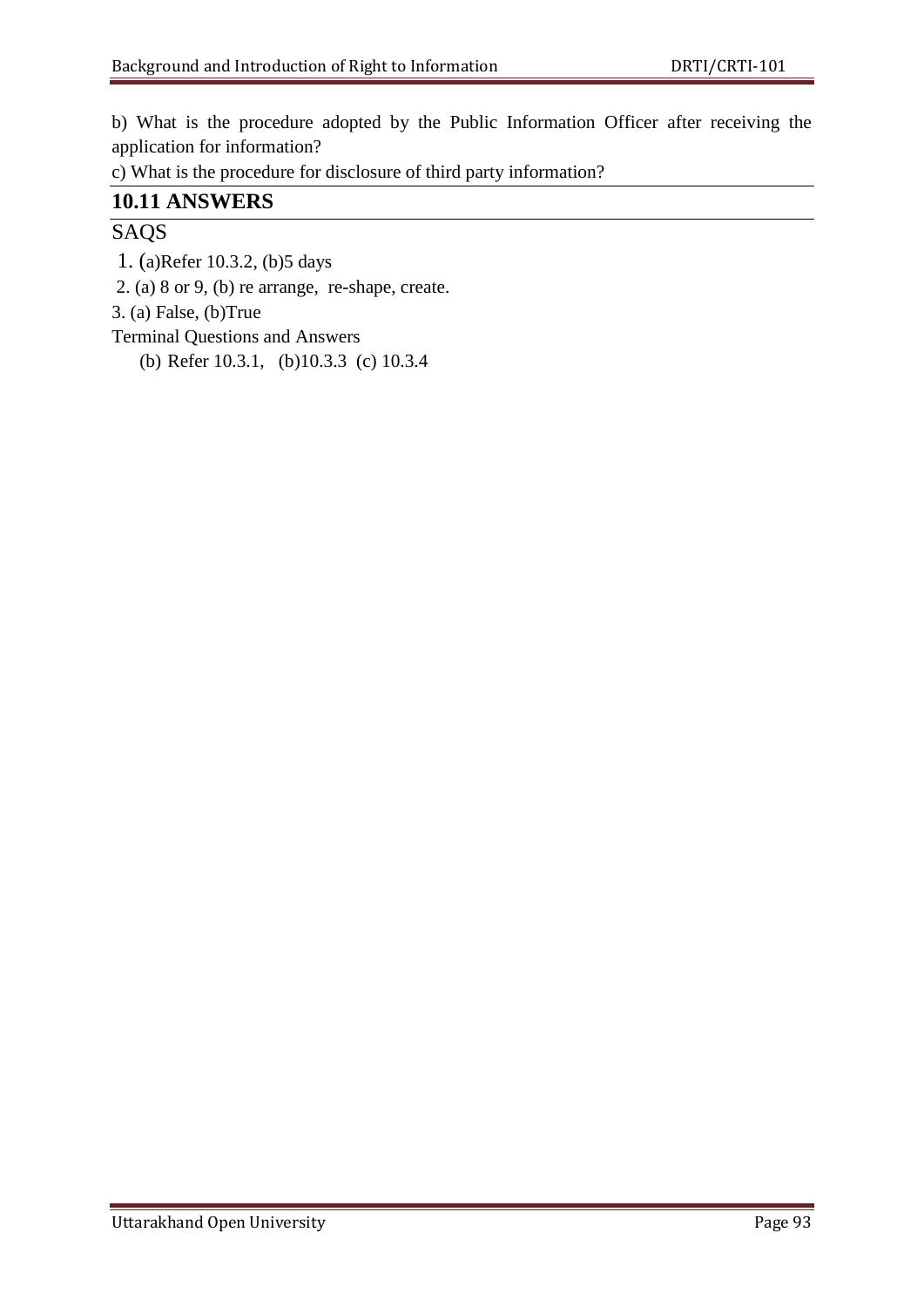# **UNIT 11**

# **FEE AND COSTS AND EXEMPTION FROM PAYMENT**

#### **STRUCTURE**

#### **11.1 INTRODUCTION**

#### **11.2 OBJECTIVES**

#### **11.3 SUBJECT**

- 11.3.1 Provisions of fee in the Right to Information Act, 2005
- 11.3.2 Provisions of extra fee in the Right to Information Act, 2005
- 11.3.3 Provisions of exemption from fee in the Act.
- 11.3.4 Rules in the State of Uttarakhand prescribed for fee and Costs
	- 11.3.4.1 Rules for persons of below poverty line

#### **11.4 SUMMARY**

**11.5GLOSSARY**

**11.6SAQS**

**11.7REFERENCES**

**11.8 SUGGESTED READINGS**

#### **11.9 TERMINAL QUESTIONS**

**11.10 ANSWERS**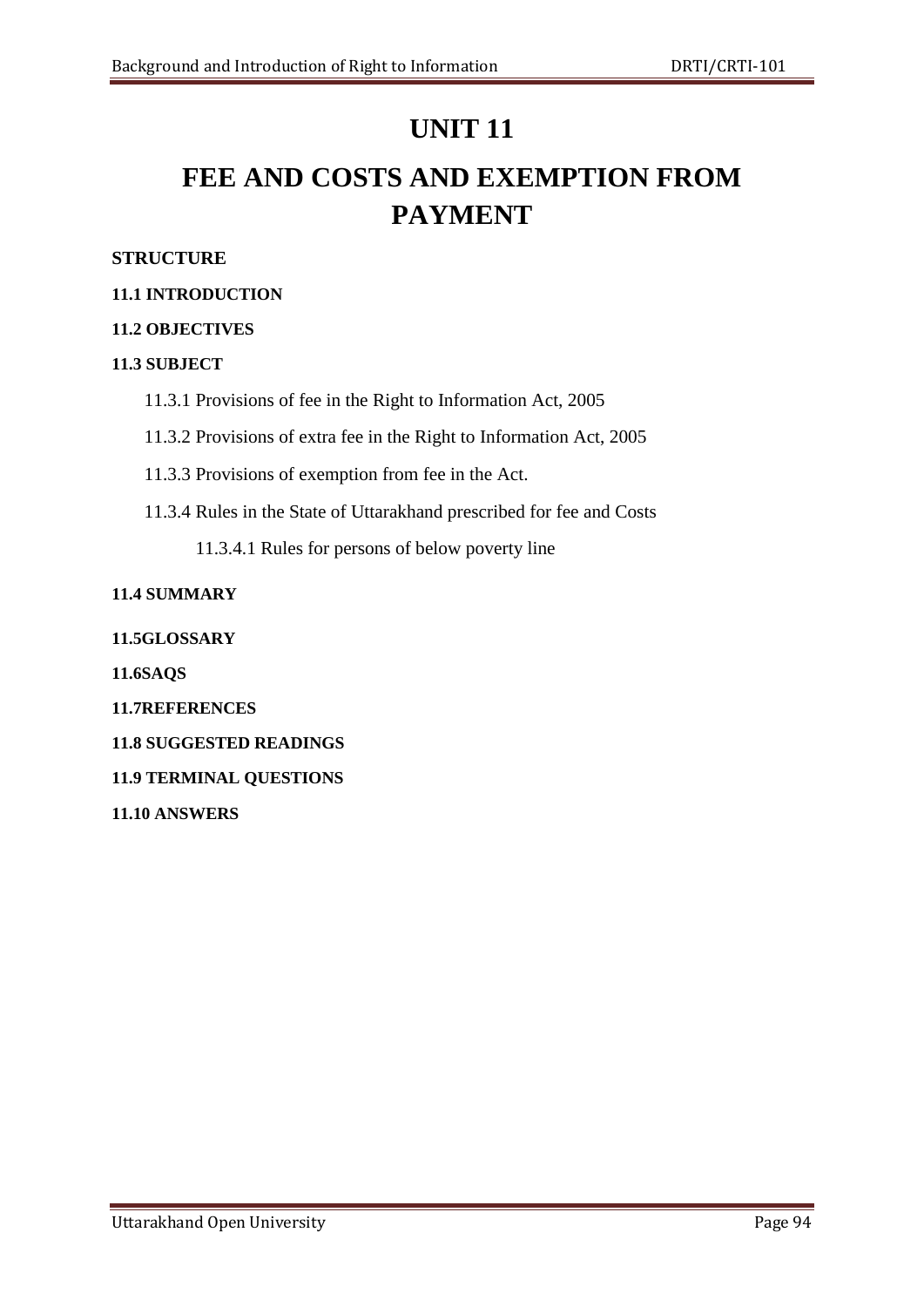### **11.1 INTRODUCTION**

In the previous units you have read that the applicant before seeking any information from any public authority may itself identify that to which public authority the application of request is to be made. There is no format of the application but the applicant shall furnish some particulars so that information can be easily obtained. After receiving the application of information the PIO shall check whether the proper fee has been paid by the applicant or the applicant belongs to BPL category. The PIO shall transfer the application to the other Public authority if the desired information is not concerned to him or part of that is available to him and other part is available to other public authority. The PIO shall mention the name, designation and address of the departmental (first appellate) appellate authority in providing the information to the applicant.

In *State of Uttar Pradesh v. Raj Narain*, The Supreme Court underlined the significance of right information in the democratic system and observed that "in a government of responsibility like ours, where all agents of the public must be responsible for their conduct, these can be a few secrets." The Right to Information Act, 2005 is the facet of human rights and acknowledged universally, it directs public authorities to disclose all information held by them subject to the conditions, accompanying such fee as may be prescribed.

The Right to information Act, 2005 provides provisions for the reasonable fee that is to be charged from the applicant and further provides that no such fee shall be charged from the persons who are below poverty line. The prescribed fee has to be determined by the appropriate Government. Fee and costs and exemptions have been discussed in this chapter.

# **11.2 OBJECTIVES**

After reading this unit you will be able to:

- $\triangleleft$  Know the provisions those provides for charging fee from the demand side.
- \* Know about the charges that are to be paid according to the demand made to the Public Authority.
- Learn about the exemptions from fee to the person of the below poverty line.
- Learn about the fee that is to be paid for information in various forms.
- Understand various aspects concerning fee provisions.

#### **11.3 SUBJECT**

# **11.3.1 Provisions of fee in the Right to Information Act, 2005**

A person, seeking any information under the Right to Information Act, 2005 shall make a request to the concerned Public Authority as contemplated under section 6(1) of the Act. The Act further provides the provision of the fee that is to be accompanied with the application for seeking information under the Act.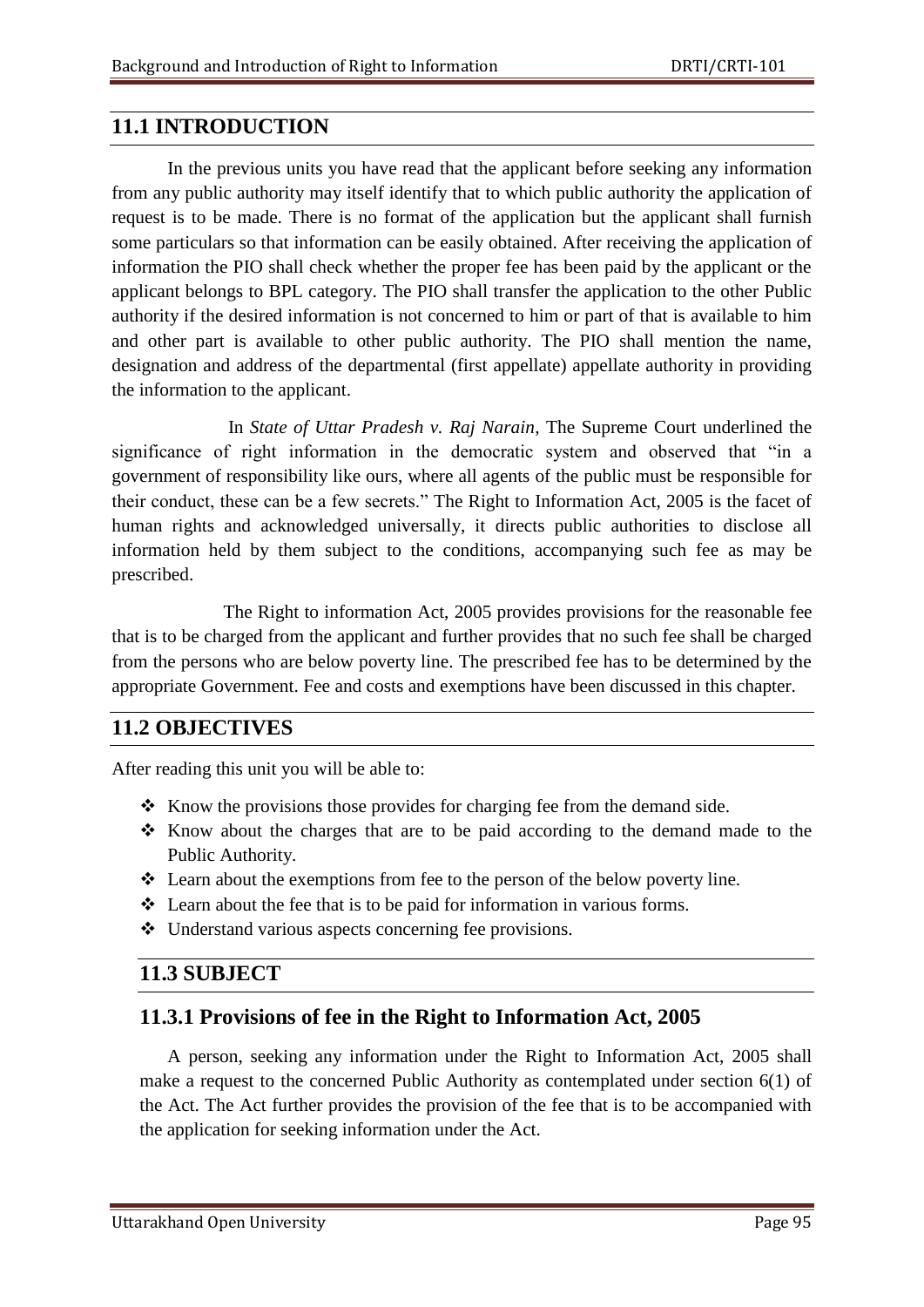According to Section 6(1) of the Right to Information Act, 2005, A person, who desires to obtain any information under this Act, shall make a request in writing or through electronic means in English or Hindi or in the official language of the area in which the application is being made, accompanying such fee as may be prescribed, to-

- (a) the Central Public Information Officer or State Public Information Officer, as the case may be, of the concerned public authority;
- (b) the Central Assistant Public Information Officer or State Assistant Public Information Officer, as the case may be,

specifying the particulars of the information sought by him or her :

In this part the Act states about the accompanying fee that is prescribed and the word prescribed herein denotes the meaning that is given under Section  $2(g)$  of the Act as following,-

*"Prescribed" means prescribed by the rules made under this Act by the appropriate Government or the competent authority, as the case may be;* 

The definition of the appropriate Government has been explained in the previous unit.

### **11.3.2 Provisions of extra fee in the Right to Information Act, 2005**

Section 7 of the Right to Information Act, 2005 speaks for the extra fee if the decision is taken to provide the information, according to the cost determined. This section provides in detail the procedure in the case of charging extra fee. According to Section 7(3) *–*

Where a decision is taken to provide the information on payment of any further fee representing the cost of providing the information, the Central Public Information Officer or State Public Information Officer, as the case may be, shall send an intimation to the person making the request, giving-

- (a) the details of further fees representing the cost of providing the information as determined by him, together with the calculations made to arrive at the amount in accordance with fee prescribed under sub-section (1), requesting him to deposit that fees, and the period intervening between the dispatch of the said intimation and payment of fees shall be excluded for the purpose of calculating the period of thirty days referred to in that sub-section;
- (b) information concerning his or right with respect to review the decision as to the amount of fees charged or the form of access provided, including the particulars of the appellate authority, time limit, process and any other forms.

In simple words when the desired information need to be charged extra fee after calculating its cost according to the prescribed rate then information in this regard shall be given to the applicant and the time period intervening between the dispatch of the said information and payment shall not be included in the mandatory time period provided by the Act. The concerning PIO demanding extra fee shall provide the calculation made by him and provide the particulars of the appellate authority to the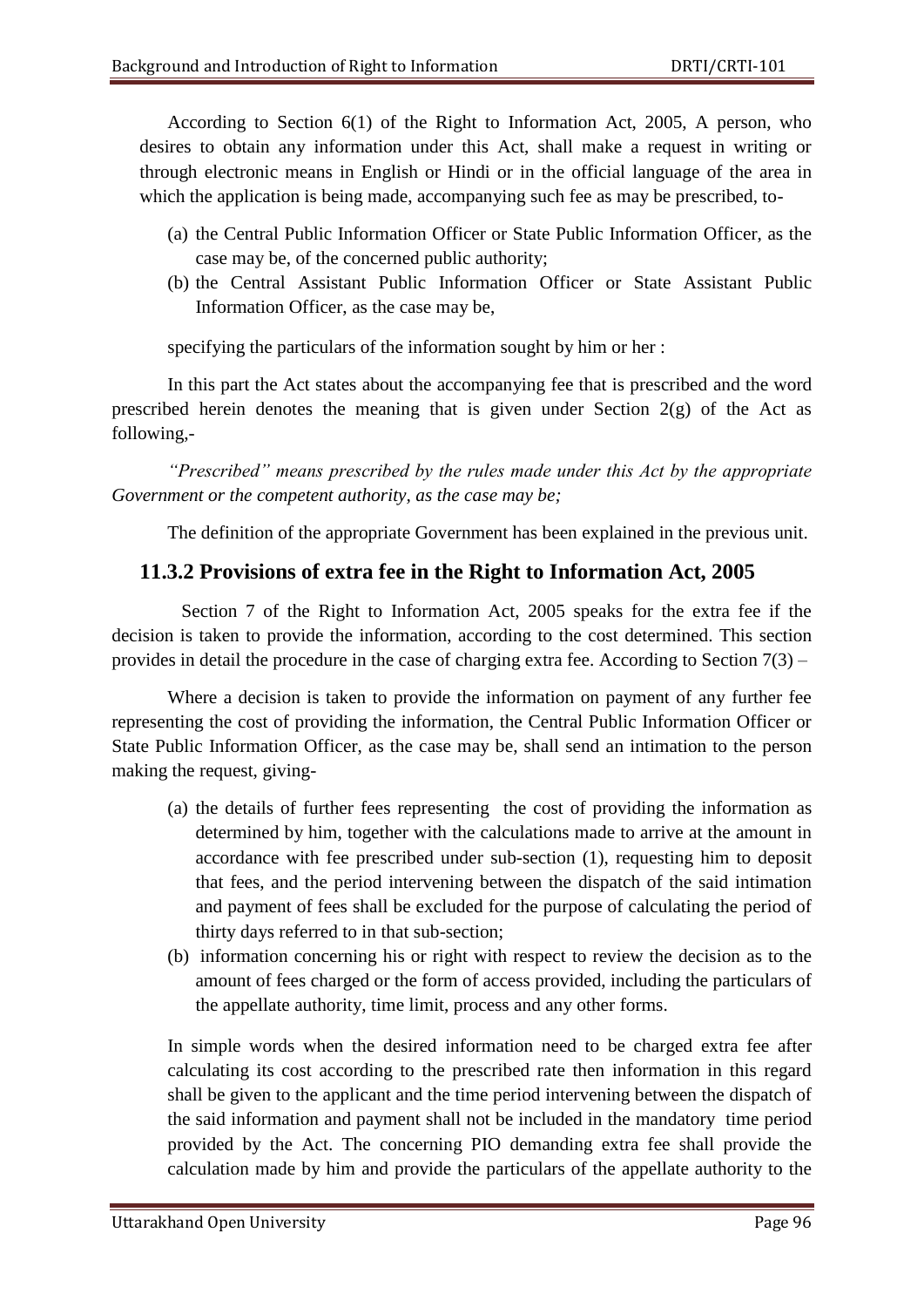applicant so that he may approach appellate authority in case of feeling aggrieved from said demand.

Section 7(5) enumerates provision for fee if the information is in the printed or in any electronic form as following-

Section 7(5) Where access to information is to be provided in the printed or in any electronic format, the applicant shall, subject to the provisions of sub-sections (6), pay such fee as may be prescribed:

It is to clarify here that sub section 6 states the condition when the fee shall be exempted and it is discussed below.

# **11.3.3 Provisions of exemption from fee in the Act.**

There are two conditions provided in the Right to Information Act that exempts from taking any fee. Section 7(5) provides for the fee in case the information is in printed or in any electronic format as discussed above, but it speaks of the exemption in case of the persons who are of below poverty line as follows,-

Provided that the fee prescribed under sub-section (1) of section 6 and sub-section (1) and (5) of Section 7 shall be reasonable and no such fee shall be charged from the persons who are of below poverty line as may be determined by the appropriate Government.

The other condition is where a public authority fails to comply with the time limits specified in the Act. Section 7(6) enumerates as following,-

Notwithstanding anything contained in sub-section (5), the person making request for the information shall be provided the information free of charge where a public authority fails to comply with the time limits specified in sub-section (1).

From the above sub-sections of Section 7 it is clearly revealed that two conditions are provided in the Act when fee is exempted, in brief as follows,-

- $\div$  from the persons who are of below poverty line.
- $\cdot \cdot$  where a public authority fails to supply information with the time limits specified in the Act.

# **11.3.4 Rules in the State of Uttarakhand prescribed for fee and Costs**

In the State of Uttarakhand, Right to Information Rules 2013 have been framed and following fee and costs have been prescribed,-

A request for obtaining information under sub- section(1) of section 6 shall be accompanied by an application fee of rupees 10 by way of cash against proper receipt or by non judicial stamp paper or treasury challan or demand draft or bankers cheque or Indian Postal Order payable to the Public Information Officer or Assistant Public Information Officer of the concern Public Authority.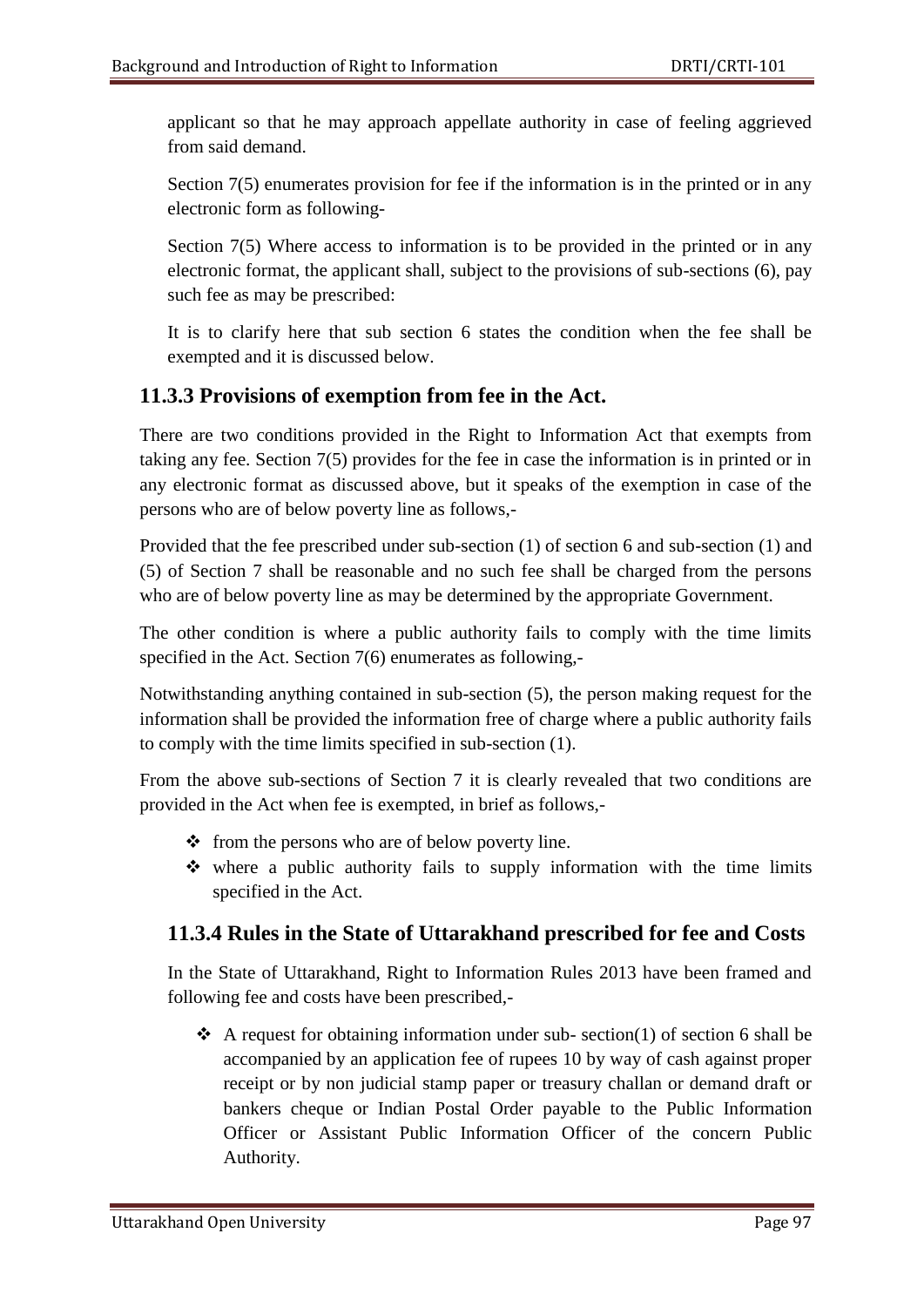- $\bullet$  For providing the information under sub section (3) of section 7, the fee shall be charged by way of cash against proper receipt or by non judicial stamp paper or treasury challan or demand draft or bankers cheque or Indian Postal Order payable to the Public Information Officer of the Public Authority at the following rates:-
	- Rupees two for each page (in A4 or A3 size paper) created or copied; and actual charges or cost price of a copy in larger size paper;
	- For inspection of records, no fee for the first hour; and a fee of rupees five for each subsequent hour ( or fraction thereof) ;
	- Actual cost or price for samples or models.

But no fee shall be charged from the person of below poverty line.

- $\triangle$  For providing the information under sub-section (5) of section 7, the fee shall be charged by way of cash against proper receipt or by non judicial stamp paper or treasury challan or demand draft or bankers cheque or Indian Postal Order payable to the Public Information Officer of the Public Authority at the following rates:-
	- For information provided in C.D./D.V.D. rupees twenty per C.D./D.V.D; and
	- For information provided in printed form at the price fixed for such publication or rupees two per page of photocopy for extracts from the publication.

# **11.3.4.1 Rules for persons of below poverty line**

Fee for the persons of below poverty line are as following,-

- If the desired information, belong to the applicant or his family members then the information shall be provided free of cost.
- If it belongs to another person than the applicant or his family members then 50 pages (A-4 size) or if it can be prepared in Rs. 100 then it shall be provided without any fee. If desired information is more than this limit then person of below poverty line shall be permitted to inspect records, take notes or photocopies at his own cost.

But persons of below poverty line shall have to accompany self attested copy of the BPL card along with the application.

From the above mentioned sections and rules it clear that the fee and cost are to be determined by the appropriate Government and the rules framed in this regard are also mentioned. In this regard a judgment of the CIC is important in the matter of Abne Ingty v. CPIO, Delhi University, New Delhi, whereby directions were issued for all the universities in India, including deemed universities and all examining bodies to provide copies of answer sheet only at a cost of Rs 2 per page and make necessary changes to their respective notifications also.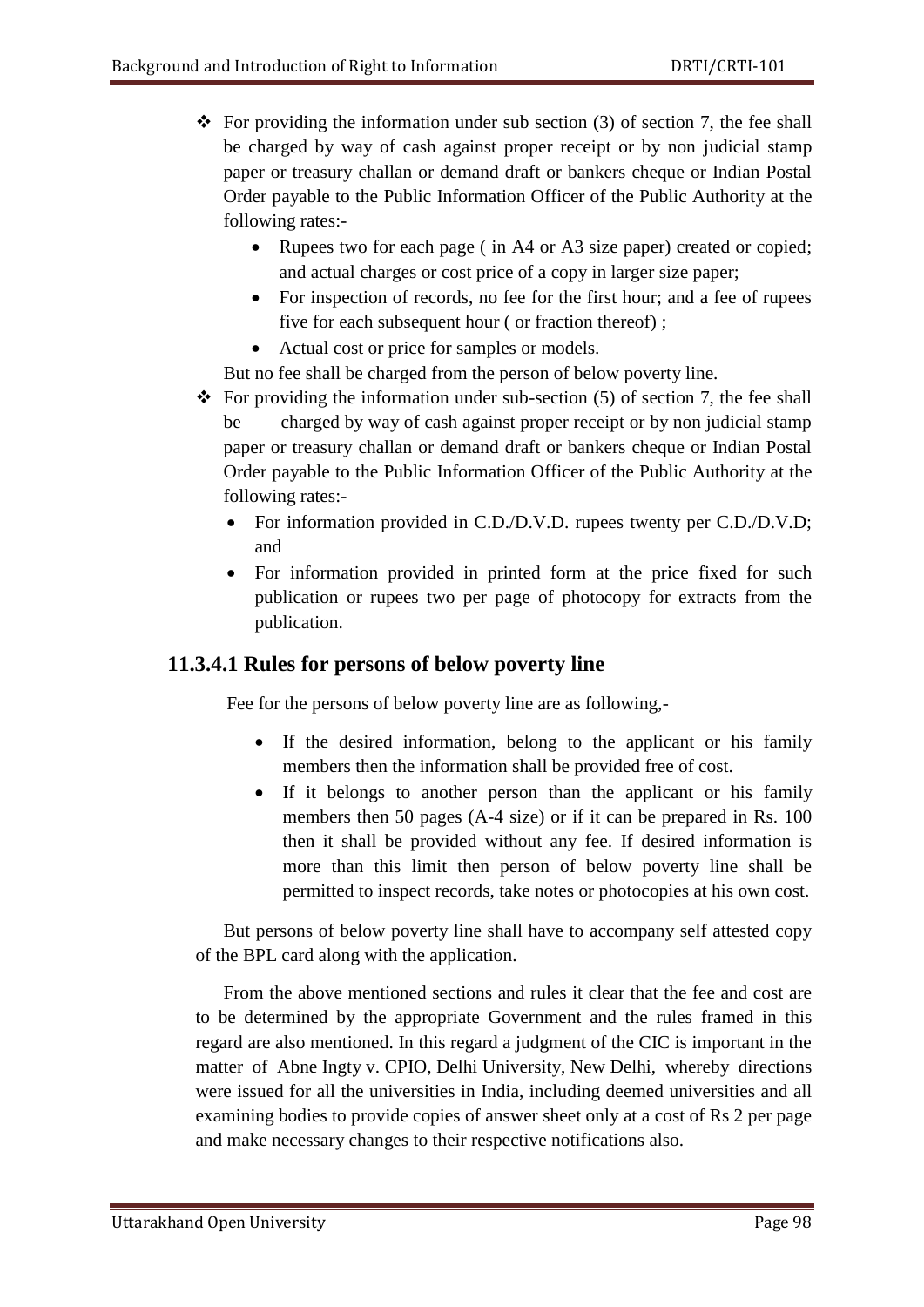### **11.4 SUMMARY**

The Right to information Act, 2005 enumerates provisions for the fee and cost in taking any information from public authority under this Act. The fee and cost is to be determined by the appropriate Government. On demand of extra fee, if it is required according to the information then PIO shall intimate regarding this to the applicant and show how the tendered amount from the applicant is calculated. The PIO shall mention the particulars of the appellate authority also if in case the applicant is not satisfied with the demand he may approach appellate authority. The tendered amount shall be reasonable in accordance with the rules framed by the appropriate Government. There are exemption clause also in the Right to Information Act, 2005, the two conditions are when the Public Authority fails to comply in supply of information as prescribed by the Act, then information is to be provided free of cost and the second one is when the applicant is of the below poverty line category.

# **11.5 GLOSSARY**

Accompanying- along with

Access- obtain or retrieve

Exemption- free from an obligation

# **11.6 SAQS**

#### 1**. Short Answer Questions-**

- a) What do you mean by prescribed?
- b) In the State of Uttarakhand what are the charges prescribed for inspection of record?

#### **2. Fill in the blanks-**

a) Prescribed is provided under Section …of the Act.

b) Section …… enumerates provision for fee if the information is in the printed or in any electronic form.

#### **3. True and False type questions**

a) There is only one condition for exemption of fee.

(i)True, (ii) False.

b) Persons of below poverty line shall have to accompany self attested copy of the BPL card along with the application.

(i)True, (ii) False.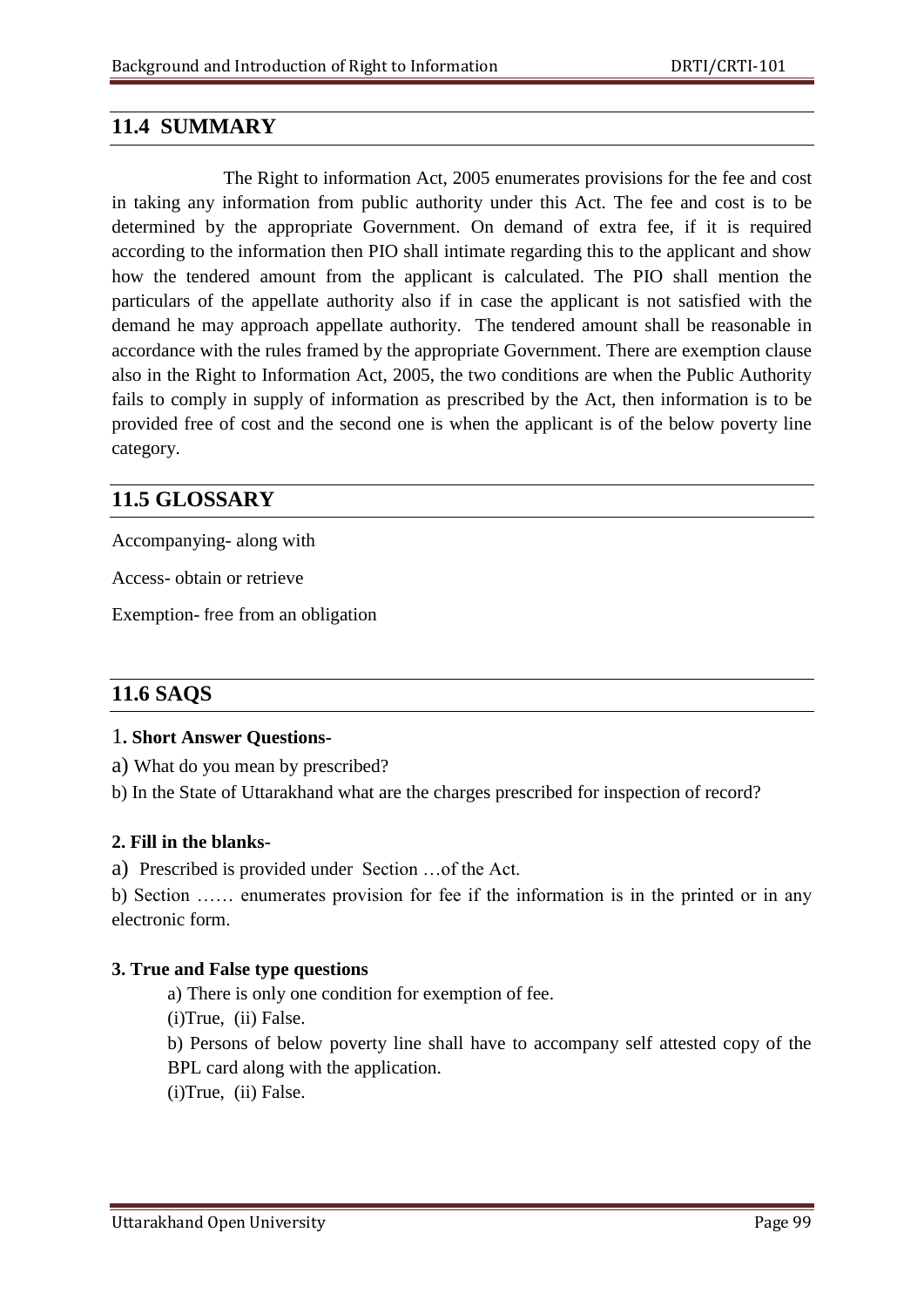#### **11.7 REFERENCES**

a) www.aiu.ac.in/RTI\_cell/CIC\_SA\_A\_2015\_901116\_M\_176862.pdf

b) State of Uttar Pradesh v. Raj Narain, AIR 1975SC 865

# **11.8 SUGGESTED READINGS**

1. Dr. Neelam Kant, 2014, published by Orient Publishing Company.

2. The Right to Information Act, 2005.

# **11.9 TERMINAL QUESTIONS**

- a) What are the provisions of fee in the RTI Act, 2005?
- b) State provisions of extra fee in the RTI Act, 2005.
- c) What are the provisions of fee prescribed in the State of Uttarakhand?

#### **11.10 ANSWERS**

# **SAQS**

- 1. (a)Refer 11.3.1, (b) 11.3.4
- 2. (a) Section  $2(g)$ , (b) Section  $7(5)$ .
- 3. (a)False, (b)True

#### **Terminal Questions and Answers**

(a) Refer 11.3.1, (b)11.3.2 (c) 11.3.4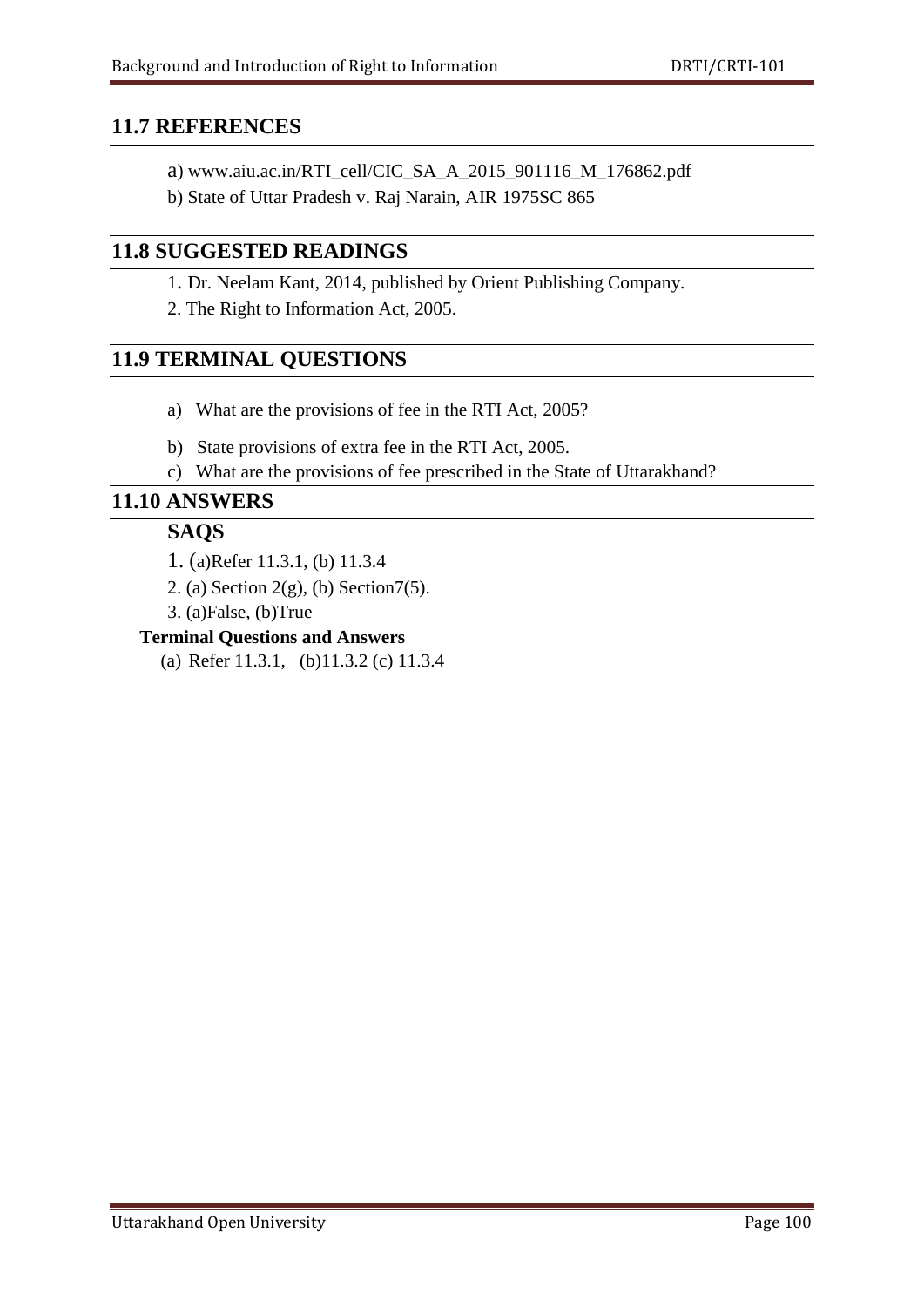# **UNIT 12**

# **INTERFACE AND ISSUES WITH THE DEMAND SIDE STRUCTURE**

#### **12.1 INTRODUCTION**

#### **12.2 OBJECTIVES**

#### **12.3 SUBJECT**

12.3.1 Interface between the Public Authorities and the Information seekers

12.3.1.1 Pro Active Disclosure

12.3.1.2 Obligations of public authorities

12.3.2 Constraints with the demand side

12.3.2.1Reasons of the issues that are faced by the demand side

12.3.2.2 Low public awareness

12.3.2.3 Steps to Awareness

12.3.2.4 Strengthening implementation

#### **12. 4.ISSUES DURING THE APPELLATE STAGE**

#### **12.5 SUMMARY**

**12.6 GLOSSARY**

**12.7 SAQS**

#### **12.8 REFERENCES**

#### **12.9 SUGGESTED READINGS**

#### **12.10 TERMINAL QUESTIONS AND MODEL QUESTIONS**

**12.11 ANSWERS**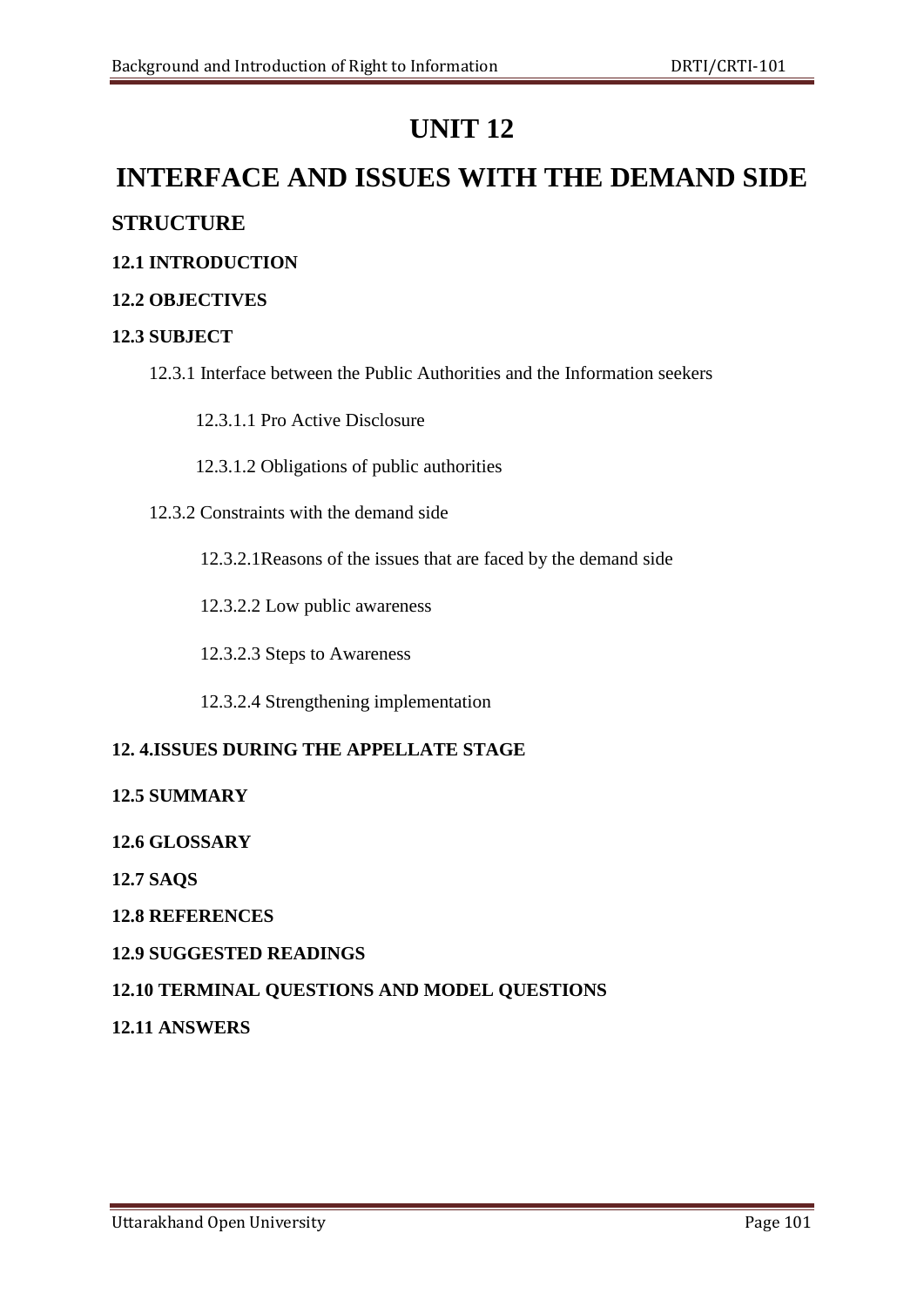#### **12.1 INTRODUCTION**

In the previous units you have read that The Right to Information Act, 2005 was enacted by the Parliament of India and several provisions have been made therein to facilitate the citizens of India in obtaining any information from any Public Authority. Duties and responsibilities have been imposed on the Public Information Officers to provide desired information to the applicant within time. There are obligations of Public Authorities which are to be fulfilled by their instrumentalities. Public Information Officers (PIOS) are designated by the public authorities in all administrative units or offices under it to provide information to the citizens on their request. Failure on providing information under the act may cause imposition of penalty on the PIO.

This Act directs public authorities to disclose all information held by them subject to the conditions and it is a right of every citizen to avail this right. A decade has passed after the commencement of the Right to Information Act, 2005 but there are certain anomalies due to which proper implementation of the Act is still not achieved, or the object of the Act has not been fulfilled. The object of the Act was to provide desired information to every citizen of India but due to insufficient planning at Public Authority level to identify the constraints and to ensure that citizens are provided the required information creates hurdles in fulfilling the basic object of the Act. There are certain reasons that are to be identified and solutions to those may be traced accordingly.

Proactive and suo motu disclosure of the information by the Public Authorities works as an interface in between the Public Authorities and demand side as it can become friendly by promotion of information Literacy. Different studies show that there is lack of awareness and other certain reasons because of which citizens are facing problems in obtaining information from the Public Authorities. Detail study of constraints on demand side is to be studied in this chapter and solutions for the same are tried to be given for the same. For example many times the applicant does not receive information within time and faces many problems due to this. The cause behind delay is the working capacity of the Public Authorities; therefore there is a need for capacity enhancement in Public Authorities for handling RTI queries. For e.g. there should be proper staff, infrastructure and monitoring for handling RTI queries. In this chapter interface between PIO and demand side as well as constrains faced by the applicants is discussed.

# **12.2 OBJECTIVES**

After reading this unit you will be able to:

- Know about the interface between Public Authorities and the demand side (the information seeker).
- Know about the issues faced on the demand side.
- Learn about the constraints faced by the demand side.
- Know about the issues faced at the appellate stage by the applicant/appellant.
- Understand the practical problems that are faced due to several reasons by the demand side.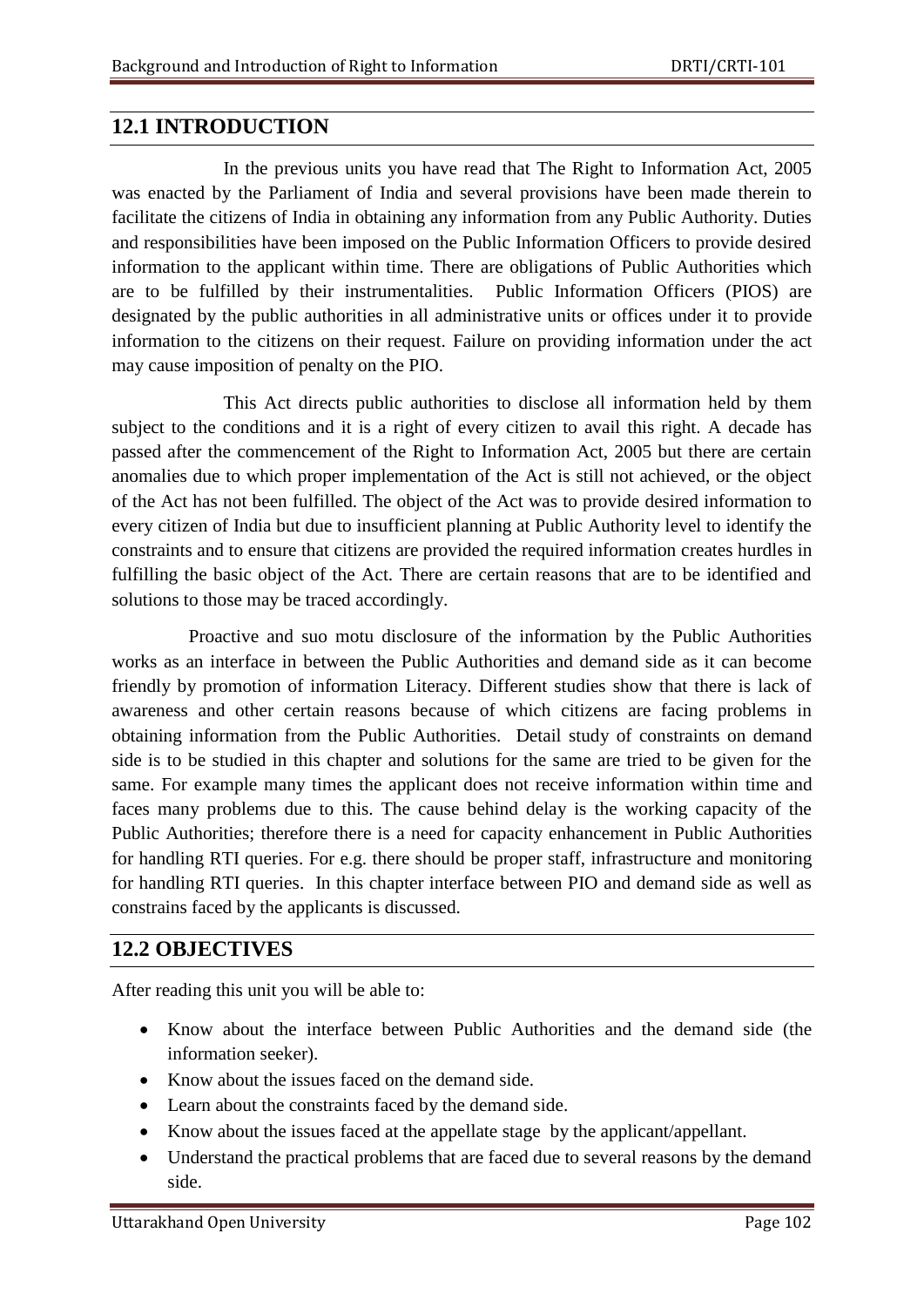- Understand the solutions that may be recommended to solve problems in implementations of the Act.
- Learn about the various programmes that may be prepared by the government for the awareness of citizens.

# **12.3.1 Interface between the Public Authorities and the Information seekers**

In a democratic society every citizen has right to know how they are governed along with the functioning of the government that may be performed in a transparent manner. Right to Information Act provides a forum for government and also a government and citizen's interface by ensuring accountability and responsibility by adopting open procedure through transparency by the Public Authorities. Pro active disclosure is an interface in between the Public Authorities and the information seekers under the Right to Information Act, 2005. Right to Information laws not only require Governments to provide information upon request, they also impose a duty on public bodies to actively disclose, disseminate and publish, as widely as possible, information of general public interest even before it has been requested. This has following positive effects:

- It minimises the time, money and effort required by the public to access important but routine information;
- It helps people to better understand what information they can access and how and where to seek it;
- It reduces the overall number of individual requests that bureaucrats have to process, thereby reducing the administrative burden on government of implementing access to information laws.

# **12.3.1.1 Pro Active Disclosure**

The RTI Act has a very comprehensive proactive disclosure provision at section 4. Specifically,  $S(4(1)(b))$  of the Act sets out a list of 17 categories of information which have to be proactively disclosed by all public authorities. At a basic level, S.4 requires every public authority to routinely disclose information about its functions, decisionmaking norms, documents held, employee contacts, and budgets. It goes further though, and even requires regular disclosure of information about subsidy schemes (including details of beneficiaries) and the recipients of licenses, concessions and permits. Considering the amount of corruption in these areas, it is hoped that greater transparency will result in greater accountability. Section 4(3) of the Central Act specifically requires that all information "shall be disseminated widely and in such a form and manner which is easily accessible to the public". This is an important provision because it establishes that it is not enough to merely collect information and store it in a cupboard at the head office! Instead, it is essential that all members of the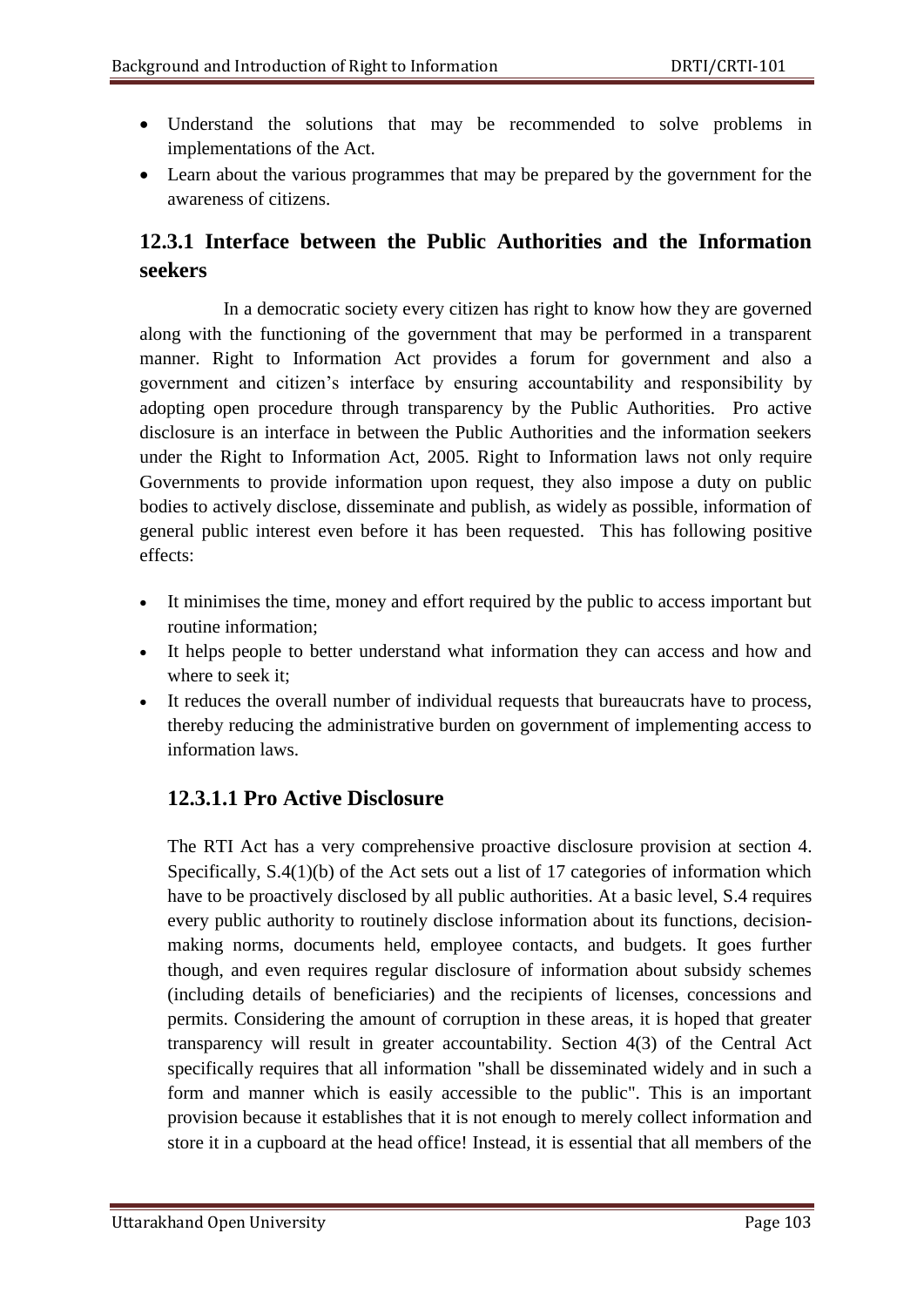public can access the information easily and through several cheap options, no matter where they live, and that it is in a language and style that can be understood.

# **12.3.1.2 Obligations of public authorities.-**

Section 4 of the Right to Information Act, 2005 puts an obligation on the public authority to maintain all its records for providing information. The information detailed in this section has to be compulsorily published by the public authority on its own without any request from anybody and information mentioned in this section need be supplied to citizens on request. Section 4 of the Act is divided in 4 sub section and each sub section makes it obligatory for the public authorities to provide information to the citizens suo motu. Detailed study of this section has been provided in the previous unit 5 of block 4.

Suo motu disclosure information is not sufficient in itself, promotion of information literacy is necessary to achieve the goals for which the Right to Information Act, 2005 has been enacted. Multimedia programmes may be designed for the promotion of information literacy by all the public authorities. Training with the help of educational institutions, in collaboration with media agencies may be arranged by the Public Authorities so as to ensure greater interface between the information seekers.

# **12.3.2 Constraints with the demand side**

There are certain issues that are faced by the information seekers during the process of receiving any information, some of the constraints are as following-

- $\mathbf{\hat{P}}$  No assistance is given by the PIOs as it is provided under Section 6 of the RTI Act that PIOs are required to provide reasonable assistance to the applicant in drafting and submission of the application.;
- Sometimes it is not known to the applicant that from where he can obtain the desired information;
- Locating the concerned PIO in a Public Authority as in some places no notice boards or incomplete and old list of PIOs are provided in the State Websites.
- Sometimes there is negative attitude of the PIO while receiving the RTI Application.
- Non-availability of User Guides for RTI implementation for information seekers.

# **12.3.2.1Reasons of the issues that are faced by the demand side**

The issues faced by the demand side are due to some of the reasons and they can be solved by taking some measures to ensure the smooth functioning of the system. Some of the reasons along with the solutions are sated as following-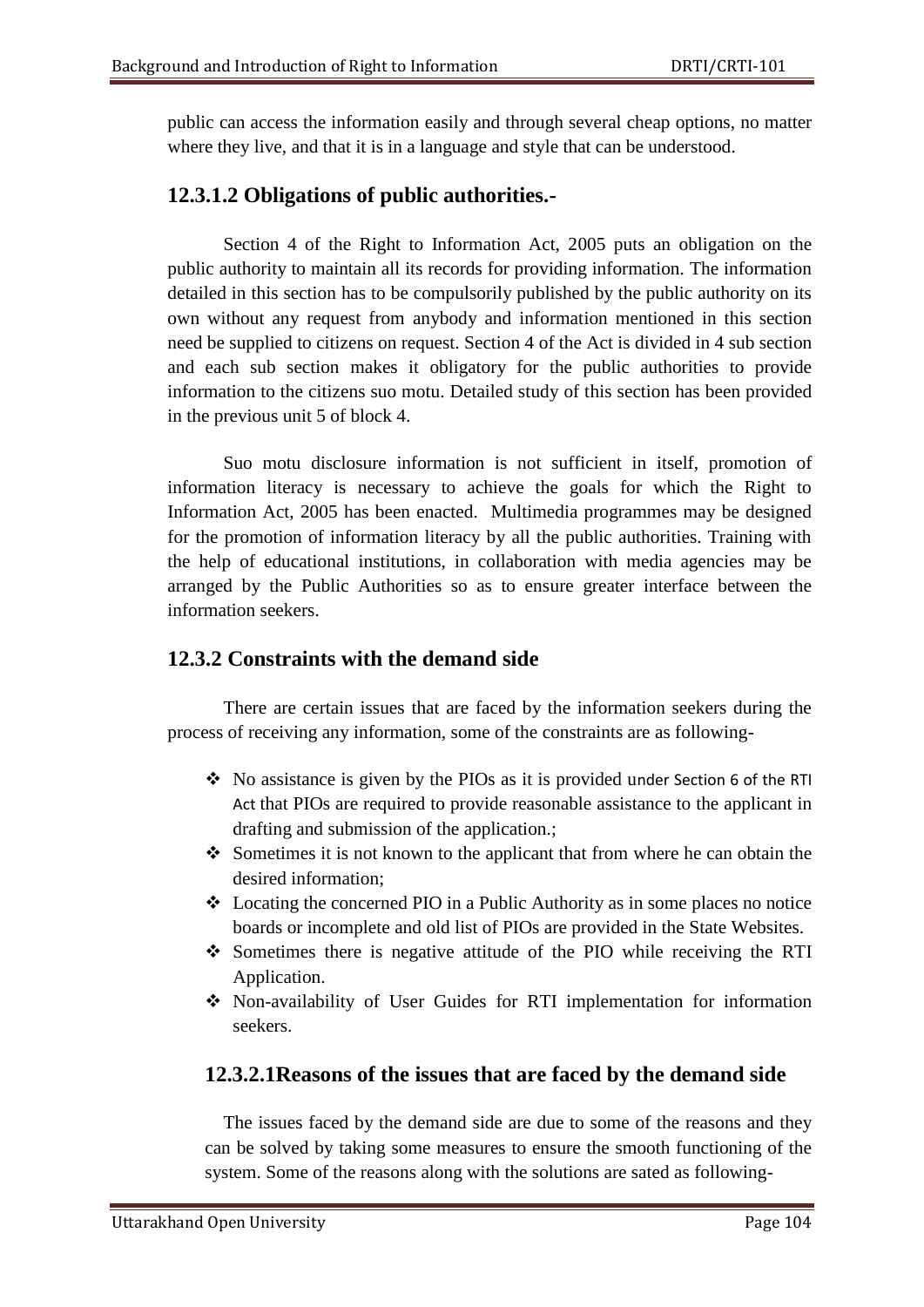# **12.3.2**.**2 Low public awareness**

There is low level of Public awareness among the citizens about the Right to information and the reason for low awareness is because of many reasons.

- It has been noticed that the awareness among the women is comparatively low than the men.
- Due to illiteracy also people are not aware of their rights
- $\div$  It has been observed that the awareness level among the rural population is very low as compared to the urban population.
- $\triangle$  The quality of the awareness in common public is significantly low.
- Citizens are not aware of how to use the information to solve their problems.

# **12.3.2**.**3 Steps to Awareness**

- ❖ By various campaigns increase public knowledge and awareness;
- By way of encouraging citizens involvement in various awareness programmes;
- $\triangle$  Various programmes may be conducted in rural areas for the awareness of the peoples.

# **12.3.2**.**4 Strengthening implementation**

Section 26 of the Act contemplates that the appropriate Government may develop and organize educational programmes to advance the understanding of the public, especially disadvantaged communities, regarding how to exercise the rights contemplated under the Act. The Governments have duty to take steps in this regard to ensure that awareness may spread among the common people and by way of organizing different awareness programmes through different mediums it can be achieved. Another major challenge is to develop capacities or efficiency of the public authorities for access to information. The efficiency and capacity of the public authority is to be enhanced so that the spirit of the Right to Information Act may be protected. For this purpose public authorities need to be trained and equipped with facilities to meet out the demand of the information. For e.g. there should be proper staff, infrastructure, monitoring and training mechanism etc for handling RTI queries. Some of the steps that may be taken by the public authorities for the proper implementation of the RTI are as follows-

- ❖ By keeping and ensure good standards of records management;
- To identify areas for proactive disclosure and to ensure the proactive disclosure is updated ;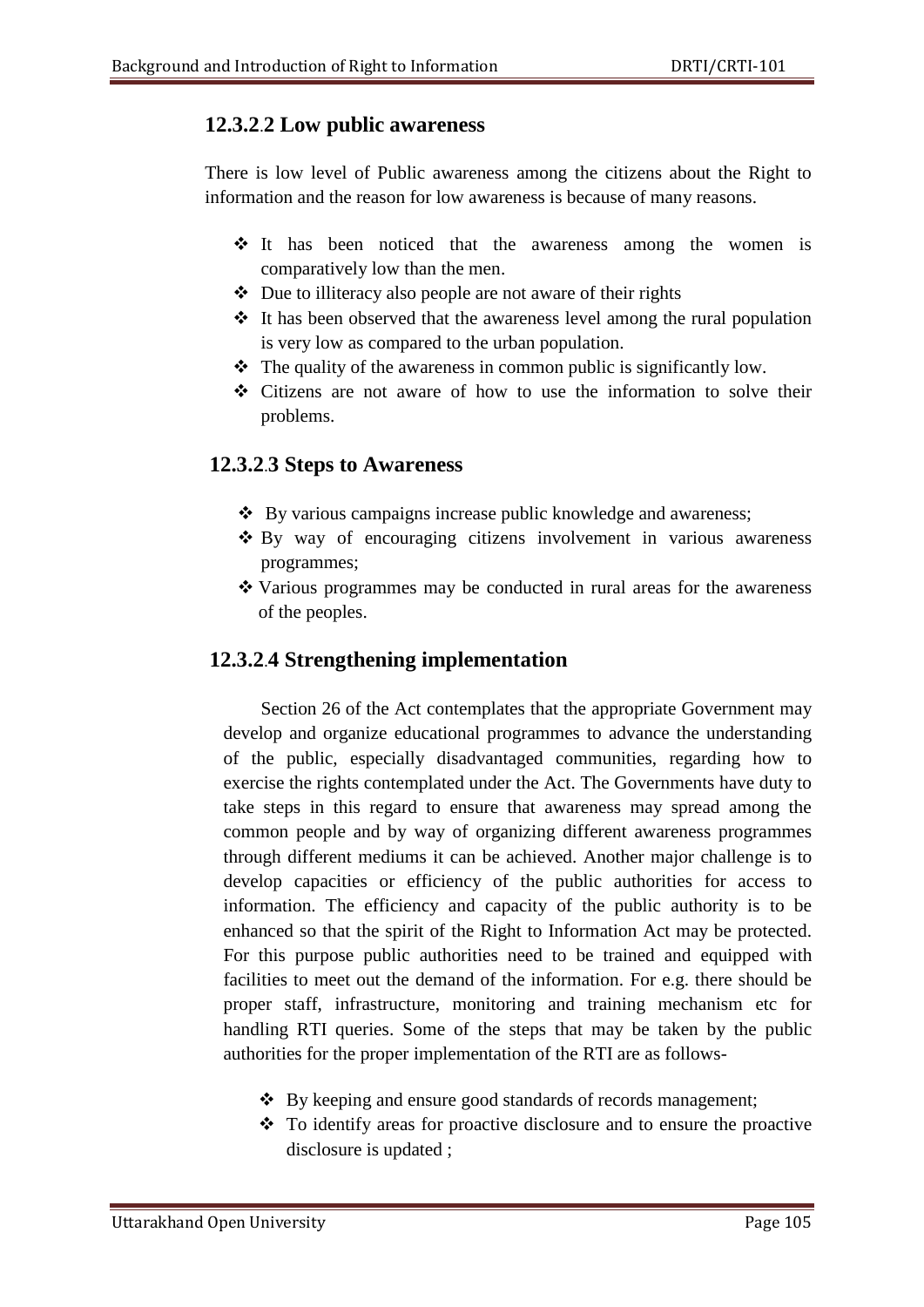• To establish proper infrastructure and systems for implementation of RTI;

# **12. 4.Issues during the appellate stage**

If any applicant did not get the information within time or is not satisfied with the received information, first departmental appeal may be preferred by him and if he is not satisfied thereto he may prefer second appeal before the Information Commission or the Central Information Commission under section 19 of the Act, as the case may be. There are certain problems faced by the appellants at the appellate stage as follows-

- $\triangleleft$  Sometimes the applicant is not aware with the provisions of filing first appeal or second appeal.
- Due to unawareness of proper forum of filing the appeal the applicant is unable to prefer any appeal before the authority.
- Due to unawareness applicant hesitate to prefer appeal before information commission, in some cases it has been observed that applicants think that the information commission is lenient toward PIOS so it is wastage of time and money to prefer appeal before information commission.
- Due to Illiteracy, or people from the rural areas think that they have to hire any professional for their representation before the information commission , and do not want to involve in any unnecessary litigation.

These issues may be resolved by taking some steps by the appropriate government. The government has to spread awareness regarding second appeal before the information commission so that the Right to Information Act may be implemented in its spirit. There are websites of the Information Commissions but access of every citizen has not been made easy so far because of various reasons.

# **12.5 SUMMARY**

Right to Information is very important right in democratic system, it is a fundamental right of every citizen. The Right to Information Act, 2005 since its enactment has revealed many mysteries unknown to us. Despite several hurdles this impacted a lot. Certain provisions are there in the Act to facilitate the information seekers which works as an interface between the demand side and the supply side. Proactive disclosure of the information is the information that has to be provided by the Public authority suo motu. The provided information helps the demand side as well as the supply side. There are certain anomalies which crept in the proactive disclosure as the information is not properly updated in time. Besides the pro active disclosure the demand side has remedy to obtain the information through filing proper application but it has been seen that many constraints are faced by them and they can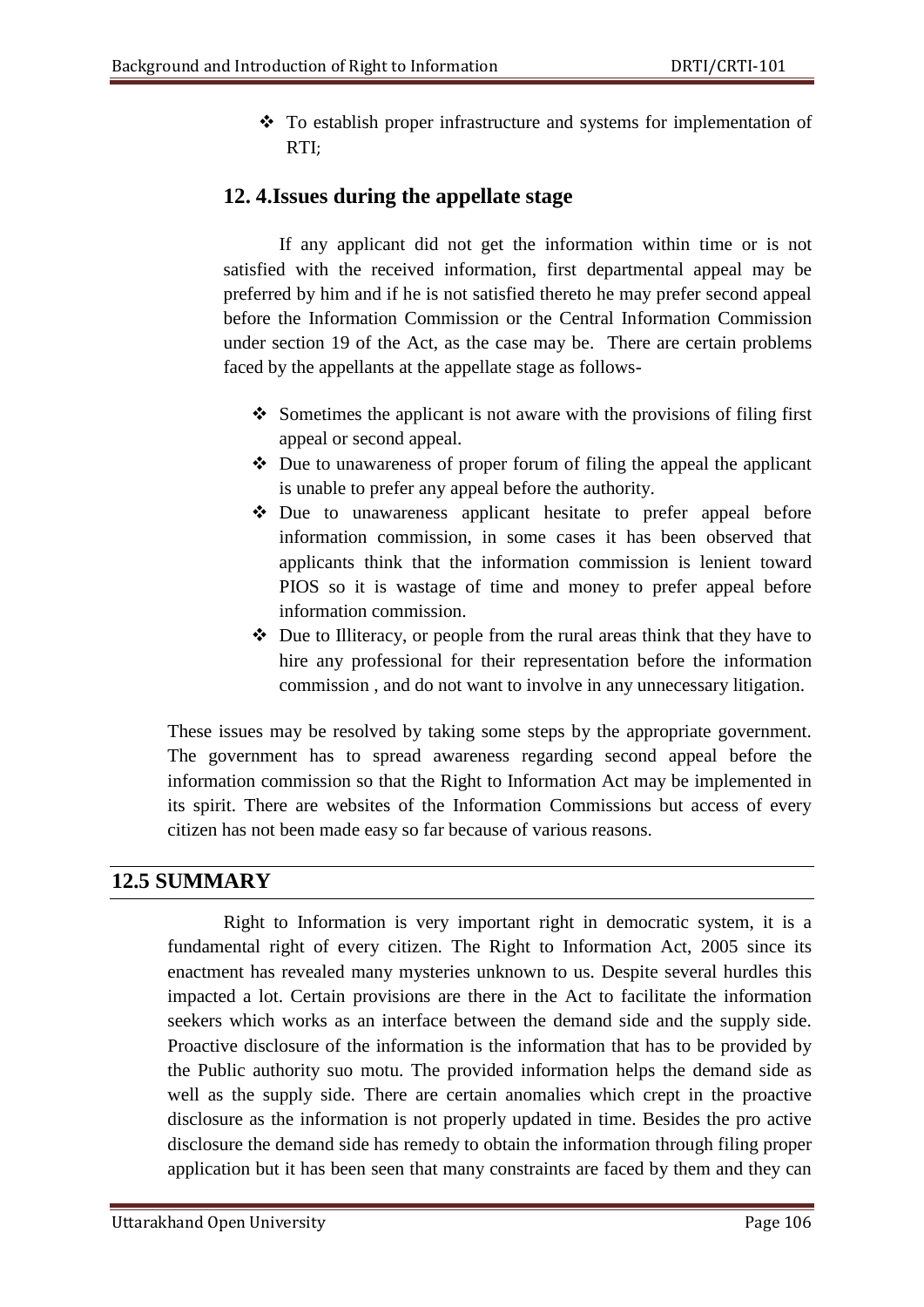be solved by the awareness programmes and enhancing the efficiency and capacity of the public authorities. Likely there are issues in preferring the second appeal before the Information Commission as well and they may be resolved by taking necessary steps.

#### **12.6 GLOSSARY**

Instrumentalities- agency;

Constraints- A limitation or restriction;

Interface- A point where two systems, subjects, organizations, etc. meet and interact.

Appropriate Government- It is defined under section 2(a) of the Act.

Public Authority- It is defined under section 2(h) of the Act.

Pro Active- creating a situation.

Suo motu- initiating in its own.

#### **12.7 SAQS**

#### **1. Short Answer Questions-**

a) What do you mean by the pro active disclosure under the Right to Information Act, 2005.

b) State some reasons for low public awareness about the Act.

#### **2. Fill in the blanks-**

- a) Obligations of public authorities are provided in Section …of the Act.
- b) The appeal may be preferred under section…….. of the Act.

#### **3. True and False type questions**

a) Pro active disclosure by the public authority is necessary.

(i)True, (ii) False.

- b) There is provision for preparing programmes of the awareness under the Act.
- (i)True, (ii) False.

#### **12.8 REFERENCES**

a) [https://en.wikipedia.org/wiki/Right\\_to\\_Information\\_Act,\\_2005.](https://en.wikipedia.org/wiki/Right_to_Information_Act,_2005)

b) The Right to Information Act, 2005.

c[\)www.humanrightsinitiative.org/programs/ai/rti/india/officials\\_guide/proactive\\_discl](http://www.humanrightsinitiative.org/programs/ai/rti/india/officials_guide/proactive_disclosu)

#### [osu](http://www.humanrightsinitiative.org/programs/ai/rti/india/officials_guide/proactive_disclosu) re.htm

#### **2.9 SUGGESTED READINGS**

1. Dr. Neelam Kant, 2014, published by Orient Publishing Company.